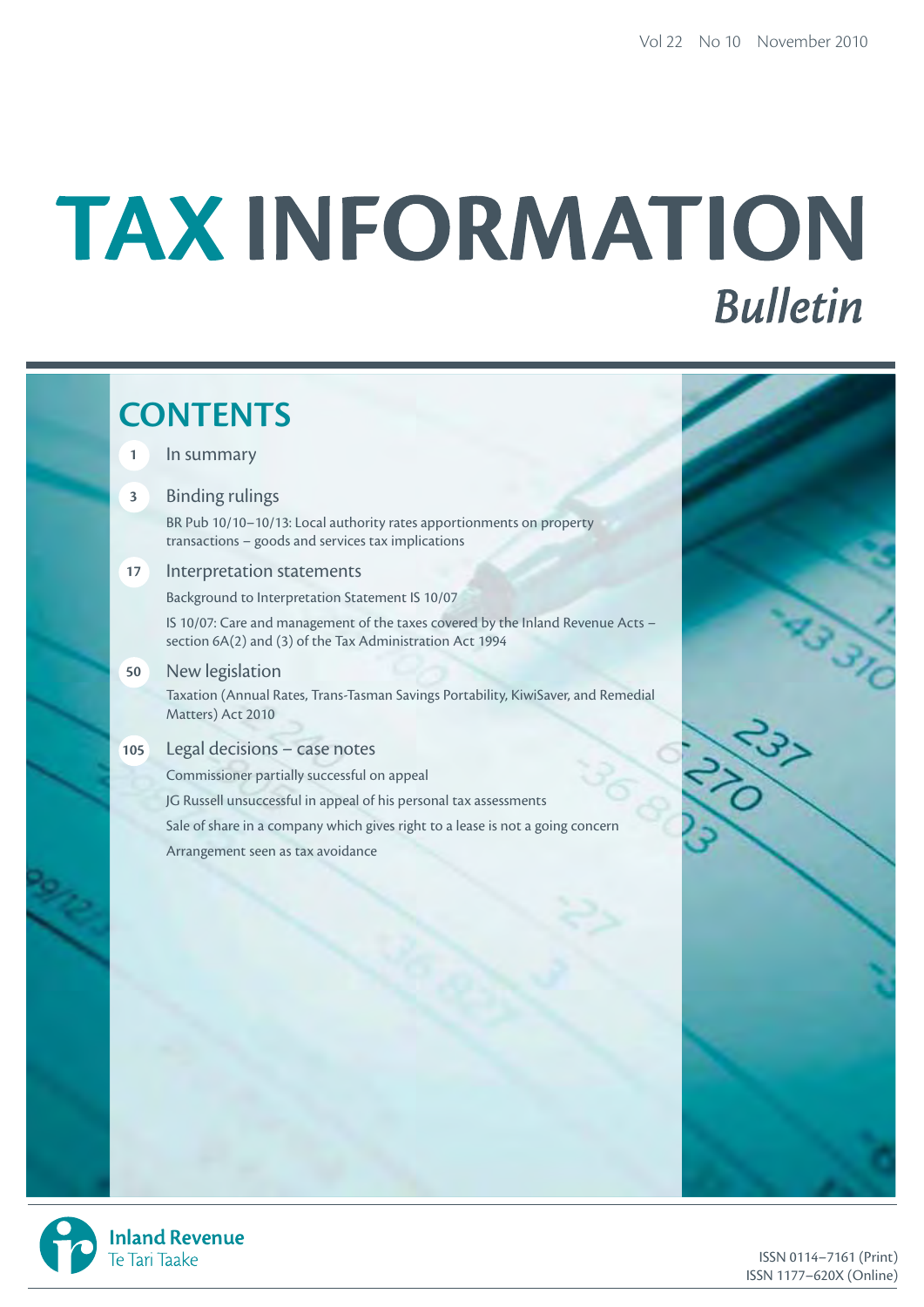# **YOur OppOrTuNiTY TO COmmENT**

Inland Revenue regularly produces a number of statements and rulings aimed at explaining how taxation law affects taxpayers and their agents. Because we are keen to produce items that accurately and fairly reflect taxation legislation and are useful in practical situations, your input into the process, as a user of that legislation, is highly valued.

A list of the items we are currently inviting submissions on can be found at **www.ird.govt.nz**. On the homepage, click on "Public consultation" in the right-hand navigation. Here you will find drafts we are currently consulting on as well as a list of expired items. You can email your submissions to us at **public.consultation@ird.govt.nz** or post them to:

Public Consultation Office of the Chief Tax Counsel Inland Revenue PO Box 2198 Wellington 6140

You can also subscribe to receive regular email updates when we publish new draft items for comment.

Below is a selection of items we are working on as at the time of publication. If you would like a copy of an item please contact us as soon as possible to ensure your views are taken into account. You can get a copy of the draft from **www.ird.govt.nz/public-consultation/** or call the Team Manager, Technical Services Unit on 04 890 6143.

| Ref                     | Draft type/title                                                        | Description/background information                                                                                                                                                                                                                                                    | <b>Comment deadline</b> |
|-------------------------|-------------------------------------------------------------------------|---------------------------------------------------------------------------------------------------------------------------------------------------------------------------------------------------------------------------------------------------------------------------------------|-------------------------|
| ED0131                  | Draft determination: Tax<br>depreciation rates general<br>determination | This draft depreciation determination advises a<br>proposed general depreciation rate for campervans<br>and motorhomes.                                                                                                                                                               | 30 November 2010        |
| SPS ED0124              | Instalment arrangements for<br>payment of tax debt                      | The draft SPS sets out Inland Revenue's proposed<br>practice for providing financial relief by way of an<br>instalment arrangement when taxpayers are in debt.                                                                                                                        | 14 January 2011         |
| SPS ED0129              | Child support debt - requesting<br>an instalment arrangement            | The draft SPS sets out Inland Revenue's practice<br>on providing relief in the form of an instalment<br>arrangement to pay debt, when immediate payment<br>of an overdue child support obligation is not<br>possible.                                                                 | 14 January 2011         |
| SPS ED0130              | Student loans - relief from<br>repayment obligations                    | The draft SPS sets out Inland Revenue's practice<br>on providing relief from payment of student loan<br>repayment obligations.                                                                                                                                                        | 14 January 2011         |
| SPS 08/04<br>Appendix A | Industry specific balance date for<br>kiwifruit orchardists             | As a consequence of earlier harvest seasons being<br>experienced by kiwifruit orchardists and new earlier<br>fruiting varieties of kiwifruit being developed,<br>Inland Revenue has been asked to review the<br>current industry specific balance dates for kiwifruit<br>orchardists. | 13 December 2010        |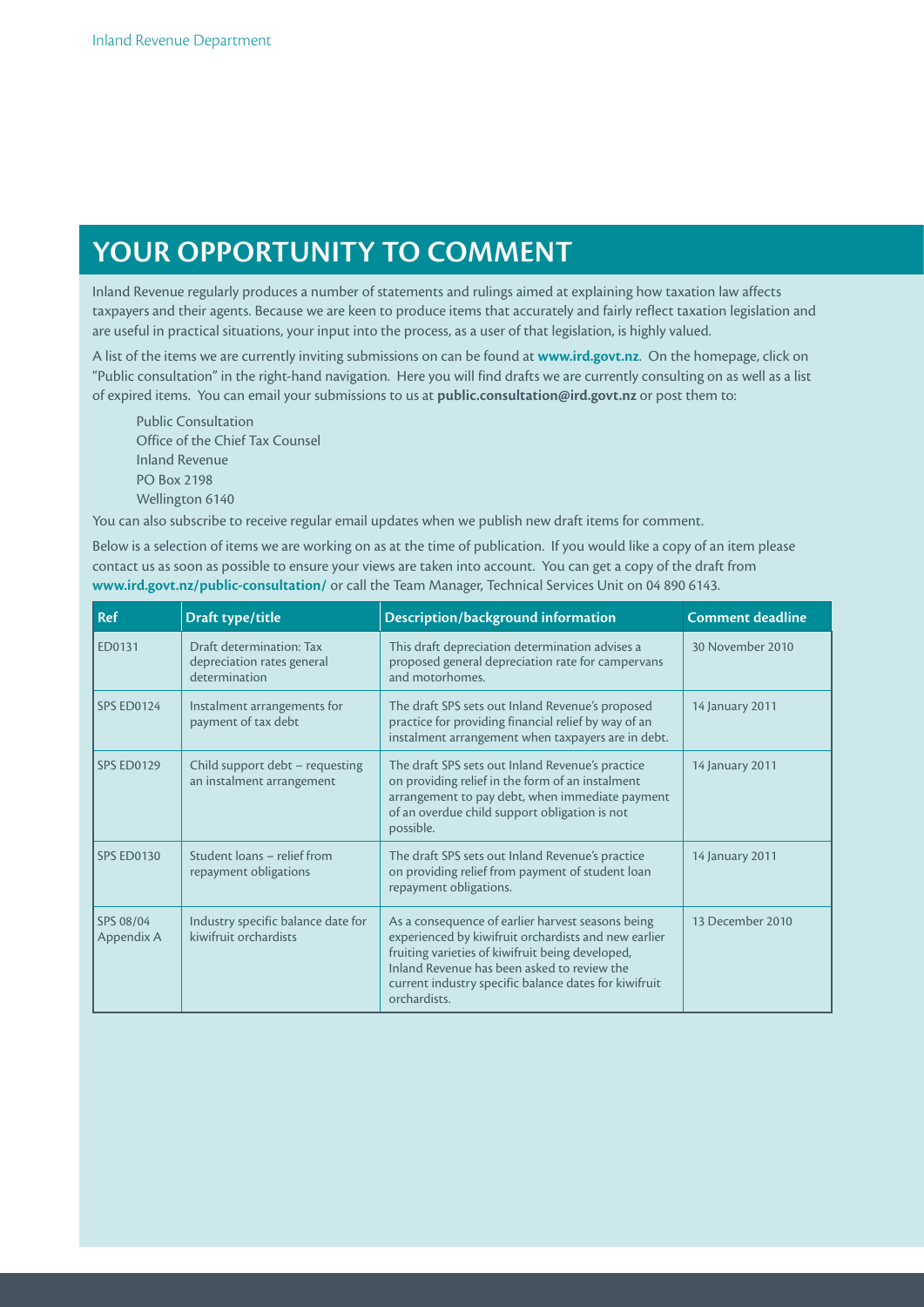# **iN SummArY**

# Binding rulings

**Br pub 10/10–10/13: Local authority rates apportionments on property transactions – goods and services tax implications**

These rulings address the question of how apportionments of local authority rates made in property transactions should be treated for GST. BR Pub 10/10 and 10/11 apply to situations where the rates have been prepaid by the vendor beyond settlement. BR Pub 10/12 and 10/13 apply to situations where the local authority rates for the property are in arrears on the settlement date and the parties have agreed that the purchaser will pay the outstanding amount, in exchange for a credit against the settlement amount for the vendor's share of the outstanding amount..

# Interpretation statements

**Background to interpretation Statement iS 10/07**

This is a brief background explaining the changes made to the statement since it was last issued in draft form for consultation.

# **iS 10/07: Care and management of the taxes covered by the Inland Revenue Acts – section 6A(2) and (3) of the Tax Administration Act 1994**

This Interpretation Statement sets out the Commissioner's position on his responsibility under section 6A(2) of the Tax Administration Act 1994 for the "care and management of the taxes covered by the Inland Revenue Acts", and his duty under section 6A(3) of the TAA "to collect over time the highest net revenue that is practicable within the law".

# New legislation

Taxation (Annual Rates, Trans-Tasman Savings Portability, KiwiSaver, and Remedial Matters) Act 2010

Trans-Tasman portability of retirement savings KiwiSaver Distributions to co-operative company members Cancellation of BETA debit balances relating to conduit relief Gift duty exemptions Binding rulings Further changes to help businesses transition to the new GST rate Annual income tax rates for 2010–11 tax year Five-year extension of exemption for non-resident offshore drilling rigs and seismic ships Charitable donee status Emissions trading scheme issues Repeal of fund withdrawal tax RWT withholding certificates and reconciliation statements Facilitation of Budget 2010 PIE tax rate changes Imputation additional tax on leaving and joining wholly-owned groups

**17**

**50**

**3**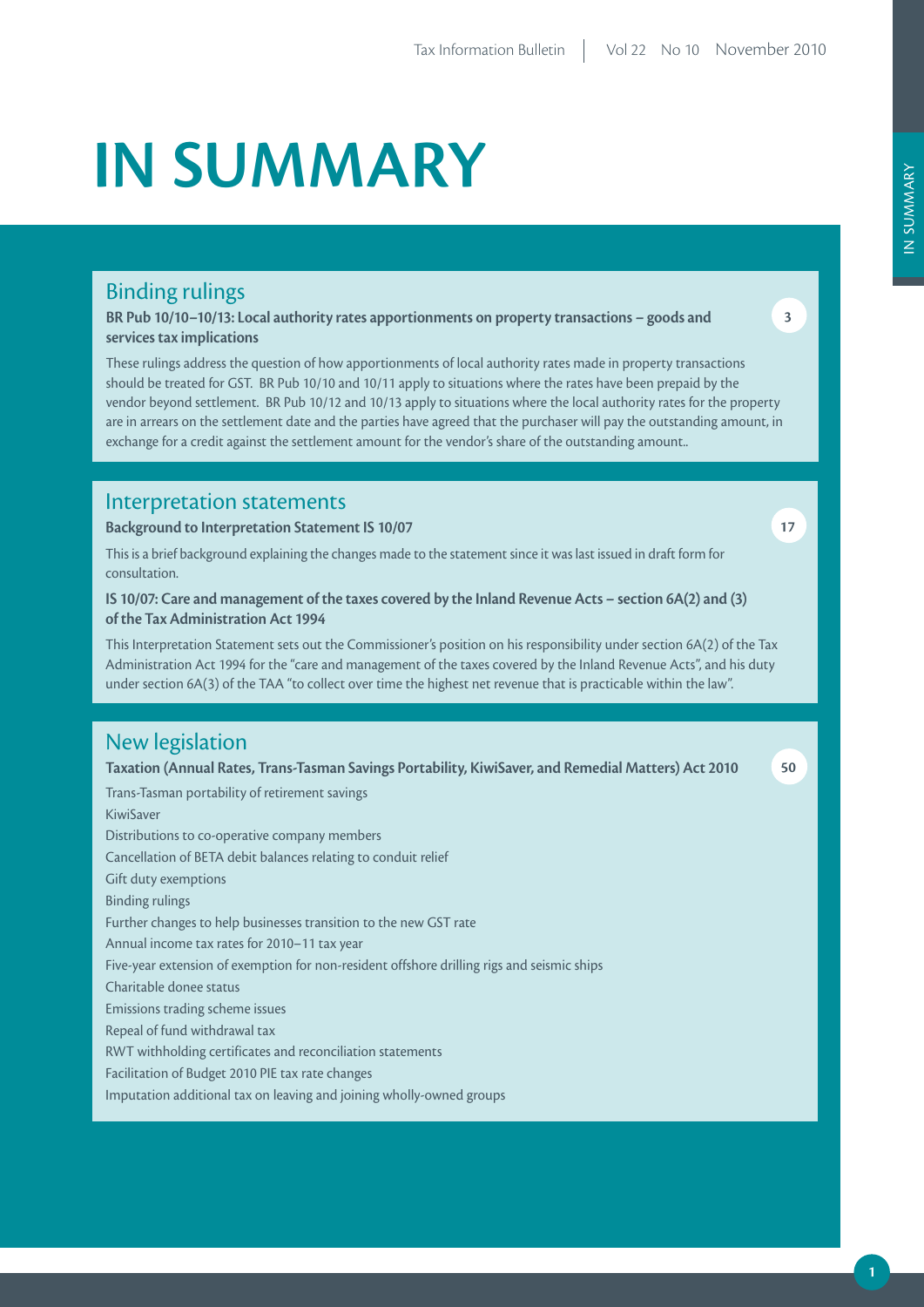# **IN SUMMARY** (continued)

# New legislation (continued)

# **remedial matters**

**85**

**105**

**107**

**107**

Amendments to the Goods and Services Tax Act 1985 Amendments to the life insurance taxation rules granting transitional relief Portfolio class land loss New Zealand screen production incentive Tax treatment of payments to public office holders IFRS further remedial: anti-arbitrage rules for certain methods Financial arrangements subject to Determinations G22 and G22A Financial institution special purpose vehicles Remedial amendments to portfolio investment entity tax rates Resident withholding tax rate remedials Remedial amendments to the PIE rules Remedial amendment to the qualifying company rules Use-of-money interest on KiwiSaver refunds Unclassified fringe benefits Rewrite amendments

# Legal decisions – case notes

# **Commissioner partially successful on appeal**

The Commissioner successfully appealed three decisions of the High Court and had a partial success of a fourth appeal. He had received directions from the Court of Appeal of the steps necessary to satisfy the orders of the High Court. **J G russell unsuccessful in appeal of his personal tax assessments 106**

An appeal by the taxpayer from a Taxation Review Authority (TRA) decision had been rejected by the High Court. Assessments based upon tax avoidance have been reconfirmed.

# **Sale of share in a company which gives right to a lease is not a going concern**

The Court held that the true nature of the sale was a sale of shares and not of tenanted property. Therefore, the taxpayer's claim of a supply of a going concern of a tenanted property failed.

# **Arrangement seen as tax avoidance**

A property developer lived substantially off "loans" taken from his various companies over a 10-year period. Repayments only occurred after he was audited and only from tax-free capital receipts. In the Taxation Review Authority and now in the High Court, the arrangement has been held to be tax avoidance, and the "loans" are in fact, assessable income.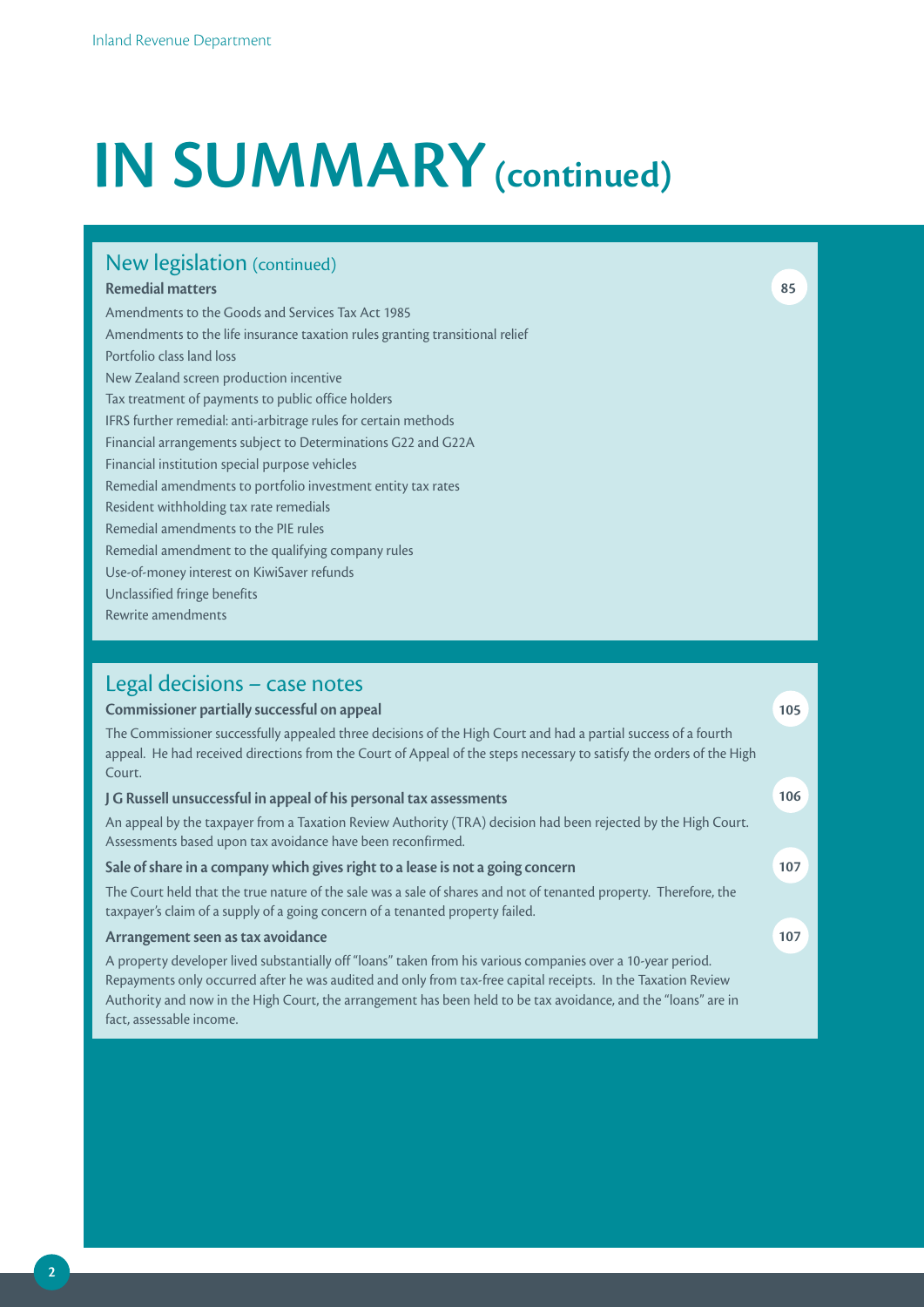# **BiNDiNG ruLiNGS**

This section of the *TIB* contains binding rulings that the Commissioner of Inland Revenue has issued recently.

The Commissioner can issue binding rulings in certain situations. Inland Revenue is bound to follow such a ruling if a FRC COMMISSIONET CAN ISSUE DIRAING TAILINGS IN CETTAIN SIGLACIONS. THANG RC

For full details of how binding rulings work, see our information booklet *Adjudication & Rulings: A guide to binding rulings (IR 715)* or the article on page 1 of *Tax Information Bulletin*, Vol 6, No 12 (May 1995) or Vol 7, No 2 (August 1995).

You can download these publications free from our website at **www.ird.govt.nz**

# BR PUB 10/10–10/13: LOCAL AUTHORITY RATES APPORTIONMENTS ON PROPERTY TRANSACTIONS – GOODS AND SERVICES TAX IMPLICATIONS

**puBLiC ruLiNG Br puB 10/10: LOCAL AuTHOriTY rATES AppOrTiONmENTS ON prOpErTY TrANSACTiONS WHErE THE rATES HAVE BEEN pAiD BEYOND SETTLEmENT – GOODS AND SErViCES TAX impLiCATiONS FOr VENDOr**

This is a public ruling made under section 91D of the Tax Administration Act 1994.

# **Taxation Laws**

All legislative references are to the Goods and Services Tax Act 1985 unless otherwise stated.

This Ruling applies in respect of sections 8 and 10 and the definition of "consideration" in section 2(1).

# **The Arrangement to which this Ruling applies**

The Arrangement is the sale and purchase of real estate between a GST-registered vendor and a GST-registered or unregistered purchaser. The vendor has prepaid local authority rates beyond the date of settlement of the transaction. The vendor is supplying the property in the course or furtherance of its taxable activity.

Because the rates have been prepaid, the settlement statement apportions the rates between the vendor and the purchaser. On the settlement date the purchaser is required to pay its share of the rates paid by the vendor, in addition to the purchase price for the real estate.

Section 14(1)(d) does not apply to the supply of the property.

#### **How the Taxation Laws apply to the Arrangement**

The Taxation Laws apply to the Arrangement as follows:

**•** The payment by the purchaser for its apportioned share of the prepaid rates (covering the period from the time of settlement) will be part of the "consideration" (as defined

in section 2(1)) for the supply of the property by the vendor.

**•** Under section 8, GST is chargeable on the supply of the property by a registered vendor by reference to the value of the supply. The value of that supply under section 10(2) will include the purchase price and the amount of the prepaid rates apportionment paid by the purchaser to the vendor.

# **The period or income year for which this Ruling applies**

This Ruling will apply for the period beginning on 23 September 2010 and ending on 23 September 2015.

This Ruling is signed by me on the 23rd day of September 2010.

#### **Susan Price**

Director, Public Rulings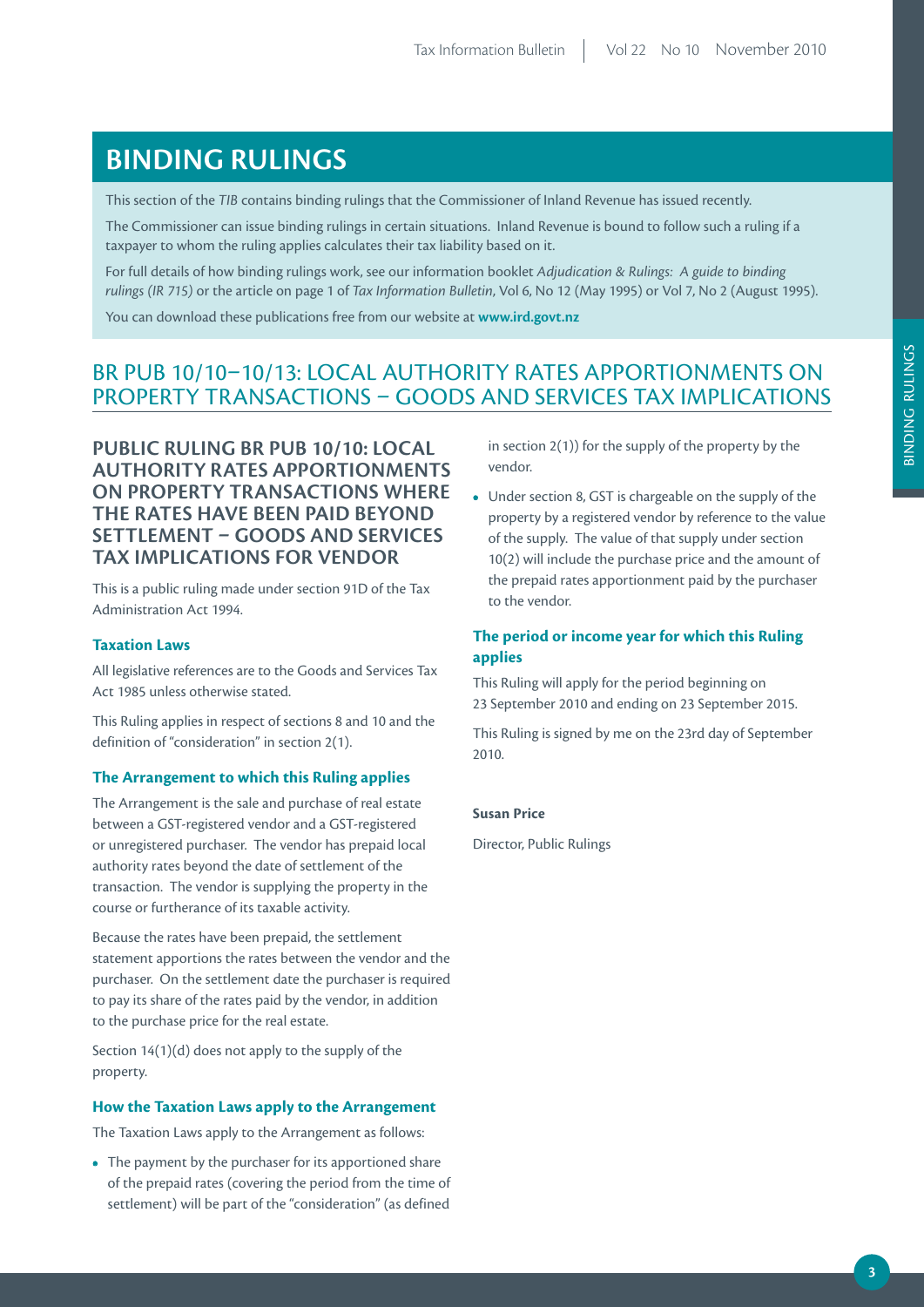# **puBLiC ruLiNG Br puB 10/11: LOCAL AuTHOriTY rATES AppOrTiONmENTS ON prOpErTY TrANSACTiONS WHErE THE rATES HAVE BEEN pAiD BEYOND SETTLEmENT – GOODS AND SErViCES TAX impLiCATiONS FOr purCHASEr**

This is a public ruling made under section 91D of the Tax Administration Act 1994.

# **Taxation Laws**

All legislative references are to the Goods and Services Tax Act 1985 unless otherwise stated.

This Ruling applies in respect of sections 8 and 10 and the definition of "consideration" in section 2(1).

# **The Arrangement to which this Ruling applies**

The Arrangement is the sale and purchase of real estate between a GST-registered or unregistered vendor and a GST-registered purchaser. The vendor has prepaid local authority rates beyond the date of settlement of the transaction. The purchaser is acquiring the property for the principal purpose of making taxable supplies.

Because the rates have been prepaid, the settlement statement apportions the rates between the vendor and the purchaser. On the settlement date the purchaser is required to pay its share of the rates paid by the vendor, in addition to the purchase price for the real estate.

# **How the Taxation Laws apply to the Arrangement**

The Taxation Laws apply to the Arrangement as follows:

- The payment by the purchaser for its apportioned share of the prepaid rates (covering the period from the time of settlement) will be part of the "consideration" (as defined in section 2(1)) for the supply of the property by the vendor.
- If the purchaser is entitled to an input tax deduction for the supply of the property then the purchaser can claim an input tax deduction on the total amount of consideration for the supply.

# **The period or income year for which this Ruling applies**

This Ruling will apply for the period beginning on 23 September 2010 and ending on 23 September 2015.

This Ruling is signed by me on the 23rd day of September 2010.

# **puBLiC ruLiNG Br puB 10/12: LOCAL AuTHOriTY rATES AppOrTiONmENTS ON prOpErTY TrANSACTiONS WHErE THE rATES ArE iN ArrEArS – GOODS AND SErViCES TAX impLiCATiONS FOr VENDOr**

This is a public ruling made under section 91D of the Tax Administration Act 1994.

# **Taxation Laws**

All legislative references are to the Goods and Services Tax Act 1985 unless otherwise stated.

This Ruling applies in respect of sections 8 and 10 and the definition of "consideration" in section 2(1).

# **The Arrangement to which this Ruling applies**

The Arrangement is the sale and purchase of real estate between a GST-registered vendor and a GST-registered or unregistered purchaser. The local authority rates for the property are in arrears on the settlement date and the parties have agreed that the purchaser will pay the outstanding amount. The vendor is supplying the property in the course or furtherance of its taxable activity.

Because the rates are in arrears and the parties have agreed that the purchaser will pay the outstanding amount to the local authority, the settlement statement provides a credit to the purchaser for the vendor's share of the outstanding amount.

Section 14(1)(d) does not apply to the supply of the property.

### **How the Taxation Laws apply to the Arrangement**

The Taxation Laws apply to the Arrangement as follows:

- Where the vendor allows a credit against the purchase price for unpaid rates, the consideration (as defined in section 2(1)) for the vendor's supply of the property to the purchaser is the amount received by the vendor from the purchaser (being the purchase price less the credit against the purchase price), together with the amount of the outstanding local authority rates that the purchaser has agreed to discharge.
- Under section 8, GST is chargeable on the supply of the property by a registered vendor by reference to the value of the supply. The value of the supply under section 10(2) will include the amount received by the vendor from the purchaser as well as the amount of the outstanding local authority rates that the purchaser has agreed to discharge.

**Susan Price**

Director, Public Rulings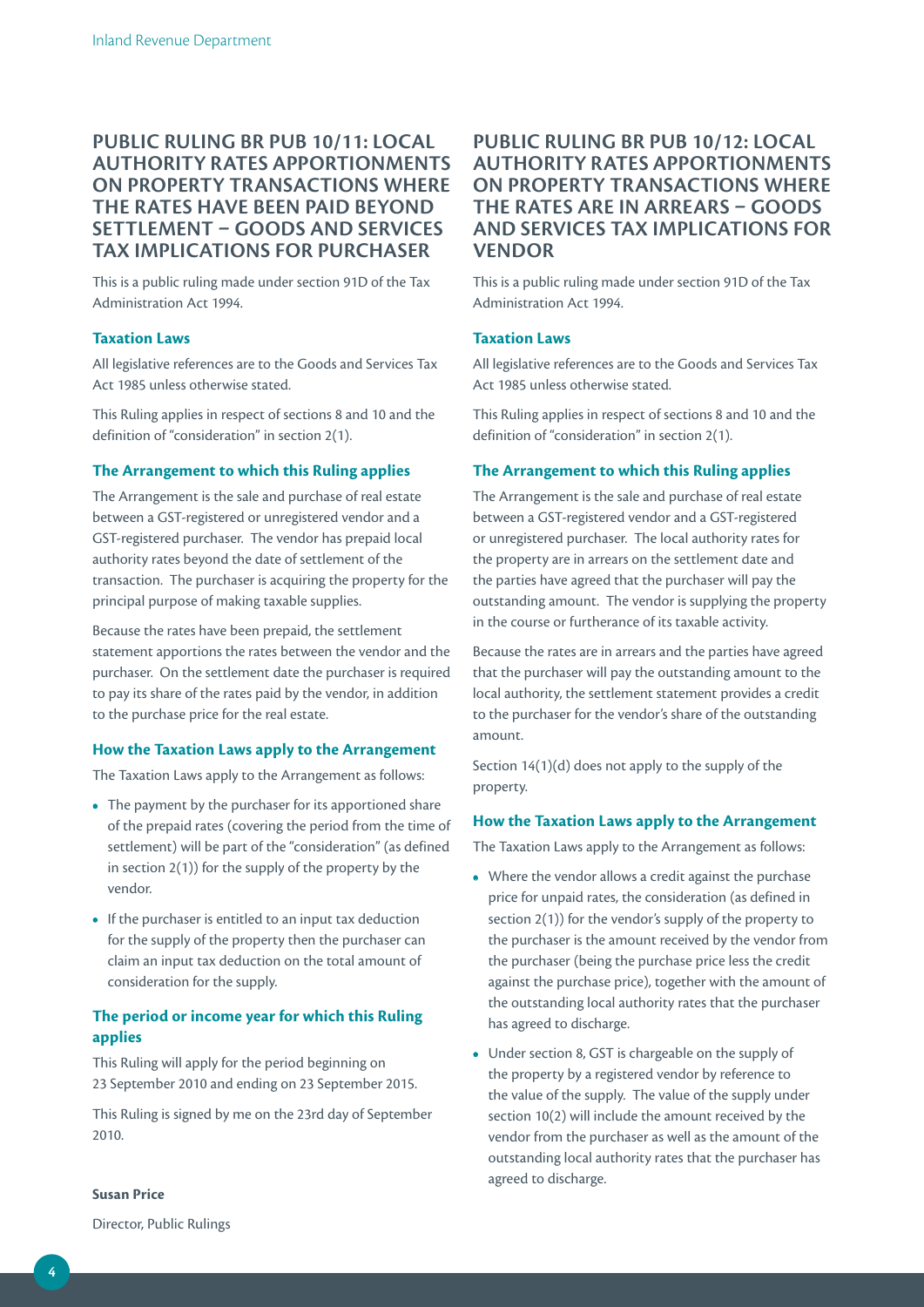# **The period or income year for which this Ruling applies**

This Ruling will apply for the period beginning on 23 September 2010 and ending on 23 September 2015.

This Ruling is signed by me on the 23rd day of September 2010.

# **Susan Price**

Director, Public Rulings

# **puBLiC ruLiNG Br puB 10/13: LOCAL AuTHOriTY rATES AppOrTiONmENTS ON prOpErTY TrANSACTiONS WHErE THE rATES ArE iN ArrEArS – GOODS AND SErViCES TAX impLiCATiONS FOr purCHASEr**

This is a public ruling made under section 91D of the Tax Administration Act 1994.

# **Taxation Laws**

All legislative references are to the Goods and Services Tax Act 1985 unless otherwise stated.

This Ruling applies in respect of sections 8 and 10 and the definition of "consideration" in section 2(1).

# **The Arrangement to which this Ruling applies**

The Arrangement is the sale and purchase of real estate between a GST-registered or unregistered vendor and a GST-registered purchaser. The local authority rates for the property are in arrears on the settlement date and the parties have agreed that the purchaser will pay the outstanding amount. The purchaser is acquiring the property for the principal purpose of making taxable supplies.

Because the rates are in arrears and the parties have agreed that the purchaser will pay the outstanding amount to the local authority, the settlement statement provides a credit to the purchaser for the vendor's share of the outstanding amount.

# **How the Taxation Laws apply to the Arrangement**

The Taxation Laws apply to the Arrangement as follows:

- Where the vendor allows a credit against the purchase price for unpaid rates, the consideration (as defined in section 2(1)) for the vendor's supply of the property to the purchaser is the amount received by the vendor from the purchaser (being the purchase price less the credit against the purchase price), together with the amount of the outstanding local authority rates that the purchaser has agreed to discharge.
- If the purchaser is entitled to an input tax deduction in respect of the supply of the property then the purchaser can claim an input tax deduction on the total amount of consideration for the supply.

# **The period or income year for which this Ruling applies**

This Ruling will apply for the period beginning on 23 September 2010 and ending on 23 September 2015.

This Ruling is signed by me on the 23rd day of September 2010.

# **Susan Price**

Director, Public Rulings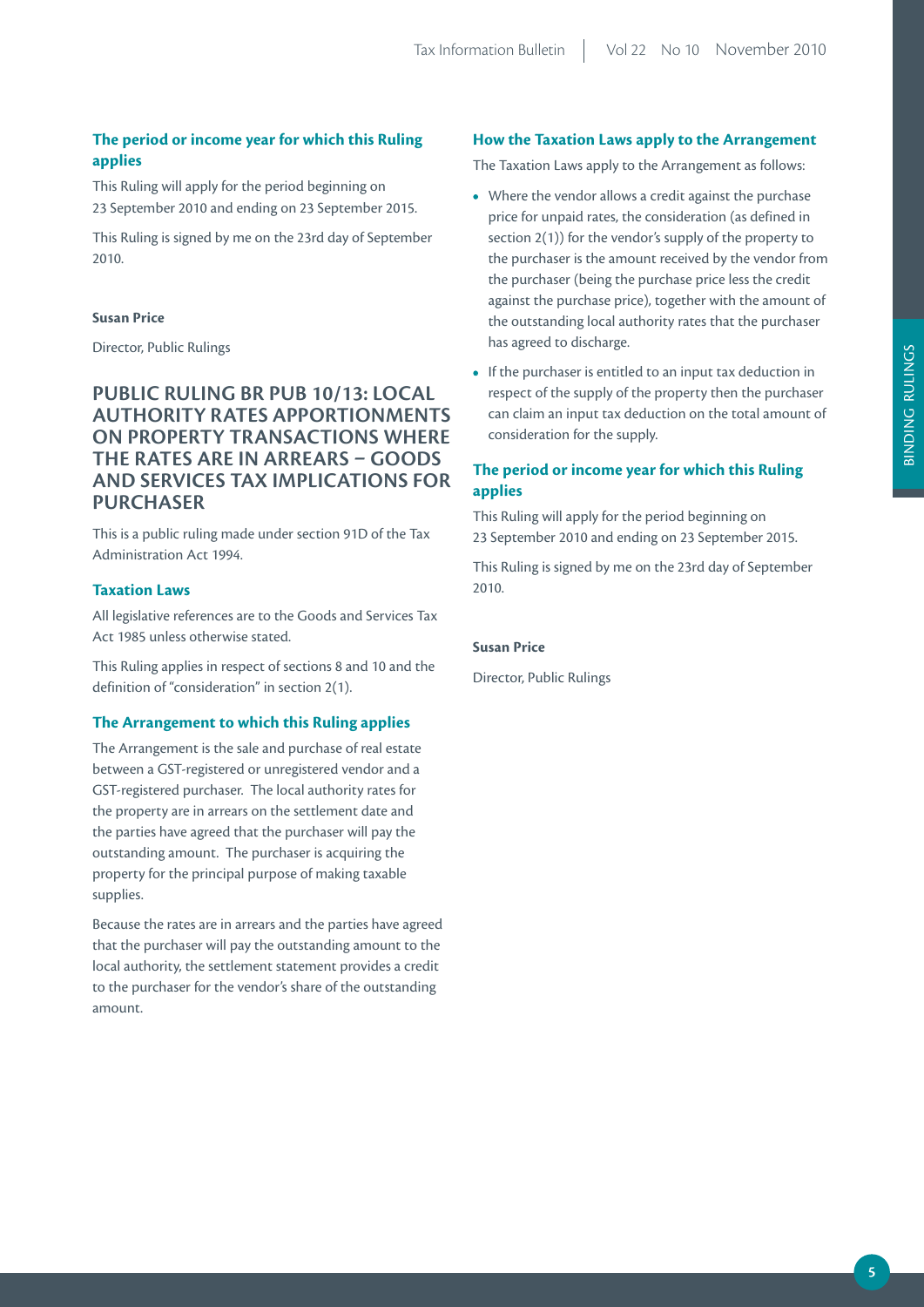# **COmmENTArY ON puBLiC ruLiNGS Br puB 10/10 TO Br puB 10/13**

This commentary is not a legally binding statement, but is intended to provide assistance in understanding and applying the conclusions reached in Public Rulings BR Pub 10/10, BR Pub 10/11, BR Pub 10/12 and BR Pub 10/13 ("the Rulings").

All legislative references are to the Goods and Services Tax Act 1985 unless otherwise stated.

# **Summary**

- 1. The Rulings address the question of how apportionments of local authority rates made in property transactions should be treated for GST. BR Pub 10/10 and BR Pub 10/11 apply to situations where the rates have been prepaid by the vendor beyond the settlement date. BR Pub 10/12 and BR Pub 10/13 apply to situations where the local authority rates for the property are in arrears on the settlement date and the parties have agreed that the purchaser will pay the outstanding rates, in exchange for a credit against the settlement amount for the vendor's share of the outstanding rates.
- 2. This commentary explains the conclusions reached in the Rulings. After providing a brief introduction and setting out the relevant legislation, this commentary discusses:
	- **Consideration for a supply:** this part of the commentary discusses key principles regarding "consideration"—namely that "consideration" has a wide meaning and that a statutory obligation to a third party does not amount to "consideration".
	- **GST treatment of transactions where the rates are prepaid:** this part of the commentary explains the GST treatment where the rates have been prepaid beyond settlement. It explains that the payment of the rates apportionment to the vendor by the purchaser forms part of the total consideration for the supply of the property.
	- **GST treatment of transactions where the rates are in arrears:** this part of the commentary explains the GST treatment where the rates are in arrears at settlement and the vendor allows a credit against the purchase price for unpaid rates. It explains that the consideration for the vendor's supply of the property to the purchaser is the amount received by the vendor from the purchaser (being the purchase price less the credit against the purchase price), together with the amount of the outstanding local authority rates that the purchaser has agreed to discharge.

3. After the legal analysis, the commentary provides examples of a range of different property sale situations. The examples include discussion of how the Rulings apply to each situation as well as model settlement statements and tax invoices.

# **Introduction**

- 4. Section 5(7) requires local authorities to charge GST on rates.
- 5. Local authorities (that is, city and district councils and some regional councils) charge ratepayers rates in advance under the Local Government (Rating) Act 2002. On the sale and purchase of land, a vendor may pass on to a purchaser rates that relate to the period of the purchaser's occupation of the land. Apportionment is usually provided for in the sale and purchase contract.
- 6. Confusion exists about whether the GST-inclusive or GST-exclusive rates amount should be apportioned and whether vendors should seek to recover a GSTinclusive rates amount from purchasers. The Rulings, and this commentary, seek to remove this confusion by explaining the effect of the rates apportionment on the amount of consideration the vendor receives.
- 7. Public Ruling BR Pub 99/8, "Local authority rates apportionments on property transactions – goods and services tax treatment", *Tax Information Bulletin* Vol 11, No 11 (December 1999), expired on 31 March 2003. BR Pub 99/8 applied to a sale and purchase of land where the parties to the transaction apportioned local authority rates between themselves. It did not differentiate in the ruling itself between situations where rates had been prepaid and situations where rates were in arrears, as occurs in these Rulings.

# **Legislation**

# *Goods and Services Tax Act 1985*

- 8. "Consideration" is defined in section 2(1) to mean: in relation to the supply of goods and services to any person, includes any payment made or any act or forbearance, whether or not voluntary, in respect of, in response to, or for the inducement of, the supply of any goods and services, whether by that person or by any other person; but does not include any payment made by any person as an unconditional gift to any non-profit body.
- 9. "Dwelling" is defined in section 2(1) to mean:
	- any building, premises, structure, or other place, or any part thereof, used predominantly as a place of residence or abode of any individual, together with any appurtenances belonging thereto and enjoyed with it; but does not include a commercial dwelling.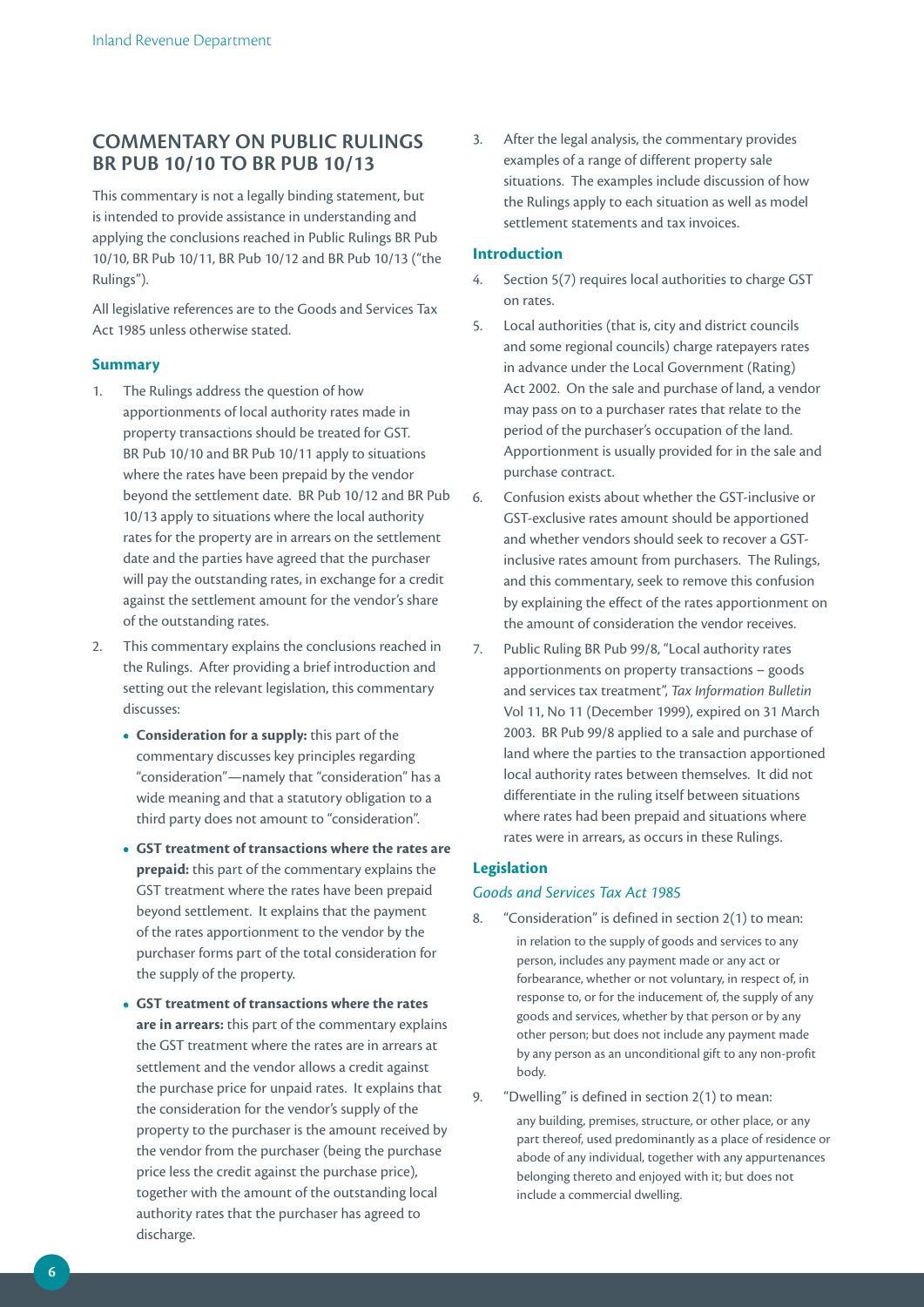#### 10. Section 5(7)(a) states:

For the purposes of this Act—

- (a) every local authority is deemed to supply goods and services to any person where any amount of rates is payable by that person to that local authority.
- 11. Section 5(15) states:

Where a dwelling is included in a supply, the supply of that dwelling is deemed to be a separate supply from the supply of any other real property included in the supply.

12. Section 8(1) states:

Subject to this Act, a tax, to be known as goods and services tax, shall be charged in accordance with the provisions of this Act at the rate of 12.5 percent<sup>1</sup> on the supply (but not including an exempt supply) in New Zealand of goods and services, on or after the 1st day of October 1986, by a registered person in the course or furtherance of a taxable activity carried on by that person, by reference to the value of that supply.

13. Section 10(2) defines "value of supply" as follows:

Subject to this section, the value of a supply of goods and services shall be such amount as, with the addition of the tax charged, is equal to the aggregate of,—

- (a) to the extent that the consideration for the supply is consideration in money, the amount of the money:
- (b) to the extent that the consideration for the supply is not consideration in money, the open market value of that consideration.

# **How the legislation applies**

14. This part of the commentary explains the reasoning behind the Rulings. It begins by outlining some general principles regarding "consideration". Following this, it discusses in turn the two different situations to which the Rulings apply – where rates are prepaid and where rates are in arrears. Finally, this part of the commentary considers the effect of section 5(15) on the application of the Rulings.

### *Consideration for a supply*

# *General principles*

- 15. The legislation and case law have established some key principles regarding "consideration". Three principles are that:
	- the statutory meaning of "consideration" is wider than the contract law meaning;
	- any consideration need not be voluntary; and
	- the supply need not be made by the person who receives the payment.
- 16. However, for a payment to be "consideration" there must be a sufficient relationship between the making of the payment and the supply of goods and services.

# *Wide definition of "consideration"*

- 17. "Consideration" is very widely defined in the Act. In section 2(1), the definition of "consideration", in relation to the supply of goods and services to any person, includes any payment made whether by that person (the recipient of the supply) or by any other person. Therefore, consideration is not limited to payments made by the recipient of the supply.
- 18. It is also not crucial that the payment be made to the supplier; it is sufficient that the payment (or any act of forbearance if that were relevant) be made in respect of, in response to, or for the inducement of the supply. Accordingly, if A makes a supply of goods and services to B, and in response at the request of A, B pays an amount of money to C, then there is still an amount of consideration for the supply of goods and services.
- 19. Consideration may also be voluntary or involuntary.

*Statutory obligation to a third party does not amount to "consideration"*

- 20. Where the recipient of a supply is required by law to undertake an obligation to a third party, then any discharge of that obligation by the recipient is not the provision of consideration for the supply: T*he Trustee, Executors and Agency Co NZ Ltd v CIR* (1997) 18 NZTC 13,076; *Iona Farm Ltd v CIR* (1999) 19 NZTC, 15,261.
- 21. In *Trustee, Executors and Agency Co* the High Court found that the payment of rates by a lessee constituted part of the consideration for the supply of land by way of lease. An important part of that conclusion was Chisholm J's finding that the **lessor** trust was the occupier of the farm property. Therefore, the lessor trust was primarily liable for rates levied against the farm. The lessee had no statutory obligation to pay the rates. Therefore, the lessee's payment of the rates to the local authority constituted a payment on behalf of the trust and was part of the consideration for the supply.
- 22. In the later decision *Iona Farm Ltd* Young J in the High Court found that the open market rental (the relevant concept for determining the consideration for the supply in that case) for a farm exceeded the GST-registration threshold. The threshold was exceeded without taking into account any rates that the lessee was paying. Even so, his Honour noted that the Commissioner had sought to suggest that the rates that the lease required the lessees to pay should be treated as part of the consideration for the lease, relying on the decision in *Trustee, Executors and Agency Co*. His Honour noted that the lease in Iona Farm was for a period longer than 12 months, so the primary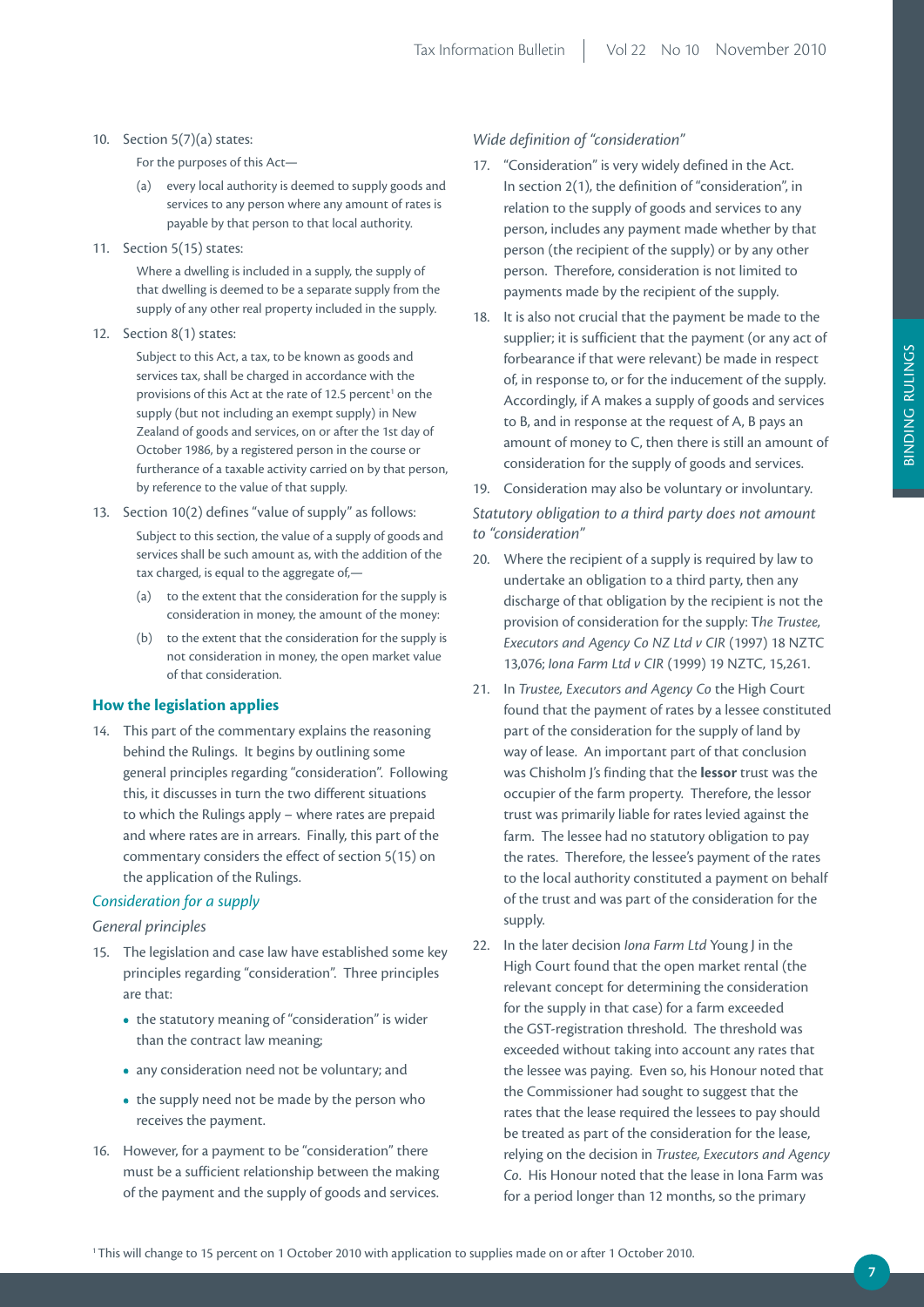rating liability lay on the lessee (and not the lessor). In that respect, the case was distinguishable from the *Trustee, Executors and Agency Co* case. Accordingly, because the lessee had a legal obligation under statute to pay the rates, agreeing to pay them in an agreement with the lessor could not be consideration for the supply, as the obligation already existed.

# *Where the rates are prepaid*

- 23. The Commissioner considers that apportionments of prepaid rates are a part of the consideration for the vendor's supply of land.
- 24. A sale of land is a supply of goods for GST purposes. As a matter of contract, the vendor and purchaser can agree to any price for the land (including any apportionments). The Agreement for Sale and Purchase of Real Estate (8th edition, 2006) approved by the Real Estate Institute of New Zealand and Auckland District Law Society records the purchase price that the parties have agreed on for the property. The Agreement provides at clause 3.6 that the vendor shall prepare a "settlement statement" which is defined as follows:

a statement showing the purchase price plus any GST payable by the purchaser in addition to the purchase price, less any deposit or other payments or allowances to be credited to the purchaser, together with apportionments of all incomings and outgoings apportioned at the possession date.

- 25. The settlement statement usually records the apportionment of rates that the parties have agreed on. Such an apportionment is an amount to be paid *in addition* to the purchase price recorded in the Agreement and forms part of the consideration the purchaser provides to obtain the property from the vendor.
- 26. Clause 3.7 of the Agreement requires that the purchaser shall pay the balance of the purchase price, interest and "other moneys" on the settlement date. The Commissioner considers that any rates apportionments recorded on the settlement statement are "other moneys".
- 27. The Commissioner considers that the payment of rates apportionments by the purchaser to the vendor forms part of the consideration for a single supply. Rates apportionments are paid in respect of, in response to, or for the inducement of the supply of land. An agreement to apportion rates does not create a supply to the purchaser from the vendor separate from the supply of the real property. This is because no good or service, separate from the real property, is furnished or provided to the purchaser by the vendor for that payment.
- 28. Although the purchaser may experience a benefit due to the vendor paying the rates for a period in which the purchaser will own the property, that benefit is not a supply. For there to be a supply, there must be a supply of something. Here the purchaser has no liability to pay rates until they are personally sent a rates assessment and/or invoice for the property. The vendor has not supplied to the purchaser a forbearance from having to pay rates, since the purchaser never had an obligation to pay those rates. Therefore, the vendor cannot make such a supply to them. Furthermore, if the purchaser receives a benefit (of not having to pay rates) that benefit is gained only because the vendor complied with their statutory obligation and not because the purchaser paid a rates apportionment. The purchaser would have received the benefit even if the purchaser did not pay the rates apportionment.
- 29. As the payment from the purchaser to the vendor reflecting the apportionment of prepaid rates is a payment in respect of, in response to, or for the inducement of the single supply of land, the payment increases the "consideration" and value of the supply for GST purposes. Accordingly, GST should be charged on the amount of that apportionment received by a GST-registered vendor.
- 30. The purchaser can claim an input tax deduction if they are entitled to an input tax deduction for the other consideration paid.

## *Where the rates are in arrears*

*The Local Government (Rating) Act 2002*

- 31. A purchaser's liability for rates that are in arrears is a contingent liability. That is, the vendor has primary responsibility for rates invoiced during the time the vendor owns the property. Only in the event of the vendor's default would the purchaser be pursued for those rates. This is important because the existence or non-existence of a statutory obligation on the purchaser to pay an amount can affect whether payment of that amount gives rise to consideration for a supply. The continued existence of a primary liability on a vendor means the purchaser can give value to the vendor by agreeing to discharge the vendor's liability. If the liability is solely on the purchaser to meet an obligation, then no such consideration can be given to the vendor when the purchaser discharges that liability.
- 32. The Local Government (Rating) Act 2002 ("LGRA") states that a local authority can charge rates (sections 13–20 of the LGRA) and where rates are charged, those rates are to be paid by the ratepayer (section 12 of the LGRA). The ratepayer is the person listed in the ratings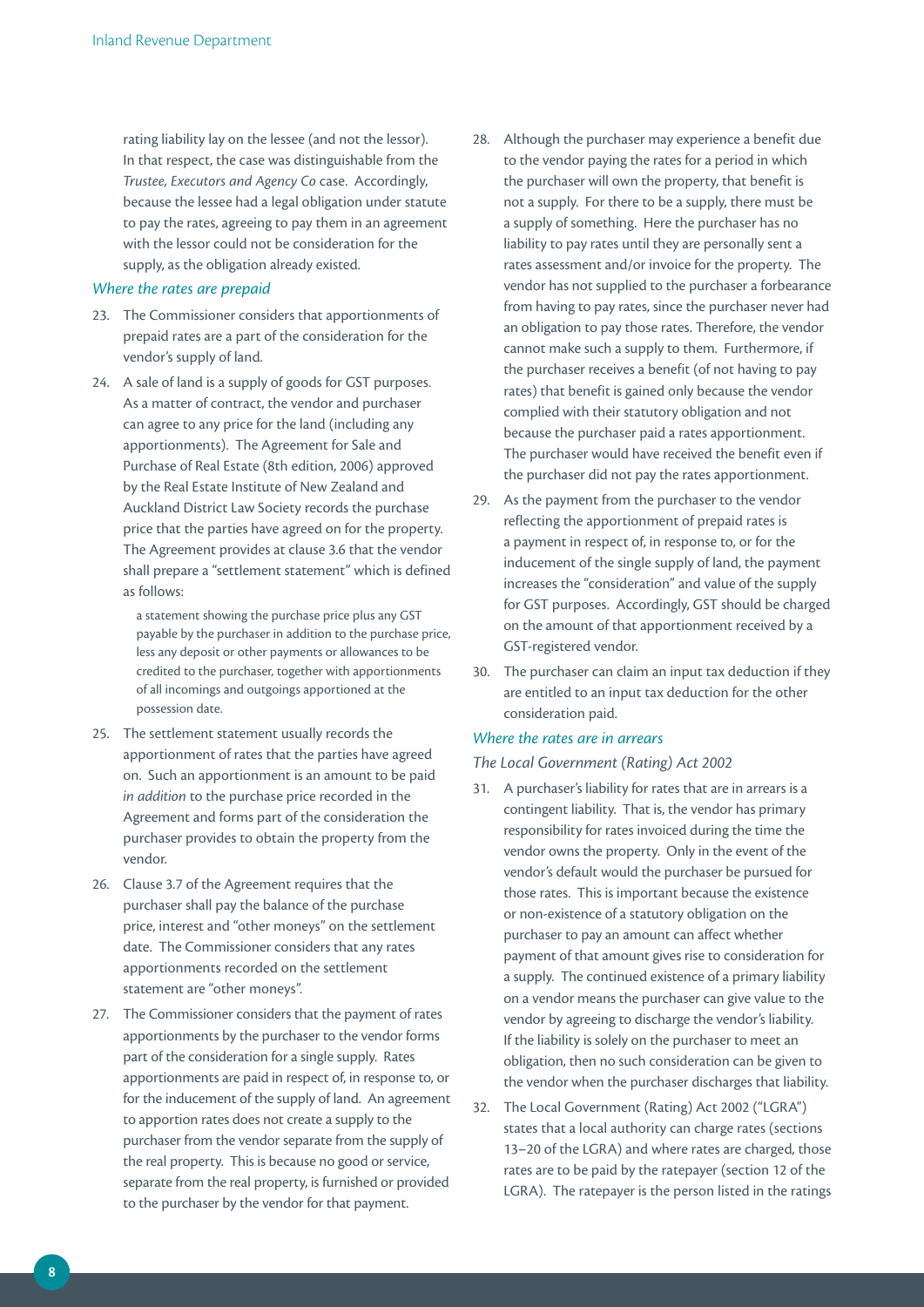database (section 10 of the LGRA); usually the owner or the lessee (section 11 of the LGRA).

- 33. When the rates are assessed, the ratepayer is given notice of their rates liability by a rates assessment: section 44 of the LGRA. If rates are due for a particular period, then the ratepayer is sent a rates invoice: section 46 of the LGRA. The rates invoice also includes a due date: section 46 of the LGRA. Both the rates assessment and the rates invoice name the ratepayer who is liable for the rates: sections 45 and 46 of the LGRA.
- 34. Therefore, if the vendor is the ratepayer, then the vendor will be sent the rates assessment and rates invoice and be liable for the rates. Because the vendor is named as the ratepayer and receives the rates assessment and rates invoice, the vendor remains liable for those rates until they are paid. If the vendor sells their property, they must notify the local authority of the sale within one month (section 31 of the LGRA) and the vendor will remain liable for the rates that are due while the vendor is listed as the ratepayer. Section 34 of the LGRA states:

Notice given under sections 31 to 33 does not release any person from liability for any rates due before the notice is given.

35. However, while the vendor may be liable for rates that were charged before the sale of the property that remained unpaid when the property was sold, the new purchaser can also become responsible for the unpaid rates. A purchaser can become liable for the rates, because the rates are a charge on the land (section 59 of the LGRA) and the charge survives a sale of the property concerned.

# *Analysis*

- 36. There is only one supply by the vendor where rates are in arrears, the supply of the property. The question is whether the discharge of the rates by the purchaser can be consideration for the supply of the property by the vendor.
- 37. Case law establishes that a taxpayer's fulfilment of a statutory obligation on them cannot amount to consideration for a supply from a supplier. However, in the context of the rating legislation the primary responsibility for discharging unpaid rates remains with the vendor, regardless of the sale of the property to the purchaser. The purchaser has only a contingent liability to pay the rates; contingent because as the rates are a charge on the land the local authority may, if unable to collect the rates from the vendor, seek payment by enforcing that charge on the land. In this sense the purchaser is able to give consideration for the supply of the property by the vendor by offering to discharge the unpaid rates as part of the bargain

for the property. In such a case the purchaser is not simply fulfilling its statutory obligation, as that obligation is only contingent. Such a discharge of rates, by virtue of a contract between vendor and purchaser, can be consideration for the supply of the property.

- 38. Where the vendor allows a deduction from the settlement amount in return for a promise by the purchaser to discharge the unpaid local authority rates, the overall consideration received by the vendor from the purchaser is made up of three elements:
	- the purchase price;
	- the credit of the vendor's share of the unpaid rates against the purchase price; and
	- the total amount of the vendor's liability to the local authority that the purchaser has agreed to discharge.
- 39. That is, the consideration for the vendor's supply is made up of the actual monetary consideration received by the vendor from the purchaser and the discharge of the vendor's liability to the local authority.
- 40. The amount of the vendor's liability to the local authority that the purchaser has agreed to discharge, less the credit of the vendor's share of the unpaid rates against the purchase price will generally equal the purchaser's share of the unpaid rates. This means that the consideration remains the same as in a "prepaid rates" situation, being equal to the purchase price plus the purchaser's share of the rates. The difference between the "prepaid rates" and "rates in arrears" situations is that where rates are prepaid, the consideration is the total amount paid by the purchaser to the vendor; whereas where rates are in arrears, the consideration is the total amount paid by the purchaser to the vendor and to the local authority.
- 41. This is consistent with the definition of "consideration" in section 2(1). That definition includes any payment made "in respect of, in response to, or for the inducement of" the supply of any goods and services, but does not require the payment to be made to the supplier.

# *Section 5(15) of the GST Act*

42. If the property being transferred is to be used by the purchaser in a taxable activity and the property also includes a dwelling (for example, farm land that includes a house), section 5(15) deems the dwelling (not being a commercial dwelling) to be a separate supply from the supply of the land. The effect of this is that GST is charged only on the commercial supply (that is, the farm land) and not on the residential supply (that is, the house). The rates apportionment, since it forms part of the consideration for the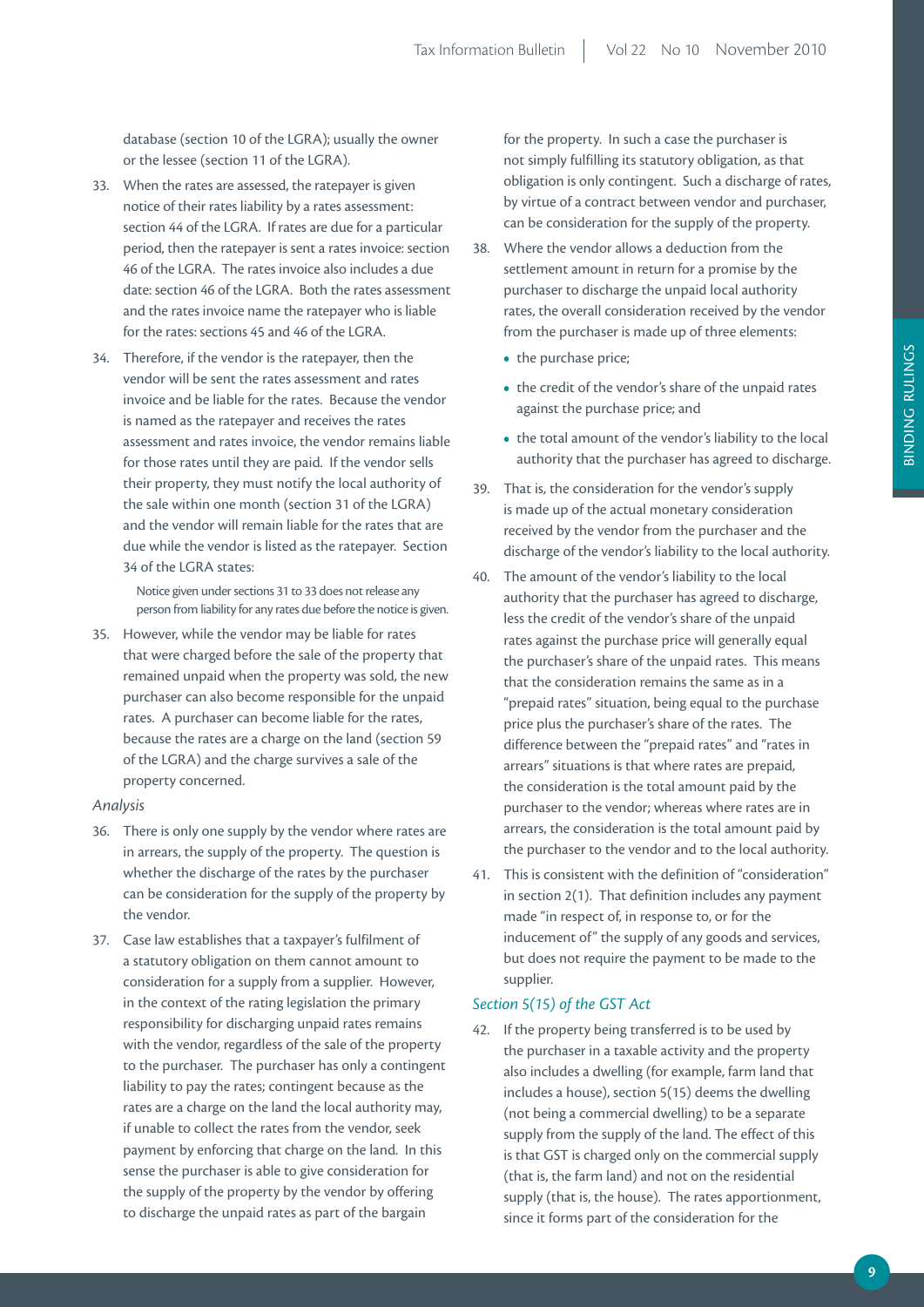property, will be divided between the dwelling and the land. One possible method for dividing the rates apportionment between the dwelling and the land is given in Example 7 in paragraphs 95 to 106.

# **Examples**

- 43. This part of the commentary discusses seven different land sale examples and sets out the GST consequences of each scenario. Examples 1–3 are situations where the rates are prepaid, so they explain the application of BR Pub 10/10 and BR Pub 10/11. Examples 4–6 are situations where the rates are in arrears, so they explain the application of BR Pub 10/12 and BR Pub 10/13. Example 7 is a situation where section 5(15) applies.
- 44. Each example discusses the GST consequences of the transaction, shows a sample settlement statement, and, if applicable, shows a sample tax invoice. The sample settlement statements and tax invoices are not prescriptive; they are examples of how these documents might be drafted.
- 45. The situations in the examples involve property transactions where settlement takes place in April 2010. Because of this the GST rate used in the calculations is 12.5 percent. For transactions where the time of supply is on or after 1 October 2010 the applicable GST rate will be 15 percent. The same approach can be taken towards these transactions as is taken in the examples, with the only difference being the different GST rate.

# *Situations where rates are prepaid*

# *Assumptions underpinning Examples 1–3*

- 46. The GST position for rates paid in advance is illustrated in the property sale examples that follow. In Examples 1–3 assume the following:
	- The vendor is selling property to the purchaser.
	- The purchase price the parties have agreed is \$400,000 (plus GST, if any). The purchaser has paid a deposit of \$40,000.
	- The settlement date is 26 April 2010.
	- The vendor has paid the local authority rates in advance to 30 June 2010.
	- The annual rating liability to the local authority is \$2,463.75 (inclusive of \$273.75 of GST).
	- The amount of rates relating to the period of the purchaser's occupation of the land is \$438.75 (inclusive of \$48.75 of GST). This amount is payable by the purchaser to the vendor under the agreement for sale and purchase of the land.

## **Example 1: Sale by an unregistered vendor**

- 47. An unregistered vendor is not entitled to an input tax deduction for the rates it has paid in advance to the local authority. The supply of the property will not be a taxable supply for GST purposes.
- 48. In the absence of a provision in the Property Law Act 2007 or elsewhere, the amount of the apportionment is a matter for negotiation between the vendor and purchaser. Usually, however, the vendor would wish to recover the full GST inclusive amount of \$438.75.
- 49. The total consideration paid by the purchaser and received by the vendor would be \$400,438.75.
- 50. If the purchaser is unregistered, the Act does not allow an input tax deduction.
- 51. If the purchaser is registered and entitled to a secondhand goods deduction on the overall property purchase, then the purchaser is able to claim an input tax deduction for the rates apportionment under section 20(3).
- 52. The vendor's settlement statement would be:

| Purchaser:                                                                                               |                           |            |
|----------------------------------------------------------------------------------------------------------|---------------------------|------------|
| Vendor:                                                                                                  |                           |            |
| Settlement Date: 26 April 2010                                                                           |                           |            |
| <b>ADDRESS OF PROPERTY</b>                                                                               |                           |            |
| TO: Purchase price in<br>accordance with<br>contract                                                     | 400,000.00                |            |
| BY: Deposit paid                                                                                         |                           | 40,000.00  |
| TO: Purchaser's proportion<br>of rates from 27/4/10<br>to 30/6/10 (65 days at<br>$$2,463.75 \text{ p/a}$ | 438.75                    |            |
| BY: Balance required to<br>settle                                                                        |                           | 360,438.75 |
|                                                                                                          | \$400,438.75 \$400,438.75 |            |
| Amount required to settle<br>on 26 April 2010                                                            | \$360,438.75              |            |

53. The vendor is unregistered, so a GST tax invoice is not required.

## **Example 2: Sale by a registered vendor – standard rate**

- 54. If the vendor can satisfy the requirements of section 20(3) the vendor will be able to claim an input tax deduction for the GST on the amount of annual rates it has prepaid to the local authority.
- 55. In this example, the supply of the land is in the course or furtherance of the vendor's taxable activity, so it is a taxable supply on which the vendor must charge and return GST output tax.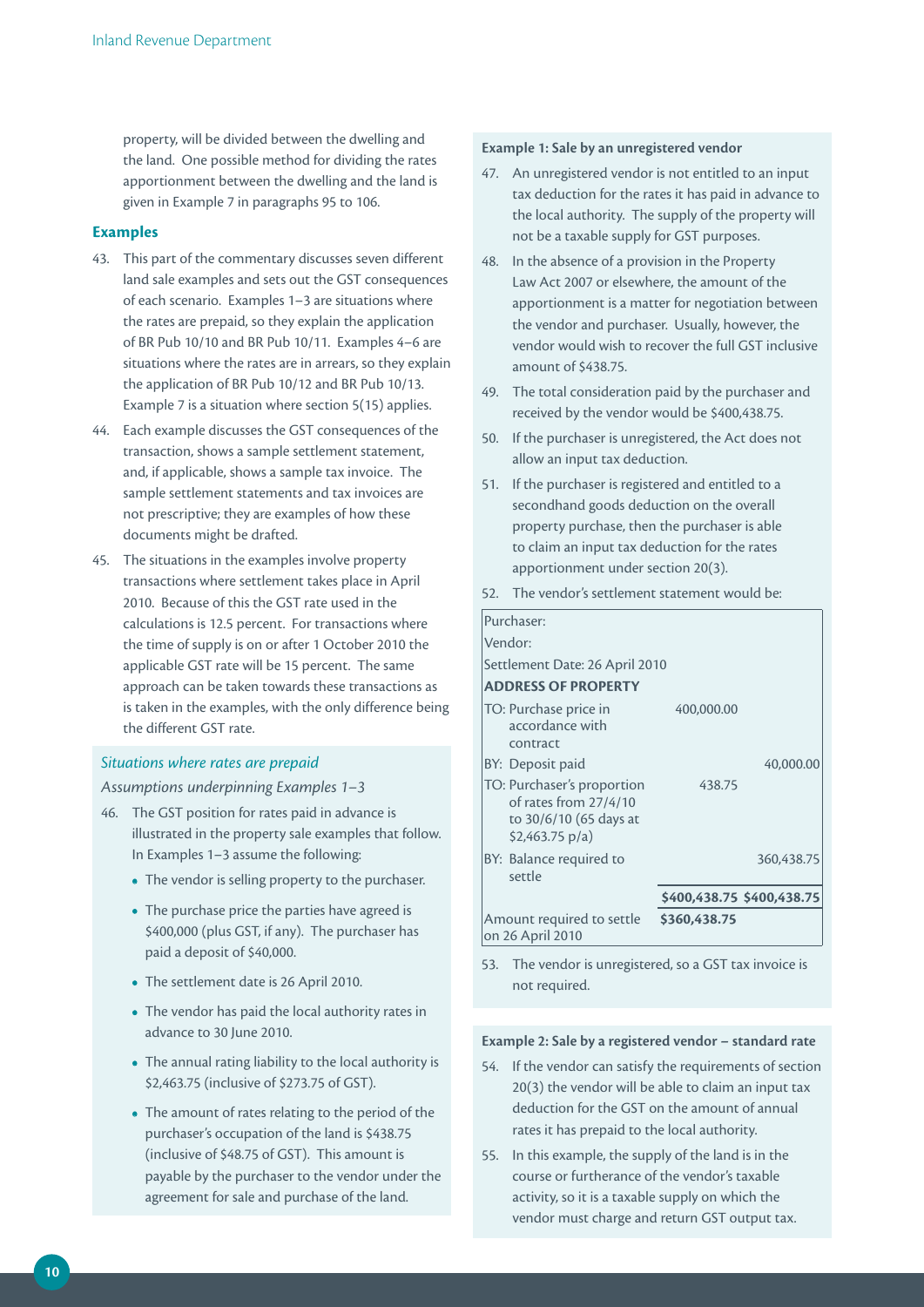The apportionment of the rates paid will be part of the consideration for that supply. This part of the consideration will be \$390, plus \$48.75 of output tax, which the vendor must return to Inland Revenue. The total consideration for the supply will be \$450,438.75.

- 56. If the purchaser is unregistered, the Act does not allow an input tax deduction.
- 57. If the purchaser is registered and can satisfy the requirements of section 20(3), the purchaser can claim an input tax deduction for the GST element of the purchase price and the rates apportionment.
- 58. The vendor would return GST output tax on the value of the supply of land (including the apportionments) and would issue a tax invoice to the purchaser inclusive of the apportionments.

| 59.                                                 | The vendor's settlement statement would be:                                                                    |                         |                           |
|-----------------------------------------------------|----------------------------------------------------------------------------------------------------------------|-------------------------|---------------------------|
|                                                     | Purchaser:                                                                                                     |                         |                           |
|                                                     | Vendor:                                                                                                        |                         |                           |
|                                                     | Settlement Date: 26 April 2010                                                                                 |                         |                           |
|                                                     | <b>ADDRESS OF PROPERTY</b>                                                                                     |                         |                           |
|                                                     | TO: Purchase price in<br>accordance with<br>contract                                                           | 400,000.00              |                           |
|                                                     | TO: GST as per tax invoice                                                                                     | 50,048.75               |                           |
|                                                     | BY: Deposit paid                                                                                               |                         | 40,000.00                 |
|                                                     | TO: Purchaser's proportion<br>of rates from 27/4/10<br>to 30/6/10 (65 days<br>at \$2,190 p/a GST<br>exclusive) | 390.00                  |                           |
|                                                     | BY: Balance required to<br>settle                                                                              |                         | 410,438.75                |
|                                                     |                                                                                                                |                         | \$450,438.75 \$450,438.75 |
|                                                     | Amount required to settle<br>on 26 April 2010                                                                  | \$410,438.75            |                           |
| 60. The vendor's tax invoice would be:              |                                                                                                                |                         |                           |
|                                                     | <b>TAX INVOICE</b>                                                                                             |                         |                           |
|                                                     | 23 April 2010                                                                                                  |                         |                           |
|                                                     | From: Vendor's name                                                                                            | GST number: XXX-XXX-XXX |                           |
|                                                     | Vendor's address                                                                                               |                         |                           |
| $T\alpha$                                           | Purchaser's name                                                                                               |                         |                           |
| Purchaser's address                                 |                                                                                                                |                         |                           |
| <b>ADDRESS OF PROPERTY</b>                          |                                                                                                                |                         |                           |
| \$400,000.00<br>TO: Purchase price as per agreement |                                                                                                                |                         |                           |
|                                                     | TO: Purchaser's share of rates apportioned<br>\$390.00<br>as at settlement date                                |                         |                           |
| TO: GST on total value of supply<br>\$50,048.75     |                                                                                                                |                         |                           |
|                                                     |                                                                                                                |                         | \$450,438.75              |
|                                                     | Total GST: \$50,048.75                                                                                         |                         |                           |
|                                                     | Settlement date - 26 April 2010                                                                                |                         |                           |

61. The Taxation (GST and Remedial Matters) Bill 2010 was tabled in Parliament on 5 August 2010. If enacted in its current form, this Bill would require supplies made on or after 1 April 2011 that are between registered persons and that wholly or partly consist of land to be zero-rated.

#### **Example 3: Sale by a registered vendor – zero rated**

- 62. A zero-rated sale by a registered vendor arises when the supply is of land that was a taxable activity, or part of a taxable activity, as a going concern within section 11(1)(m).
- 63. The Taxation (GST and Remedial Matters) Bill 2010 was tabled in Parliament on 5 August 2010. If enacted in its current form, this Bill would require supplies made on or after 1 April 2011 that are between registered persons and that wholly or partly consist of land to be zero-rated.
- 64. If the vendor can satisfy the requirements of section 20(3) the vendor will be able to claim an input tax deduction for the GST on the amount of annual rates it has prepaid to the local authority.
- 65. In this situation the apportionments on sale should be GST exclusive (\$390) rather than inclusive (\$438.75), which is consistent with zero-rating the supply of the going concern.
- 66. The total consideration paid by the purchaser and received by the vendor would be \$400,390.
- 67. As the sale is zero-rated, the purchaser cannot claim an input tax deduction for any element of the consideration for the property, including the rates apportionment.
- 68. The vendor's settlement statement would be:

| Purchaser:                                                                                                     |                           |            |
|----------------------------------------------------------------------------------------------------------------|---------------------------|------------|
| Vendor:                                                                                                        |                           |            |
| Settlement Date: 26 April 2010                                                                                 |                           |            |
| <b>ADDRESS OF PROPERTY</b>                                                                                     |                           |            |
| TO: Purchase price in<br>accordance with<br>contract                                                           | 400,000.00                |            |
| TO: GST as per tax invoice                                                                                     | nil                       |            |
| BY: Deposit paid                                                                                               |                           | 40,000.00  |
| TO: Purchaser's proportion<br>of rates from 27/4/10<br>to 30/6/10 (65 days<br>at \$2,190 p/a GST<br>exclusive) | 390.00                    |            |
| BY: Balance required to<br>settle                                                                              |                           | 360,390.00 |
|                                                                                                                | \$400,390.00 \$400,390.00 |            |
| Amount required to settle<br>on 26 April 2010                                                                  | \$360,390.00              |            |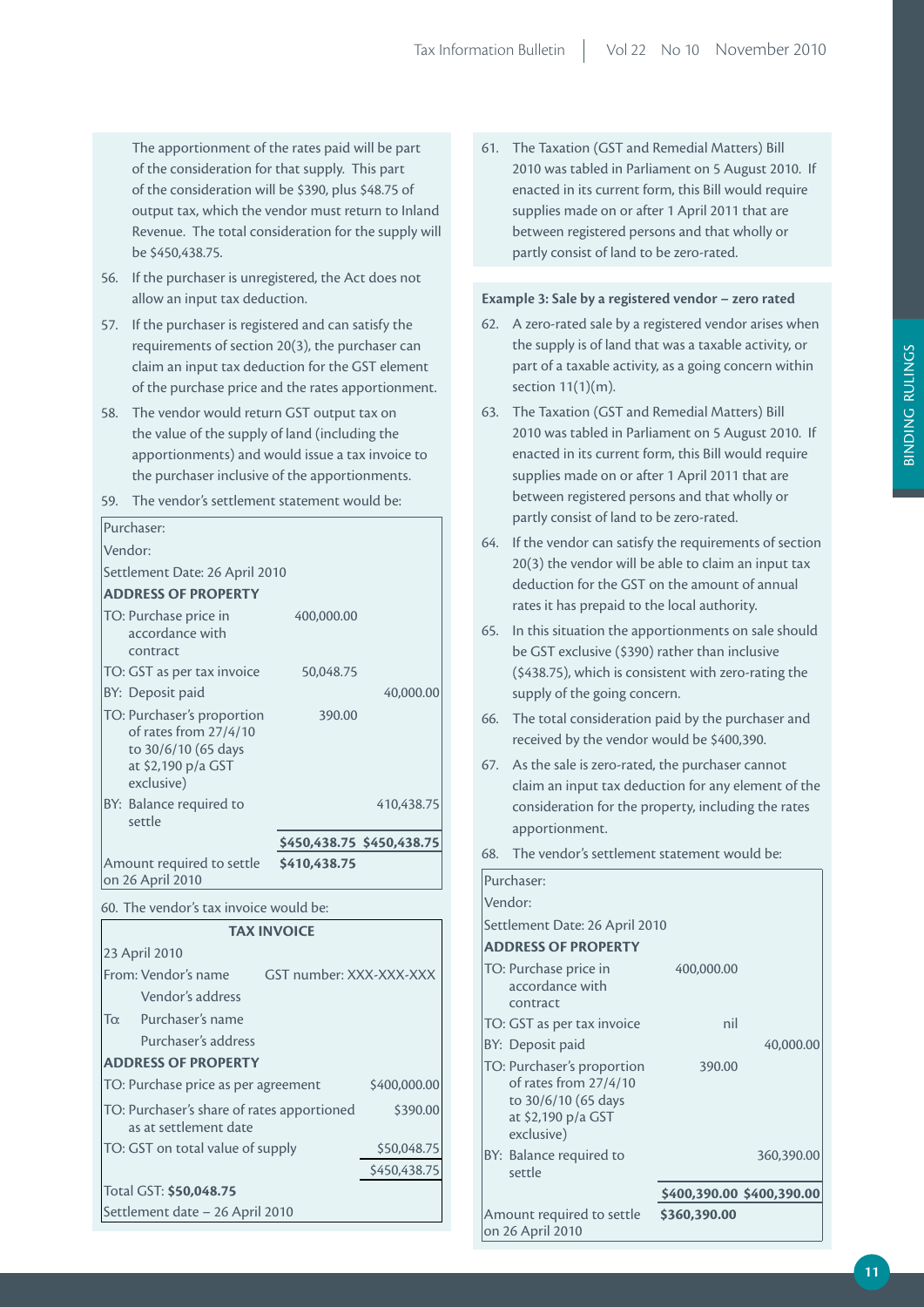# 69. The vendor's tax invoice would be:

| <b>TAX INVOICE</b>                                                                                             |              |  |  |
|----------------------------------------------------------------------------------------------------------------|--------------|--|--|
| 23 April 2010                                                                                                  |              |  |  |
| From: Vendor's name<br>GST number: XXX-XXX-XXX                                                                 |              |  |  |
| Vendor's address                                                                                               |              |  |  |
| Purchaser's name<br>$T_{\alpha}$                                                                               |              |  |  |
| Purchaser's address                                                                                            |              |  |  |
| <b>ADDRESS OF PROPERTY</b>                                                                                     |              |  |  |
| TO: Purchase price as per agreement<br>\$400,000.00                                                            |              |  |  |
| TO: Purchaser's share of rates apportioned<br>\$390.00<br>as at settlement date                                |              |  |  |
| TO: GST - zero rated<br>nil                                                                                    |              |  |  |
|                                                                                                                | \$400,390.00 |  |  |
| Settlement date - 26 April 2010                                                                                |              |  |  |
| Both the vendor and the purchaser agree that this is a<br>sale of a going concern under the Goods and Services |              |  |  |

# *Situations where the rates are in arrears*

Tax Act 1985 and is therefore zero-rated

*Assumptions underpinning Examples 4–6*

- 70. The GST position for rates in arrears is illustrated in the land sale examples that follow. In Examples 4–6 assume the following:
	- The vendor is selling property to the purchaser.
	- The purchase price the parties agreed is \$400,000 (plus GST, if any). The purchaser has paid a deposit of \$40,000.
	- The settlement date is 26 April 2010.
	- The vendor has not paid the local authority rates from 1 April 2010 (that is, the rates are in arrears for the current rating quarter).
	- The annual rating liability to the local authority is \$2,463.75 (inclusive of \$273.75 of GST).
	- The amount outstanding for the current quarter is \$614.25 (inclusive of \$68.25 of GST). Of this figure, the amount of rates relating to the period of the vendor's occupation of the land is \$175.50 (inclusive of \$19.50 of GST).
	- The parties have agreed that the purchaser will discharge the unpaid rates, in exchange for a deduction from the settlement amount for the amount of rates relating to the period of the vendor's occupation of the land.

#### **Example 4: Sale by an unregistered vendor**

- 71. In a sale by an unregistered vendor, the supply of the property will not be a taxable supply for GST purposes.
- 72. The amount of the credit against the purchase price is a matter for negotiation between the vendor and purchaser. In this example the parties have agreed to a credit of the GST inclusive amount of the vendor's share of the rates: \$175.50. This is a figure that is likely to be agreed to by two parties to an arm's length transaction because using this figure puts both parties in the same position they would have been in if the vendor had paid the rates up until settlement and the purchaser had paid the rates from settlement onwards.
- 73. As discussed at paragraph 38 above, the consideration is made up of three elements. These elements are:
	- the purchase price: \$400,000;
	- the credit of the vendor's share of the unpaid rates against the purchase price: \$175.50; and
	- the total amount of vendor's liability to the local authority that the purchaser has agreed to discharge: \$614.25.
- 74. Therefore, the total consideration for the supply will be \$400,438.75.
- 75. If the purchaser is unregistered, the Act does not allow an input tax deduction for any element of the transaction.
- 76. If the purchaser is registered and can satisfy the requirements of section 20(3), the purchaser is able to claim a secondhand goods deduction for the property purchase. The consideration will be \$400,438.75, so this is the figure the purchaser should use for calculating the amount of input tax.
- 77. The vendor is unregistered, so a GST tax invoice is not required. The vendor's settlement statement would be: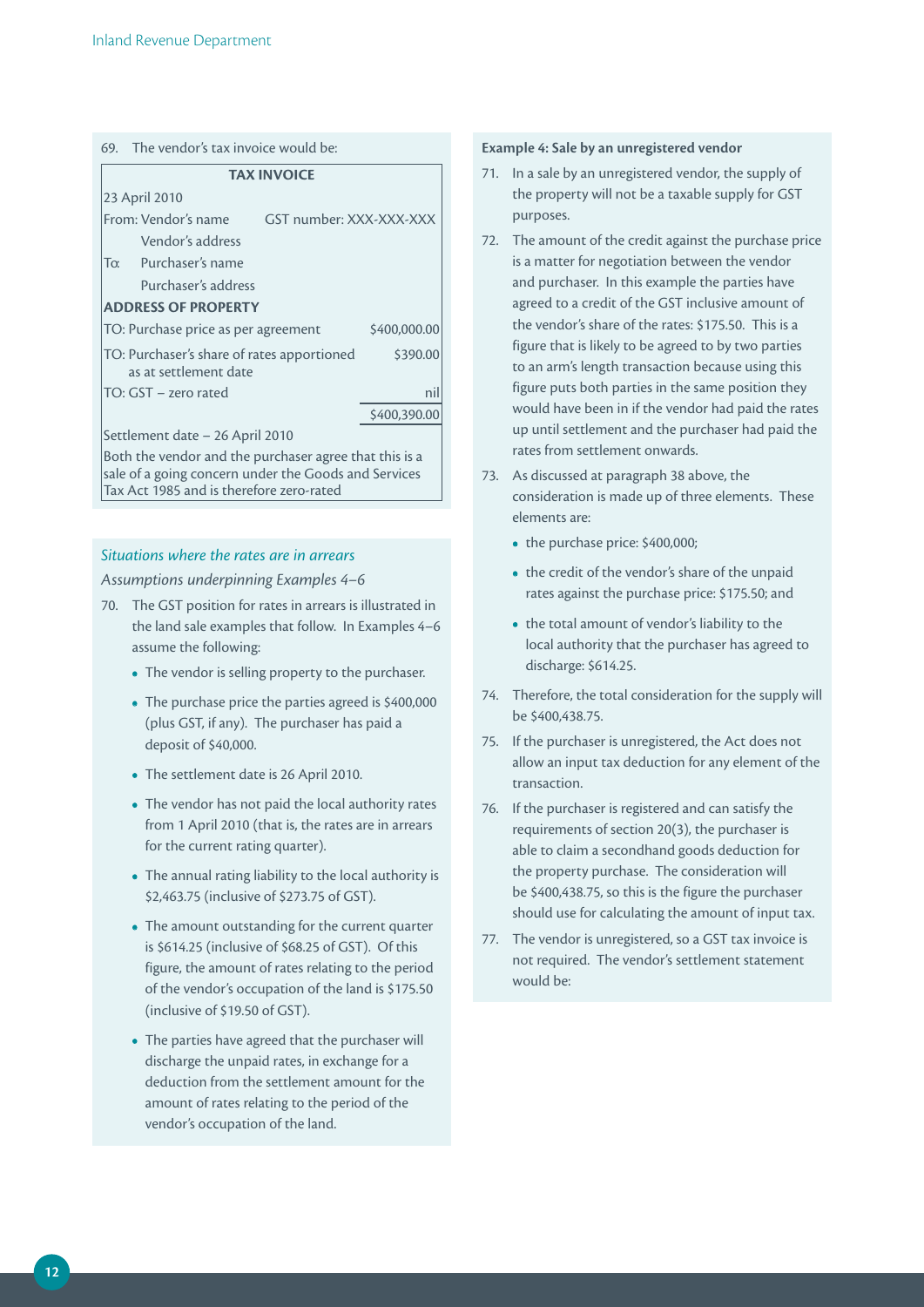| Purchaser:                                                                                                                |                           |
|---------------------------------------------------------------------------------------------------------------------------|---------------------------|
| Vendor:                                                                                                                   |                           |
| Settlement Date: 26 April 2010                                                                                            |                           |
| <b>ADDRESS OF PROPERTY</b>                                                                                                |                           |
| TO: Purchase price in<br>accordance with<br>contract                                                                      | 400.000.00                |
| TO: Rates to be paid by<br>purchaser as agreed by<br>parties                                                              | 614.25                    |
| BY: Deposit paid                                                                                                          | 40,000.00                 |
| BY: Credit for vendor's<br>proportion of unpaid<br>rates from 1/4/10 to<br>26/4/10 (26 days at<br>$$2,463.75 \text{ p/a}$ | 175.00                    |
| BY: Amount to be paid<br>by purchaser to local<br>authority to discharge<br>vendor's liability for<br>outstanding rates   | 614.25                    |
| BY: Balance required to<br>settle                                                                                         | 359,824.50                |
|                                                                                                                           | \$400,614.25 \$400,614.25 |
| Amount required to settle<br>on 26 April 2010                                                                             | \$359,824.50              |

# **Example 5: Sale by a registered vendor – standard rate**

- 78. In this example, the supply of the land is in the course or furtherance of the vendor's taxable activity and is therefore a taxable supply on which the vendor must charge and return GST output tax.
- 79. The amount of the credit against the purchase price is a matter for negotiation between the vendor and purchaser. In this example the parties have agreed to a credit against the GST exclusive purchase price of the GST exclusive amount of the vendor's share of the rates: \$156. (This gives the same result as a credit of the GST inclusive amount of the vendor's share of the rates (\$175.50) against the GST inclusive purchase price.) This is a figure that is likely to be agreed to by two parties to an arm's length transaction because using this figure puts both parties in the same position they would have been in if the vendor had paid the rates up until settlement and the purchaser had paid the rates from settlement onwards.
- 80. As discussed at paragraph 38 above, the consideration is made up of three elements. These elements are:
	- the purchase price: \$400,000 plus GST, so \$450,000;
	- the credit of the vendor's share of the unpaid rates against the purchase price: \$175.50; and
	- the total amount of vendor's liability to the local authority that the purchaser has agreed to discharge: \$614.25.
- 81. Therefore, the total consideration for the supply will be \$450,438.75. As consideration is a GST-inclusive amount, the correct amount of GST on the supply is the tax fraction of the consideration – \$50,048.75. The vendor must charge and return this amount.
- 82. If the purchaser is unregistered, the Act does not allow an input tax deduction.
- 83. If the purchaser is registered and can satisfy the requirements of section 20(3), the purchaser is able to claim an input tax deduction for the purchase of the property.
- 84. The vendor's settlement statement would be:

| Purchaser:                                                                                                                      |                           |            |
|---------------------------------------------------------------------------------------------------------------------------------|---------------------------|------------|
| Vendor:                                                                                                                         |                           |            |
| Settlement Date: 26 April 2010                                                                                                  |                           |            |
| <b>ADDRESS OF PROPERTY</b>                                                                                                      |                           |            |
| TO: Purchase price in<br>accordance with<br>contract                                                                            | 400,000.00                |            |
| TO: Rates to be paid by<br>purchaser as agreed by<br>parties (GST exclusive)                                                    | 546.00                    |            |
| TO: GST as per tax invoice                                                                                                      | 50,048.75                 |            |
| BY: Deposit paid                                                                                                                |                           | 40,000.00  |
| BY: Credit for vendor's<br>proportion of unpaid<br>rates from 1/4/10<br>to 26/4/10 (26 days<br>at \$2,190 p/a GST<br>exclusive) |                           | 156.00     |
| BY: Amount to be paid<br>by purchaser to local<br>authority to discharge<br>vendor's liability for<br>outstanding rates         |                           | 614.25     |
| BY: Balance required to<br>settle                                                                                               |                           | 409,824.50 |
|                                                                                                                                 | \$450,594.75 \$450,594.75 |            |
| Amount required to settle<br>on 26 April 2010                                                                                   | \$409,824.50              |            |

**BINDING RULINGS** BINDING RULINGS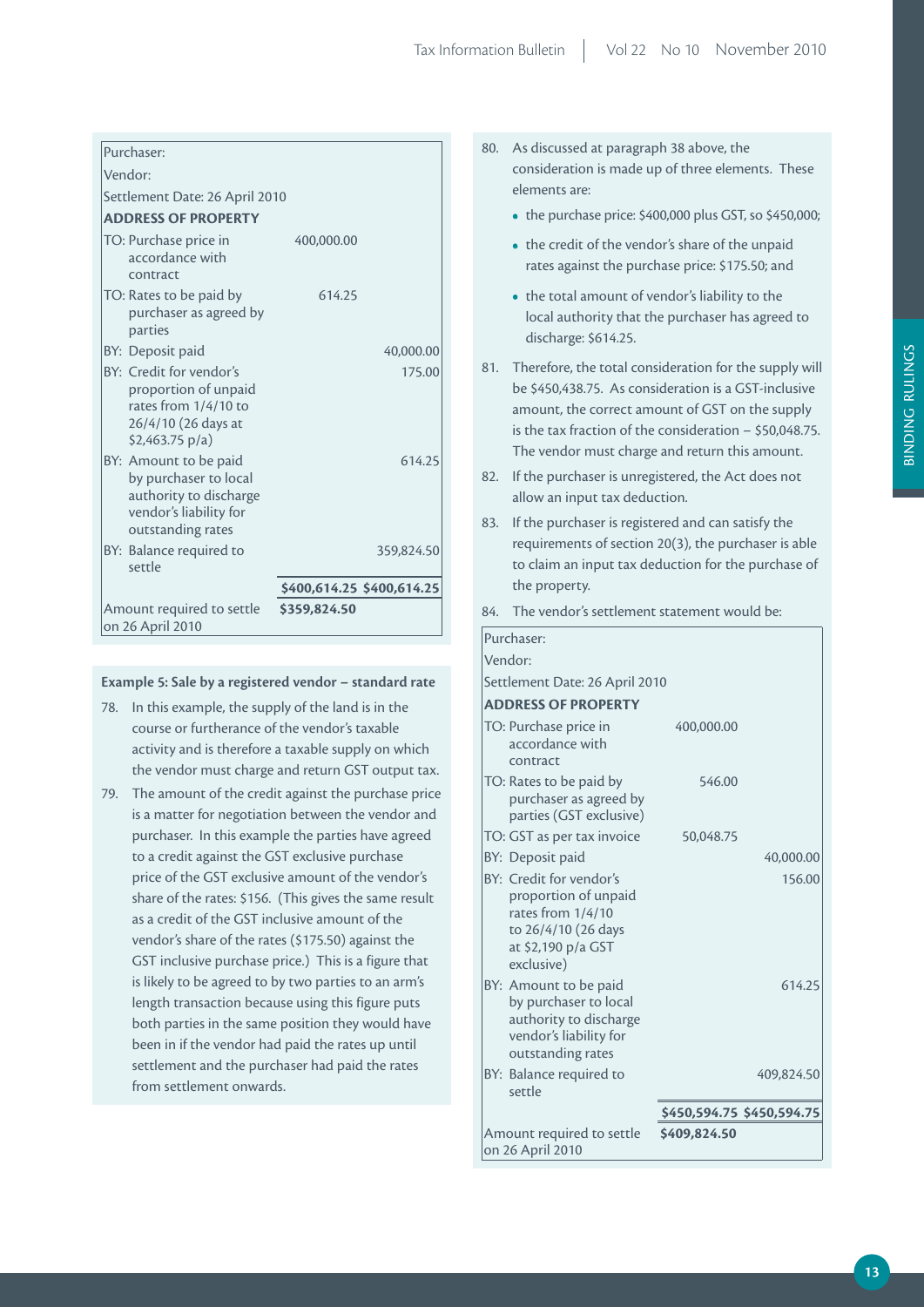|                        | 85. The vendor's tax invoice would be:                                                                 |          |  |  |  |
|------------------------|--------------------------------------------------------------------------------------------------------|----------|--|--|--|
|                        | <b>TAX INVOICE</b>                                                                                     |          |  |  |  |
|                        | 23 April 2010                                                                                          |          |  |  |  |
|                        | From: Vendor's name<br>GST number: XXX-XXX-XXX                                                         |          |  |  |  |
|                        | Vendor's address                                                                                       |          |  |  |  |
|                        | Tα Purchaser's name                                                                                    |          |  |  |  |
|                        | Purchaser's address                                                                                    |          |  |  |  |
|                        | <b>ADDRESS OF PROPERTY</b>                                                                             |          |  |  |  |
|                        | TO: Purchase price as per agreement<br>\$399,844.00                                                    |          |  |  |  |
|                        | TO: Rates to be paid by purchaser to local<br>authority                                                | \$546.00 |  |  |  |
|                        | TO: GST on total value of supply<br>\$50,048.75                                                        |          |  |  |  |
|                        | \$450,438.75                                                                                           |          |  |  |  |
| Total GST: \$50,048.75 |                                                                                                        |          |  |  |  |
|                        | Settlement date – 26 April 2010                                                                        |          |  |  |  |
|                        | 86. The Taxation (GST and Remedial Matters) Bill<br>2010 was tabled in Parliament on 5 August 2010. If |          |  |  |  |

2010 was tabled in Parliament on 5 August 2010. If enacted in its current form, this Bill would require supplies made on or after 1 April 2011 that are between registered persons and that wholly or partly consist of land to be zero-rated.

# **Example 6: Sale by a registered vendor – zero rated**

- 87. A zero-rated sale by a registered vendor arises when the supply is of land that was a taxable activity, or part of a taxable activity, as a going concern within section 11(1)(m).
- 88. The Taxation (GST and Remedial Matters) Bill 2010 was tabled in Parliament on 5 August 2010. If enacted in its current form, this Bill would require supplies made on or after 1 April 2011 that are between registered persons and that wholly or partly consist of land to be zero-rated.
- 89. The amount of the credit against the purchase price is a matter for negotiation between the vendor and purchaser. In this example the parties have agreed to a credit of the GST inclusive amount of the vendor's share of the rates (\$175.50) **plus** the amount of GST input tax credit that the vendor has claimed on the purchaser's share of the rates (\$48.75): \$224.25. This is a figure that is likely to be agreed to by two parties to an arm's length transaction because using this figure puts both parties in the same position as they would have been in if the vendor had paid the rates up until settlement and the purchaser had paid the rates from settlement onwards.
- 90. As discussed at paragraph 38 above, the consideration is made up of three elements. These elements are:
	- the purchase price: \$400,000;
	- the credit of the vendor's share of the unpaid rates **and** the GST on the purchaser's share of the rates against the purchase price: \$224.25; and
	- the total amount of vendor's liability to the local authority that the purchaser has agreed to discharge: \$614.25.
- 91. Therefore, the total consideration for the supply will be \$400,390.
- 92. As the sale is zero-rated, the purchaser cannot claim an input tax deduction for any element of the consideration for the property, including the rates apportionment.
- 93. The vendor's settlement statement would be:

| Purchaser:                                                                                                                         |                           |            |
|------------------------------------------------------------------------------------------------------------------------------------|---------------------------|------------|
| Vendor:                                                                                                                            |                           |            |
| Settlement Date: 26 April 2010                                                                                                     |                           |            |
| <b>ADDRESS OF PROPERTY</b>                                                                                                         |                           |            |
| TO: Purchase price in<br>accordance with<br>contract                                                                               | 400,000.00                |            |
| TO: Rates to be paid by<br>purchaser as agreed by<br>parties                                                                       | 614.25                    |            |
| TO: GST as per tax invoice                                                                                                         | nil                       |            |
| BY: Deposit paid                                                                                                                   |                           | 40,000.00  |
| BY: Credit for vendor's<br>proportion of unpaid<br>rates from 1/4/10 to<br>26/4/10 (26 days at<br>\$2,463.75 p/a GST<br>inclusive) |                           | 175.50     |
| BY: Credit for GST<br>claimed by vendor on<br>purchaser's share of<br>rates                                                        |                           | 48.75      |
| BY: Amount to be paid<br>by purchaser to local<br>authority to discharge<br>vendor's liability for<br>outstanding rates            |                           | 614.25     |
| BY: Balance required to<br>settle                                                                                                  |                           | 359,775.75 |
|                                                                                                                                    | \$400,614.25 \$400,614.25 |            |
| Amount required to settle<br>on 26 April 2010                                                                                      | \$359,775.75              |            |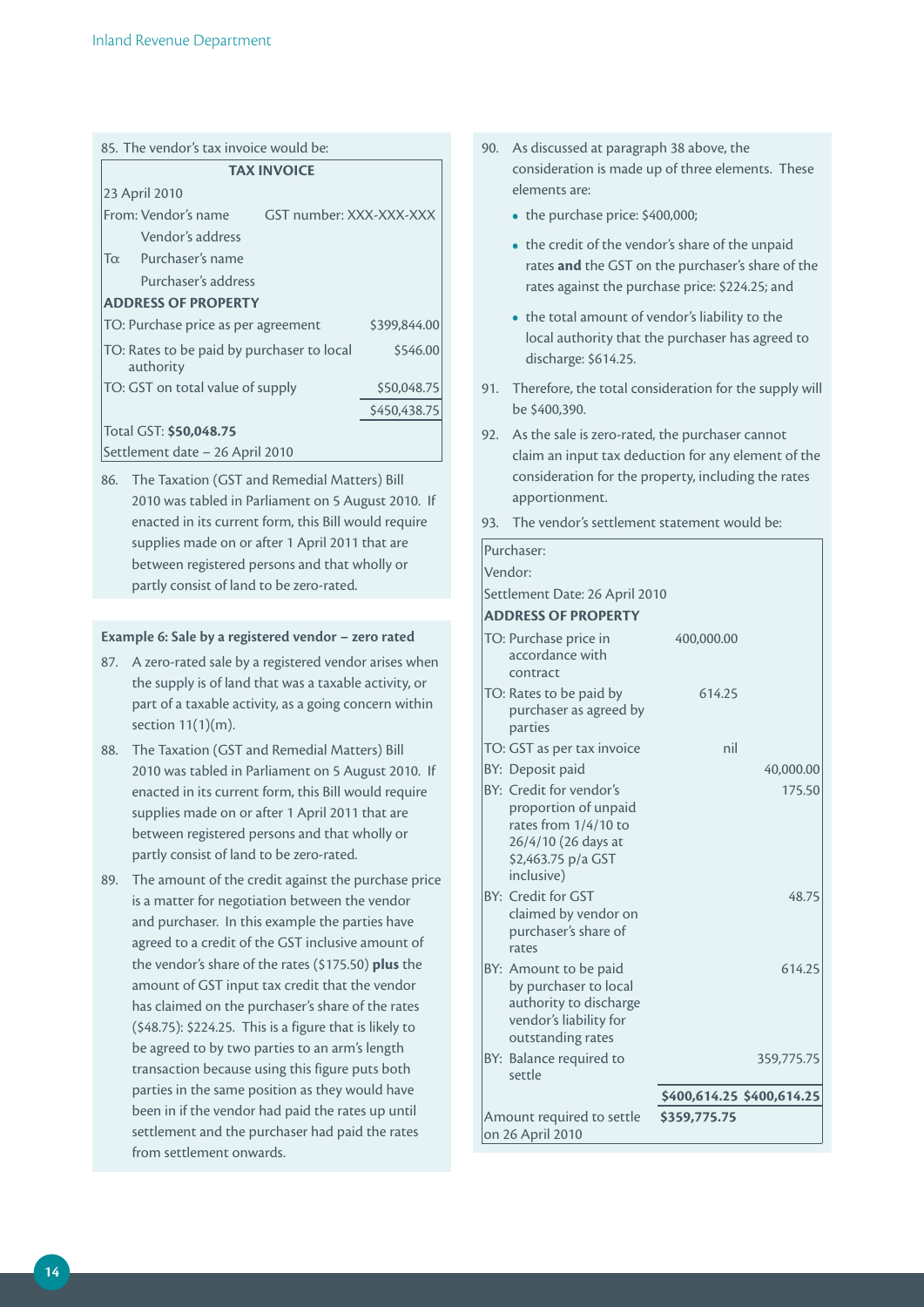|  |  |  | <b>TAX INVOICE</b> |
|--|--|--|--------------------|
|--|--|--|--------------------|

|                                                                                        | 25 April 2010                    |                         |              |  |
|----------------------------------------------------------------------------------------|----------------------------------|-------------------------|--------------|--|
|                                                                                        | From: Vendor's name              | GST number: XXX-XXX-XXX |              |  |
|                                                                                        | Vendor's address                 |                         |              |  |
| $T_{\alpha}$                                                                           | Purchaser's name                 |                         |              |  |
|                                                                                        | Purchaser's address              |                         |              |  |
| <b>ADDRESS OF PROPERTY</b>                                                             |                                  |                         |              |  |
| TO: Purchase price as per agreement, less<br>\$399,775.75<br>discount for unpaid rates |                                  |                         |              |  |
| \$614.25<br>TO: Rates to be paid by purchaser to local<br>authority                    |                                  |                         |              |  |
|                                                                                        | TO: GST on total value of supply |                         | nil          |  |
|                                                                                        |                                  |                         | \$400,390.00 |  |
|                                                                                        | Settlement date - 26 April 2010  |                         |              |  |
| Both the vendor and the purchaser agree that this is a                                 |                                  |                         |              |  |

sale of a going concern under the Goods and Services Tax Act 1985 and is therefore zero-rated

# *Situations where section 5(15) applies*

- 95. For example 7, assume the following:
	- The vendor is selling property to the purchaser.
	- The land in question is farm land that includes a farm house.
	- The purchase price agreed on by the parties is \$2,500,000 (plus GST). The purchaser has paid a deposit of \$250,000.
	- The value of the farm house and curtilage is \$500,000.
	- The settlement date is 26 April 2010.
	- The vendor has paid the local authority rates in advance to 30 June 2010.
	- The annual rating liability to the local authority is \$7,300 (exclusive of \$912.50 of GST). The amount of rates relating to the period of the purchaser's occupation of the land is \$1,300 (exclusive of \$162.50 of GST). This amount is payable by the purchaser to the vendor under the agreement for sale and purchase of the land.

# **Example 7: Sale by a registered vendor – sale of commercial land with a dwelling**

- 96. If the vendor can satisfy the requirements of section 20(3), the vendor can claim an input tax deduction for the GST component of the rates it has prepaid to the local authority. This input tax deduction will be subject to an adjustment for private use.
- 97. In this example, the supply of the land is in the course or furtherance of the vendor's taxable activity and is therefore a taxable supply on which the vendor must charge and return GST output tax. The vendor must charge and return GST on the value of the land (the taxable supply), but not on the value of the dwelling and curtilage (the nontaxable supply).
- 98. The rates apportionment will be part of the consideration for the supply. The amount of the apportionment is a matter for negotiation between the vendor and purchaser. In this example the parties have agreed that the apportionment will be \$1,300, plus output tax that the vendor must return to Inland Revenue. The amount of the output tax will depend on the amount of the rates apportionment that is allocated to the land and the amount that is allocated to the dwelling and curtilage. This amount may be able to be calculated by reference to the local authority rates demand.
- 99. In this example the local authority rates demand shows that 24 percent of the rates amount is directly attributable to the taxable supply (that is, relates to services provided in relation to the farm land), 16 percent is directly attributable to the nontaxable supply (that is, relates to services provided in relation to the farm house and curtilage), and the remaining 60 percent is attributable to both the taxable and the non-taxable supply.
- 100. The sample tax invoice below shows how the rates apportionment may be divided based on these figures. In this example GST is charged on the entire amount directly attributable to the taxable supply (\$312 equals 24 percent of \$1,300) and on 80 percent of the amount attributable to both the taxable and the non-taxable supply (\$780 equals 60 percent of \$1,300, 80 percent of this amount is \$624). The reason for charging GST on 80 percent of the rates attributable to both the taxable and non-taxable supply is that the taxable supply (the farm land) makes up 80 percent of the total supply.
- 101. The total consideration for the supply will be \$2,751,417.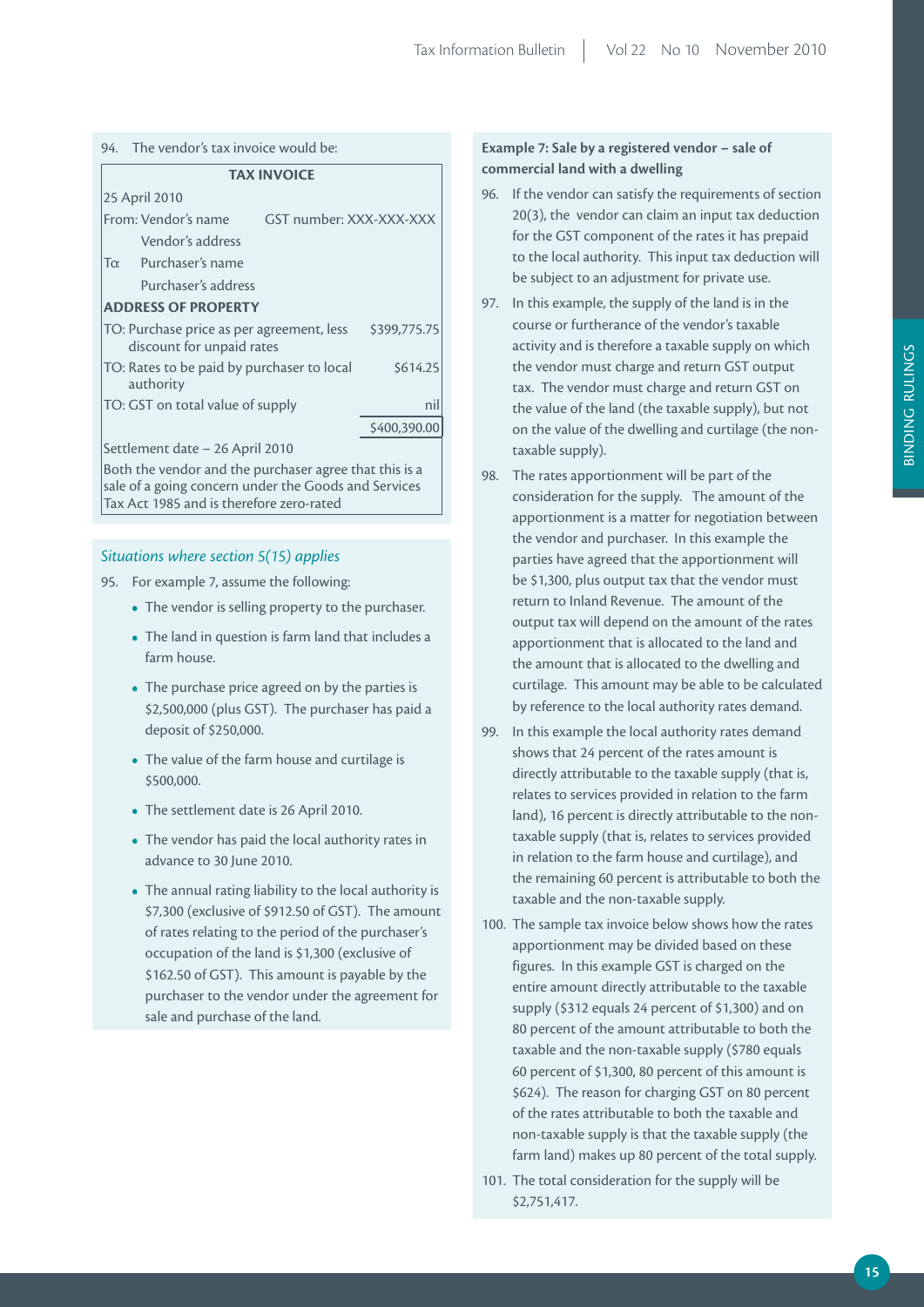- 102. If the purchaser is unregistered, the Act does not allow an input tax deduction.
- 103. If the purchaser is registered and can satisfy the requirements of section 20(3), the purchaser is able to claim an input tax deduction for the GST element of the purchase price and the rates apportionment.
- 104. The vendor's settlement statement would be:

| Purchaser:                                                                                                        |                               |              |  |
|-------------------------------------------------------------------------------------------------------------------|-------------------------------|--------------|--|
| Vendor:                                                                                                           |                               |              |  |
| Settlement Date: 26 April 2010                                                                                    |                               |              |  |
| <b>ADDRESS OF PROPERTY</b>                                                                                        |                               |              |  |
| TO: Purchase price in<br>accordance with<br>contract                                                              | 2,500,000.00                  |              |  |
| TO: GST as per tax                                                                                                | 250,117.00                    |              |  |
| invoice                                                                                                           |                               |              |  |
| BY: Deposit paid                                                                                                  |                               | 250,000.00   |  |
| TO: Purchaser's<br>proportion of rates<br>from 27/4/10 to<br>30/6/10 (65 days<br>at \$7,300 p/a GST<br>exclusive) | 1.300.00                      |              |  |
| BY: Balance required to<br>settle                                                                                 |                               | 2.501.417.00 |  |
|                                                                                                                   | \$2,751,417.00 \$2,751,417.00 |              |  |
| Amount required to settle \$2,501,417.00<br>on 26 April 2010                                                      |                               |              |  |

| <b>TAX INVOICE</b><br>GST number: XXX-XXX-XXX<br>Vendor's address<br>Purchaser's name<br>Purchaser's address<br><b>ADDRESS OF PROPERTY</b><br>TO: Purchase price as per agreement<br>\$2,500,000.00<br>Supply subject to GST<br>Purchase price as per<br>agreement<br>\$2,500,000.00<br>LESS non-taxable<br>supplies<br>\$500,000.00<br>Taxable supply<br>\$2,000,000.00<br>TO: GST on taxable<br>\$250,000.00<br>supply<br>TO: Purchaser's share of<br>\$1,300.00<br>rates apportioned as<br>at settlement date<br>Rates attributable to<br>the taxable supply:<br>Rates attributable to<br>both the taxable and<br>non-taxable supplies<br>\$780.00<br>Taxable supply as a<br>percentage of the<br>total supply (see<br>"supply subject to<br>GST" above)<br>80%<br>80% of \$780.00<br>\$624.00<br>PLUS Rates directly<br>attributable to the<br>taxable supply<br>\$312.00<br>\$936.00<br>TO: GST on rates apportionment<br>\$117.00<br>attributable to the taxable supply<br>\$2,751,417.00<br>Settlement date - 26 April 2010 | 105. The vendor's tax invoice would be: |  |  |  |  |
|------------------------------------------------------------------------------------------------------------------------------------------------------------------------------------------------------------------------------------------------------------------------------------------------------------------------------------------------------------------------------------------------------------------------------------------------------------------------------------------------------------------------------------------------------------------------------------------------------------------------------------------------------------------------------------------------------------------------------------------------------------------------------------------------------------------------------------------------------------------------------------------------------------------------------------------------------------------------------------------------------------------------------------|-----------------------------------------|--|--|--|--|
|                                                                                                                                                                                                                                                                                                                                                                                                                                                                                                                                                                                                                                                                                                                                                                                                                                                                                                                                                                                                                                    |                                         |  |  |  |  |
|                                                                                                                                                                                                                                                                                                                                                                                                                                                                                                                                                                                                                                                                                                                                                                                                                                                                                                                                                                                                                                    | 23 April 2010                           |  |  |  |  |
|                                                                                                                                                                                                                                                                                                                                                                                                                                                                                                                                                                                                                                                                                                                                                                                                                                                                                                                                                                                                                                    | From: Vendor's name                     |  |  |  |  |
|                                                                                                                                                                                                                                                                                                                                                                                                                                                                                                                                                                                                                                                                                                                                                                                                                                                                                                                                                                                                                                    |                                         |  |  |  |  |
|                                                                                                                                                                                                                                                                                                                                                                                                                                                                                                                                                                                                                                                                                                                                                                                                                                                                                                                                                                                                                                    | $T_{\rm O}$                             |  |  |  |  |
|                                                                                                                                                                                                                                                                                                                                                                                                                                                                                                                                                                                                                                                                                                                                                                                                                                                                                                                                                                                                                                    |                                         |  |  |  |  |
|                                                                                                                                                                                                                                                                                                                                                                                                                                                                                                                                                                                                                                                                                                                                                                                                                                                                                                                                                                                                                                    |                                         |  |  |  |  |
|                                                                                                                                                                                                                                                                                                                                                                                                                                                                                                                                                                                                                                                                                                                                                                                                                                                                                                                                                                                                                                    |                                         |  |  |  |  |
|                                                                                                                                                                                                                                                                                                                                                                                                                                                                                                                                                                                                                                                                                                                                                                                                                                                                                                                                                                                                                                    |                                         |  |  |  |  |
|                                                                                                                                                                                                                                                                                                                                                                                                                                                                                                                                                                                                                                                                                                                                                                                                                                                                                                                                                                                                                                    |                                         |  |  |  |  |
|                                                                                                                                                                                                                                                                                                                                                                                                                                                                                                                                                                                                                                                                                                                                                                                                                                                                                                                                                                                                                                    |                                         |  |  |  |  |
|                                                                                                                                                                                                                                                                                                                                                                                                                                                                                                                                                                                                                                                                                                                                                                                                                                                                                                                                                                                                                                    |                                         |  |  |  |  |
|                                                                                                                                                                                                                                                                                                                                                                                                                                                                                                                                                                                                                                                                                                                                                                                                                                                                                                                                                                                                                                    |                                         |  |  |  |  |
|                                                                                                                                                                                                                                                                                                                                                                                                                                                                                                                                                                                                                                                                                                                                                                                                                                                                                                                                                                                                                                    |                                         |  |  |  |  |
|                                                                                                                                                                                                                                                                                                                                                                                                                                                                                                                                                                                                                                                                                                                                                                                                                                                                                                                                                                                                                                    |                                         |  |  |  |  |
|                                                                                                                                                                                                                                                                                                                                                                                                                                                                                                                                                                                                                                                                                                                                                                                                                                                                                                                                                                                                                                    | Total GST: \$250,117.00                 |  |  |  |  |
|                                                                                                                                                                                                                                                                                                                                                                                                                                                                                                                                                                                                                                                                                                                                                                                                                                                                                                                                                                                                                                    |                                         |  |  |  |  |

106. The Taxation (GST and Remedial Matters) Bill 2010 was tabled in Parliament on 5 August 2010. If enacted in its current form, this Bill would require supplies made on or after 1 April 2011 that are between registered persons and that wholly or partly consist of land to be zero-rated.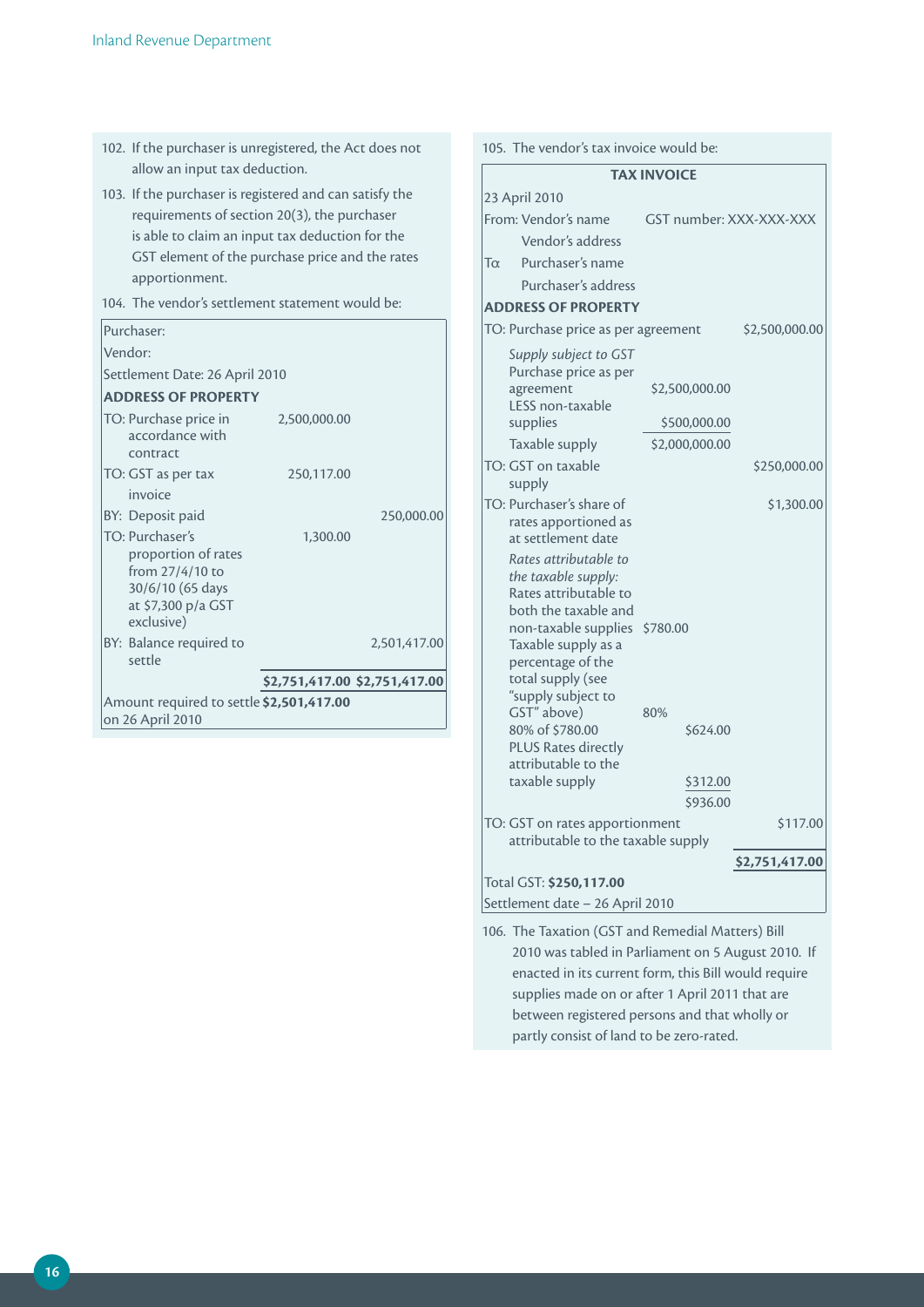# **iNTErprETATiON STATEmENTS**

This section of the *TIB* contains interpretation statements issued by the Commissioner of Inland Revenue.

These statements set out the Commissioner's view on how the law applies to a particular set of circumstances when it is either not possible or not appropriate to issue a binding public ruling.

In most cases Inland Revenue will assess taxpayers in line with the following interpretation statements. However, our statutory duty is to make correct assessments, so we may not necessarily assess taxpayers on the basis of earlier advice if at the time of the assessment we consider that the earlier advice is not consistent with the law.

# BACKGROUND TO INTERPRETATION STATEMENT IS 10/07

This Interpretation Statement is the successor of two exposure drafts:

- INS0072: Interpretation of Sections 6 and 6A of the Tax Administration Act 1994, Care and Management of Taxes (December 2005)
- INS0072: Care and management of the taxes covered by the Inland Revenue Acts – Section 6A(2) and (3) of the Tax Administration Act 1994 (August 2008).

Both exposure drafts were released for consultation. After taking account of the submissions and further consideration, the second exposure draft has been revised and is published as this Statement.

The principles and conclusions contained in this Statement are essentially the same as those contained in the second exposure draft. The following are the significant differences between the Statement and the second exposure draft:

**•** The Statement more extensively discusses the relationship between section 6A and the other provisions of the Inland Revenue Acts and, in particular, what the Commissioner can and cannot do under section 6A.

- The Statement contains new paragraphs discussing the three factors in section 6A(3), and clarifies the weight each factor is to be given.
- The Statement's discussion on settlements and agreements states the Commissioner's position on settlements in multi-party tax disputes, and notes the effect of the Protocol between the Commissioner and the Solicitor General.
- The answers given to several examples in the Statement have been extensively revised and, in some cases, a different conclusion reached. This was done so as to identify more clearly the weight that the Commissioner would give particular factors on the facts, and to specifically address matters raised in the submissions. The examples have also been reordered and given new headings. As was proposed in the second exposure draft, two examples have been deleted. A new example 6 has been inserted to deal with the relationship between section 6A and the Commissioner's binding rulings function.

# IS 10/07: CARE AND MANAGEMENT OF THE TAXES COVERED BY THE INLAND REVENUE ACTS – SECTION 6A(2) AND (3) OF THE TAX ADMINISTRATION ACT 1994

All references are to the Tax Administration Act 1994 unless otherwise stated.

# **Introduction**

1. A reality of modern tax administration is that the Commissioner must operate the tax system with limited resources. This means that the Commissioner cannot always collect every last dollar of tax owing in every case. As a result, the Commissioner must decide how to best use his resources to maximise the taxes collected and to foster the integrity and effective functioning of the tax system. The Commissioner's resource allocation and management decisions can affect the integrity of the tax system, including taxpayer perceptions of that integrity. In particular, what may be seen by one taxpayer as flexibility that achieves a practical and sensible outcome could be seen as inconsistency or favouritism by other taxpayers.

2. Before section 6A(2) and (3) were enacted, the Inland Revenue Acts arguably obligated the Commissioner to collect all taxes owing, regardless of the costs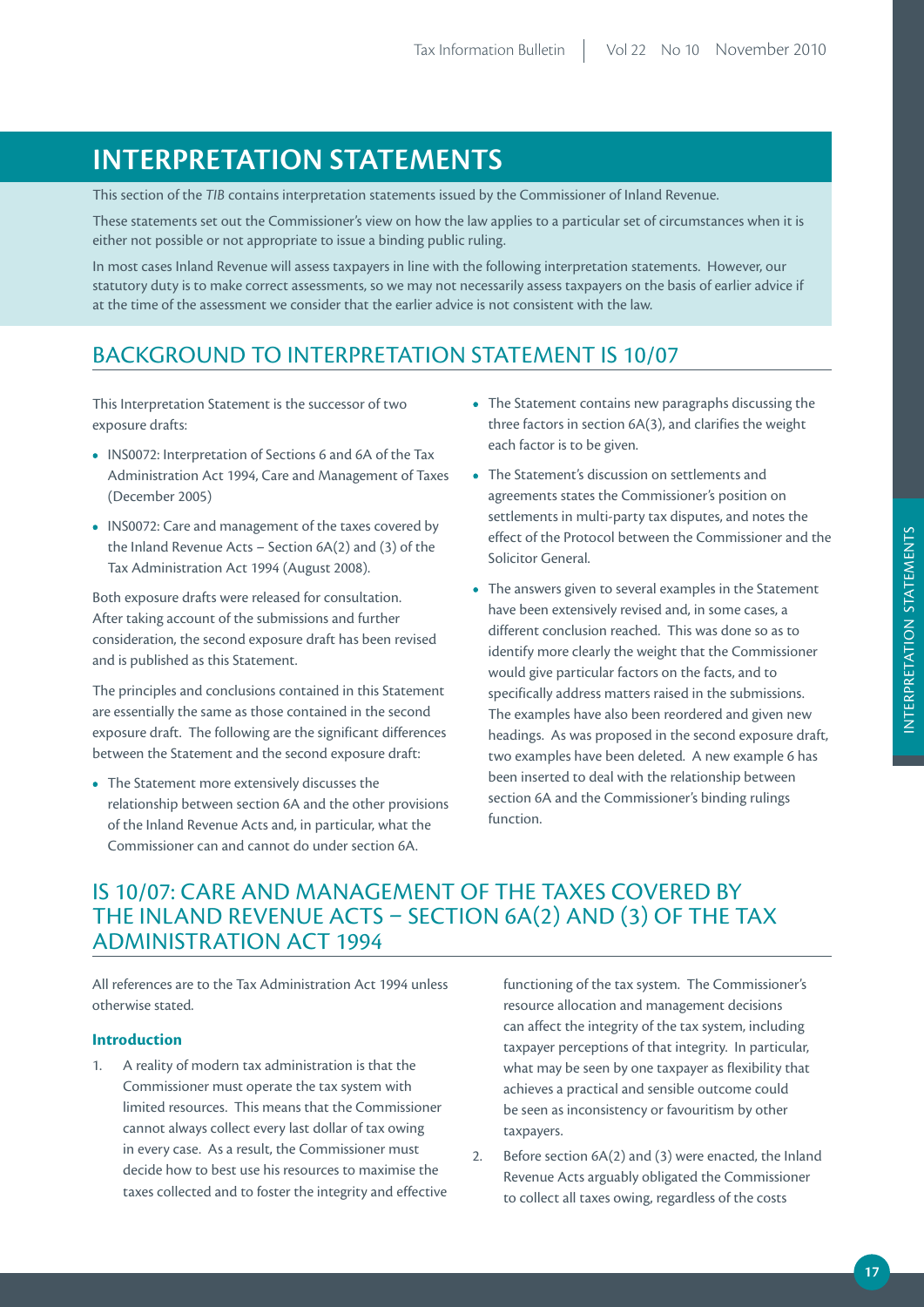and resources involved. According to this view, the Commissioner could decide not to collect taxes owing only if a specific statutory discretion or power authorised him to do so. The possibility that the Commissioner was required to collect all taxes owing (subject only to the specific relief and remission provisions) was problematic, because it:

- was an unrealistic obligation given the Commissioner's limited resources; and
- sat uncomfortably with the appropriation and financial accountability requirements under the Public Finance Act 1989 and State Sector Act 1988.
- 3. As a result, section 6A(2) and (3) were enacted to make clear that the Commissioner is not required to collect all taxes owing. Section 6A(2) provides that the Commissioner is "charged with the care and management of the taxes covered by the Inland Revenue Acts". Section 6A(3) provides that the Commissioner has the duty to "collect over time the highest net revenue that is practicable within the law". Section 6A(2) and (3) legislatively recognise that the Commissioner exercises managerial discretion as to the allocation and management of his resources.
- 4. Section 6 was enacted at the same time as section 6A(2) and (3). Section 6 requires the Commissioner, at all times, to use best endeavours to protect the integrity of the tax system. Section 6A(2) and (3), along with section 6, provide guidance on the exercise of the managerial discretion and ensure the integrity of the tax system is protected.
- 5. This Interpretation Statement sets out the Commissioner's view on his "care and management" responsibility in section 6A(2) and his duty in section 6A(3). In the course of doing so, it clarifies the relationship between section 6A (2) and (3) and the other provisions of the Inland Revenue Acts, including section 6. Factual examples illustrate the principles set out in this Statement: see paragraphs 172–237 below.

#### **Summary**

- 6. The following paragraphs summarise the principles set out in this Statement on:
	- the "care and management" responsibility under section 6A(2);
	- the specific duty under section 6A(3); and
	- the relationship between section 6A(2) and (3) and section 6.

## *Section 6A(2)*

- 7. Section 6A(2) provides that the Commissioner is "charged with the care and management of the taxes covered by the Inland Revenue Acts". In doing so, section 6A(2) imposes two interrelated responsibilities on the Commissioner.
- 8. First, the Commissioner is charged with the "care" of the taxes. This means the Commissioner is responsible for promoting the integrity and effective functioning of the tax system. To discharge this responsibility, the Commissioner must seek to foster the tax system's capacity to function effectively in light of economic, commercial, technological and other changes.
- 9. Second, the Commissioner is charged with the "management" of the taxes. This means he is responsible for making managerial decisions in the interests of bringing about the efficient and effective administration of the tax system. The "management" responsibility recognises that the Commissioner makes decisions about the allocation and management of his limited resources. This involves the Commissioner exercising judgement as to the resources he allocates, over time, across the various parts of Inland Revenue and to dealing with particular taxpayers. The "management" responsibility also recognises that the Commissioner often exercises judgement as to how he carries out his functions.
- 10. Section 6A(2) and (3) were enacted together (along with section 6) to provide the framework within which the Commissioner administers the tax system. Section 6A(3) applies "[i]n collecting the taxes committed to the Commissioner's charge". The collecting of taxes is an aspect of the Commissioner's "management" responsibility. Section 6A(3) clarifies the Commissioner's overall objective in carrying out his functions in administering the tax system.
- 11. Section 6A(2) and (3) make clear that the Commissioner is not required to collect all taxes owing regardless of the costs and resources involved. Instead the Commissioner has the duty to maximise the net revenue collected over time. Accordingly, section 6A(2) and (3) may authorise the Commissioner to act inconsistently with the rest of the Inland Revenue Acts only to the extent that they otherwise require him to collect the full amount of tax. Section 6A(2) and (3) do not allow the Commissioner to act inconsistently with any other legislative and constitutional constraints and obligations. Some important implications of this are that the Commissioner cannot: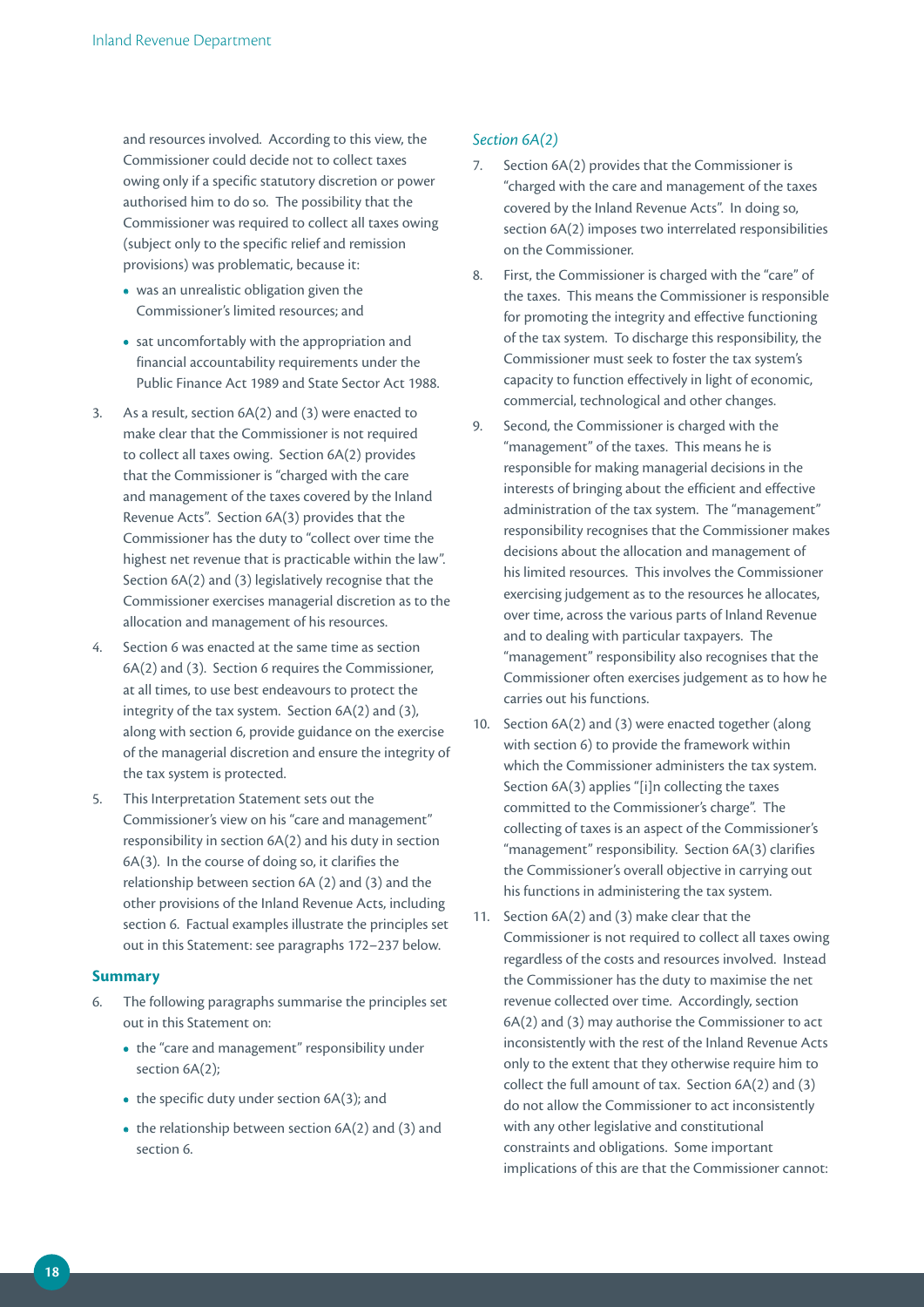- disregard the requirements for the lawful exercise of powers and discretions conferred by other provisions;
- alter taxpayers' obligations and entitlements;
- issue extra-statutory concessions;
- administratively remedy legislative errors and other deficiencies;
- interpret provisions other than in accordance with statutory interpretation principles contained in the Interpretation Act 1999 and court decisions; or
- act inconsistently with his obligation under section 6 to use best endeavours to protect the integrity of the tax system.
- 12. As with the Commissioner's other powers and discretions, it is for the Commissioner to prescribe which officers have the delegated authority to make decisions pursuant to section 6A(2) and (3). In addition, the Commissioner may, from time-to-time, issue guidelines that set out how Inland Revenue officers are to act under section 6A(2) and (3).

#### *Section 6A(3)*

- 13. Section 6A(3) imposes on the Commissioner the duty to "collect over time the highest net revenue that is practicable within the law".
- 14. The Commissioner must discharge the section 6A(3) duty when "collecting the taxes committed to the Commissioner's charge". The word "collecting" could be interpreted narrowly to mean that section 6A(3) only applies after the taxes have been assessed and when the Commissioner seeks to recover those taxes. However, the Commissioner interprets the word "collecting" more broadly. The word refers to the actions the Commissioner takes, before and after the taxes have been assessed, to carry out his functions in administering the tax system.
- 15. Section 6A(3) requires the Commissioner to maximise the net revenue he collects "over time". The words "over time" require the Commissioner to balance the short and long term implications of the available means of administering the tax system or dealing with particular taxpayers. These words mean that the Commissioner may adopt courses of action that have the effect of forgoing the collection of the highest net revenue:
	- in the short term, if he considers that this will enable the collection of more net revenue in the longer term; and
- from particular taxpayers, if he considers that this will enable more net revenue to be collected from all taxpayers.
- 16. In addition, section 6A(3) requires the Commissioner to have regard to three factors when deciding on which course of action to take. These factors are:
	- the resources available to the Commissioner;
	- the importance of promoting compliance, especially voluntary compliance, by all taxpayers with the Inland Revenue Acts; and
	- the compliance costs incurred by the taxpayers.

Section 6A(3) does not prescribe the weight to be given to each factor. The weight to be given each factor depends on the circumstances of the particular case.

- 17. The words "within the law" and "notwithstanding anything in the Inland Revenue Acts" affect what courses of action the Commissioner can undertake to "collect over time the highest net revenue that is practicable". The words "notwithstanding anything in the Inland Revenue Acts" mean that the Commissioner can carry out the course of action that he considers will "collect over time the highest net revenue that is practicable" even if it results in less tax being collected than is imposed, or required to be collected, by another provision. The words "within the law" mean that the Commissioner must act consistently with the other provisions of the Inland Revenue Acts.
- 18. Section 6A(3) is not overridden by a later enacted provision unless Parliament specifically intended the later provision to do so.

# *Section 6*

- 19. Section 6(1) requires the Commissioner, at all times, to use best endeavours to protect the "integrity of the tax system". Section 6 applies to all of the Commissioner's functions in administering the tax system. The term "integrity of the tax system" is defined nonexhaustively in section 6(2).
- 20. Section 6 is not inconsistent with section 6A(2) and (3), because it does not require the Commissioner to collect all taxes regardless of the costs and resources involved. Therefore the Commissioner must comply with section 6 when acting under section 6A(2) and (3). This means that when deciding how he will act under section 6A(2) and (3), the Commissioner must consider, and take into account, the extent to which the available courses of action might undermine, or support, the integrity of the tax system.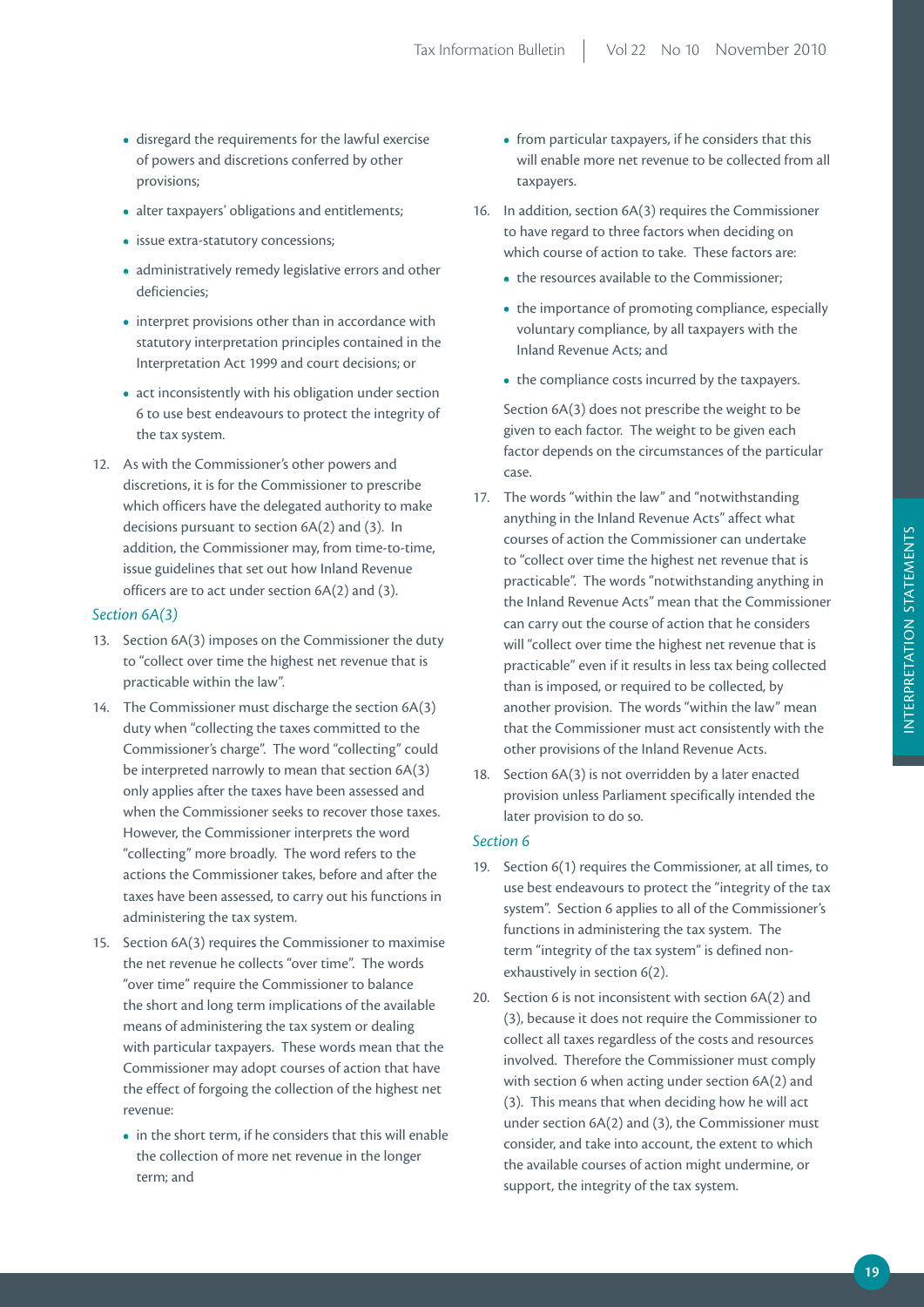# **Legislation**

- 21. Sections 6 and 6A provide:
	- **6 responsibility on ministers and officials to protect integrity of tax system**
		- (1) Every Minister and every officer of any government agency having responsibilities under this Act or any other Act in relation to the collection of taxes and other functions under the Inland Revenue Acts are at all times to use their best endeavours to protect the integrity of the tax system.
		- (2) Without limiting its meaning, **the integrity of the tax system** includes—
			- (a) taxpayer perceptions of that integrity; and
			- (b) the rights of taxpayers to have their liability determined fairly, impartially, and according to law; and
			- (c) the rights of taxpayers to have their individual affairs kept confidential and treated with no greater or lesser favour than the tax affairs of other taxpayers; and
			- (d) the responsibilities of taxpayers to comply with the law; and
			- (e) the responsibilities of those administering the law to maintain the confidentiality of the affairs of taxpayers; and
			- (f) the responsibilities of those administering the law to do so fairly, impartially, and according to law.

#### **6A Commissioner of Inland Revenue**

- (1) The person appointed as chief executive of the Department under the State Sector Act 1988 is designated the Commissioner of Inland Revenue.
- (2) The Commissioner is charged with the care and management of the taxes covered by the Inland Revenue Acts and with such other functions as may be conferred on the Commissioner.
- (3) In collecting the taxes committed to the Commissioner's charge, and notwithstanding anything in the Inland Revenue Acts, it is the duty of the Commissioner to collect over time the highest net revenue that is practicable within the law having regard to—
	- (a) the resources available to the Commissioner; and
	- (b) the importance of promoting compliance, especially voluntary compliance, by all taxpayers with the Inland Revenue Acts; and
	- (c) the compliance costs incurred by taxpayers.

# **Legislative history**

- 22. By way of background, the legislative history of section 6A and section 6 will be outlined. This includes discussing two reports that lead to the enactment of section 6A and section 6:
	- *First Report of the Working Party on the Re‑organisation of the Income Tax Act 1976*, July 1993, Wellington ("the Valabh report"); and
	- *Organisational Review of the Inland Revenue Department*, Report to the Minister of Revenue (and on tax policy, also to the Minister of Finance), April 1994, Wellington ("the ORC report").

The courts have treated these reports as relevant legislative history when considering section 6A and section 6: *Westpac Banking Corp v CIR* [2008] NZSC 24 (SC); *Auckland Gas Co Ltd v CIR* (1999) 19 NZTC 15,027 (CA); *Fairbrother v CIR* (2000) 19 NZTC 15,548 (HC); *Accent Management Ltd (No 2) v CIR* (2007) 23 NZTC 21,366 (CA). Paragraphs 35–41 below also note the origins of section 6A in the United Kingdom legislation and case law.

# *Valabh report (1993)*

23. In June 1993 the Valabh Committee was asked to (Valabh report, page 1):

> Report to the Minister of Revenue on the appropriate statutory independence of the position of the Commissioner of Inland Revenue and its relationship with the role of the Minister in specifying priorities in, and the nature of, tax administration and enforcement given the Commissioner's accountabilities and responsibilities under the Public Finance Act and the State Sector Act.

24. In its report, the Valabh Committee noted that the Income Tax Act imposed the obligation to pay income tax, and that the Commissioner's statutory functions were directed to the quantification of that liability. It considered that in its "extreme form" the law obliged the Commissioner to "assess and recover all taxes which are due" (Valabh report, page 6). The Committee considered this was an unrealistic obligation that did not match the practice of the Department. Moreover, any such obligation sat uncomfortably with the appropriation and financial accountability requirements of the State Sector Act 1988 and the Public Finance Act 1989. These required departments to focus on the "efficient, effective and economic production of their outputs, the funding for which is appropriated by Parliament" (Valabh report, page 14). The Commissioner was required to act consistently with both enactments.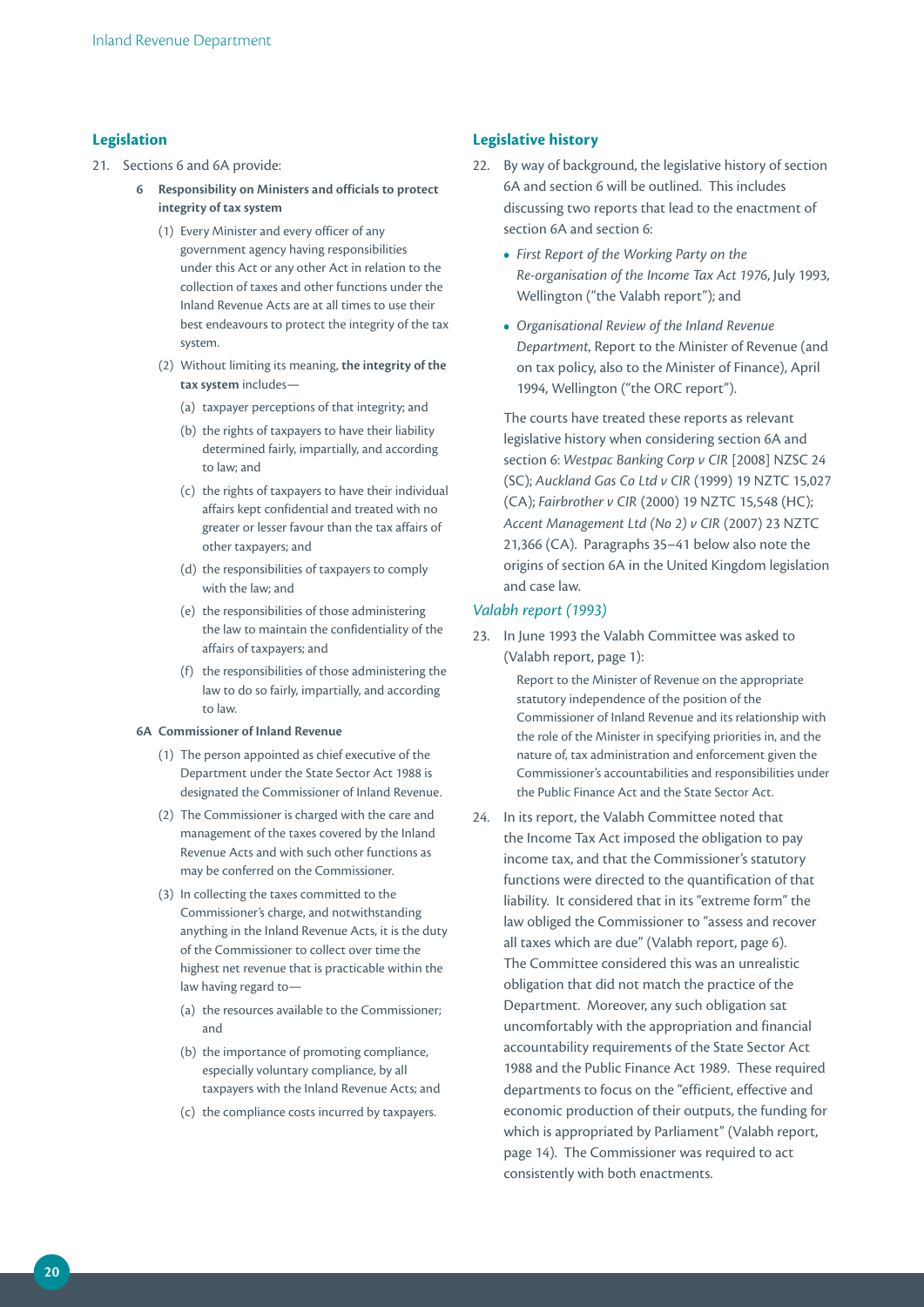25. Consequently the Valabh Committee recommended that there should be "legislative recognition of managerial discretion to determine priorities and enter into sensible settlements". It considered that the United Kingdom care and management provision provided "a useful model". This recommendation was accompanied by a note of caution (Valabh report, page 8):

> Such a change in the legislation would have to be presented and implemented with due care. It would be important to emphasise for instance that the taxes are committed to the Commissioner's charge. Taxpayers may try to take advantage of an apparently increased discretion, and there could be some prospect of greater variability in decisions. Taxpayers are above all entitled to decisions which are correct and consistent. As well, there is always scope for abuse in the administration of the tax system. ... It is important that the professionalism and impartiality of those charged with administering the tax system is not called into question. This could happen if the discretion were extended beyond the limited scope suggested by the Working Party and if the administrative arrangements do not involve adequate guidelines and other safeguards.

- 26. After the publication of the Valabh report, members of the Court of Appeal in *Brierley Investments Ltd v CIR* (1993) 15 NZTC 10,212 (CA) differed as to whether the Commissioner had "care and management" responsibilities similar to those imposed by the United Kingdom legislation.
- 27. In *Brierley Investments*, Richardson J considered that under the tax legislation at that time the Commissioner was obliged to assess and collect all taxes. His Honour held that the income tax legislation proceeded on the "premise" that it was in the interests of the community that the Commissioner ensured that the income of every taxpayer is assessed and the tax paid. The Commissioner could not contract out of those obligations (at page 10,217):

Certainly there is nothing in the New Zealand legislation to justify the conclusion that the Commissioner may elect not to assess taxpayers or may elect to charge them with less tax than throughout the assessment and reassessment period the Commissioner considers due.

28. Richardson J held that this "premise" of the New Zealand legislation meant that, unlike under the United Kingdom legislation, there was "no scope for weighing and balancing management functions against collection responsibilities in respect of particular taxpayers" (at page 10,219). His Honour recognised that in reality limited resources would affect "the nature and the extent of the investigation undertaken to quantify the statutorily imposed liability for tax and the efforts made to pursue recovery" (at page 10,215).

29. Casey J took the opposite view to Richardson J. Casey J considered that the United Kingdom "care and management" jurisprudence was relevant to New Zealand. This was because his Honour could (at page 10,225):

> … see no essential distinction between [the Commissioner's] obligations and those of the United Kingdom Commissioners who are charged with the "care management and collection" of tax. Administering revenue acts must require similar duties and administrative discretions in each country in the assessment and collection of tax, calling for the exercise of similar standards of fairness.

Casey J accepted that the Commissioner did not have any "dispensing power", and that it could not be an abuse of power for the Commissioner to collect taxes due. His Honour considered, however, that the duty to collect taxes could not be isolated from the Commissioner's functions of administering and managing the tax system.

# *Organisational Review Committee report (1994)*

- 30. In light of the recommendations of the Valabh Committee, the Organisational Review Committee (chaired by Sir Ivor Richardson) was set up to investigate the optimal organisational arrangements for the tax system. In its 1994 report, the Organisational Review Committee reviewed and made recommendations about the tax administration structure.
- 31. Relevant to this Statement is the Organisational Review Committee's observations on the Commissioner's obligation to collect taxes. The Committee stated (ORC report, sections 7.2.2 and 8.2):

# **irD's legislative objective is not achievable (refer Section 8, Objective of tax administration)**

An interpretation of the legislation is that IRD is required by the Inland Revenue Department Act to 'administer' the Act and, amongst other things, to collect 'all' the tax. For many practical reasons, this objective is impossible to achieve. But there is a clear general expectation that IRD will collect the most revenue that it can within certain limitations. Other factors affecting the ability to meet requirements under [the] legislation are also relevant such as the exercise of good management, and the need for trade-offs between factors such as compliance costs and information requirements.

The Review Committee agrees with the view of the Valabh Committee that this is not a realistic objective. Clearly, the Commissioner, like other chief executives, is subject to resource constraints imposed by Parliament. So the Commissioner cannot be expected to collect all taxes. The objective of the tax administration function of IRD therefore should be changed to match these current needs and situation.

…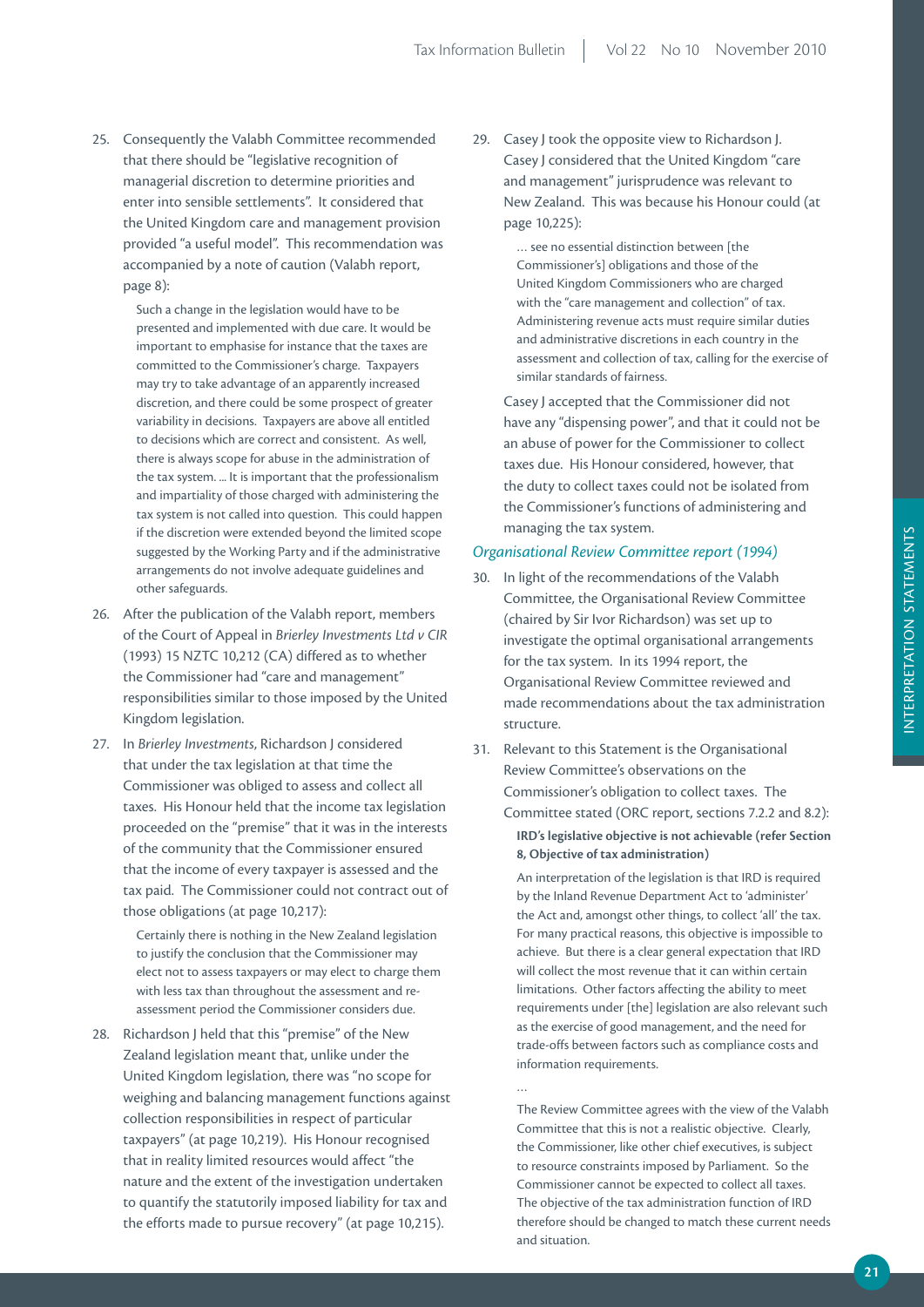32. The Committee agreed with the Valabh Committee's recommendation that there should be legislative recognition of the Commissioner's managerial discretion (ORC report, section 9.4.2):

> It is not possible for the Chief Executive of IRD, operating within limited resources, to ensure that every cent of due taxes is collected. Explicit recognition of the management of limited resources in the efficient and effective collection of taxes is required.

33. The Committee considered that the Commissioner's responsibility for the "management of limited resources in the efficient and effective collection of taxes" was encapsulated by the term "care and management". It defined this term as (ORC report, Glossary and Commonly Used Abbreviations, page 81): Managerial discretion as to the use of independent statutory powers in a cost effective manner.

 The Committee recognised that the Inland Revenue Department Act 1974 (now repealed) would need to be amended to recognise any "care and management" responsibility. It considered that it was uncertain whether section 4 of the 1974 Act, which provided that the Commissioner was charged with the "administration" of the Inland Revenue Acts, "implies that care and management of limited resources overrides the more specific tasks and duties of the Commissioner defined in the Inland Revenue Acts" (ORC report, Appendix D, pages 24–25).

- 34. Consequently, the Committee recommended its draft section 4 of the Inland Revenue Act 1976 be enacted. It considered that draft section 4 recognised the Commissioner's managerial discretion and, at the same time, subjected this discretion to safeguards and guidance. The relevant parts of the draft section 4 were:
	- (1) Every Minister and Officer of any Department having responsibilities under this Act or any other Act in relation to the collection of taxes and other functions under the Inland Revenue Acts will at all times use their best endeavours to protect the integrity of the tax system.
	- (2) Without limiting the meaning of "the integrity of the tax system" it reflects:
		- (i) taxpayer perceptions of that integrity;
		- (ii) the rights of taxpayers to have their liability determined fairly, impartially and according to law;
		- (iii) the rights of taxpayers to have their individual affairs kept confidential and treated with no greater or lesser favour than the tax affairs of other taxpayers;
		- (iv) the responsibilities of taxpayers to comply with the law;
- (v) the responsibilities of those administering the law to maintain the confidentiality of the affairs of taxpayers; and
- (vi) the responsibilities of those administering the law to do so fairly, impartially and according to law.
- (4) The Commissioner is charged with the care and management of the taxes covered by the Inland Revenue Acts and with such other functions as may be conferred on the Commissioner.

…

…

- (5) In collecting the taxes committed to the Commissioner's charge and notwithstanding anything in the Inland Revenue Acts the Commissioner will collect over time the highest net revenue that is practicable within the law having regard to:
	- (i) the resources available to the Commissioner;
	- (ii) the importance of promoting compliance, especially voluntary compliance, by all taxpayers with the Inland Revenue Acts; and
	- (iii) the compliance costs incurred by taxpayers.
- (9) For the purposes of this section "tax" includes any revenue or entitlements covered by the Inland Revenue Acts and "taxpayers" and "taxes" shall be construed accordingly.

These parts of the draft section 4 are almost identical to section 6 and section 6A(2) and (3).

# *United Kingdom legislation and case law*

- 35. Both the Valabh Committee and Organisational Review Committee referred to the United Kingdom "care and management" provision. At that time this provision was contained in section 1 of the Taxes Management Act 1970:
	- 1(1) Income tax, corporation tax and capital gains tax shall be under the care and management of the Commissioners of Inland Revenue (in this Act referred to as "the Board"), and the definition of "inland revenue" in section 39 of the Inland Revenue Regulation Act 1890 shall have effect accordingly.
- 36. Section 1 of the Taxes Management Act 1970 was repealed and replaced with section 5 of the Commissioners for Revenue and Customs Act 2005. Section 5(1) uses the term "collection and management of revenue", which section 51(3) provides has the same meaning as "care and management".
- 37. The House of Lords considered section 1 of the Taxes Management Act 1970 in *Inland Revenue Commissioners v National Federation of Self‑Employed and Small Businesses Ltd* [1981] 2 All ER 93 (*"Fleet Street Casuals* case*"*). In this decision, casual workers in the printing industry had "engaged in a process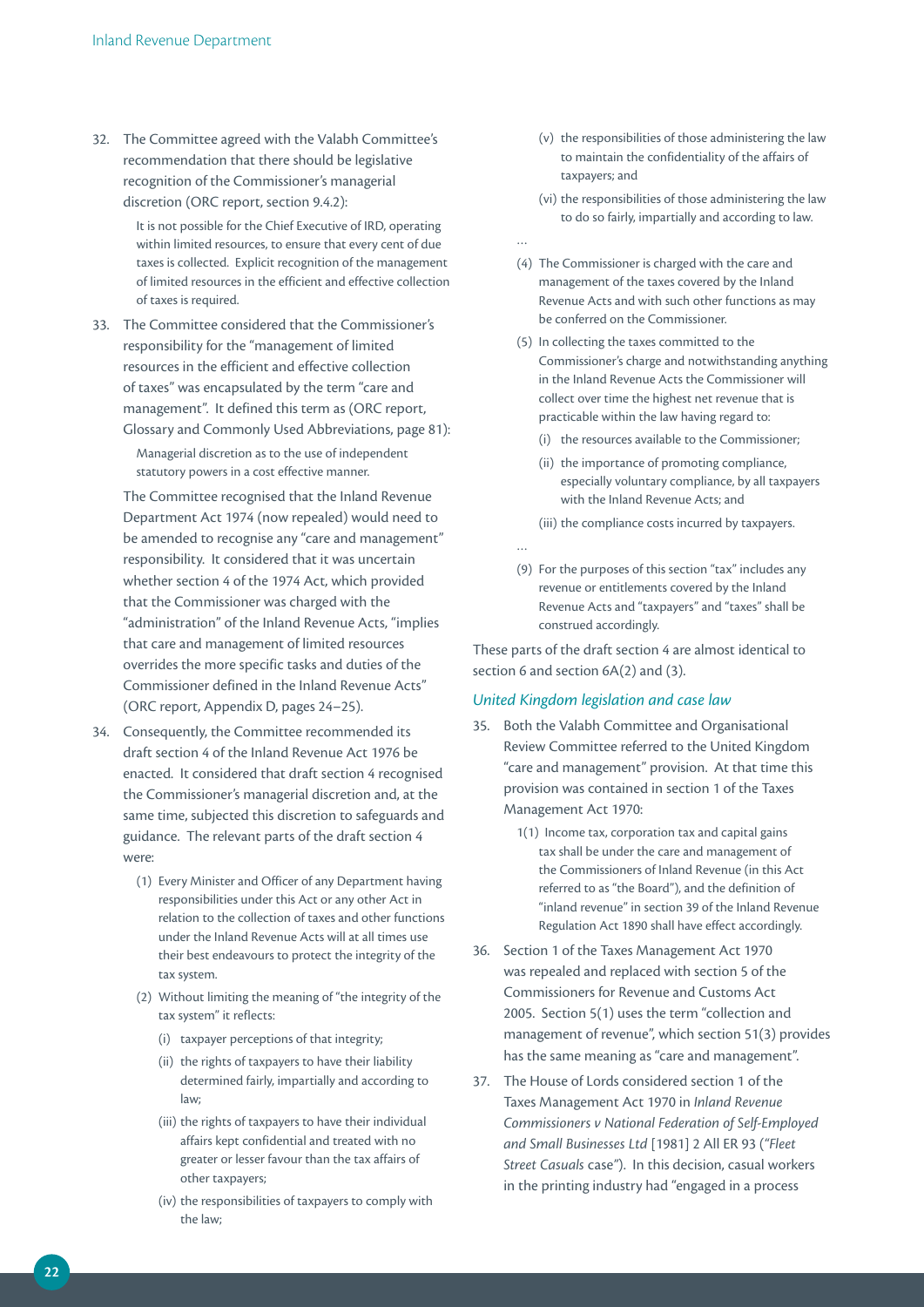of depriving the Inland Revenue of tax due on their casual earnings". The casual workers had falsified their identities and addresses when collecting their pay, so that the Inland Revenue could not assess and collect tax due from them.

- 38. To end this revenue loss, the United Kingdom Revenue entered an arrangement with the casual workers, the Union and the employers. By the terms of this arrangement:
	- the casual workers would register with the Revenue in respect of their employment in order for future tax to be deducted at source or otherwise assessed, and to co-operate with the Revenue in settling their taxes for the previous two year period; and
	- the Revenue agreed not to investigate tax liability of these casual workers in years before the past two years.
- 39. The respondent sought a writ of mandamus to compel the United Kingdom Revenue to act contrary to this arrangement by discharging their statutory duty to assess and collect all taxes owed by the casual workers. In considering the application, the House of Lords held in *Fleet Street Casuals* that the Revenue had a "wide managerial discretion" under section 1(1) of the Taxes Management Act 1970. Lord Diplock stated that this discretion was inherent in the phrase "care and management" (at page 101):

… the Board are charged by statute with the care, management and collection on behalf of the Crown of income tax, corporation tax and capital gains tax. In the exercise of these functions the board have a wide managerial discretion as to the best means of obtaining for the national exchequer from the taxes committed to their charge the highest net return that is practicable having regard to the staff available to them and the cost of collection.

 It is worth observing that section 6A(3) is very similar to the duty Lord Diplock stated was imposed by section 1 of the Taxes Management Act 1970.

40. Their Lordships held that the arrangement was within the managerial discretion conferred by section 1 of the Taxes Management Act 1970. Without the arrangement, attempting to collect the taxes from the casual workers would have been unlikely to produce any substantial sums of money (at pages 99–100 per Lord Wilberforce; at page 101 per Lord Diplock). Moreover, the arrangement was likely to lead to a greater collection of revenue, because it brought the casual workers into the taxation system and so enabled their future income to be taxed. As Lord Roskill stated (at page 121):

To my mind it is clear beyond argument … that what was done was a matter of taxes management, and I can see no shadow of dereliction of duty by the [Revenue], or any suggestion of improper or unlawful conduct on their part. On the contrary, what they did seems to me to have been a matter of administrative common sense. Instead of wasting public time and money in seeking to collect taxes from persons whose names were unknown and whose ability to pay was therefore equally unknown, they made an arrangement which enabled taxes not hitherto able to be collected or in fact collected, collectable in the future at a cost to the general body of taxpayers of foregoing the collection of that which in reality could never have been collected.

41. Having considered the background to section 6 and section 6A, the rest of this Statement analyses the "care and management" responsibility, and its relationship with section 6A(3) and the rest of the Inland Revenue Acts, including section 6.

# **"Care and management"**

#### *Two interrelated responsibilities*

- 42. Section 6A(2) provides: The Commissioner is charged with the care and management of the taxes covered by the Inland Revenue Acts and with such other functions as may be conferred on the Commissioner.
- 43. Section 6A(2) provides that the Commissioner has two core responsibilities: the "care and management of the taxes covered by the Inland Revenue Acts" and "such other functions as may be conferred". This Statement is concerned only with the "care and management" responsibility.
- 44. The phrase "care and management" is not defined in the Tax Administration Act 1994, and the courts have not given it detailed consideration. The Commissioner considers that the phrase "care and management" means that he has two interrelated responsibilities.
- 45. The Commissioner is charged with the "care" of the taxes. This means that the Commissioner is responsible for promoting the integrity and effective functioning of the tax system. To discharge this responsibility, the Commissioner must seek to foster the tax system's capacity to function effectively in light of economic, commercial, technological and other changes. In the context of the current tax system, the promotion of the voluntary compliance system by the Commissioner is consistent with his "care" responsibility.
- 46. The Commissioner is also charged with the "management" of the taxes. This means he is responsible for making managerial decisions in the interests of bringing about the efficient and effective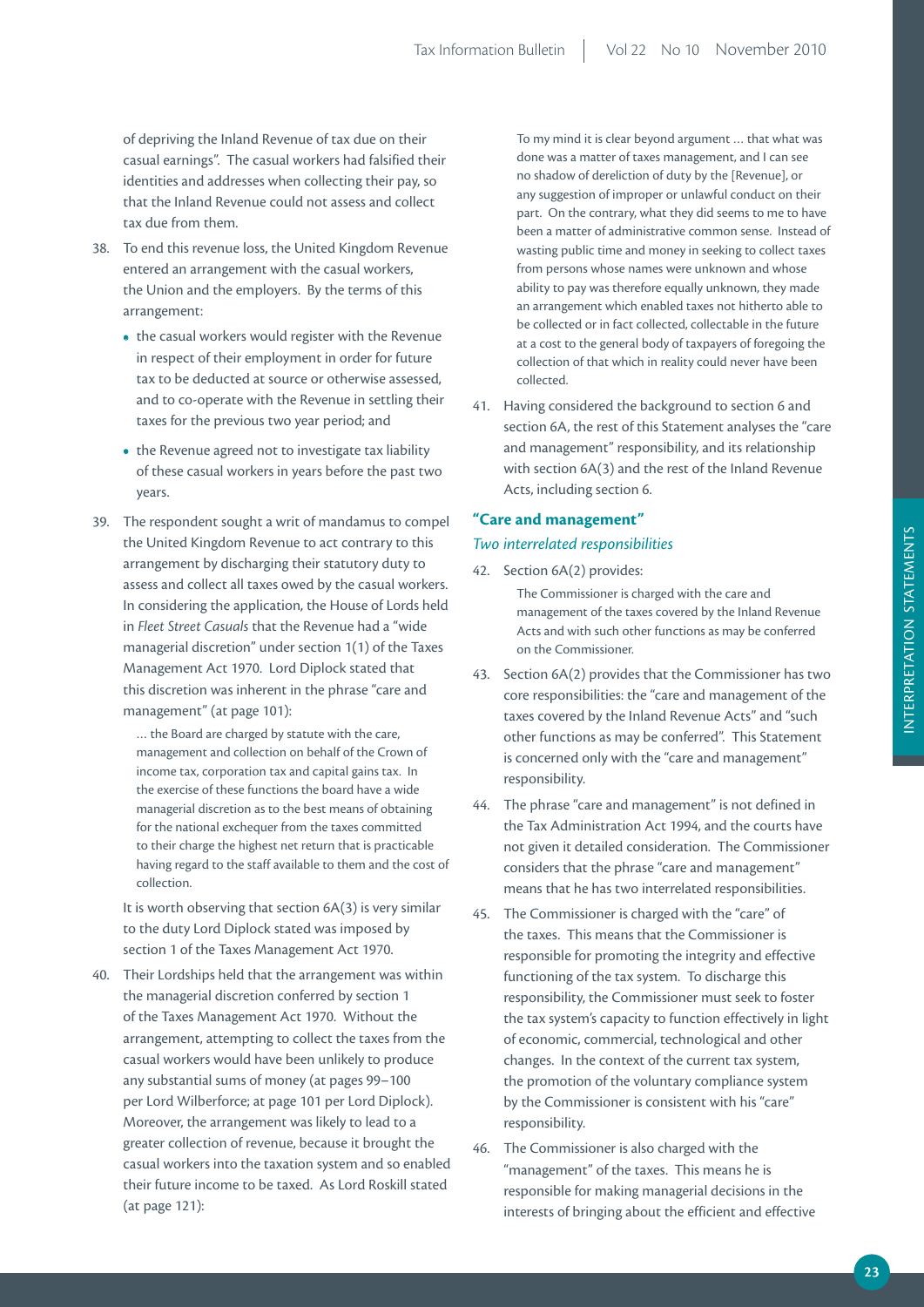administration of the tax system. The "management" responsibility also recognises that the Commissioner often exercises judgement about how he carries out his functions and deals with particular taxpayers. The need to exercise judgement arises, for instance, where the Inland Revenue Acts provide the Commissioner with alternative courses of action. For example:

- It is left to the Commissioner to design the audit strategy whereby the taxpayers that will be audited are selected.
- The Inland Revenue Acts provide the Commissioner with information gathering powers and specify the requirements for the lawful exercise of these powers. The Commissioner exercises judgement as to when he will exercise these powers.
- The Inland Revenue Acts may permit the Commissioner to enter into an instalment arrangement, or to institute enforcement proceedings, in order to recover outstanding tax from a particular taxpayer.

 The Commissioner exercises judgement as to which of the alternative courses of action he will adopt.

- 47. The "management" responsibility also recognises that the Commissioner makes decisions about the allocation and management of his resources. The Commissioner has limited resources within which to carry out his functions, and this means there will be competing demands on those resources. The Commissioner must reconcile those competing demands. This involves him exercising judgement about the relative resources he allocates, over a period of time, across the various parts of Inland Revenue, and with respect to dealing with particular taxpayers.
- 48. This analysis of the "care and management" responsibility is consistent with the House of Lords' decision in *Fleet Street Casuals* and the legislative history of section 6A(2).
- 49. In the *Fleet Street Casuals* case, the House of Lords held that the United Kingdom "care and management" provision conferred on the Inland Revenue Commissioners managerial discretion as to the "best means" of collecting the taxes. Lord Diplock stated (at page 101):

… the Board are charged by statute with the care, management and collection on behalf of the Crown of income tax, corporation tax and capital gains tax. In the exercise of these functions the board have a wide managerial discretion as to the best means of obtaining for the Exchequer from the taxes committed to their charge the highest net return that is practical having regard to the staff available to them and the cost of collection.

50. Similarly, Lord Roskill stated (at page 121) that the Commissioners were entitled to exhibit "administrative common sense" and to make "sensible arrangement[s] in the overall performance of their statutory duties in connection with taxes management". Finally, Lord Scarman stated that the legislation placed income tax under the Commissioners' care and management and, for that purpose, conferred on them "very considerable discretion in the exercise of their powers", and that (at page 111):

> In the daily discharge of their duties inspectors are constantly required to balance the duty to collect "every part" of tax due against the duty of good management. This conflict of duties can be resolved only by good managerial decisions, some of which would inevitably mean that not all the tax known to be due will be collected.

51. In light of the *Fleet Street Casuals* case, the Organisational Review Committee defined the phrase "care and management" for the purposes of its report as (ORC report, Glossary and Commonly Used Abbreviations, page 81):

> Managerial discretion as to the use of independent statutory powers in a cost effective manner.

52. The reference in this definition to the use of independent statutory powers in a "cost effective manner" reflects the main objective intended to be achieved by enacting section 6A(2). The Organisational Review Committee considered that enacting a "care and management" provision would remove (ORC report, Appendix D, Roles of the Commissioner and Chief Executive of IRD, paragraph 36):

> … some doubt … as to the extent to which the present wording of section 4 of the Inland Revenue Department Act, charging the Commissioner with 'administration' of the Inland Revenue Department Act implies that care and management of limited resources overrides the more specific tasks and duties of the Commissioner defined in the Inland Revenue Acts.

53. In contrast, the Committee considered that the phrase "care and management" explicitly recognised the Commissioner's "management of limited resources in the efficient and effective collection of taxes" and his "administrative discretion in the application of finite resources to the collection of taxes" (ORC report, sections 9.4.2 and 9.5.1, and Appendix D, paragraphs 35 and 37). As the ORC report suggests, the Committee considered that a "care and management" provision would legislatively recognise the Commissioner's need to make decisions concerning the discharge of his functions and how he would deal with particular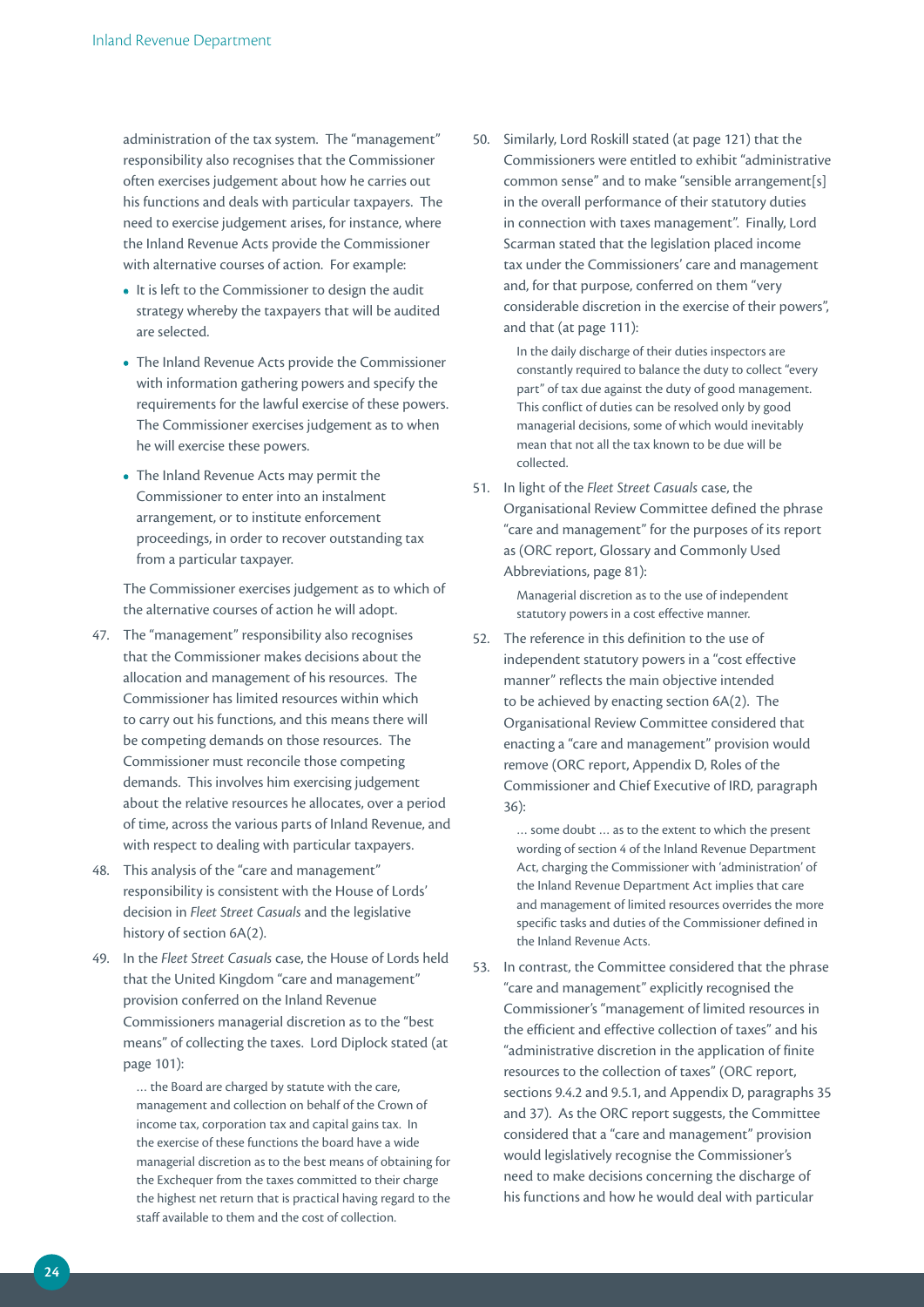taxpayers. This is made clear elsewhere in the ORC report (ORC report, Appendix D, paragraph 36):

Consistent with good management practice, care and management of limited resources should be applied by the [Commissioner] across the full range of functions of tax administration, including functions which are subject to the convention of managerial independence and the statutory independence of the Commissioner in administering the Revenue Acts.

# *Relationship between section 6A(2) and (3)*

- 54. Until now, the focus has been on the meaning of the words "care and management" in section 6A(2). The next issue is the relationship between section 6A(2) and (3).
- 55. Section 6A(3) provides:

In collecting the taxes committed to the Commissioner's charge, and notwithstanding anything in the Inland Revenue Acts, it is the duty of the Commissioner to collect over time the highest net revenue that is practicable within the law having regard to—

- (a) The resources available to the Commissioner; and
- (b) The importance of promoting compliance, especially voluntary compliance, by all taxpayers with the Inland Revenue Acts; and
- (c) The compliance costs incurred by taxpayers.
- 56. Section 6A(2) and (3) are considered together because section 6A(3) provides legislative guidance for the exercise of the "management" responsibility. Section 6A(3) applies "[i]n collecting the taxes committed to the Commissioner's charge". The collecting of taxes is part of the "management" responsibility in section 6A(2). As will be discussed, section 6A(3) clarifies the Commissioner's overall objective in carrying out his functions in administering the tax system: see paragraphs 95–103 below. This position is supported by the legislative history to section 6A(2) and (3). These provisions were enacted together (along with section 6) as a "legislative package" to provide the framework within which the Commissioner administers the tax system.
- 57. Further, as already noted, section 6A(3) is almost identical to the duty that Lord Diplock in *Fleet Street Casuals* identified as imposed by the United Kingdom "care and management" provision. In *Fairbrother v CIR*, Young J noted (at paragraphs 21 and 26) that this similarity was "not a coincidence". His Honour held that "[section] 6A must be regarded as statutory ratification of the approach adopted by the House of Lords in *Fleet Street Casuals*".
- 58. Section 6A(3) is more extensively analysed later in paragraphs 90–135.

# *Relationship with the other provisions of the Inland Revenue Acts*

- 59. An issue arises about the extent to which section 6A(2) and (3) authorise the Commissioner to act inconsistently with the rest of the Inland Revenue Acts (including section 6).
- 60. One possible interpretation of the words "notwithstanding anything in the Inland Revenue Acts" in section 6A(3) is that section 6A(2) and (3) override all other provisions. Under this interpretation, the Commissioner could act inconsistently with any provision if he considers this would maximise the net revenue collected. It is acknowledged that passages in several High Court decisions appear to support this interpretation: see *Fairbrother v CIR*, at paragraph 26; *Raynel v CIR* (2004) 21 NZTC 18,583, at paragraph 49; *Accent Management Ltd v CIR* (2006) 22 NZTC 19,758 (HC), at paragraph 71. However, the Commissioner considers that this interpretation is incorrect, because Parliament did not intend section 6A(2) and (3) to override all other provisions.
- 61. In the Commissioner's view, the better interpretation is that section 6A(2) and (3) allow him to act inconsistently with the rest of the Inland Revenue Acts only to the extent that they can be seen to obligate him to "collect all taxes that are due regardless of the resources and costs involved" (*Fairbrother v CIR* (2000), at paragraph 27). This reflects Parliament's purpose in enacting section 6A(2) and (3). Before these provisions were enacted, the tax legislation at the time arguably required the Commissioner to seek to collect all taxes owing (subject only to the specific relief and remission provisions). Section 6A(2) and (3) were enacted to make clear that the Commissioner was under no such obligation, and that instead he has the duty of maximising the net revenue collected over time.
- 62. It might be noted that interpreting section 6A(2) and (3) as overriding all other provisions would seem to effectively alter the constitutional framework within which the tax system operates. Instead of administering the legislation as enacted by Parliament, the Commissioner would have an overarching discretion whether to give effect to it. Such an interpretation would seem to permit the Commissioner to maximise the net revenue collected by (for instance):
	- disregarding legislative requirements or limitations imposed on him by Parliament (eg, by amending assessments to increase the assessed tax liability despite the four-year time limit having been exceeded); or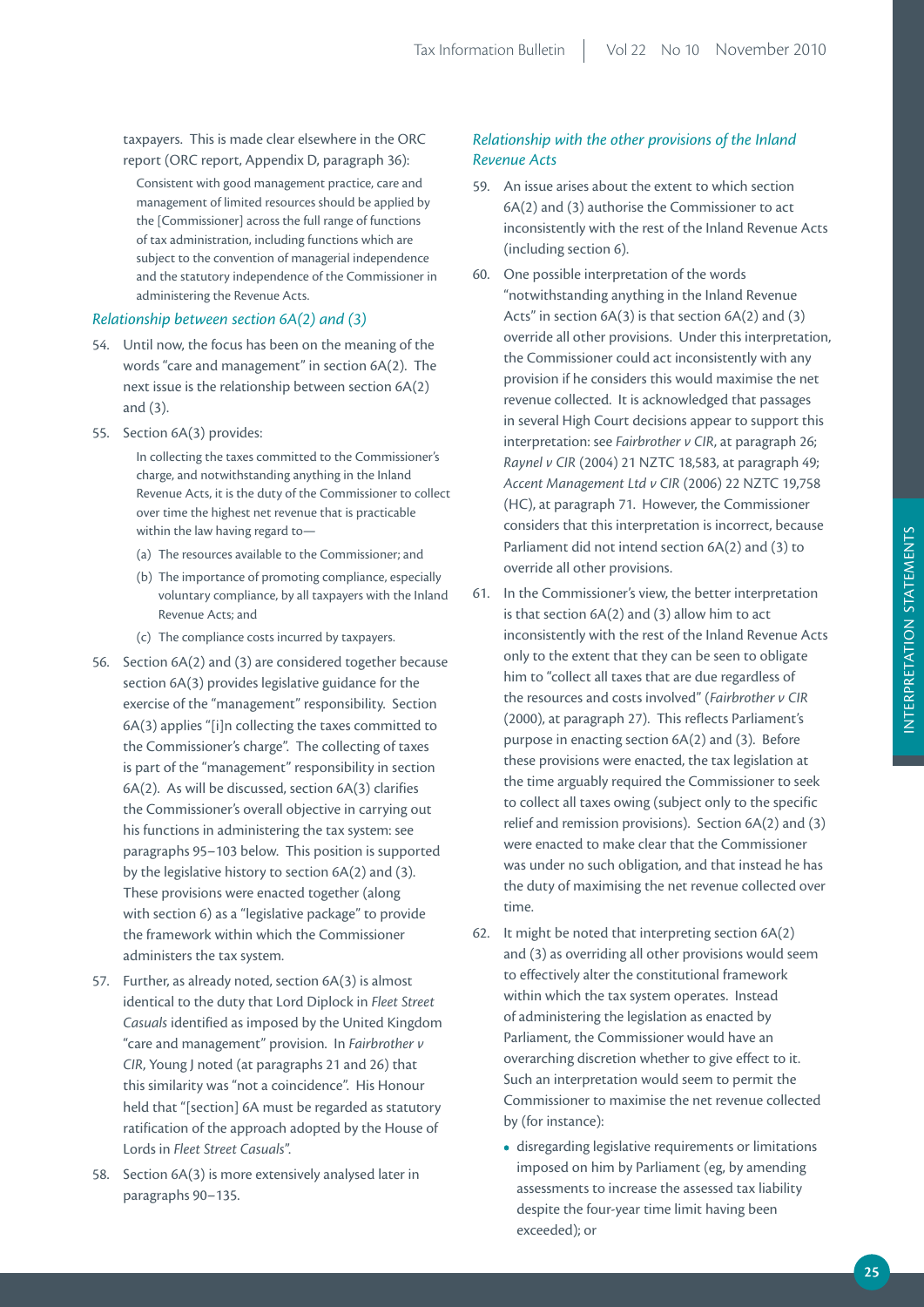- altering the statutory assessment basis by advising taxpayers to assess themselves other than in accordance with the legislation.
- 63. The Commissioner considers that Parliament did not intend section 6A(2) and (3) to alter the constitutional framework within which the tax system operates. This is supported by section 6A(3) requiring the Commissioner to "collect over time the highest net revenue that is practicable **within the law**" (emphasis added). The words "within the law" indicate that Parliament intended to legally constrain the Commissioner's ability to maximise the net revenue collected: they require him to act consistently with the specific constraints and obligations imposed on him by other provisions.
- 64. This interpretation is supported by *Kemp v CIR* (1999) 19 NZTC 15,110. In that decision, the High Court held that the Commissioner could not disregard section 414A(5) of the Income Tax Act 1976. Section 414A(5) required the Commissioner to obtain ministerial approval before remitting more than \$50,000 tax. Robertson J held that section 6A(2) and (3) did not confer a "general dispensing power" on the Commissioner (at page 15,117):

I accept the argument of the Commissioner that even if a general power to enter into settlements with taxpayers exists, it would not override the specific requirements laid down by Parliament for the exercise of powers of remission in Part XVI of the IT Act. If this were the case, it would be possible for the Commissioner to avoid the limitations on his discretionary power merely by omitting to take one of the steps specified in sections such as s 414A and then claiming recourse to a general power. To allow such an unbridled discretion can not have been the intention of Parliament. I agree with the Commissioner that this would allow through a "back door" that which does not meet the explicit statutory requirements.

 Therefore the Commissioner was required to comply with section 414A(5) and, in this case, had acted unlawfully in failing to do so.

# *Implications of conclusions on the relationship between section 6A(2) and (3) and the other provisions of the Inland Revenue Acts*

65. Paragraphs 66–86 below discuss some of the important implications of the Commissioner's conclusions on the extent to which section 6A(2) and (3) authorise him to act inconsistently with the other provisions of the Inland Revenue Acts. This discussion is intended to assist in clarifying what the Commissioner can and cannot do under section 6A(2) and (3). The important implications discussed are that section 6A(2) and (3) do not authorise the Commissioner to:

- disregard the requirements for the lawful exercise of powers and discretions conferred by other provisions;
- alter taxpayers' obligations and entitlements;
- issue extra-statutory concessions;
- administratively remedy legislative errors and other deficiencies; or
- interpret provisions other than in accordance with statutory interpretation principles contained in the Interpretation Act 1999 and court decisions.

 The relationship between section 6A(2) and (3) and section 6 is another important issue, and this is discussed later in paragraphs 136–150.

*Commissioner cannot disregard the requirements for the lawful exercise of the powers and discretions conferred by other provisions.* 

- 66. It follows from the Commissioner's conclusions that section 6A(2) and (3) do not affect the requirements for the lawful exercise of the powers and discretions conferred on him by other provisions. If the requirements for the lawful exercise of a particular power or discretion are not satisfied, section 6A(2) and (3) do not authorise the Commissioner to exercise that power or discretion nevertheless. Similarly section 6A(2) and (3) do not allow the Commissioner to disregard explicit legislative directions or prohibitions on how he must or must not act. Accordingly, section 6A(2) and (3) do not allow the Commissioner to (for example):
	- exercise search and seizure powers, or to retain seized property, other than in accordance with the provisions governing the exercise of these powers (*Singh v CIR* (1999) NZTC 15,050);
	- recover outstanding tax inconsistently with section 176(2)(b), which prohibits the recovery of outstanding tax to the extent it would place the taxpayer, being a natural person, in "serious hardship" (*W v CIR* (2005) 22 NZTC 19,602, at paragraph 24); or
	- write-off outstanding tax inconsistently with section 177C(3), which prohibits the writing-off of outstanding tax in certain circumstances (*Raynel v CIR*, at paragraph 61; *Clarke & Money v CIR* (2005) 22 NZTC 19,165, at paragraph 25; *Rogerson v CIR* (2005) 22 NZTC 19,260, at paragraph 51).
- 67. In the same way, section 6A(2) and (3) do not allow the Commissioner to carry out courses of action that are unlawful under another enactment or rule of law.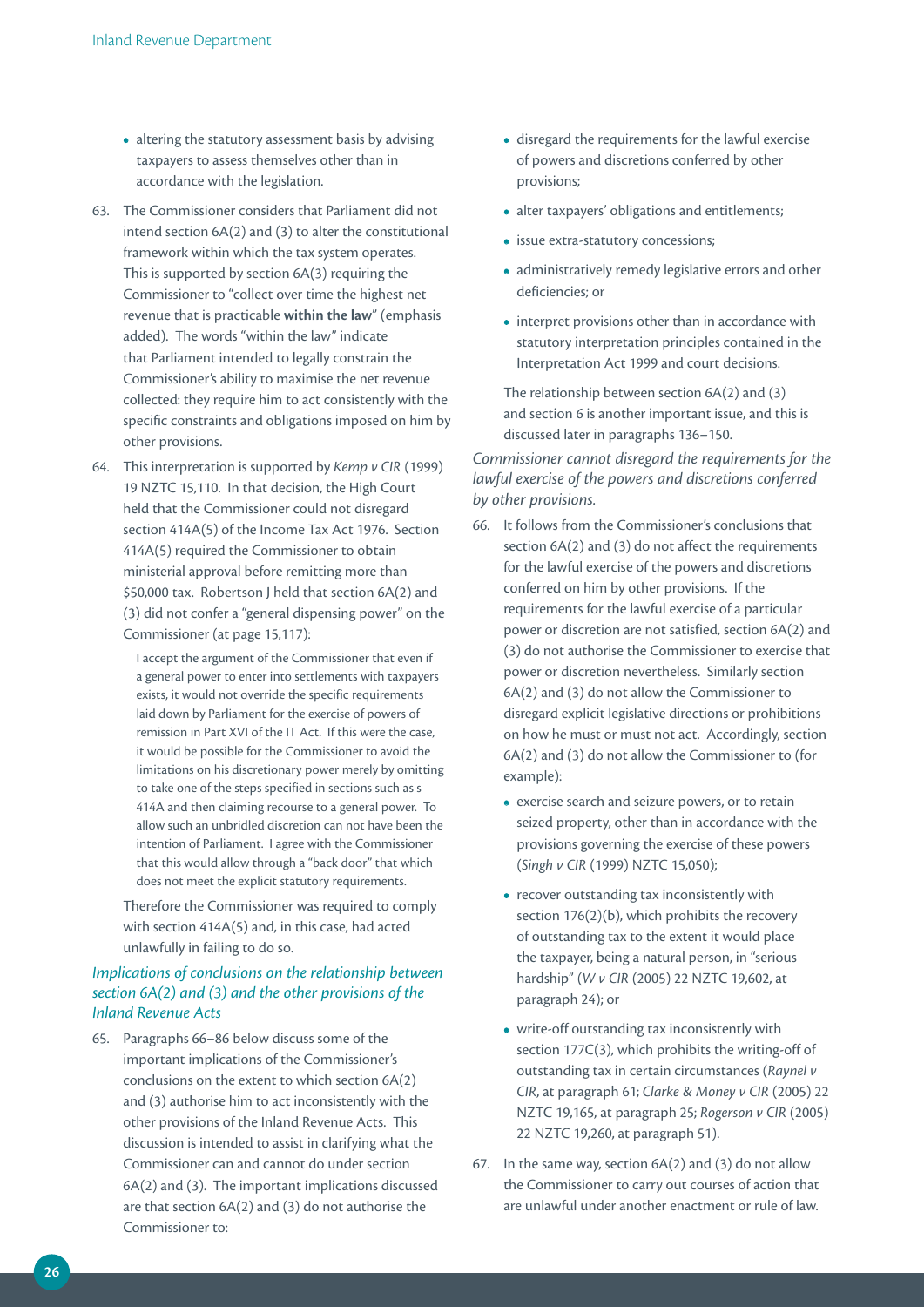For instance, section 6A(2) and (3) do not authorise the Commissioner to decide not to respond to information requests within the period required by the Official Information Act 1982.

68. Further, section 6A(2) and (3) do not authorise the Commissioner to carry out actions that he does not have the power to do. For instance, if the Commissioner were prevented from writing off tax under section 177C (which provides the Commissioner with discretion to write off outstanding tax) or any other provision, the Commissioner could not write off that tax under section 6A(2) and (3).

 However, the Commissioner could decide not to allocate the resources required to collect outstanding tax from a particular taxpayer. This would involve the exercise of the managerial discretion as to the allocation and management of resources. If the Commissioner were to make such a decision, he would not be writing-off the outstanding tax but rather only deciding not to take the steps required to collect the tax. The taxpayer's liability to pay that tax would remain despite the Commissioner's resource decision.

*Commissioner cannot alter taxpayers' obligations and entitlements*

- 69. Another implication of the Commissioner's conclusions is that section 6A(2) and (3) do not allow him to alter taxpayers' legislative obligations and entitlements. The Commissioner can alter taxpayers' obligations and entitlements only if authorised by another provision. For example, section 6A(2) and (3) do not authorise the Commissioner to:
	- collect more tax than imposed by the legislation;
	- amend taxpayers' assessments other than in accordance with the statutory assessment basis (*Vestey v IRC* [1979] 3 All ER 976);
	- contract with taxpayers as to their tax liability in future years (*Ali Fayed v IR Commrs* [2006] BTC 70); and
	- grant legislative entitlements to taxpayers who are not eligible under the legislation *(R (on the application of Wilkinson) v IRC* [2005] UKHL 30).
- 70. Similarly, the Commissioner cannot advise taxpayers that they are not required to comply with their tax obligations. The Commissioner could not, for instance, direct taxpayers to assess themselves other than in accordance with the statutory assessment basis. Taxpayers' obligations are imposed on taxpayers by the legislation itself, and the tax liability is payable independently of its assessment: *CIR v Lemmington Holdings* (1982) 5 NZTC 61,268 (CA); *Reckitt and*

*Colman (New Zealand) Ltd v Taxation Board of Review* [1966] NZLR 1032; *Westpac Banking Corp v CIR* (2009) 24 NZTC 23,340. This is made clear by section 15B of the Tax Administration Act 1994:

#### **15B Taxpayer's tax obligations**

A taxpayer must do the following:

- (aa) If required under a tax law, make an assessment:
- (a) Unless the taxpayer is a non-filing taxpayer, correctly determine the amount of tax payable by the taxpayer under the tax laws:
- (b) Deduct or withhold the correct amounts of tax from payments or receipts of the taxpayer when required to do so by the tax laws:
- (c) Pay tax on time:
- (d) Keep all necessary information (including books and records) and maintain all necessary accounts or balances required under the tax laws:
- (e) Disclose to the Commissioner in a timely and useful way all information (including books and records) that the tax laws require the taxpayer to disclose:
- (f) To the extent required by the Inland Revenue Acts, cooperate with the Commissioner in a way that assists the exercise of the Commissioner's powers under the tax laws:
- (g) Comply with all the other obligations imposed on the taxpayer by the tax laws.
- (h) If a natural person to whom section 80C applies, inform the Commissioner that the person has not received an income statement for a tax year, if the income statement is not received by the date prescribed by section 80C(2) or (3):
- (i) If the taxpayer is a natural person, correctly respond to any income statement issued to the taxpayer.
- 71. It follows that if the Commissioner were to inform taxpayers that they are not required to comply with their tax obligations, he would be purporting to suspend the operation of the Inland Revenue Acts. This would be inconsistent with Article 1 of the Bill of Rights 1688 (Imp), which declares illegal the "suspending of laws … by Regall Authority without consent of Parlyment". Given the Commissioner is an officer of the Crown and collects the tax as the statutory agent of the Crown (*Cates v CIR* (1982) 5 NZTC 61,237 (CA)), such a statement would arguably imply that "what was being done was lawful and had legal effect" (*Fitzgerald v Muldoon* [1976] 2 NZLR 615).
- 72. While the Commissioner cannot purport to alter taxpayers' obligations and entitlements, section 6A(2) and (3) do authorise him to decide not to allocate the resources required to collect the full amount of taxes imposed by another provision. If the Commissioner were to make such a decision, with the result that not all taxes are collected, he is not dispensing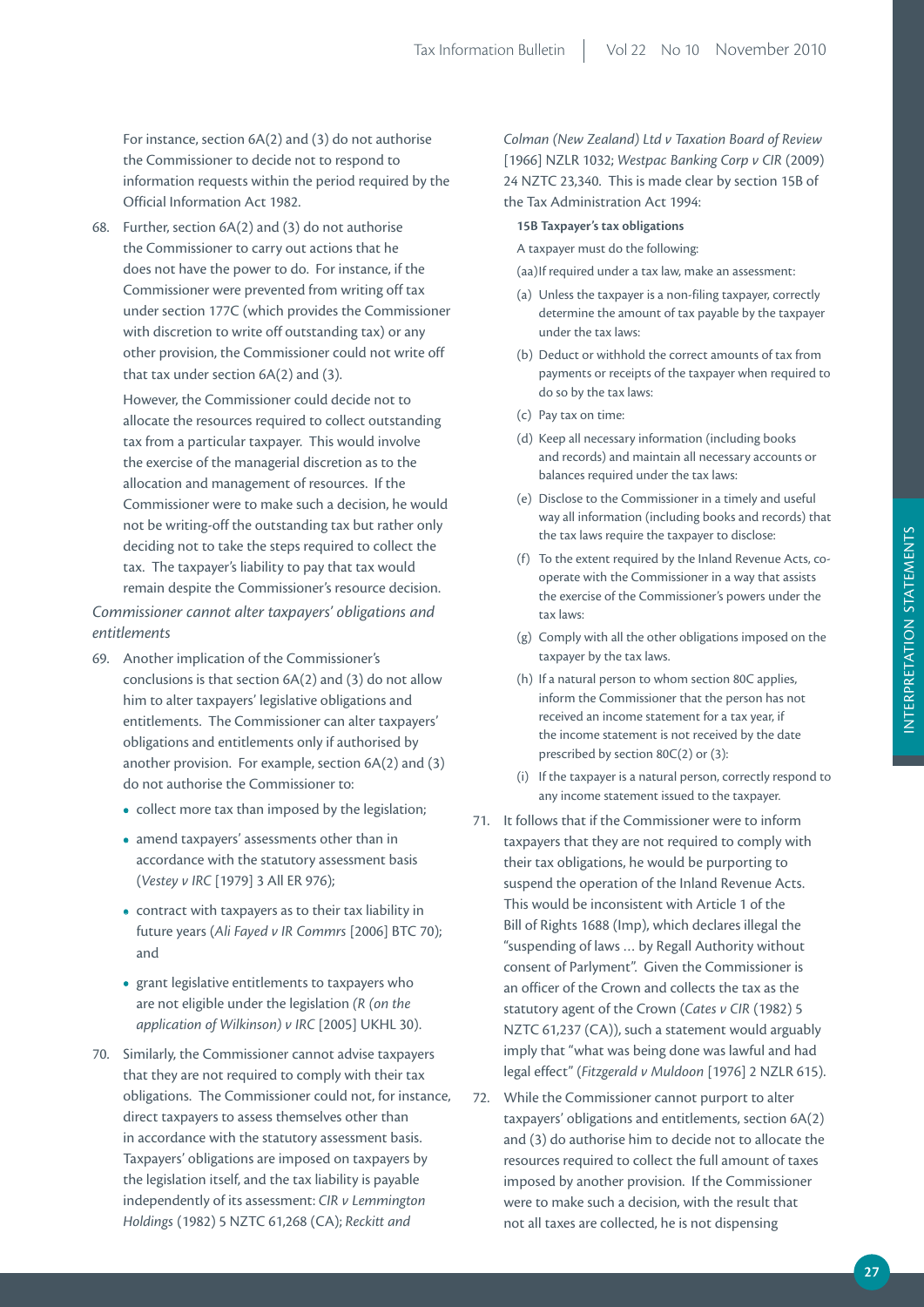with the provisions imposing the tax liability. The Commissioner's resource allocation and management decisions are administrative acts that do not affect the underlying tax liability. Taxpayers are obliged to pay the full amount of tax imposed regardless of whether the Commissioner decides to allocate resources to collect it.

#### *Extra‑statutory concessions*

73. It has been occasionally suggested that section 6A(2) and (3) authorise the Commissioner to issue what are sometimes called extra-statutory concessions. In the United Kingdom, HM Revenue & Customs has issued extra-statutory concessions since at least 1947. It defines "extra-statutory concession" as ("Extra-Statutory Concessions – ex-Inland Revenue" (Concessions as at 31 August 2005), at page 2 available at: HM Revenue & Customs website **www.hmrc.gov.uk**):

> … a relaxation which gives taxpayers a reduction in tax liability to which they would not be entitled under the strict letter of the law. Most concessions are made to deal with what are, on the whole, minor or transitory anomalies under the legislation and to meet cases of hardship at the margins of the code where a statutory remedy would be difficult to devise or would run to a length out of proportion to the intrinsic importance of the matter.

 This definition indicates that extra-statutory concessions reduce the tax liability otherwise imposed by the legislation, and in this sense they purport to alter taxpayers' legal obligations and entitlements.

- 74. As was discussed earlier in paragraphs 69–72, section 6A(2) and (3) do not allow the Commissioner to alter taxpayers' obligations and entitlements. Therefore it follows that section 6A(2) and (3) do not authorise the issuing of extra-statutory concessions. This position is supported by the fact that, despite the well-established practice in the United Kingdom, neither the Valabh report nor the ORC report suggests that it was intended that any New Zealand "care and management" provision would authorise the issuing of extra-statutory concessions.
- 75. As an aside, it is noted that HM Revenue & Customs considers that the House of Lords' decision in *R* (*on the application of Wilkinson) v IRC* (discussed in paragraphs 83–84 below) indicates that its ability to issue extrastatutory concessions is more limited than previously considered: Finance Bill 2008, Clause 154, Explanatory Note, paragraphs 12–13. As a consequence, section 160 of the Finance Act 2008 (UK) was enacted to enable extra-statutory concessions issued before 2008 to be given statutory effect. Section 160(1) provides that "[t]he Treasury may by order make provision for

and in connection with giving effect to any existing HMRC concession."

*Commissioner cannot administratively remedy legislative errors and other deficiencies* 

- 76. The Commissioner's conclusions also mean that section 6A(2) and (3) do not authorise him to administratively remedy legislative errors and other deficiencies. Similarly these provisions do not authorise the Commissioner to avoid or reduce the undesirable effects of legislative obligations imposed on taxpayers or the Commissioner. Legislative errors and deficiencies can be remedied only by Parliament.
- 77. The House of Lords has taken a similar position with respect to the United Kingdom "care and management" provision.
- 78. In *Vestey v IRC* the House of Lords considered section 142 of the Income Tax Act 1952 (UK). As interpreted by earlier courts, section 142 made each beneficiary fully liable for the tax on the total income of the trust. This meant that section 142 imposed double taxation where multiple beneficiaries derived income from a discretionary trust, because it did not provide any means of apportioning the total tax liability amongst the beneficiaries. It was unlikely that the United Kingdom Parliament intended this result. To remedy this apparent legislative deficiency, the United Kingdom Commissioners adopted a policy whereby the total tax liability was apportioned between the beneficiaries.
- 79. The House of Lords held that the Commissioners had no authority to adopt this policy. The policy "involved … not one of construction, even one of strained construction, [of the legislation] but … one of rewriting the enactment" (per Lord Wilberforce, at page 983). Although the House of Lords acknowledged that the policy was intended to "mitigate the gross injustice" of the provision, the Commissioners had no authority to act contrary to the provision because it was mandatory (per Viscount Dilhorne, at page 994). No other provision in the tax legislation provided any "statutory support" for the policy adopted by the Commissioners (per Lord Edmund-Davies, at page 1002).
- 80. Lord Wilberforce identified "fundamental objections" to this policy. The discretion claimed by the Commissioners was inconsistent with Parliamentary sovereignty and with the constitutional maxim that Parliament alone imposes taxes. His Lordship stated (at pages 984–985):

Taxes are imposed upon subjects by Parliament. A citizen cannot be taxed unless he is designated in clear terms by a taxing Act as a taxpayer and the amount of his liability is clearly defined.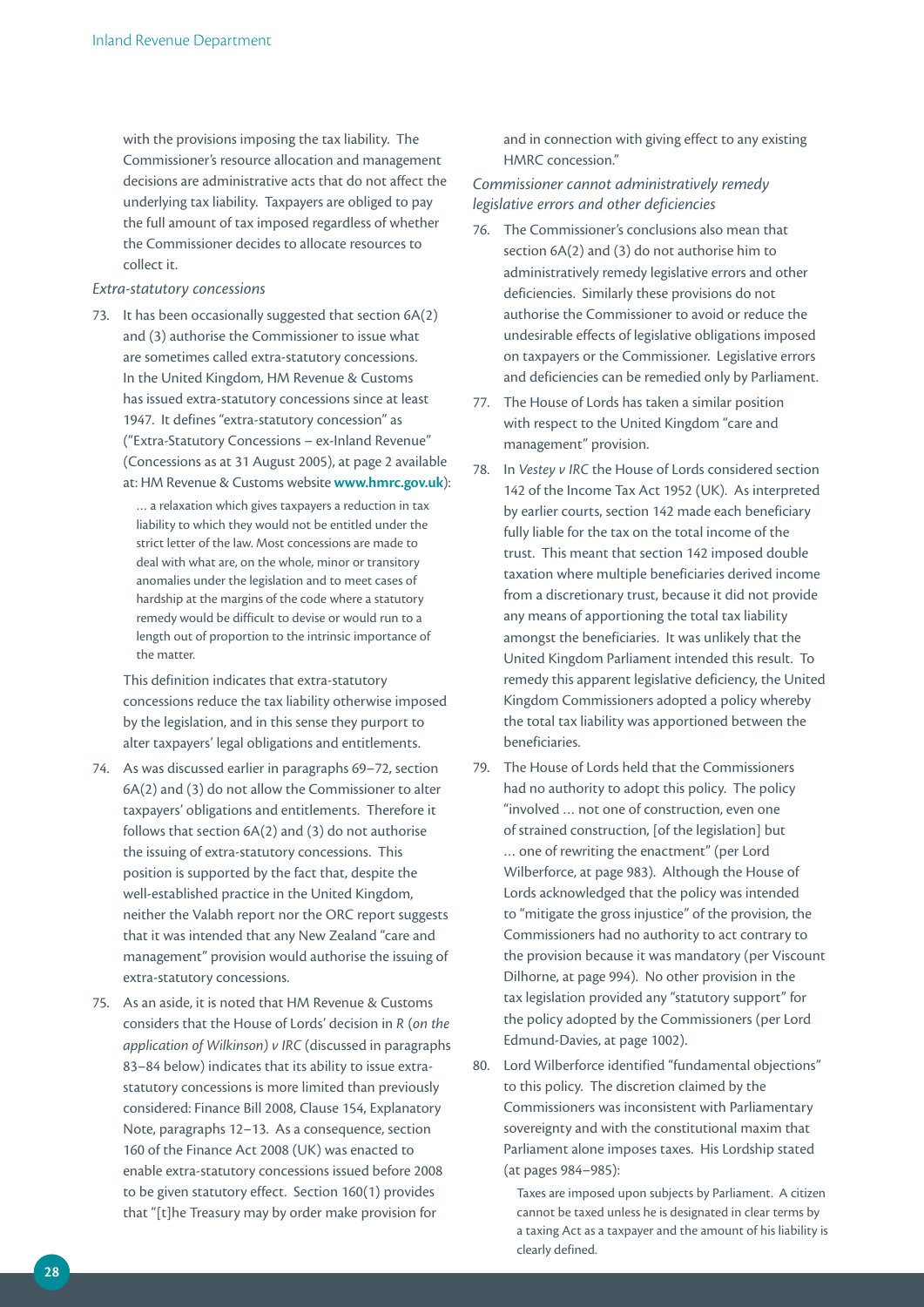A proposition that whether a subject is to be taxed or not, or, if he is, the amount of his liability, is to be decided (even though within a limit) by an administrative body represents a radical departure from constitutional principle. It may be that the Revenue could persuade Parliament to enact such a proposition in such terms that the courts would have to give effect to it: but, unless, it has done so, the courts, acting on constitutional principles, not only should not, but cannot validate it.

81. His Lordship rejected the Commissioners' submission that their "general administrative discretion in the execution of" the tax legislation provided the legal basis for the policy (at page 985):

> When Parliament imposes a tax, it is the duty of the commissioners to assess and levy it upon and from those who are liable by law. Of course they may, indeed, should act with administrative commonsense. To expend a large amount of taxpayer's money in collecting, or attempting to collect, small sums would be an exercise in futility; and no one is going to complain if they bring humanity to bear in hard cases. I accept also that they cannot, in the absence of clear power, tax any given income more than once. But all this falls far short of saying that so long as they do not exceed a maximum they can decide that beneficiary A is to bear so much tax and no more, or that beneficiary B is to bear no tax.

This would be taxation by self-asserted administrative discretion and not by law … "one should be taxed by law, and not be untaxed by concession".

82. Lord Wilberforce acknowledged that the Commissioners had "done their best to devise a system which is workable and reasonably fair". Nevertheless the Commissioners had no legal authority to remedy the legislative deficiency (at page 986):

> But whatever system they might devise lacks any legal basis. I must regard this case therefore as one in which Parliament has attempted to impose a tax, but in which it has failed, in the case of discretionary beneficiaries, to lay down any basis on which it can be assessed or levied. In the absence of any such basis the tax must fail.

- 83. More recently in *R* (*on the application of Wilkinson) v IRC*, the House of Lords considered whether the United Kingdom "care and management" provision authorised HM Revenue & Customs to extend to widowers an allowance that the legislation provided only to widows. Wilkinson submitted that the "care and management" provision authorised HM Revenue & Customs to extend the allowance to widowers, and that this should be done to comply with the United Kingdom's international obligations to eliminate gender discrimination.
- 84. The House of Lords rejected this submission. It held that the "care and management" provision could not authorise the Commissioners to grant the allowance

to widowers. Lord Hoffmann acknowledged that the "care and management" provision conferred on the Commissioners wide managerial discretion as to the best means of collecting the taxes, but this did not (at paragraphs 21–22):

[21] … enable the commissioners to concede, by extrastatutory concession, an allowance which Parliament could have granted but did not grant, and on the grounds not of pragmatism in the collection of tax but of general equity between men and women.

[22] It follows that in my opinion the legislation gave the commissioners no power to act otherwise than to disallow claims for allowances by widowers …

85. In *Vestey* and *Wilkinson* the House of Lords held that the United Kingdom "care and management" provision does not enable legislative errors and deficiencies to be administratively remedied. This is entirely consistent with the Commissioner's view of the relationship between section 6A(2) and (3) and the other provisions of the Inland Revenue Acts.

# *Role of the "care and management" responsibility and section 6A(3) in statutory interpretation*

86. Another important implication of the Commissioner's conclusions is that section 6A(2) and (3) do not justify him interpreting other provisions in the Inland Revenue Acts other than in accordance with statutory interpretation principles. For instance, the Commissioner cannot prefer one interpretation, over another competing interpretation, on the basis that it will result in the highest net revenue being collected over time. The other provisions in the Inland Revenue Acts must be interpreted only according to the principles of statutory interpretation contained in the Interpretation Act 1999 and in court decisions.

# *Delegation and guidelines*

- 87. As already stated, the "management" responsibility recognises that the Commissioner often exercises judgement as to how he carries out his functions and deals with particular taxpayers. This means that the "management" responsibility is not only relevant with respect to "high-level" managerial decision-making. It is also relevant with respect to the making of dayto-day managerial decisions concerning particular taxpayers.
- 88. As with his other powers and discretions, it is for the Commissioner to prescribe which officers have the delegated authority to make decisions under section 6A(2) and (3). In addition the Commissioner may from time-to-time issue guidelines so as to ensure that across Inland Revenue there is consistent decisionmaking under section 6A(2) and (3). These guidelines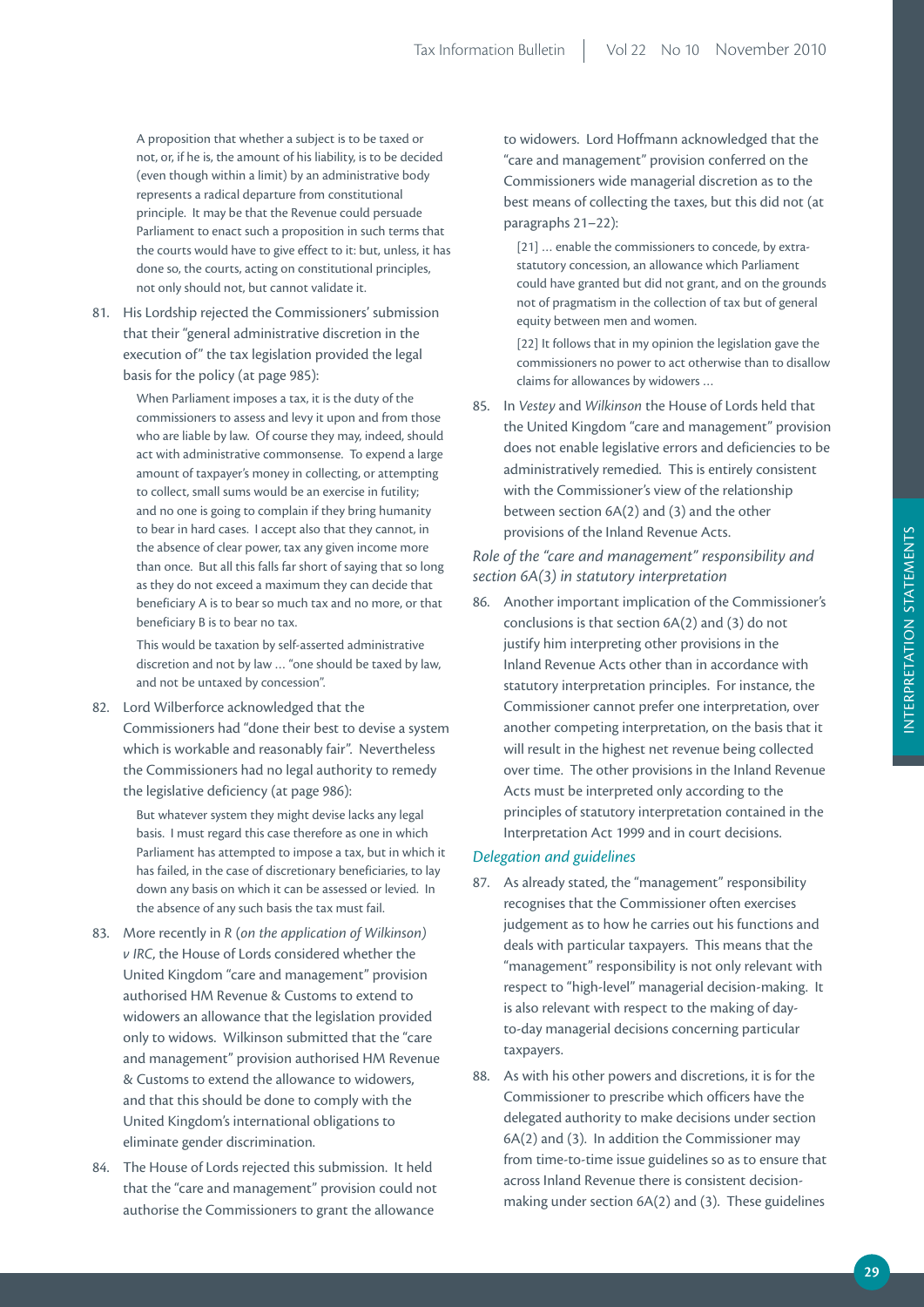will assist in protecting the integrity of the tax system as required by section 6, by ensuring "recognition of the relevant criteria and a proper degree of consistency in the exercise of discretions": *CIR v Wilson* (1996) 17 NZTC 12,512 (CA).

89. The Organisational Review Committee considered that guidelines would help to ensure that "perceptions of the integrity of the tax system are not diminished". It noted that particular taxpayers may be concerned about the application of the Commissioner's authority to enter settlements, and that some taxpayers "may also attempt to take advantage of the apparently increased discretion". The Committee therefore recommended (ORC report, Appendix D, at paragraphs 48–49):

> To ensure the proper and consistent use of managerial responsibility in these areas, the tax administration will be required to refine or develop internal guidelines for the exercise of care and management in the administration of the Inland Revenue Acts. The guidelines should be consistent with the objective of maximising net revenue over time according to the law and give guidance to staff on the proper procedures and considerations to take into account as they apply tax law.

# **Section 6A(3): Duty to collect over time the highest net revenue that is practicable within the law**

# *Overview of section 6A(3)*

90. Section 6A(3) provides:

In collecting the taxes committed to the Commissioner's charge, and notwithstanding anything in the Inland Revenue Acts, it is the duty of the Commissioner to collect over time the highest net revenue that is practicable within the law having regard to—

- (a) The resources available to the Commissioner; and
- (b) The importance of promoting compliance, especially voluntary compliance, by all taxpayers with the Inland Revenue Acts; and
- (c) The compliance costs incurred by taxpayers.
- 91. Section 6A(3) requires the Commissioner to identify the available courses of action for administering the tax system or for dealing with particular taxpayers. These courses of action must be "within the law". Section 6A(3) then requires the Commissioner to evaluate these courses of action by considering their likely effect on the amount of net revenue collected over time, and by having regard to the three factors in section  $6A(3)(a)$ , (b) and (c).
- 92. Once the Commissioner has identified the course of action that is consistent with the duty to "collect over time the highest net revenue that is practicable within the law", the words "notwithstanding anything in the

Inland Revenue Acts" authorise the Commissioner to undertake that course of action even if it will result in less tax being collected than is imposed, or required to be collected, by the other provisions of the Inland Revenue Acts.

- 93. In deciding which course of action is consistent with section 6A(3), the Commissioner will generally consider the circumstances of the particular taxpayers or groups of taxpayers concerned. However, the Commissioner may also from time to time issue general statements of policy that set out the course of action he will take in particular types of situations.
- 94. The text of section 6A(3) is analysed in the following paragraphs.

# *Scope of section 6A(3): "In collecting the taxes committed to the Commissioner's charge"*

- 95. Section 6A(3) applies when the Commissioner is "collecting the taxes committed" to his charge. Neither the courts nor the Organisational Review Committee has commented on the meaning of the word "collecting".
- 96. The word "collecting" could be construed as meaning the actual receiving or taking possession of taxes. Under this narrower interpretation, section 6A(3) would apply only when the Commissioner seeks to recover the taxes assessed as owing, for instance when deciding whether to exercise enforcement powers or instead enter an instalment arrangement. This means that section 6A(3) would apply with respect to the Commissioner's actions after the tax liability has been assessed, but would not cover his actions **before** the tax liability has been assessed or that relate to ensuring the correct assessment of tax.
- 97. It is considered that the better view is that the word "collecting" has a broader meaning: it refers to the Commissioner's functions that relate to, or enable, the receiving or taking possession of taxes. Under this, more holistic, interpretation section 6A(3) applies to the Commissioner's functions both before and after the tax liability has been assessed. It would also include a wide range of administrative and support functions undertaken by the Commissioner, and also the Commissioner's actions that relate to ensuring the correctness of taxpayers' assessments (eg, the exercise of audit and investigative powers and reassessment powers).
- 98. The narrower interpretation gives the word "collecting" a meaning it can have in isolation. However, the Commissioner considers that the broader interpretation is to be preferred, because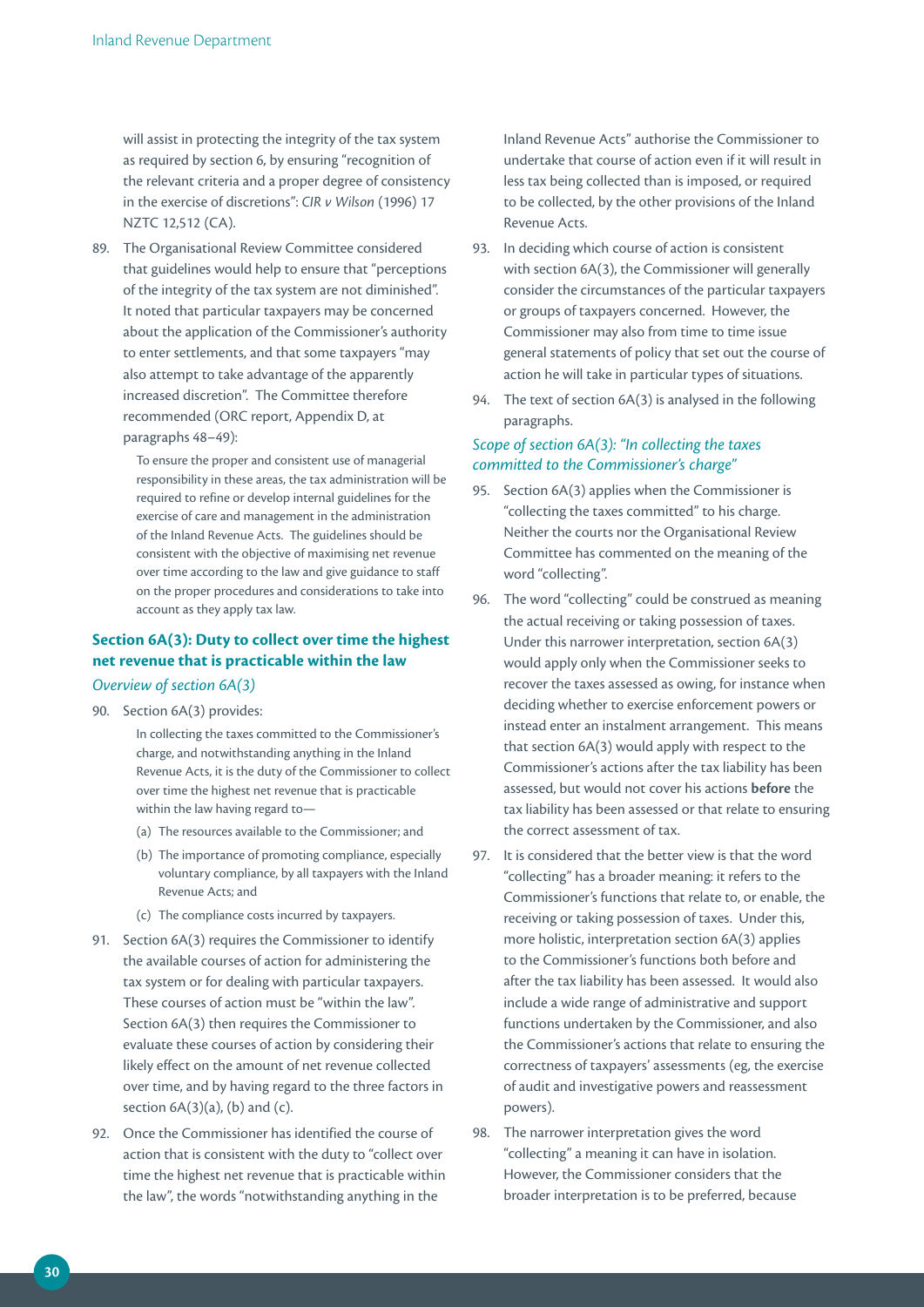it is consistent with the statutory context and gives better effect to the purpose of section 6A(3). The Organisational Review Committee envisaged that the section 6A(3) duty would be the "overall objective" of the "total tax system" (see ORC report, section 8.2). Section 6A(3) would have this function under the broader interpretation of the word "collecting", because it would apply to every aspect of the Commissioner's administration of the tax system.

99. It is relevant to note that the Organisational Review Committee adopted the words "in collecting the taxes committed to the Commissioner's charge" as a result of the Valabh Committee's recommendation that (Valabh report, page 8):

> Such a change in the legislation [ie, the adoption of a provision similar to the United Kingdom "care and management" provision] would have to be presented and implemented with due care. It would be important to emphasise for instance that the taxes are committed to the Commissioner's *charge*. Taxpayers may try to take advantage of an apparently increased discretion …

- 100. This indicates that the words "in collecting the taxes committed to the Commissioner's charge" were not intended to confine section 6A(3) to the actual receiving or taking possession of taxes. Instead the addition of these words was considered necessary to guard against taxpayers improperly taking advantage of "an apparently increased discretion" brought about by enacting a "care and management" provision (Valabh report, at page 7).
- 101. This in turn highlights a nuance inherent in the words "in collecting the taxes committed to the Commissioner's charge". The words "committed to the Commissioner's charge" emphasise that decisions concerning the collection of the taxes are those of the Commissioner alone. These words accordingly make it clear that section 6A(3) does not provide taxpayers with any basis for expecting that they will not be required to comply with their tax obligations.
- 102. In summary, the words "in collecting the taxes committed to the Commissioner's charge" cover all the Commissioner's functions that relate to, or enable, the receiving or taking possession of taxes. As a result, section 6A(3) applies whenever the Commissioner exercises the managerial discretion conferred by the "care and management" responsibility.
- 103. It is important to note that this conclusion concerns only the ambit of section 6A(3). It does not directly affect what the Commissioner can or cannot do to "collect over time the highest net revenue that is practicable within the law". The conclusions on

the meaning of the words "within the law" and "notwithstanding anything in the Inland Revenue Acts" in section 6A(3) govern what courses of action the Commissioner can undertake to discharge the section 6A(3) duty: see paragraphs 127–130 below.

# *Duty to collect over time the highest net revenue that is practicable*

- 104. Section 6A(3) requires the Commissioner to "collect over time the highest net revenue that is practicable".
- 105. The phrase "highest net revenue" is not defined in the Tax Administration Act 1994. The Organisational Review Committee defined these words as "actual revenue less administration (collection) costs" (ORC report, section 8.2, footnote 2). It defined "administrative costs" as the "costs incurred by the tax administration in assessing and collecting taxes" (ORC report, Appendix, "Glossary and Commonly Used Abbreviations", page 81).
- 106. The significance of the duty imposed by section 6A(3) was discussed in *Fairbrother v CIR*. In this decision, Young J noted the similarity between section 6A(3) and the obligation imposed by the United Kingdom "care and management" provision (recognised by Lord Diplock in *Fleet Street Casuals*). His Honour considered (at paragraphs 26–27) that section 6A(2) and (3) amounted to "statutory ratification" of the House of Lords' approach in *Fleet Street Casual*s. Consequently, there was no scope for an argument that the Commissioner was under "an absolute obligation to collect the right amount of tax" in the absence of explicit contrary statutory direction.
- 107. At the same time, section 6A(3) does not authorise the Commissioner to decide to collect only "some" taxes owing. The duty to collect the "highest net revenue" means the Commissioner is obliged to **maximise** the net revenue having regard to the relevant considerations in section 6A(3). Section 6A(3) requires the Commissioner to compare the available courses of action in terms of their effect on the amount of net revenue that he collects over time, both from the particular taxpayers concerned and from all taxpayers.
- 108. In making this comparison, the Commissioner must consider the short and long term implications of the available courses of action. This is required by the words "over time" in section 6A(3). The Organisational Review Committee discussed the meaning of the words "over time" (ORC report, section 8.2, footnote 1):

The requirement to balance short term and long term considerations, and to have regard to the importance of promoting voluntary compliance, will be important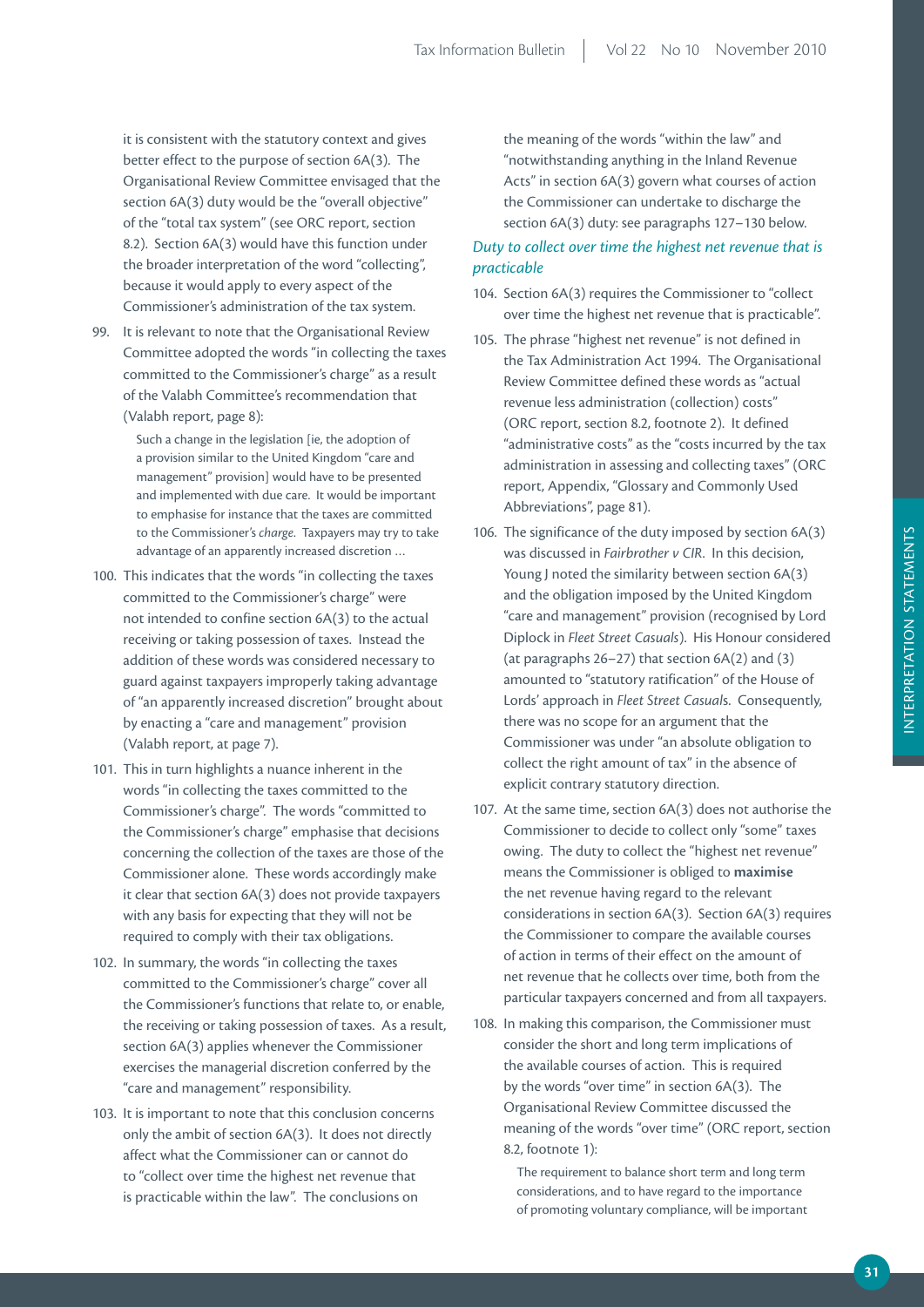moderating influences in circumstances where the objective may otherwise prompt an unnecessarily vigorous and short-term approach to revenue collection.

1. *Over time* indicates the obvious need for the tax administration to balance short and longer term implications of possible strategies before deciding on any particular course of action. *Over time* is intended to capture the concept of net present value (a valuation technique common to business as well as governments) and appears to be the best short and non-technical means of capturing the concept.

- 109. These comments highlight that the practical effect of the words "over time" is that the Commissioner may adopt courses of action that have the effect of forgoing the collection of the highest net revenue:
	- in the short term, if he considers that this will enable the collection of more net revenue in the longer term; and
	- from particular taxpayers, if he considers that this will enable more net revenue to be collected from all taxpayers.

# *Factors the Commissioner must have regard to: section 6A(3)(a), (b) and (c)*

- 110. In determining which course of action is consistent with the duty to collect over time the highest net revenue that is practicable within the law, section 6A(3) requires the Commissioner to have regard to three factors. These factors are:
	- (a) The resources available to the Commissioner; and
	- (b) The importance of promoting compliance, especially voluntary compliance, by all taxpayers with the Inland Revenue Acts; and
	- (c) The compliance costs incurred by taxpayers.
- 111. Section 6A(3) requires the Commissioner to consider and balance all three factors listed in section 6A(3). In *Raynel v CIR*, Randerson J outlined the exercise required by section 6A(3) (at paragraphs 50 and 52):

[50] These qualifications to the Commissioner's duty mean that the Commissioner is not obliged to take steps to collect revenue regardless of issues of practicality, available resources, and costs incurred. Rather, the [Commissioner's] duty is to be approached on a pragmatic basis with proper regard to the likely benefits and the costs of achieving them.

…

[52] … But the considerations relevant to the exercise of the Commissioner's duty are not limited to issues of practicality, resources and costs. Importantly, the Commissioner is also required by section 6A(3)(b) to have regard to the importance of promoting compliance (especially voluntary compliance) by all taxpayers with the Inland Revenue Acts.

- 112. The factors in section 6A(3) provide the framework within which the Commissioner evaluates the short and long term implications of the available courses of action for dealing with particular situations. The word "and" after the first two factors indicates that the Commissioner must have regard to all of the factors when evaluating the available courses of action.
- 113. Section 6A(3) does not stipulate the weight to be given to each of the factors. It is considered that the weight to be given each factor will depend on the circumstances of the particular case. Thus, in *Raynel v CIR* Randerson J stated (at paragraph 56):

It is difficult and undesirable to give precise guidelines to the Commissioner other than the statutory considerations themselves. It will be a matter for the Commissioner to carry out his duty, having regard to the relevant considerations as they apply in individual cases and circumstances.

- 114. Randerson J noted (at paragraph 73) that decisions made by the Commissioner pursuant to the "broad managerial responsibilities" given to him "essentially involve the exercise of judgment within the statutory framework". Consequently the Court would be "slow to interfere" with the proper exercise of the Commissioner's duties and discretions in relation to the recovery of outstanding taxes. (For similar comments see also *Rogerson v CIR*, at paragraph 63.)
- 115. In the following paragraphs, the three factors in section 6A(3) are discussed.

# *"Resources available to the Commissioner" (section 6A(3)(a))*

116. This first factor reflects that the Commissioner has limited resources. It covers the financial, time and human (including technical knowledge and expertise) resources to which the Commissioner has access. This factor includes not only the resources currently "on hand", but also the opportunity costs of using these resources in terms of current and future competing demands for them elsewhere in the tax system.

# *"Importance of promoting compliance, especially voluntary compliance, by all taxpayers with the Inland Revenue Acts" (section 6A(3)(b))*

- 117. This second factor consists of two interrelated parts: the promotion of compliance generally and the promotion of voluntary compliance in particular. Section 6A(3)(b) refers to the promotion of compliance by "all taxpayers", which emphasises that section 6A(3) is concerned with the highest net revenue collected from the tax system as a whole.
- 118. The relationship between this factor and the amount of net revenue collected is obvious. Greater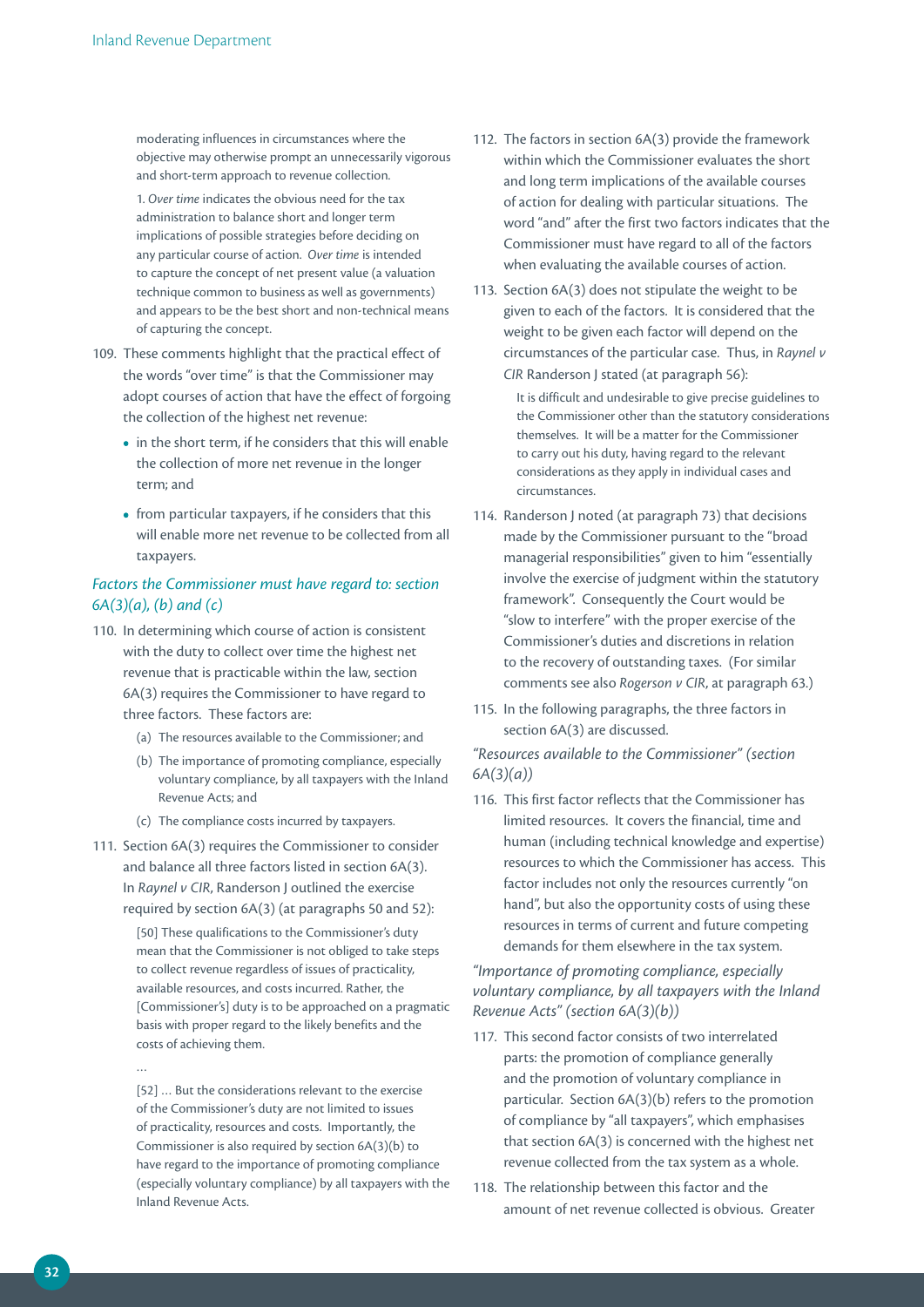compliance results in more tax being collected. Greater **voluntary** compliance increases the net revenue collected by reducing the Commissioner's administration costs. As the Organisational Review Committee observed, the voluntary compliance model, on which the tax system is based, is the most cost-effective form of tax collecting (ORC report, section 8.2 and Appendix D, paragraph 22).

119. As a rule, compliance, especially voluntary compliance, by all taxpayers will be promoted by the Commissioner ensuring that taxpayers perceive that they will be required to comply fully with their tax obligations. In *Raynel v CIR* Randerson J held (at paragraph 54):

> Sections 6 and 6A(3)(b) emphasise that there is a broader public interest in the integrity of the tax system and in ensuring that taxpayers meet their obligations. Taxpayers who comply with the requirements of the Inland Revenue Acts are entitled to expect that appropriate and (where necessary) firm action is taken against taxpayers who shirk their obligations. If not, complying taxpayers will justifiably perceive there is a lack of integrity in the system and an unfair burden is cast on those who conscientiously comply with their obligations. As well, as Master Lang pointed out, the voluntary compliance scheme which is central to the proper functioning of the Inland Revenue Acts will be placed in jeopardy unless all taxpayers know that the Commissioner will act firmly and resolutely with those who do not meet their obligations and have no reasonable excuse for doing so.

- 120. In some situations, the Commissioner might consider that this factor supports "firm action" (eg, bringing enforcement and bankruptcy proceedings) being taken against non-complying taxpayers, for instance, where there has been a flagrant and on-going failure to comply and where recovery is dubious or is likely to result only in a relatively minor proportion of the overall debt being recovered: *Raynel v CIR*, at paragraph 55.
- 121. In other cases, the Commissioner might consider that such "firm action" does not need to be taken against non-complying taxpayers to collect over time the highest net revenue that is practicable. The Organisational Review Committee recognised this possibility (ORC report, section 8.2):

The requirement to balance short term and long term considerations, and to have regard to the importance of promoting voluntary compliance, will be important moderating influences in circumstances where the objective [i.e., to collect over time the highest net revenue that is practicable within the law] may otherwise prompt an unnecessarily vigorous and short-term approach to revenue collection.

122. It is not possible to identify the cases where the Commissioner would take this approach. It can be said that, at the very least, the Commissioner would need to be satisfied that the circumstances of the non-compliance mean that any failure to take "firm action" would not potentially undermine voluntary compliance by all taxpayers and taxpayer perceptions of the integrity of the tax system.

*"Compliance costs incurred by taxpayers" (section 6A(3) (c))*

123. The third factor in section 6A(3) covers the costs to taxpayers in assisting the administration of the tax system. This factor does not include the cost of the tax liability. The Organisational Review Committee defined "compliance costs" as (ORC report, Glossary and Commonly Used Abbreviations, page 81):

> The costs to taxpayers of meeting their obligations under tax law and in meeting the requirements and practices of the tax administration.

- 124. Excessively high compliance costs can decrease the amount of net revenue collected by discouraging economic activity and endangering voluntary compliance (see ORC report, sections 1.8 and 11.1, and Appendix F, paragraph 51). However, the Organisational Review Committee recognised that taxpayers should expect to incur some compliance costs. This was because voluntary compliance systems (on which the New Zealand's tax system is based) necessarily require taxpayers to incur some costs in meeting their obligations (ORC report, Appendix F, paragraphs 5–7).
- 125. In the Commissioner's view, section 6A(3)(c) requires him to have regard to whether the available courses of action would result in taxpayers incurring increased compliance costs. However, section 6A(3)(c) does not mean that taxpayers should not incur any compliance costs, or that the Commissioner cannot take courses of action that increase taxpayers' compliance costs. Parliament contemplated that taxpayers would incur compliance costs as a result of them complying with their tax obligations, and due to the Commissioner exercising the powers conferred on him to ensure taxpayer compliance.
- 126. Section 6A(3)(c) will be primarily relevant in the development of systems and processes for administering the tax system. Consistent with this, the Organisational Review Committee stated (ORC report, section 11.3):

The second place to tackle compliance costs is through the operational policies and procedures of the tax administration which have an immediate and direct effect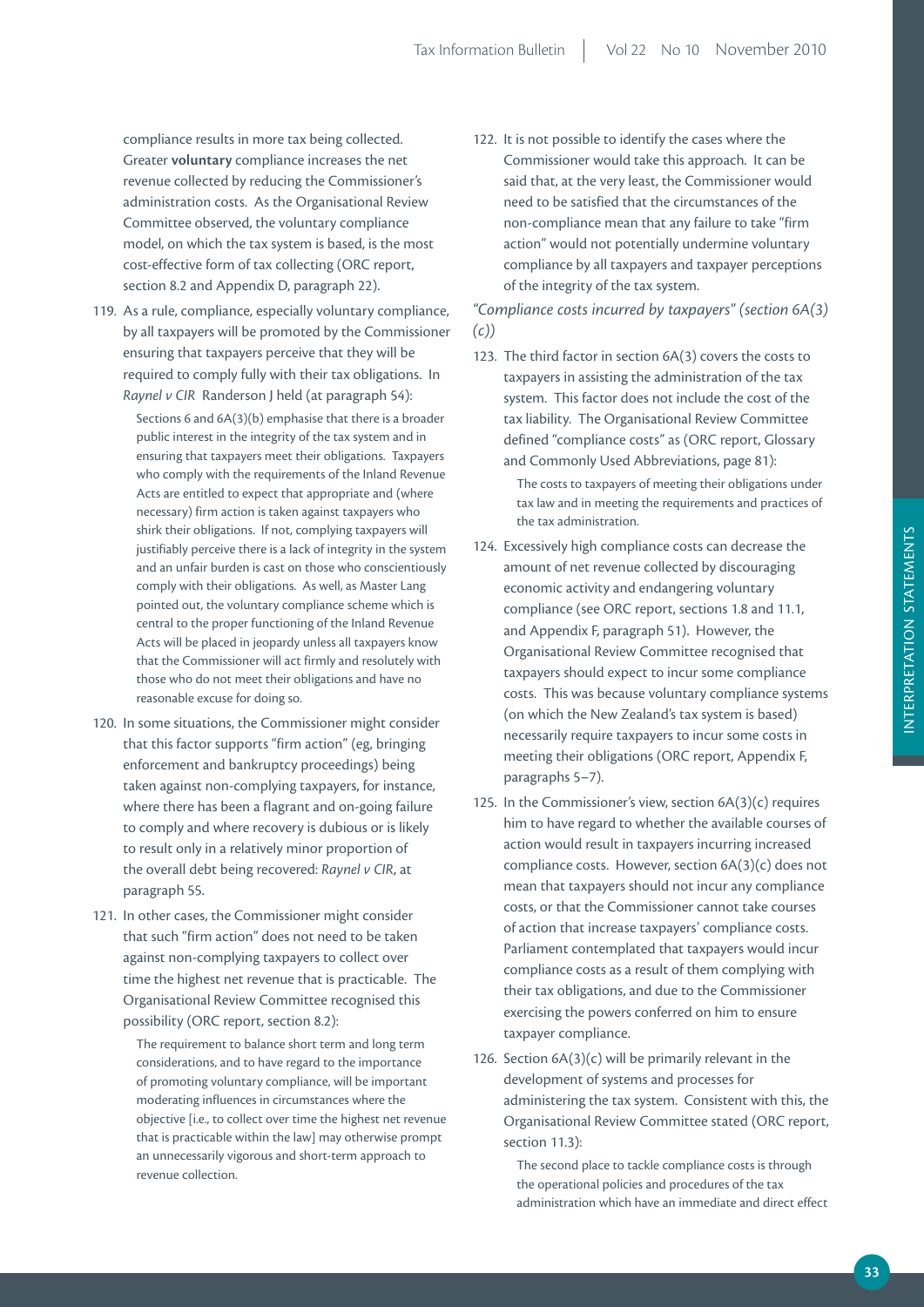on costs to taxpayers. Any steps that are taken ought to have regard to these considerations in the new proposed objective for IRD [ie, section 6A(3)] …

 Section 6A(3)(c) will also be relevant with respect to dealing with specific taxpayers. For instance, the Commissioner might consider (having taken account of all other relevant factors) that two or more courses of action are equally open to him. In such a case, if one of those courses of action would result in the taxpayers incurring significantly more compliance costs, but all other things were equal, the Commissioner could take the view that he should not adopt this course of action because it would increase compliance costs unnecessarily.

# *What the Commissioner may do to discharge the section 6A(3) duty: "within the law" and "notwithstanding anything in the Inland Revenue Acts"*

- 127. The words "within the law" and "notwithstanding anything in the Inland Revenue Acts" affect the courses of action the Commissioner can undertake to "collect over time the highest net revenue that is practicable".
- 128. These words were referred to earlier in this Statement when considering the relationship between section 6A(2) and (3) and the other provisions of the Inland Revenue Acts: see paragraphs 59–64 above. It was concluded in this discussion that section 6A(2) and (3) make clear that the Commissioner is not obligated to collect all taxes owing if doing so would not maximise the net revenue collected over time. Section 6A(2) and (3) allow the Commissioner to act inconsistently with other provisions only to the extent that they may otherwise be seen to require him to collect all taxes regardless of considerations such as costs and available resources. They do not authorise the Commissioner to act inconsistently with the rest of the Inland Revenue Acts to any greater extent.
- 129. In light of these conclusions, the Commissioner considers that the words "notwithstanding anything in the Inland Revenue Acts" mean that the Commissioner may carry out the course of action that he considers will "collect over time the highest net revenue that is practicable" even if it results in less tax being collecting than is imposed, or required to be collected, by another provision. The words "within the law" mean that the Commissioner must act consistently with the rest of the Inland Revenue Acts in seeking to "collect over time the highest net revenue that is practicable".
- 130. It is worth noting that section 6A(3) is not overridden by a later enacted provision unless Parliament specifically intended the later provision to do so. In

*Raynel v CIR*, the High Court held (at paragraphs 63–67) that section 176(1) and  $(2)(a)$  were not to be interpreted as overriding section 6A(3). Although section 176(1) and (2)(a) were enacted later than section 6A(3), there was no evidence that Parliament specifically intended the later provisions to override section 6A(3). Further, interpreting section 176(1) and (2)(a) as overriding section 6A(3) was inconsistent with the words "notwithstanding anything in the Inland Revenue Acts" in section 6A(3). Accordingly, the Commissioner was required to act consistently with both section 176(1) and  $2(a)$  and section 6A(3): see also *Clarke & Money v CIR*; *Rogerson v CIR*.

#### *Summary of conclusions on section 6A(3)*

- 131. Section 6A(3) requires the Commissioner to identify the various options for dealing with administering the tax system or for dealing with particular taxpayers.
- 132. Section 6A(3) then requires the Commissioner to determine which option would result in the collecting "over time" of the "highest net revenue that is practicable" from all taxpayers. In making this determination, the Commissioner is required to ascertain the short and long term implications of the available options and to have regard to all three factors listed in section 6A(3). These factors are:
	- the resources available to the Commissioner (section 6A(3)(a));
	- the importance of promoting compliance, especially voluntary compliance, by all taxpayers with the Inland Revenue Acts (section 6A(3)(b)); and
	- the compliance costs incurred by taxpayers (section  $6A(3)(c)$ ).
- 133. The practical effect of the words "over time" is that the Commissioner may adopt courses of action that have the effect of forgoing the collection of the highest net revenue:
	- in the short term if he considers that this will enable the collection of more net revenue in the longer term; and
	- from particular taxpayers if he considers that this will enable more net revenue to be collected from all taxpayers.
- 134. The words "notwithstanding anything in the Inland Revenue Acts" in section 6A(3) mean the Commissioner may carry out the course of action that he considers will "collect over time the highest net revenue that is practicable" even if it results in less tax being collecting tax than is imposed, or required to be collected, by another provision. The words "within the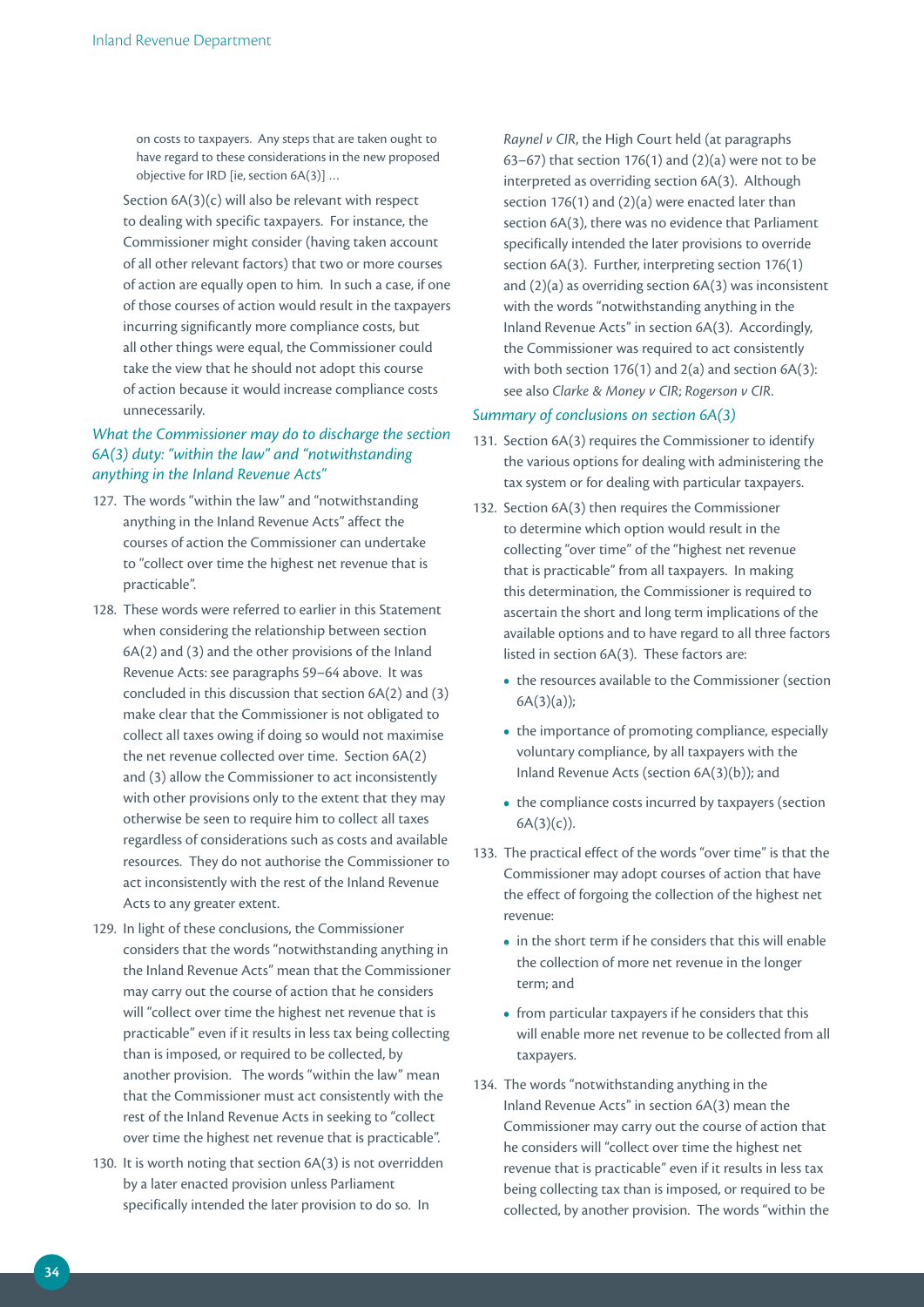law" mean the Commissioner must act consistently with the rest of the Inland Revenue Acts in seeking to "collect over time the highest net revenue that is practicable".

135. Section 6A(3) is not overridden by a later enacted provision unless Parliament specifically intended the later provision to do so.

## **Section 6: Protection of the integrity of the tax system**

136. Another important issue is the relationship between section 6A(2) and (3) and section 6. In paragraphs 143–150 below this relationship is discussed, beginning with an overview of section 6.

## *Overview of section 6*

#### 137. Section 6 provides:

- (1) Every Minister and every officer of any government agency having responsibilities under this Act or any other Act in relation to the collection of taxes and other functions under the Inland Revenue Acts are at all times to use their best endeavours to protect the integrity of the tax system.
- (2) Without limiting its meaning, "the integrity of the tax system" includes –
	- (a) Taxpayer perceptions of that integrity; and
	- (b) The rights of taxpayers to have their liability determined fairly, impartially, and according to law; and
	- (c) The rights of taxpayers to have their individual affairs kept confidential and treated with no greater or lesser favour than the tax affairs of other taxpayers; and
	- (d) The responsibilities of taxpayers to comply with the law; and
	- (e) The responsibilities of those administering the law to maintain the confidentiality of the affairs of taxpayers; and
	- (f) The responsibilities of those administering the law to do so fairly, impartially, and according to law.
- 138. Section 6(1) obligates the Commissioner, along with all other officers of Inland Revenue, to use "best endeavours" to protect the "integrity of the tax system". This obligation must be discharged "at all times" and "in relation to the collection of the taxes and other functions under the Inland Revenue Acts". These words mean that the section 6 obligation must be discharged by the Commissioner in all aspects of his administration of the tax system.
- 139. Section 6(1) obliges the Commissioner to use "best endeavours" to protect the integrity of the tax system. The phrase "best endeavours" is not defined in the Tax Administration Act 1994. The courts have held

that the phrase "best endeavours" in other legislative contexts is to be given its ordinary meaning of "trying one's best in all the circumstances": *Association of University Staff Inc v The Vice‑Chancellor of the University of Auckland* [2005] 1 ERNZ 224; *Centaur Investments Co Ltd v Joker's Wild Ltd* (2004) 5 NZCPR 675.

- 140. Section 6(2) identifies six factors that come within the term "integrity of the tax system". In providing that it applies "[w]ithout limiting its meaning", section 6(2) indicates that the list of factors is not exhaustive. The factors listed in section 6(2) are fundamental principles in tax law: *Westpac Banking Corp v CIR*. These factors show that the term "integrity of the tax system" is a multifaceted concept. Some factors may be more important or relevant than others, and there may be potential for conflict between particular factors: see *Westpac Banking Corp v CIR*.
- 141. There has been little detailed judicial discussion on section 6. In the Supreme Court judgment in *Westpac Banking Corp v CIR*, McGrath J noted (at paragraph 32):

The purpose of s 6 is to incorporate protection of the integrity of the tax system in terms that clearly define what is sought to be protected. The [Organisational Review] Committee had earlier observed in its report that tax integrity included the interaction between the total tax community and individual taxpayers.

 His Honour described (at paragraph 52) section 6 as imposing an "overarching duty on Ministers and departmental officials". In the High Court decision in *Miller v CIR* (2003) 21 NZTC 18,243, Baragwanath J stated (at 18,253):

[Section 6] is a statutory expression of long-settled principles of the common law which impose strict standards of conduct upon those exercising public powers conferred for performance of their functions of serving the community.

 (See also *Ch'elle Properties (NZ) Ltd v CIR* (2005) 22 NZTC 19,622, at paragraphs 105–106.)

142. Section 6 does not provide taxpayers with a basis for challenging the Commissioner's decisions. It does not render amenable to judicial review any conduct (not involving a decision) that might be said to be inconsistent with the obligation to protect the integrity of the tax system. Consequently, section 6 does not provide a means of challenging an assessment; assessments can be challenged only by way of the statutory objection procedure: *Russell v Taxation Review Authority* (2003) 21 NZTC 18,255 (CA), at paragraphs 34–36; *Tannadyce Investments Ltd v CIR* (2009) 24 NZTC 23,036, at paragraph 63. Further, section 6 does not create rights enforceable by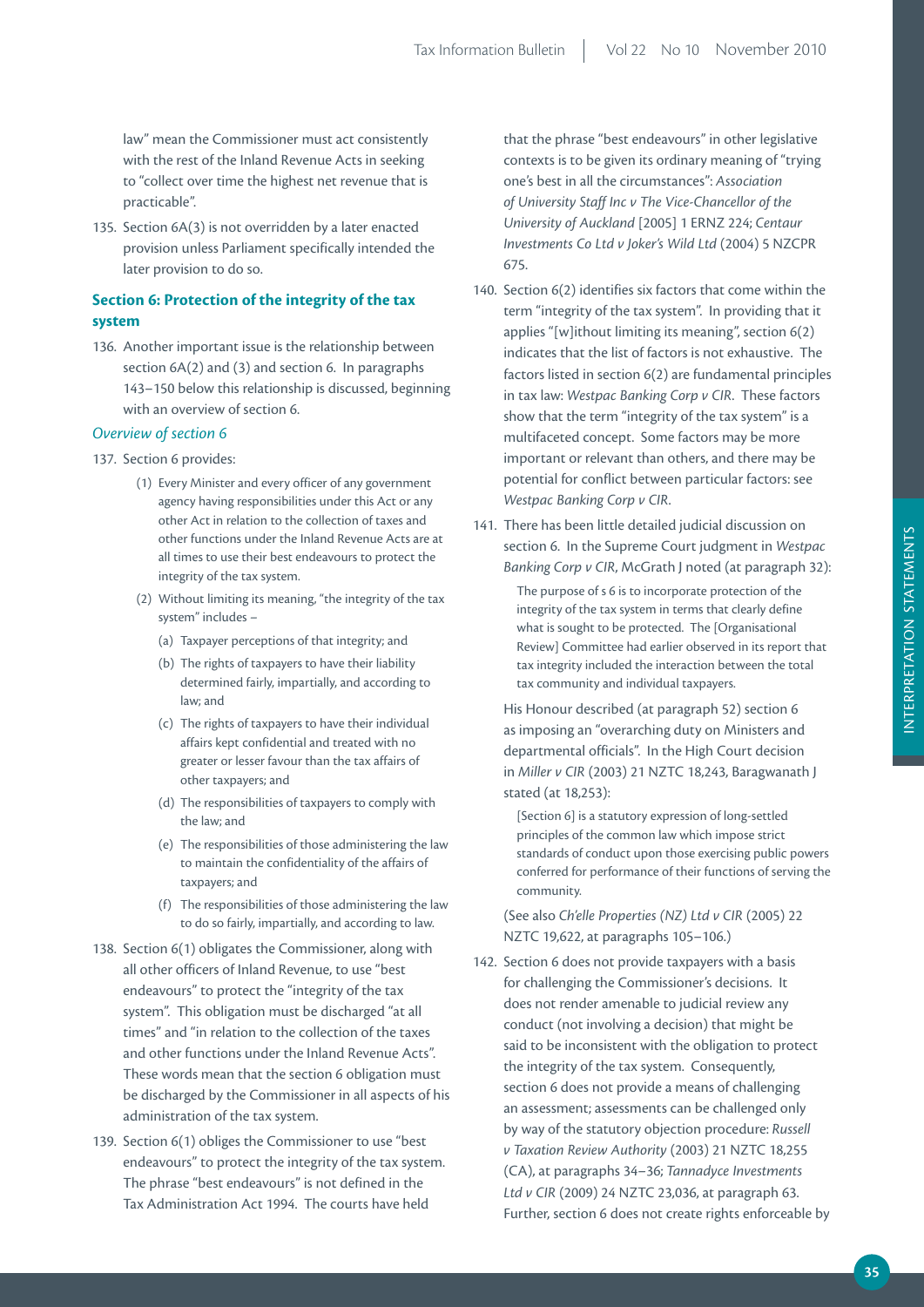taxpayers such as those found in the New Zealand Bill of Rights Act 1990: *Russell v Taxation Review Authority*, at paragraph 47.

## *Relationship between section 6 and section 6A(2) and (3)*

- 143. Having provided an overview of section 6, it is now possible to explain more fully the relationship between section 6 and section 6A(2) and (3).
- 144. Section 6 applies "in relation to the collection of taxes and other functions under the Inland Revenue Acts". These words mean that section 6 will apply when the Commissioner acts under section 6A(2) and (3).
- 145. As already discussed in paragraphs 59–64 and 127–130 above, section 6A(2) and (3) allow the Commissioner to act inconsistently with other provisions to the extent that they may otherwise be seen to require him to collect all taxes regardless of the costs and resources involved. In the Commissioner's view, section 6A(2) and (3) do not authorise him to act inconsistently with the rest of the Inland Revenue Acts to any greater extent.
- 146. This raises the issue of whether section 6 is **inconsistent** with section 6A(2) and (3). In the Commissioner's view there is no inconsistency. Section 6 does not require him to collect all taxes regardless of costs and resources involved. Instead section 6 requires the Commissioner to do his best in all the circumstances—to use "best endeavours"—to protect the integrity of the tax system when carrying out his functions and duties. This means that, when considering how he will act under section 6A(2) and (3), the Commissioner must consider, and take into account, the extent to which the available courses of action might undermine, or support, the integrity of the tax system as defined in section 6.
- 147. This is consistent with the case law. The courts have confirmed that the Commissioner must act consistently with both section 6 and section 6A(3). The Supreme Court and the Court of Appeal have emphasised that section 6 and section 6A together provide the framework within which the Commissioner administers the Inland Revenue Acts: *Auckland Gas Co Ltd v CIR* at paragraphs 32–33; *AG v Steelfort Engineering* (1999) 1 NZCC 61,030, at page 61,036. In *Westpac Banking Corp v CIR*, McGrath J held that sections 6 and 6A occupy a "central position in the legislative scheme" (at paragraph 52) and that they were "closely linked" (at paragraph 51):

The Commissioner's duty to have regard to the importance of voluntary compliance, in collecting the highest net revenue practicable, is closely linked to the importance of public perceptions of the integrity of the system.

148. Similarly, in *Raynel v CIR*, the High Court observed that the Commissioner's obligations in section 6 and section 6A(3) were interrelated in that they reinforced each other (at paragraph 54):

Sections 6 and 6A(3)(b) emphasise that there is a broader public interest in the integrity of the tax system and in ensuring that taxpayers meet their obligations. Taxpayers who comply with the requirements of the Inland Revenue Acts are entitled to expect that appropriate and (where necessary) firm action is taken against taxpayers who shirk their obligations. If not, complying taxpayers will justifiably perceive there is a lack of integrity in the system and an unfair burden is cast on those who conscientiously comply with their obligations. As well … the voluntary compliance scheme which is central to the proper functioning of the Inland Revenue Acts will be placed in jeopardy unless all taxpayers know that the Commissioner will act firmly and resolutely with those who do not meet their obligations and have no reasonable excuse for doing so.

149. The legislative history also supports the view that the Commissioner must act consistently with both section 6 and section 6A(3). The Organisational Review Committee considered that the section 6 obligation should inform every decision made within the tax system (ORC report, section 9.4.1). The Committee recognised that enacting a "care and management" provision made it "all the more important to ensure that perceptions of the integrity of the tax system are not diminished" (at paragraph 9.5.1). Nevertheless it considered that protecting the integrity of the tax system and maximising the net revenue collected were consistent objectives. Protecting the integrity of the tax system was "crucial" to maintaining voluntary compliance (ORC report, sections 8.2 and 9.3; and Appendix D, paragraph 33). The Committee stated (ORC report, section 15.1.4):

> A key component of obtaining the highest net revenue, by supporting voluntary compliance, rests on taxpayer perceptions of the integrity of the tax system. Perceptions about integrity are tightly linked to the impartial application if the law and the exercise of the administration's coercive powers and decision making powers with respect to the affairs of individual taxpayers.

150. In summary, the Commissioner must comply with section 6 when acting under section 6A(2) and (3). This means that when deciding how to act under section 6A(2) and (3), the Commissioner must consider, and take into account, the extent to which the available courses of action might undermine, or support, the integrity of the tax system as defined in section 6.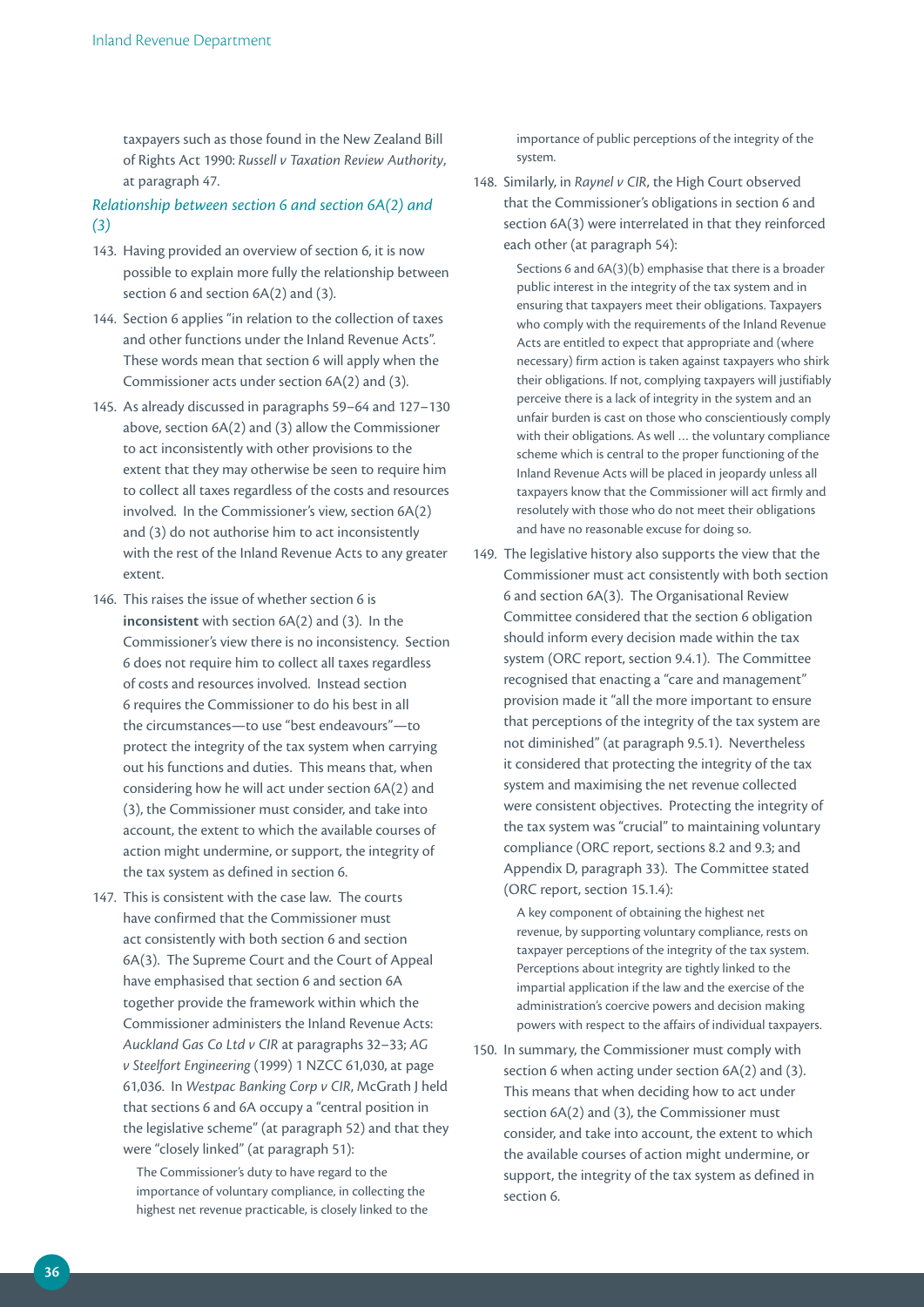## **Settlements and agreements**

- 151. The courts have held that, under section 6A(2) and (3), the Commissioner can enter into:
	- Settlements where taxpayers dispute the interpretation of law or facts on which their liability has been assessed (*Accent Management Ltd v CIR* (2006) 22 NZTC 19,758 (HC); *Accent Management (No 2) v CIR* (CA); *Auckland Gas Co Ltd v CIR*; *AG v Steelfort Engineering;* and *Fairbrother v CIR*).
	- Agreements as to the payment of outstanding tax, penalties and interest (*Raynel v CIR*).
- 152. The courts have explicitly held that the Commissioner can settle litigation on a basis that does not necessarily correspond to his view of the correct tax position if he considers that doing so is consistent with section 6A(3) and section 6: *Accent Management Ltd (No 2) v CIR* (CA); *Foxley v CIR* (2008) 23 NZTC 21,813. The courts have implicitly suggested that the Commissioner can give effect to settlements by way of an amended assessment, but it is not entirely clear whether this is done under section 6A(2) and (3), or only where authorised by another provision. However, it is clear that the Commissioner can amend an assessment under section 89C(d) to reflect the terms of a settlement: *Accent Management Ltd (No 2) v CIR*  (CA).
- 153. That the Commissioner can settle litigation might seem inconsistent with the conclusion reached earlier that the Commissioner cannot alter taxpayers' obligations and entitlements: see paragraphs 69–73 above. However, the courts have made clear that the Commissioner is not exercising any power to alter taxpayers' obligations in entering settlements. The courts have held that settlements do not involve the Commissioner "assuming and exercising a power of dispensing with and suspending of laws, and the execution of laws, without consent of Parliament": *Accent Management Ltd v CIR* (HC) at paragraph 74.
- 154. In taking this position, the courts have emphasised that settlements are made where the taxpayer's obligations and entitlements are legitimately disputed and, therefore, the Commissioner will need to undertake litigation to collect the full amount of tax he considers owing. The courts have recognised that the Commissioner may consider, in light of the litigation risk, that the resources required could be better used elsewhere to maximise the net revenue collected. In *Accent Management Ltd (No 2) v CIR* (CA), William Young P held (at paragraph 15):

This [the Commissioner's ability to enter settlements] represents an undoubted shift from the approach adopted in [Brierley Investments]. The change in policy is justified by recognition that the Commissioner has limited resources and the function of collecting "over time the highest net revenue that is practicable within the law". Major tax litigation is expensive and places a heavy strain on the human resources available to the Commissioner. The Commissioner must be permitted to make rational decisions as to how those resources can be best deployed. Further, "sensible litigation, including settlement, decisions" must necessarily allow for litigation risk.

155. In holding that the Commissioner is authorised to enter settlements, the courts have given effect to a key outcome intended to be achieved by enacting section 6A(2) and (3). The ORC report shows that it was specifically contemplated that section 6A(2) and (3) would authorise the Commissioner to enter settlements (ORC report, section 8.2):

> One significant implication from the objective [that the Commissioner will collect over time the highest net revenue that is practicable within the law] is that IRD will be entitled to enter into compromised settlements with taxpayers, rather than pursue the full amount of assessed tax, in cases where there are legitimate differences of view about the facts in dispute and the costs of litigation are high.

- 156. The courts have not specifically considered whether the Commissioner can settle tax disputes before litigation or the formal disputes process has started. The Commissioner considers that, in principle, there is no impediment to him doing so. The Commissioner may consider that settling will enable his resources to be better used to maximise the net revenue collected. The Commissioner's position and responsibilities before litigation or the formal disputes process has started are not inherently different to his position and responsibilities during litigation. However, the litigation processes often results in him possessing more information than he did before. Accordingly, the Commissioner will consider settling before litigation or the formal disputes process has started only if satisfied that he has sufficient information on which to make an informed decision. As with his other powers, the Commissioner will prescribe which officers have the delegated authority to decide whether to settle.
- 157. The case law is clear that the Commissioner can enter settlements with taxpayers if he considers doing so is consistent with section 6A(3) and section 6. It is not possible to list all the factors the Commissioner may consider in deciding whether to settle. Ultimately the decision must be determined by consideration of all factors relevant to the particular case. However, the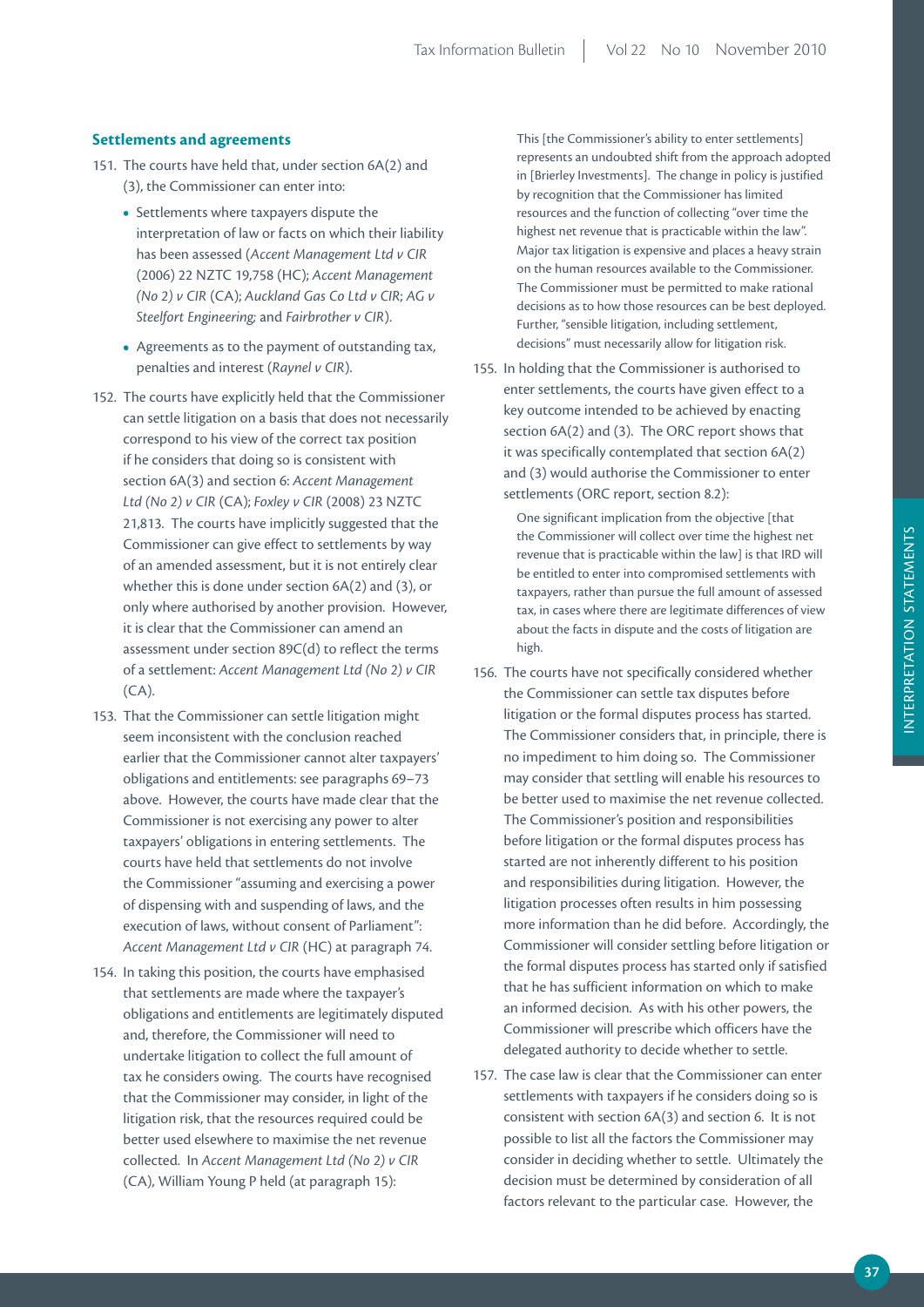following, non-exhaustive list identifies some of the factors the Commissioner could consider relevant (depending on the circumstances of the particular case):

- the resources required to undertake litigation;
- the alternative uses of those resources;
- the amount of the tax liability at stake;
- an assessment of the litigation risk (eg, the likelihood of the Commissioner succeeding);
- the implications of the Commissioner succeeding (in whole or part) if litigation is undertaken;
- whether settling or litigating would better promote compliance, especially voluntary compliance, by all taxpayers;
- the amount the taxpayer would pay if the Commissioner were to settle;
- whether the subject matter of the dispute might be determinative of, or have broader application to, other situations;
- whether the Commissioner would be prepared to settle on an equivalent basis with other taxpayers in a similar position;
- the uncertainty in the tax system that might be created should the subject matter not be authoritatively determined by the courts; and
- the likely effects on taxpayer perceptions of the integrity of the tax system of settling or litigating.
- 158. As already stated, the factors identified above are not exhaustive. Some of these factors may not be relevant and additional factors may be relevant given the circumstances of any particular case. It is for the Commissioner to decide on the appropriate weighting given to the relevant factors in a particular case.
- 159. Tax disputes sometimes involve several taxpayers. The Commissioner may need to decide whether to settle with each of the taxpayers individually. In such situations, the Commissioner is not required to settle, or to settle on the same terms, with all taxpayers involved in the litigation: *Accent Management Ltd v CIR* (HC), at paragraphs 79–86; and *Accent Management Ltd v CIR (No 2)* (CA), at paragraphs 20–22. However, the Commissioner will be aware that consistency of treatment for taxpayers with the same circumstances is an important consideration under section 6A(3) and section 6. Accordingly, in tax disputes involving several taxpayers, the Commissioner will generally settle on an equivalent basis with those taxpayers he

considers share the same circumstances. By contrast, the Commissioner may settle on a different basis with those taxpayers he considers are in different circumstances. Different circumstances might include, for example, the taxpayer's willingness to settle, the timing of the settlement offers in relation to the progress of the litigation proceedings, the state of the case law at the time, and the Commissioner's perception of the culpability of the taxpayers involved: *Accent Management Ltd v CIR (No 2)* (CA) at paragraph 21. Because settlements reflect the circumstances of the particular litigation and of the taxpayers, they are not necessarily indicative of how the Commissioner will deal with similar issues in the future.

- 160. In deciding whether to settle litigation, the Commissioner will act consistently with the Protocol between the Solicitor-General and Commissioner of Inland Revenue, dated 29 July 2009 (available at the Crown Law Office website: **www.crownlaw.govt.nz**). This means that the Commissioner will consult with the Solicitor-General, who is responsible for the conduct of Crown litigation; and that litigation settlements will be jointly approved by Crown Law and Inland Revenue (except where the settlements concern debt matters and summary prosecution in which Inland Revenue solicitors represent the Commissioner). The Commissioner may also consult the Solicitor-General before entering a pre-litigation settlement if the subject-matter is central to a significant dispute in litigation.
- 161. Finally, where the Commissioner has entered into a settlement or agreement, he will not resile from it except if:
	- the Commissioner is acting pursuant to a condition in the settlement or agreement that allows him to resile;
	- the taxpayer has failed to adhere to the settlement or agreement; or
	- the settlement or agreement was entered into on account of misrepresentations by the taxpayer, or the taxpayer failed to make full disclosure before the settlement or agreement was entered into.

## **Outline of "care and management" principles**

162. Before turning to consider the examples, it is helpful to summarise the principles identified in this Statement's analysis of the "care and management" responsibility. This summary is then used to address the examples.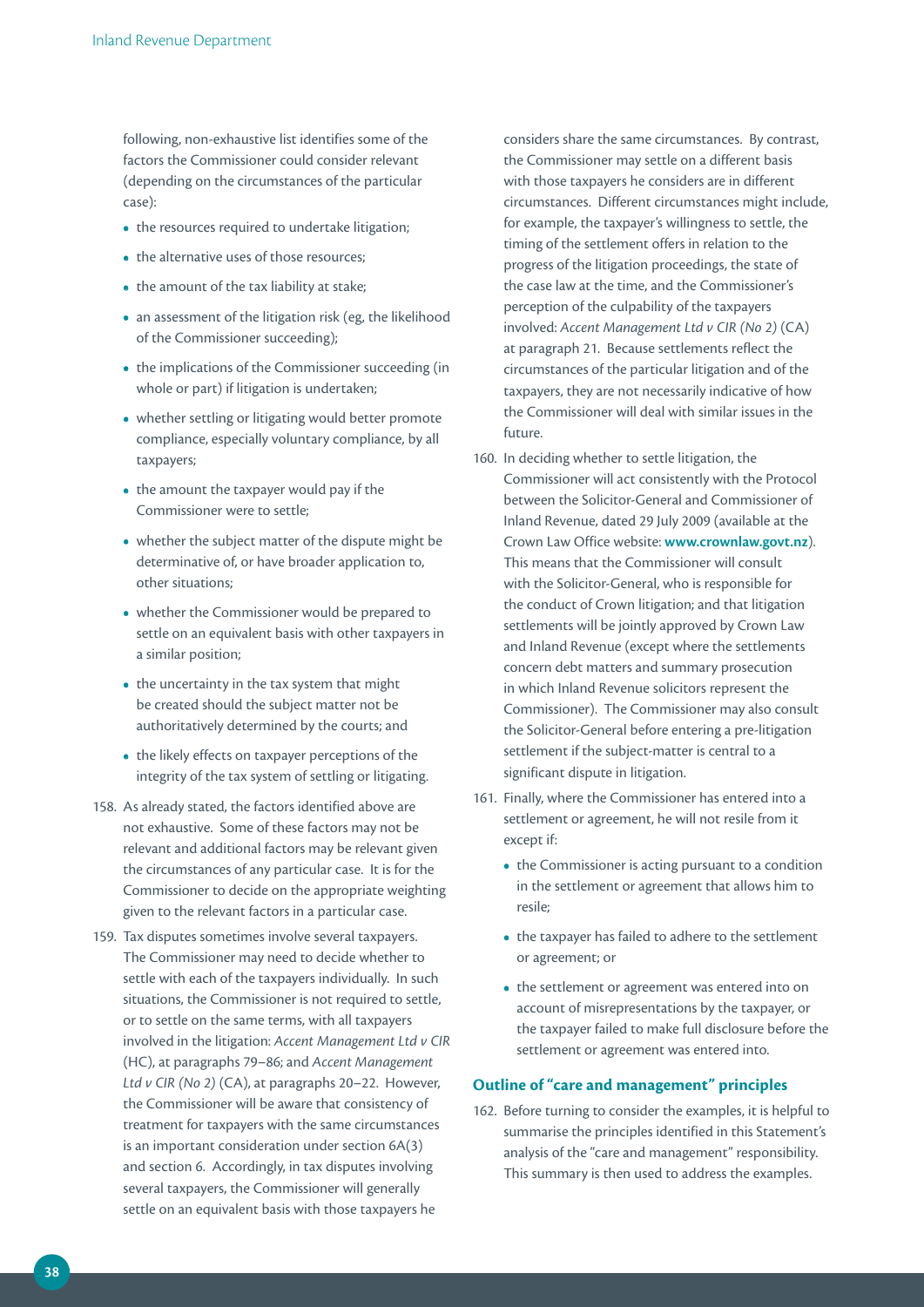- 163. The phrase "care and management" indicates that the Commissioner has two interrelated responsibilities.
- 164. First, the Commissioner is charged with the "care" of the taxes. This means that the Commissioner is responsible for promoting the integrity and effective functioning of the tax system. To discharge this responsibility, the Commissioner must seek to foster the tax system's capacity to function effectively in light of economic, commercial, technological and other changes.
- 165. Second, the Commissioner is charged with the "management" of the taxes. This means that he is responsible for making managerial decisions in the interests of bringing about the efficient and effective administration of the tax system. The "management" responsibility recognises that the Commissioner makes decisions as to the allocation of his limited resources. This involves the Commissioner exercising judgement as to relative resources he allocates, over a period of time, across the various parts of Inland Revenue, and with respect to dealing with particular taxpayers. The "management" responsibility also recognises that the Commissioner often exercises judgement as to how he carries out his functions.
- 166. Section 6A(2) and (3) were enacted together (along with section 6) to provide the framework within which the Commissioner administers the tax system. Section 6A(3) applies "[i]n collecting the taxes committed to the Commissioner's charge". The collecting of taxes is an aspect of the Commissioner's "management" responsibility. Section 6A(3) clarifies the Commissioner's overall objective in carrying out his functions in administering the tax system.
- 167. In order to discharge his section 6A(3) duty, the Commissioner must compare the available courses of action as to their likely effect on the amount of net revenue he collects over time. To do this the Commissioner must consider the short and long term implications of each course of action, and have regard to all three factors listed in section 6A(3). These factors are:
	- the resources available to the Commissioner (section 6A(3)(a));
	- the importance of promoting compliance, especially voluntary compliance, by all taxpayers with the Inland Revenue Acts (section 6A(3)(b)); and
	- the compliance costs incurred by taxpayers (section  $6A(3)(c)$ ).
- 168. The practical effect of the words "over time" is that the Commissioner can adopt courses of action that have

the effect of forgoing the collection of the highest net revenue:

- in the short term, if he considers that this will enable the collection of more net revenue in the longer term; and
- from particular taxpayers, if he considers that this will enable more net revenue to be collected from all taxpayers.
- 169. The words "notwithstanding anything in the Inland Revenue Acts" in section 6A(3) mean that the Commissioner can carry out the course of action that he considers will "collect over time the highest net revenue that is practicable" even if it results in less tax being collected than is imposed, or required to be collected, by another provision. The words "within the law" mean that the Commissioner must act consistently with the rest of the Inland Revenue Acts.
- 170. Some important implications of these conclusions are that section 6A(2) and (3) do not authorise the Commissioner to:
	- disregard the requirements for the lawful exercise of powers and discretions conferred by other provisions;
	- alter taxpayers' obligations and entitlements;
	- issue extra-statutory concessions;
	- administratively remedy legislative errors and other deficiencies;
	- interpret provisions other than in accordance with the statutory interpretation principles contained in the Interpretation Act 1999 and court decisions; or
	- act inconsistently with his obligation under section 6 to protect the integrity of the tax system.
- 171. Section 6(1) requires that the Commissioner, at all times, use best endeavours to protect the integrity of the tax system. The term "integrity of the tax system" is non-exhaustively defined in section 6(2). The Commissioner must comply with section 6 when acting pursuant to section 6A(2) and (3). This means that when deciding how to act under section 6A(2) and (3), the Commissioner must consider, and take into account, the extent to which the available courses of action might undermine, or support, the integrity of the tax system.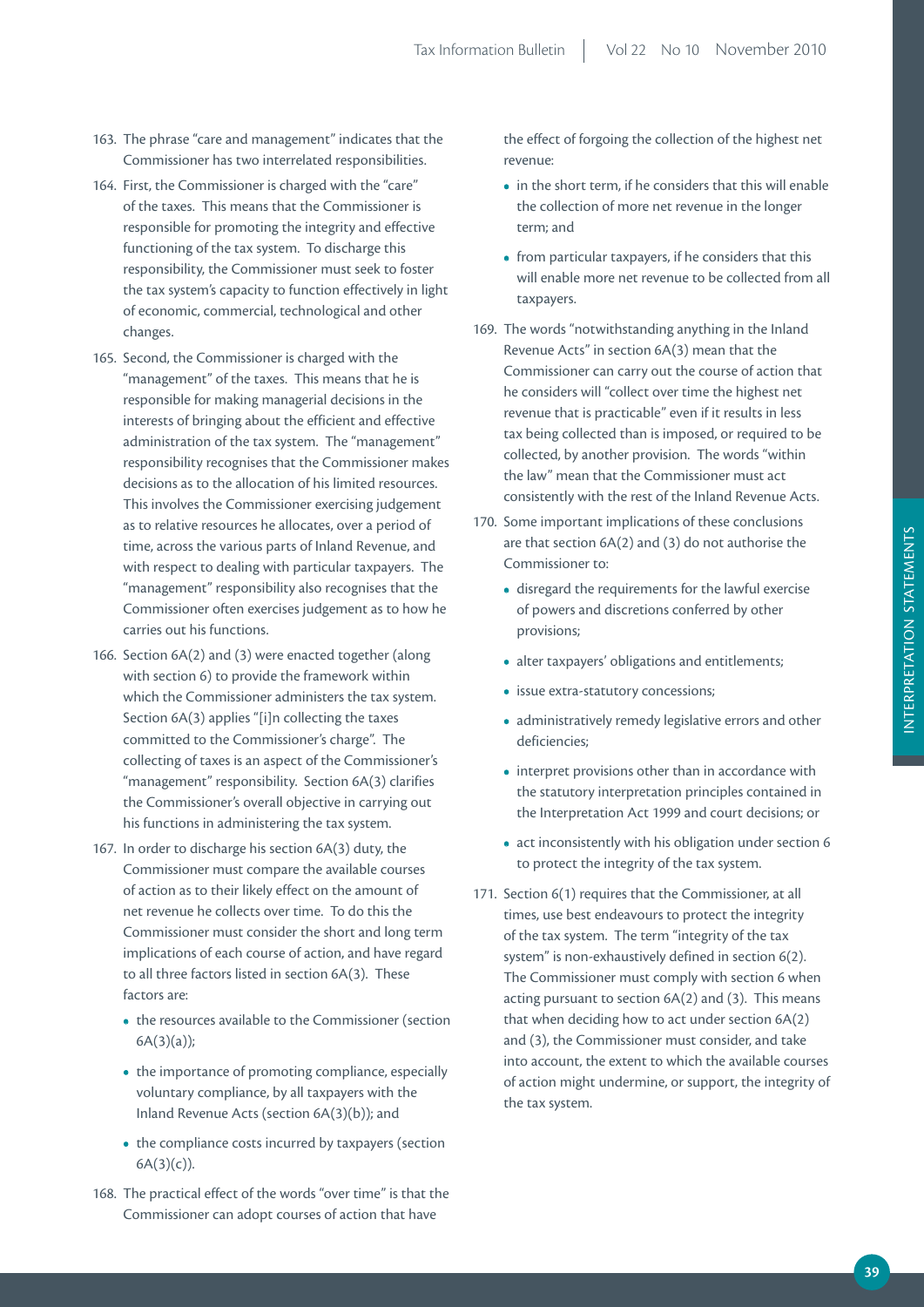#### **Examples**

- 172. The following examples illustrate the principles set out in this Statement on the Commissioner's "care and management" responsibility in section 6A(2) and his obligations under section 6A(3) and section 6. The examples are not intended to state definitively what the Commissioner would do in the particular fact scenarios. Instead the examples are intended to assist readers' understanding of the Commissioner's view on:
	- what he can and cannot do under section 6A(2) and (3);
	- the decision-making process required by section 6A(3), and
	- the application of the relevant factors in section 6A(3) and section 6.

#### **Example 1: Decision whether to audit**

*The Commissioner has decided not to audit plumbers this year, due to their high degree of voluntary compliance and the low likelihood of identifying any undisclosed income. The Commissioner becomes aware of information that shows XYZ Plumbers has not declared \$100,000 of income. In the normal course of events, XYZ Plumbers would not be audited because of the Commissioner's decision not to audit plumbers this year. Can the Commissioner decide to treat XYZ Plumbers like all the other plumbers by not auditing it?* 

173. The Commissioner could decide not to allocate the resources required to audit XYZ Plumbers. This decision would involve the Commissioner exercising the resource allocation discretion recognised by the "care and management" responsibility. However, before the Commissioner would decide not to allocate the resources required to audit, he would consider whether doing so is consistent with section 6A(3) and section 6. On the facts of this example, it would seem unlikely that the Commissioner would be acting consistently with section 6A(3) and section 6 by not auditing a taxpayer he has reason to believe has not declared a substantial amount of income.

## **Example 2: Decision not to investigate past years' tax liability**

*The Commissioner is aware that non‑compliance is widespread in a particular industry. To address this non‑compliance and to avoid further revenue loss, the Commissioner is proposing to inform the industry members that he will not audit their previous years' income if they comply with their tax obligations in current and future years.* 

*Would the Commissioner's proposed course of action be a valid exercise of his "care and management" responsibility?* 

- 174. Yes: The proposed course of action would involve the Commissioner exercising his discretion as to the allocation of his resources recognised by the "care and management" responsibility in section 6A(2). In *Fleet Street Casuals* the House of Lords held that the United Kingdom "care and management" provision authorised the Revenue undertake a similar course of action. Before the Commissioner could undertake the proposed course of action, he would need to be satisfied that it is consistent with his obligations under section 6A(3) and section 6.
- 175. On the facts of this example, the Commissioner would balance the cost of auditing and assessing the industry members against the possible tax yield that might result if they were audited and assessed. He would also consider what resources he has available and the competing uses for those resources (section 6A(3)(a)). The Commissioner would have regard to the fact that auditing and reassessing would increase the industry members' compliance costs (section 6A(3)(c)). However, the Commissioner may give this factor little weight because any additional costs incurred as a result of audit and reassessment would be due to the industry members' non-compliance.
- 176. The Commissioner would evaluate the extent to which the proposed course of action would promote compliance, especially voluntary compliance (section 6A(3)(c)), and undermine or support the integrity of the tax system (section 6). Accordingly, the Commissioner would determine the benefits that might accrue from not auditing and reassessing the industry members, such as decreased levels of non-compliance in the particular industry. The Commissioner would balance the benefits against the risk that:
	- complying taxpayers might consider it unfair if the industry members are not required to pay the full amount of tax; and
	- that not reassessing and auditing the industry members might encourage non-compliance in other industries.
- 177. However, on the facts of this example, section 226B might apply. Section 226B was enacted to grant to the Commissioner a specific power to declare business group amnesties. It provides the Commissioner with discretion to "declare an amnesty … in relation to a group of persons, each of whom carries on a type of activity as the person's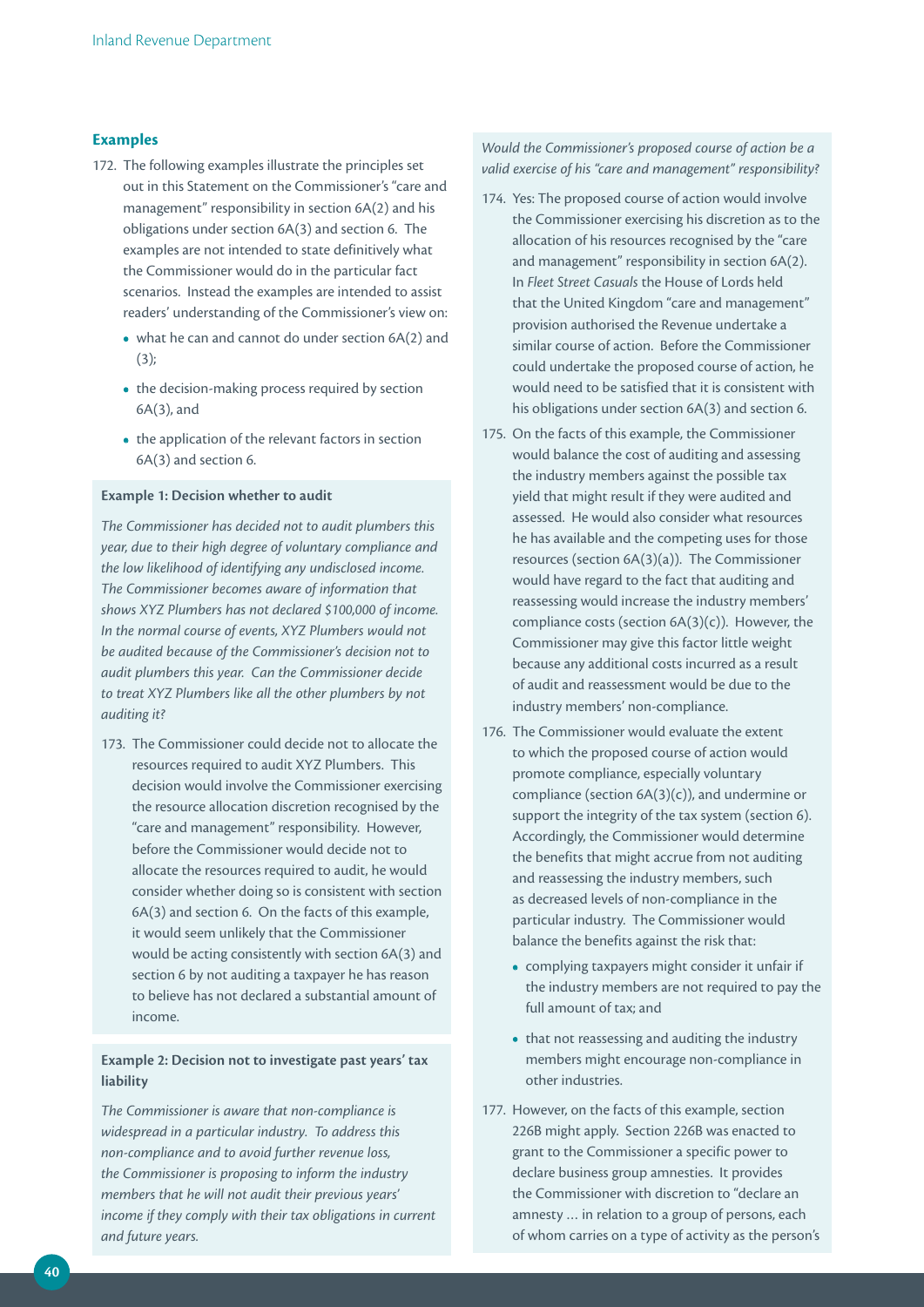main business". Section 226B also provides the requirements for a valid amnesty, including that the Commissioner must consider that declaring the amnesty is (section 226B(1)):

… consistent with—

- (a) protection of the integrity of the tax system; and
- (b) collection over time of the highest net revenue that is practicable within the law.
- 178. Accordingly, section 226B requires the Commissioner to take account of the same sorts of considerations as outlined in paragraphs 175–176 above. If section 226B does apply to the facts of this example, the Commissioner would declare a business group amnesty rather than undertake the proposed course of action under section 6A(2) and (3). This is because Parliament enacted section 226B for the specific purpose of addressing the situation outlined in the example. It is noted that section 226B imposes specific statutory restrictions on the Commissioner's ability to investigate, assess or reassess and prosecute persons covered by the business group amnesty (section 226B(8) and (9)).

## **Example 3: Deciding whether to audit where taxpayer discloses undeclared income**

*A taxpayer informs Inland Revenue that he has discovered an invoice representing income that he has inadvertently excluded from his tax return. The taxpayer wants Inland Revenue to agree not to audit the income year for which the return was filed, and states he will undertake to pay any tax liability and penalty resulting from the adjusted income amount immediately.* 

179. In this example the Commissioner could decide:

- to audit the taxpayer; or
- not to allocate the resources required to carry out the audit, and instead accept from the taxpayer the payment for the increased tax liability and any penalties incurred.
- 180. In determining which of the above options is consistent with section 6A(3) and section 6, the Commissioner would take account of the fact that accepting the taxpayer's payment would require fewer resources than would be required to carry out the audit (section 6A(3)(a)). This factor would need to be balanced against the risk that the excluded income indicates that the taxpayer has not been complying with his tax obligations and so could have other undeclared income. In

considering this factor, the Commissioner would take account of the taxpayer's compliance history.

- 181. The Commissioner would also have regard to the likelihood that auditing would increase the taxpayer's compliance costs (section 6A(3)(c)). However, the Commissioner would give little weight to this factor. Taxpayers who file incorrect assessments should expect to incur additional compliance costs as a result of being audited and reassessed.
- 182. The Commissioner would have regard to the importance of promoting compliance, especially voluntary compliance, by all taxpayers (section 6A(3)(b)). The Commissioner might consider that auditing would promote compliance, because it will better ensure that the taxpayer has complied fully. On the other hand, the Commissioner could take the view that auditing would not promote voluntary compliance by taxpayers. This would be on the basis that the risk of being audited might discourage taxpayers from voluntarily disclosing to Inland Revenue inadvertently excluded income.
- 183. The Commissioner's decision whether or not to audit the taxpayer would need to be made after weighing up the above considerations.

## Example 4: Use of the "care and management" **responsibility instead of an existing statutory power**

*Can the care and management responsibility be used instead of an existing power? For example, if a taxpayer did not satisfy the definition of "serious hardship" in section 177A could the Commissioner write‑off that taxpayer's outstanding tax on the basis of hardship under section 6A(2) and (3) rather than under section 177C?* 

184. No: The Commissioner can write off the debt on the basis of "serious hardship" only if this is authorised by section 177C. The debt cannot be written off under section 6A(2) and (3), even if the taxpayer argues that collecting the debt would cause hardship because, for instance, it would harm the taxpayer's business. In enacting section 177C, Parliament has specified precisely when such a write-off is to be permitted.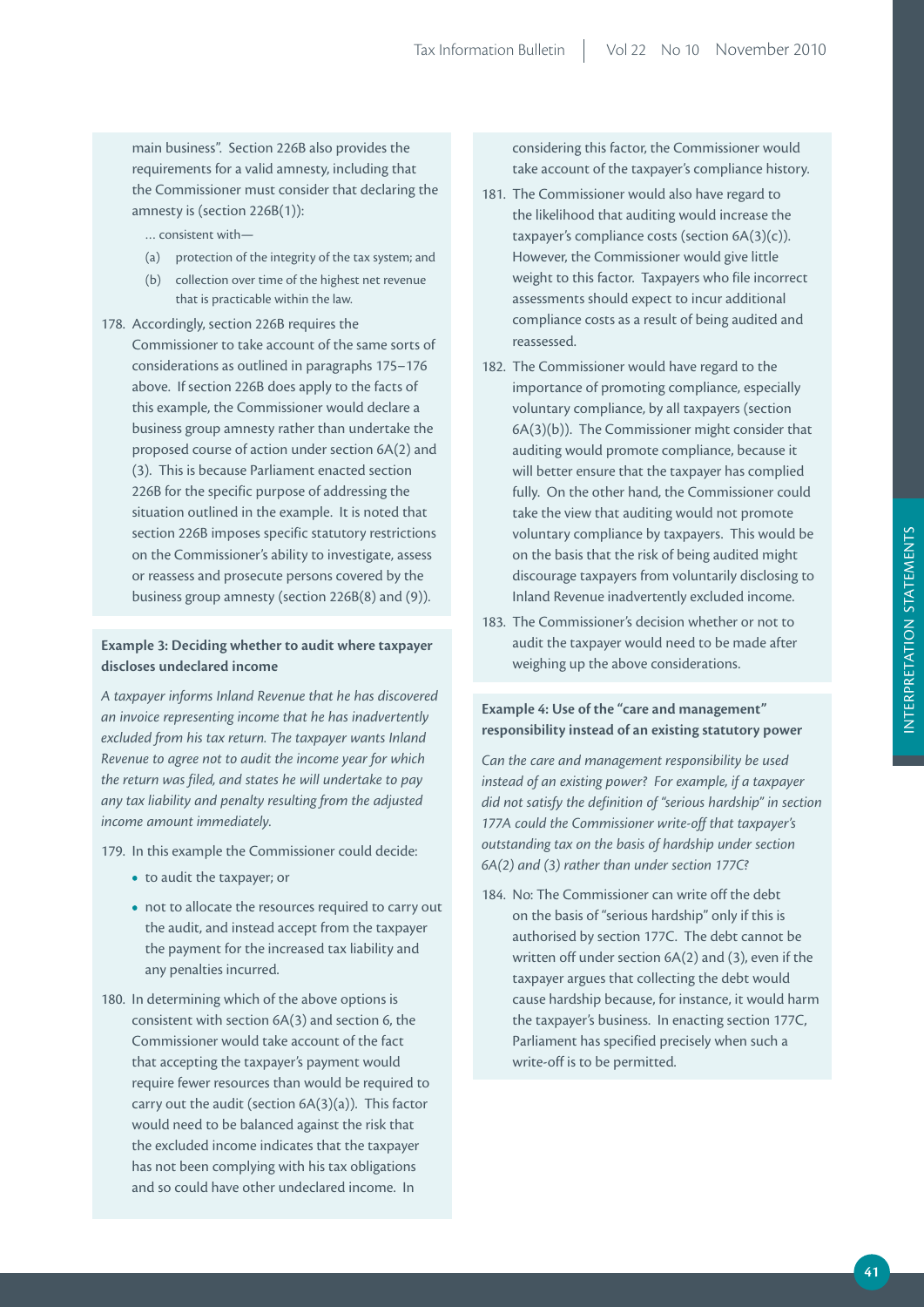#### **Example 5: Exercising statutory discretions**

*To be zero‑rated under the Goods and Services Tax Act 1985, supplies of goods must be exported within 28 days. However, section 11(5) of the Goods and Services Tax Act 1985 provides that the "Commissioner may extend the 28‑day period … if the Commissioner has determined, after the supplier has applied in writing" that either section 11(5)(a) or (b) are satisfied.* 

*Taxpayers who regularly seek extensions have complained that the 28‑day period is invariably too short and that making applications imposes significant administrative costs on them. They have asked the Commissioner to state that taxpayers who have in the past received extensions will not be required to make applications and can instead automatically zero‑rate supplies that satisfy section 11(5) (a) or (b).* 

*Can the Commissioner inform these taxpayers that they need not apply in writing to obtain extensions, but rather can automatically zero‑rate supplies that satisfy section 11(5)(a) or (b)?*

- 185. No: Section 6A(2) and (3) do not allow the Commissioner to exercise the powers and discretions contained elsewhere in the Inland Revenue Acts if he has not satisfied the requirements for their lawful exercise.
- 186. Section 11(5) provides the Commissioner with the discretion to extend the 28-day period if he considers that section 11(5)(a) or (b) is satisfied. This discretion can be exercised only after the taxpayer has made an application in writing. If the taxpayer has not made the application, the Commissioner cannot lawfully decide to extend the 28-day period or otherwise zero-rate supplies that have been exported after the 28-day period.
- 187. On the facts of this example, the Commissioner might consider recommending to the Government that the provision be amended to remove the written application requirement. He may consider this necessary in order to protect the integrity of the tax system.

#### **Example 6: issuing binding rulings**

*A taxpayer applies for the Commissioner to issue a private ruling under section 91E of the Tax Administration Act 1994. The Commissioner proceeds to draft the private ruling in accordance with his view of the correct interpretation of the relevant taxation law. Before the ruling is issued, the Supreme Court delivers a judgment on the relevant taxation law. As a result of the Supreme* 

## *Court's decision, the Commissioner now considers the interpretation contained in the draft ruling to be incorrect.*

*The taxpayer considers the Commissioner's previous interpretation more commercially advantageous to it than the new correct interpretation. It asks the Commissioner not to redraft the ruling in light of the Supreme Court's decision and instead to issue the ruling immediately.* 

*Could section 6A(2) and (3) authorise the Commissioner to issue a binding ruling other than in accordance with his view of the correct interpretation of the taxation laws?*

- 188. No: Section 6A(2) and (3) do not allow the Commissioner to exercise the powers and discretions contained elsewhere in the Inland Revenue Acts if he has not satisfied the requirements for their lawful exercise. This means that section 6A(2) and (3) do not authorise the Commissioner to disregard the requirements and limitations on his ability to issue binding rulings contained elsewhere in the Inland Revenue Acts.
- 189. If the Commissioner were to issue binding rulings that did not reflect his view of the correct tax position, he would be invalidly exercising his authority to issue binding rulings. Section 91E confers on the Commissioner the authority to issue binding private rulings "on how a taxation law applies, or would apply to a person and to the arrangement … for which the ruling is sought". Section 91EH(1)(c) provides that a private ruling must state "[h]ow the taxation law applies to the arrangement and to the person". This means that the Commissioner must, at the time of issuing the ruling, consider that the ruling contains the correct interpretation of the relevant taxation law. In this example, the draft ruling contains the incorrect interpretation of the relevant taxation law. Accordingly if the draft ruling were to be issued without amendment, it would not be stating "how the taxation law applies to the arrangement and to the person".

#### **Example 7: Altering taxpayers' obligations**

*Under section 79(1) of the Estate and Gift Duties Act 1968, a taxpayer is required to provide the Commissioner with a statement where he or she has made gifts in certain circumstances. Under section 79(2), a copy of a gift deed is also required where the gift is created or evidenced by a written instrument.* 

*(a) Can the Commissioner decide not to refer to the deeds routinely?*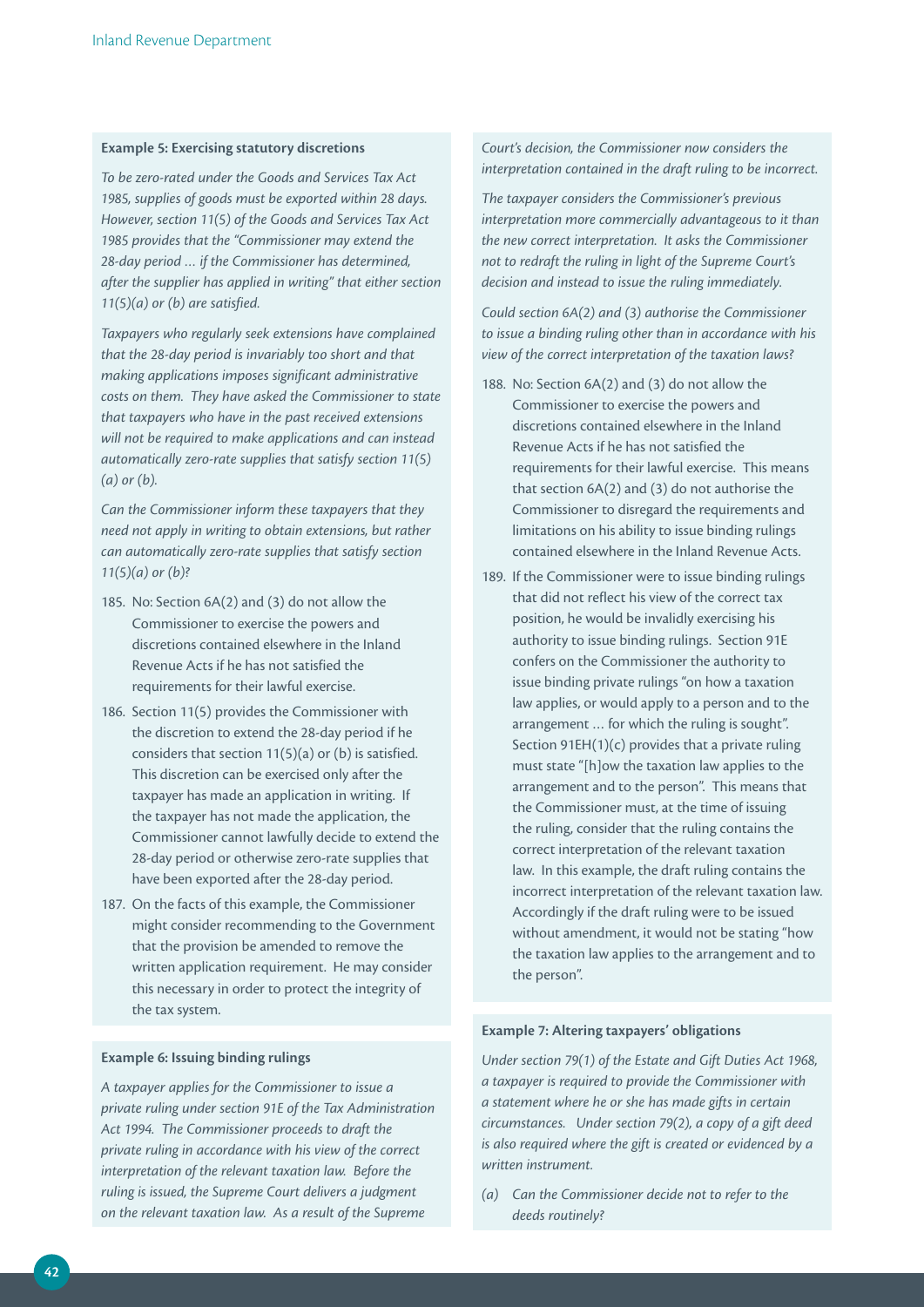- *(b) If the Commissioner decides not to refer to the deeds routinely, can he direct taxpayers not to send in the deeds?*
- 190. In relation to issue (a): The Commissioner could decide not to refer to the deeds routinely if he considers that the resources required could be better used elsewhere to maximise the net revenue collected. This would involve the Commissioner's exercise of the managerial discretion as to the allocation and management of resources recognised by the "care and management" responsibility. Before the Commissioner could make this decision, he would need to determine that it would be consistent with section 6A(3) and section 6. To do this, the Commissioner would balance the costs of referring to the deeds routinely against the risk that incorrect assessments will be made if the deeds are not referred to routinely.
- 191. In relation to issue (b): The Commissioner could not direct taxpayers not to send in the deeds. Section 6A(2) and (3) do not authorise the Commissioner to purport to release taxpayers from the obligations imposed on them by the Inland Revenue Acts. Moreover directing taxpayers not to send in the deeds would be inconsistent with the Commissioner's obligation in section 6(1) to protect the integrity of the tax system, in particular with "the responsibilities of taxpayers to comply with the law" (section 6(2)(d)).
- 192. Consequently, on the facts of this example, one appropriate course of action would be for the Commissioner to reallocate resources so that he can deal with the deeds sent in. Alternatively, the Commissioner could consider recommending to the Government that section 79(1) be amended to no longer require the deeds to be sent in.

#### **Example 8: Anticipated legislation change**

*A Bill before Parliament provides that all goods and services supplied by a particular industry will be zero‑rated for GST purposes. Can the Commissioner decide not to pursue GST that has not been paid by taxpayers in that industry because he expects the Bill will be enacted?* 

193. Yes: The Commissioner could decide, at this point of time, not to allocate the resources required to pursue the unpaid GST that would not be owed if the Bill were enacted, on the basis that he considers that those resources could be better used elsewhere to maximise the net revenue collected. This would involve the Commissioner exercising his managerial discretion as to the allocation and management

of his resources recognised by the "care and management" responsibility.

- 194. Before the Commissioner could decide not to pursue unpaid GST, he would need to determine that it would be consistent with section 6A(3) and section 6. If the Commissioner is satisfied that the legislative change will be retrospective (ie. the supplies made in the preceding three month period would qualify to be zero-rated), he might take the view that not pursuing the GST would decrease his collection costs. Not pursuing the GST would also minimise the taxpayers' compliance costs, because it would avoid the need for taxpayers to pay the GST and then seek to have it refunded after the Bill is enacted.
- 195. Under section 6, a decision not to pursue the GST owing might be viewed as inconsistent with the responsibilities of taxpayers to comply with the law (section 6(2)(d)) and the responsibilities of those administering the law to do so "according to law" (section 6(2)(f)). A decision not to pursue the GST owed would involve the Commissioner not enforcing the legislation, in force at that time, which imposes liability for GST. However, the Commissioner might consider that not pursuing the unpaid GST owing under the legislation in force at the time would amount to only a temporary and nominal failure to apply the law given he expects the Bill to be enacted with retrospective effect.
- 196. The Commissioner could not inform taxpayers that they are not obliged to pay the outstanding GST owing under the legislation in force. Similarly, the Commissioner could not advise taxpayers to assess themselves other than in accordance with the legislation in force. If the Commissioner were to do that, he would be purporting to alter taxpayers' obligations. Section 6A(2) and (3) do not authorise the Commissioner to do this.

## Example 9: Relationship between section 6A(3) and **the Commissioner's recovery obligations**

*Taxpayer A has a history of serious non‑compliance, involving repeated failures to pay outstanding tax, comply with the Commissioner's information requests and to adhere to instalment arrangements. The Commissioner identifies two alternative courses of action for dealing with taxpayer A: he can enter into another instalment arrangement with her or, alternatively, bankrupt her and wind up her company.*

*Taxpayer A considers that another instalment arrangement is required by section 176(1). Section 176(1)*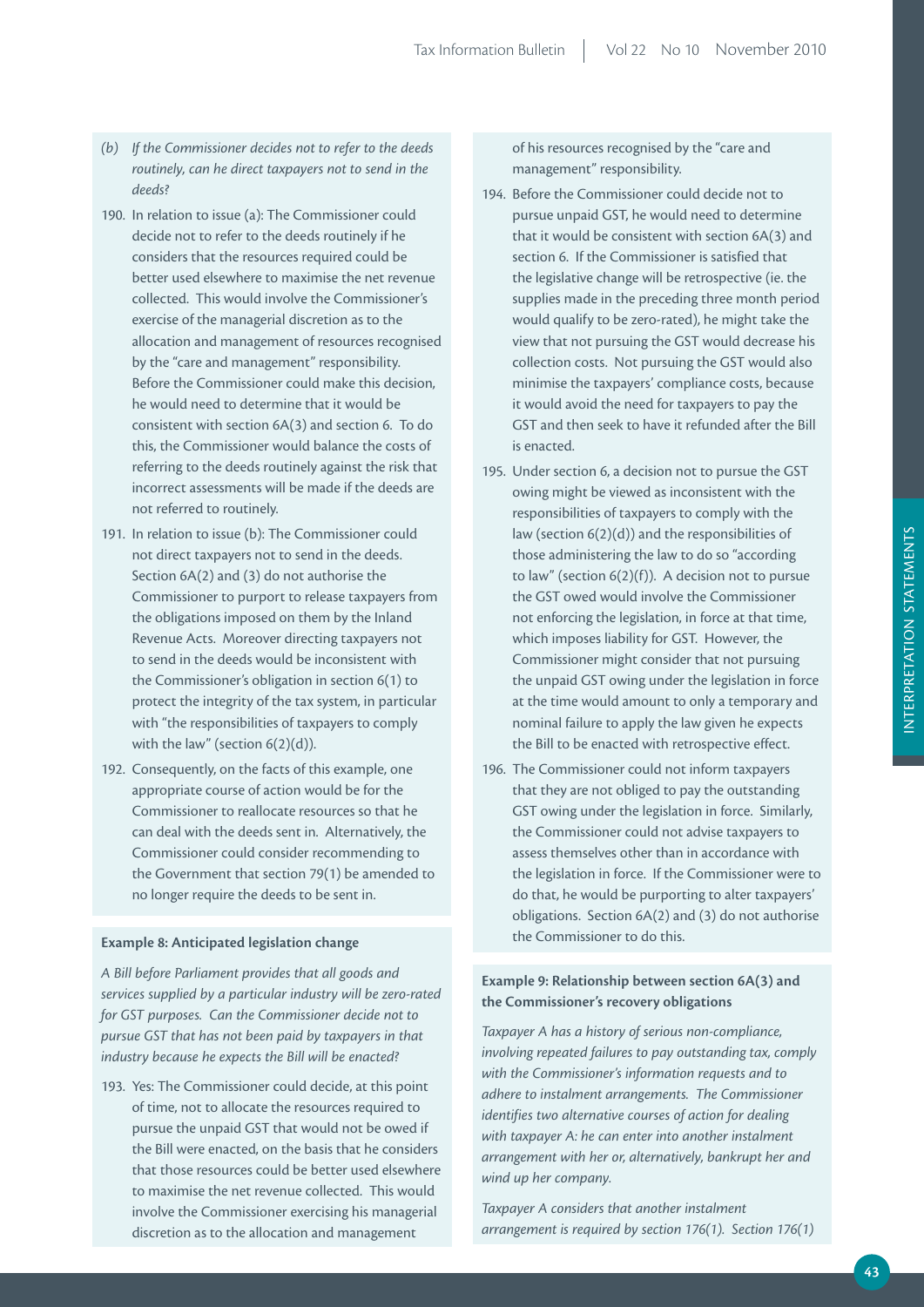*provides that "the Commissioner must maximise the recovery of outstanding tax from a taxpayer". Taxpayer A argues that an instalment arrangement would maximise the recovery of outstanding tax from her, because it means she can continue to operate her company and thereby generate sufficient income to pay the tax. In taxpayer A's view, bankrupting her and winding up her company would not maximise the recovery of outstanding tax, because she would no longer be earning any income.*

*The Commissioner takes into account taxpayer A's arguments, but also takes into account the fact that taxpayer A has failed to adhere to past instalment arrangements. The Commissioner considers that this fact indicates that taxpayer A cannot be relied on to adhere to another instalment arrangement, so it is dubious whether another instalment arrangement would recover any outstanding tax. In addition, the Commissioner considers which course of action is consistent with section 6A(3) and section 6. Having done this, the Commissioner concludes that he should bankrupt taxpayer A and wind up her company.* 

*The taxpayer considers that the Commissioner has incorrectly applied the law. She argues that only section 176(1) is relevant and, accordingly, the Commissioner should not have considered section 6A(3) and section 6. Is the Commissioner required to consider section 6A(3) and section 6 along with section 176(1)?*

- 197. Yes: The Commissioner has correctly applied the law. Under section 176(1) the Commissioner is obligated to maximise the recovery of outstanding tax from a taxpayer. To act consistently with section 176(1), the Commissioner must compare the amount that each course of action would likely recover from the taxpayer concerned.
- 198. In addition, the Commissioner must comply with section 6A(3) and section 6 when acting under section 176(1). Section 6A(3) applies in "collecting the taxes committed to the Commissioner's charge" and, therefore, when the Commissioner seeks to recover outstanding tax under section 176(1). Section 6 applies to all aspects of the Commissioner's administration of the tax system and must be complied with "at all times". Accordingly, the Commissioner must compare the available courses of action as to their consistency with his:
	- duty to collect over time the highest net revenue that is practicable and having regard to the three factors in section 6A(3); and
- obligation to use best endeavours to protect the integrity of the tax system.
- 199. On the facts of this example, the Commissioner has concluded that bankrupting taxpayer A and winding up her company is more likely to maximise the recovery of outstanding tax from taxpayer A. Taxpayer A's history of serious non-compliance strongly suggests that she cannot be relied on to adhere to another instalment agreement.
- 200. Under section 6A(3), the Commissioner has taken into account that entering an instalment arrangement would preserve taxpayer A's ability to earn income. However, the Commissioner considers that bankrupting her and winding up her company are required to promote compliance, especially voluntary compliance, by all taxpayers (section 6A(3)(b)), and to protect the integrity of the tax system, particularly taxpayer perceptions of that integrity (section 6(2)(a)). Given taxpayer A's history of serious non-compliance, a failure to take firm action against her could reduce other taxpayers' expectations that they will be required to comply and, in turn, this could undermine the voluntary compliance system.

## **Example 10: Statutory prohibitions on the Commissioner**

*The Commissioner is satisfied that section 176(2)(b) applies to taxpayer B. Section 176(2)(b) provides that the "Commissioner may not recover outstanding tax to the extent that … recovery would place a taxpayer, being a natural person, in serious hardship". The term "serious hardship" is defined in section 177A. Can section 6A(3) and section 6 authorise the Commissioner to collect the outstanding tax despite section 176(2)(b)?*

- 201. No: Section 176(2)(b) prohibits the Commissioner from recovering outstanding tax to the extent it would cause "serious hardship" to the taxpayer. Section 6A(2) and (3) do not authorise the Commissioner to disregard explicit legislative directions or prohibitions on how he may or may not act.
- 202. Section 6A(3) does not override section 176(2) (b) by virtue of the words "notwithstanding anything in the Inland Revenue Acts". There is no inconsistency between section 176(2)(b) and section 6A(3). Section 176(2)(b) does not require the Commissioner to collect all taxes regardless of the costs and resources involved. Consequently, section 6A(3) does not authorise the Commissioner to act inconsistently with section 176(2)(b).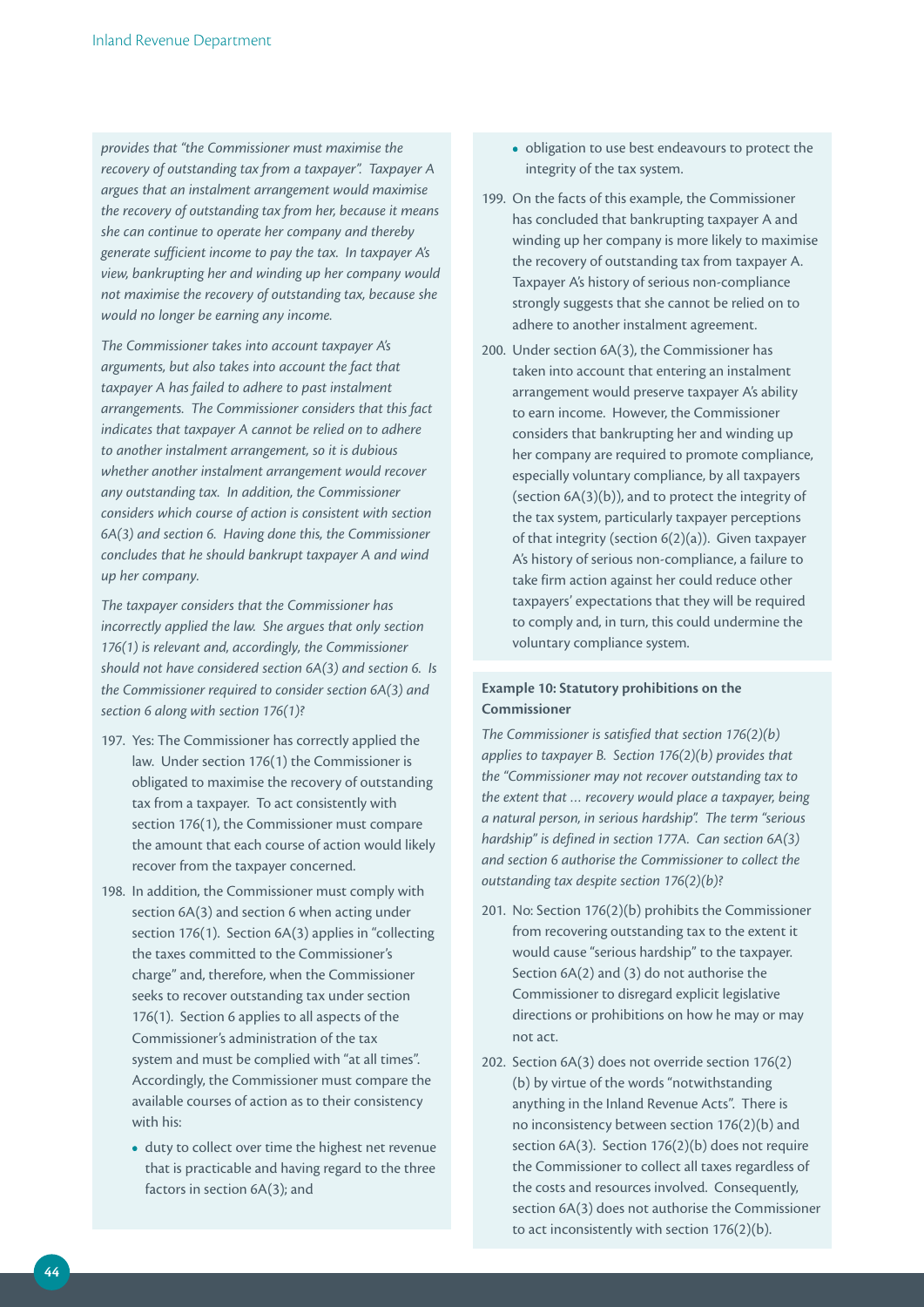#### **Example 11: Unfair legislative outcomes**

*A legislative provision can be clearly interpreted and involves no ambiguity. When that provision is applied it has the perceived effect of taxing income twice. The principles of statutory interpretation do not permit the Commissioner to adopt an interpretation that would avoid this result. Can the Commissioner apply the provision in an alternative manner to avoid taxing income twice?* 

- 203. No: Section 6A(2) and (3) do not authorise the Commissioner to interpret or apply the legislative provision in a manner that is inconsistent with the statutory interpretation principles contained in the Interpretation Act 1999 and court decisions. If the legislation interpreted according to those statutory interpretation principles has the perceived or real effect of imposing double taxation, the Commissioner cannot assess the taxpayers on some other basis in order to avoid that effect: *Vestey v IRC*.
- 204. In this situation the Commissioner could recommend to the Government that the provision be amended in order to remove the double taxation effect. He may consider this necessary in order to protect the integrity of the tax system.

#### **Example 12: Legislative anomalies**

*The Commissioner considers the original purpose and intent of a legislative provision is clear. However, based upon the ordinary (and unambiguous) meaning of its text, the provision's effect is inconsistent with what is thought to be its purpose and intent. Can the Commissioner depart from the ordinary meaning of the provision and instead apply it in a way that gives effect to its purpose and intent?* 

- 205. No: The Commissioner cannot decide that, because the provision results in anomalous outcomes or is otherwise unfair, he will interpret or apply the provision in a way that is not supported by statutory interpretation principles contained in the Interpretation Act 1999 and court decisions.
- 206. The Commissioner could recommend to the Government that the provision be amended. He may consider this necessary in order to protect the integrity of the tax system.

### **Example 13: interpreting ambiguous legislation**

*Can care and management be used in determining the meaning to be applied to a provision that is ambiguous such as where two constructions of a provision are open based upon the ordinary meaning of the words employed?* 

- 207. No: "Care and management" is not a "principle" to be used to resolve ambiguity in legislation. Legislation must be interpreted according to the statutory interpretation principles contained in the Interpretation Act 1999 and court decisions. However, this does not preclude reference being made to sections 6 and 6A to assist the interpretation in contexts where this would be normal under those principles: see for instance, *Westpac Banking Corp v CIR*; *Raynel v CIR*.
- 208. The Commissioner could recommend to the Government that the provision be amended in order to remove the ambiguity. He may consider this necessary in order to protect the integrity of the tax system.

## **Example 14: Unworkable legislation**

*Where the Act fails to provide a method to calculate the amount of tax in a particular circumstance, does the "care and management" responsibility authorise the Commissioner to "fill the gap" by supplying the calculation method?* 

- 209. No: The "care and management" responsibility does not authorise the Commissioner to remedy legislative errors and other deficiencies: *Vestey v IRC*; *R (on the application of Wilkinson) v IRC*; *NZ Film Services Ltd v CIR* (1984) 6 NZTC 62,062. The Commissioner must apply the law according to the statutory interpretation principles contained in the Interpretation Act 1999 and court decisions. The Commissioner can "bridge a hiatus" to make the legislation work as Parliament intended only to the extent he considers the courts would do so: see *Northland Milk Vendors Association Inc v Northern Milk Ltd* [1988] 1 NZLR 530.
- 210. The Commissioner would recommend to the Government that the provision be amended to provide the calculation method, because he would consider this necessary in order to protect the integrity of the tax system.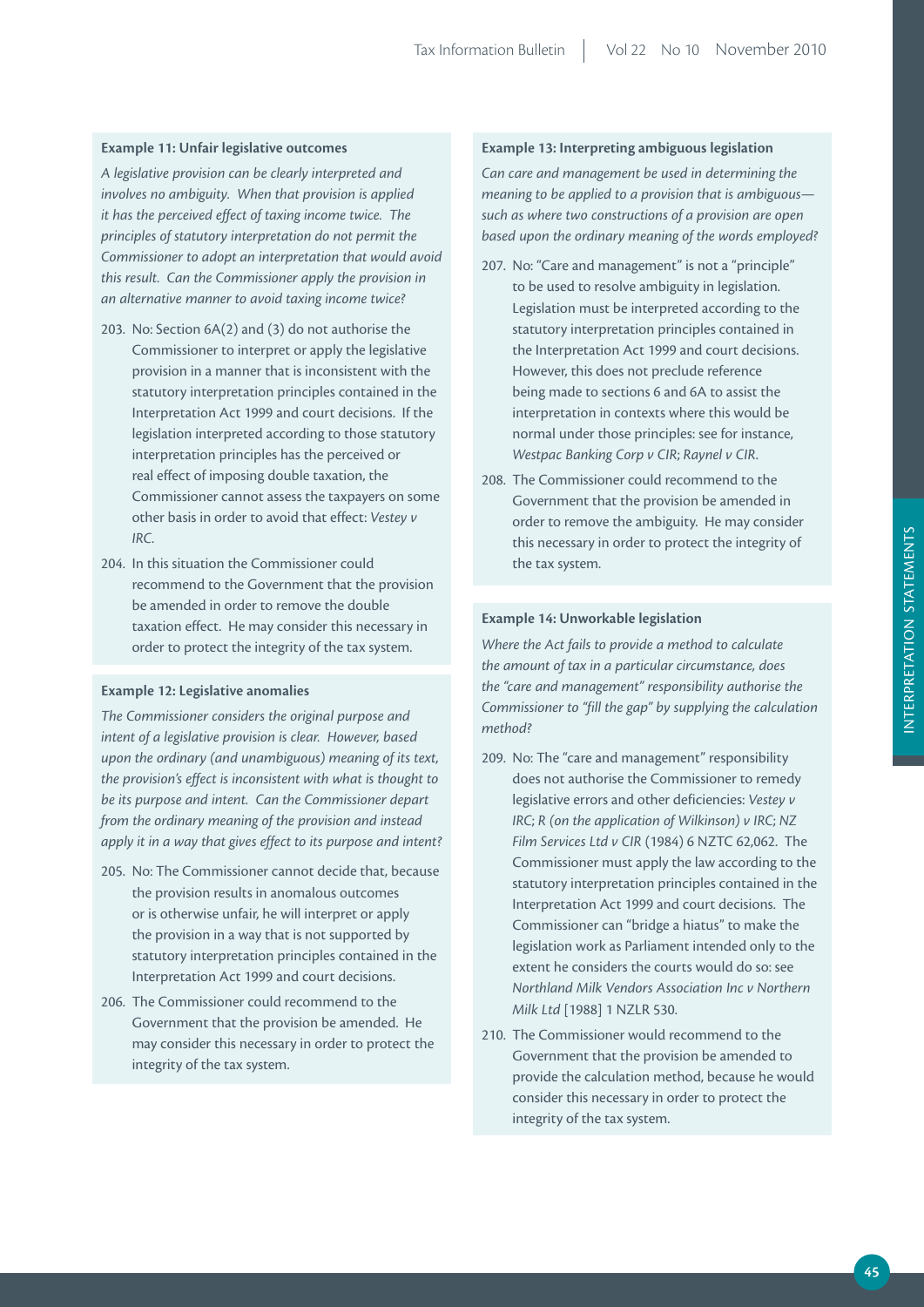#### **Example 15: minor non-compliance by taxpayers**

*A non‑resident company proposed to re‑purchase and cancel a percentage of its shares. A statement is published in the Tax Information Bulletin states that, based on several assumptions, any payment received by shareholders will not constitute a "dividend" for New Zealand tax purposes. It is later discovered that a (minor) assumption has not been met. As a result, a significant percentage of the New Zealand shareholders may have derived a small dividend. The average amount of tax payable on any such dividend is likely to be less than one dollar and may be zero in some cases.* 

*Can the Commissioner decide not to reassess the taxpayers to include any additional tax liability?*

- 211. Yes: The Commissioner could decide not to allocate resources to reassessing the taxpayers if he considers that doing so would be consistent with section 6A(3) and section 6.
- 212. On the facts of this example, reassessing the taxpayers would result in the taxpayers' liability being determined according to law (section 6(2)(b)) and is consistent with taxpayers' responsibilities to comply with the law (section 6(2)(d)). Reassessing could promote compliance, especially voluntary compliance, by all taxpayers (section 6A(3)(b)). It might emphasise to taxpayers that they will be expected to comply fully, and encourage them to carefully follow the Commissioner's published items.
- 213. However, the costs that would be incurred (both by the Commissioner and the taxpayers) by reassessing are likely to be greater than the additional tax collected (section 6A(3)). Before the Commissioner could reassess the taxpayers, he would need to allocate resources to gathering information, answering taxpayer queries and reviewing taxpayer compliance. The Commissioner could take the view that reassessing would not significantly promote taxpayer compliance, given that the non-compliance here is due to the mistake of the company and not the taxpayers. The Commissioner could also take the view that, since the non-compliance is one-off, minor and inadvertent, he does not need to take firm action against the taxpayers so as to protect taxpayer perceptions of the integrity of the tax system (section 6(2)(a)).
- 214. Therefore, on the facts of the example, the Commissioner would likely consider that section 6A(3) and section 6 support him deciding not to allocate resources to reassessing. It should

be noted that the taxpayers would still be liable for the unpaid tax even though they will not be reassessed at this point of time. Consequently, if the Commissioner were to audit and reassess any of the taxpayers at a later date, he potentially would be obligated to include the unpaid tax (subject to any statutory provision preventing this).

## **Example 16: Duty to maximise the net revenue collected**

*The Commissioner has audited HIJK Ltd, a large corporate taxpayer that employs several hundred New Zealanders. The audit indicates that HIJK Ltd's tax liability is greater than it has been assessed for in the last three income years. HIJK Ltd's representatives inform the Commissioner that if HIJK Ltd is required to pay this increased tax liability, it will no longer be competitive for it to operate in New Zealand and consequently it would move its operations offshore.* 

*Can the Commissioner decide not to amend HIJK Ltd's assessment on the basis that it will "collect over time the highest net revenue" by ensuring that HIJK Ltd continues to operate in New Zealand?*

- 215. No: The Commissioner would not be acting consistently with section 6A(3) and section 6 if he were to decide not to reassess HIJK Ltd so to ensure that it continues operating in New Zealand.
- 216. The duty to maximise the net revenue collected in section 6A(3) does not allow the Commissioner to forgo collecting the full amount of tax owing on the basis that doing so might encourage taxpayers to remain in New Zealand. Tax obligations are imposed directly on taxpayers by the Inland Revenue Acts. Accordingly only Parliament may address concerns that tax obligations are detrimental to New Zealand's economic activity.
- 217. On the facts of the example, not reassessing is inconsistent with "[t]he responsibilities of taxpayers to comply with the law" (section 6(2)(d)). If the Commissioner does not reassess, HIJK Ltd will not be required to discharge the tax liability Parliament has imposed on it. Not reassessing would undermine taxpayer perceptions of the integrity of the tax system (section 6(2)(a)) and would not promote compliance, especially voluntary compliance, by all taxpayers (section 6A(3)). Other taxpayers will consider it unfair that HIJK Ltd is not required to comply when they are required to do so. If the Commissioner were to not reassess, other corporate taxpayers might consider that they too could avoid their tax obligations by threatening to cease New Zealand operations.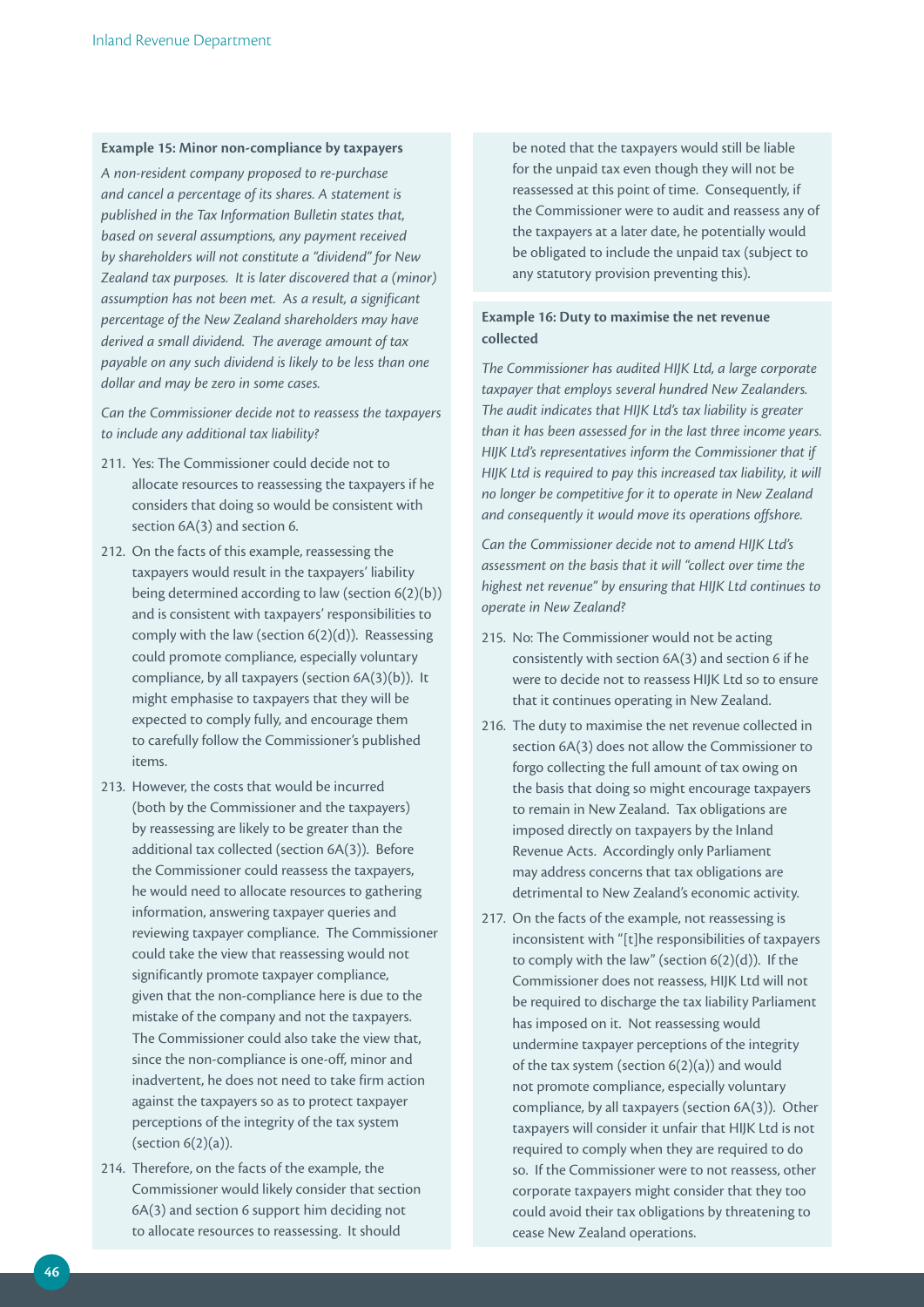#### **Example 17: Treating taxpayers differently**

*An audit of four taxpayers in the same industry revealed that these taxpayers had assessed themselves on the basis of an incorrect interpretation of the law. Two of these taxpayers have been reassessed, with the result that their assessed tax liability has increased. Information suggests that the same issue is likely to be applicable to thousands of taxpayers in the same industry. The Commissioner has decided that these industry‑wide taxpayers will not be audited at this time due to resource constraints. In addition, the industry as a whole has agreed to change its practices in future.* 

*Can the Commissioner decide to:*

- *(a) reverse the two reassessments; and*
- *(b) not reassess the remaining two audited taxpayers?*

#### *Reassessed taxpayers*

218. With respect to the two reassessed taxpayers, the Commissioner cannot amend the assessments to reflect the earlier incorrect interpretation of the law. If the Commissioner were to do so, he would not be validly amending the assessments under section 113. Section 113 provides that the Commissioner "may from time to time, and at any time, amend an assessment as the Commissioner thinks necessary **in order to ensure its correctness**" (emphasis added).

#### *Audited, but not reassessed, taxpayers*

- 219. While a final decision would depend on the facts of any particular case, the Commissioner could decide to reassess the audited taxpayers in circumstances such as these.
- 220. Reassessing the audited taxpayers would involve the Commissioner exercising the section 113 amendment power for the very purpose Parliament enacted it, that is, to ensure the **correctness** of the taxpayers' assessments. Reassessing the audited taxpayers would require few resources (section 6A(3)(a)). It would result in the taxpayers complying fully with their tax obligations (section  $6(2)(b)$  and  $(d)$ ) and, in turn, this would enhance their and other taxpayers' expectations that they will be required to comply with their obligations (section  $6A(3)(b)$ ; section  $6(2)(a)$ ).
- 221. It is acknowledged that the audited taxpayers would need to rearrange their affairs once they are reassessed and, as a result, would incur additional compliance costs (section 6A(3)(c)). However, these additional compliance costs will be ultimately

due to the audited taxpayers having adopted an incorrect legal interpretation. Consequently, in reaching his decision the Commissioner would give less weight to the compliance cost factor.

- 222. In this example, a decision not to reassess could be seen to potentially undermine the integrity of the tax system, on the basis that:
	- the Commissioner would be accepting the audited taxpayers' assessments that he knows are incorrect, and this might compromise taxpayer perceptions of the integrity of the tax system (section 6(2)(a)) and not promote voluntary compliance by all taxpayers (section 6A(3)(b));
	- the audited taxpayers would not be required to comply with their tax obligations (section 6(2)(b) and (d)); and
	- the two reassessed taxpayers and other taxpayers might consider it unfair given they have been required to comply with their obligations (section  $6(2)(a)$ ).
- 223. The audited taxpayers may well consider it unfair that they are reassessed while the rest of the industry is not. However, the Commissioner would necessarily take into account the fact that tax obligations are imposed on taxpayers directly by Parliament and, accordingly, taxpayers should expect to comply with them, and that it is the Commissioner's role to collect those taxes: "[e] very ordinarily sophisticated taxpayer knows that the Revenue is a tax-collecting agency, not a taximposing authority" (*R v Board of Inland Revenue, ex parte MFK Underwriting Agencies Ltd* [1990] 1 All ER 91, 110) and that the Commissioner's "primary duty is to collect, not forgive, taxes" (*Preston v IRC* [1985] 2 All ER 327).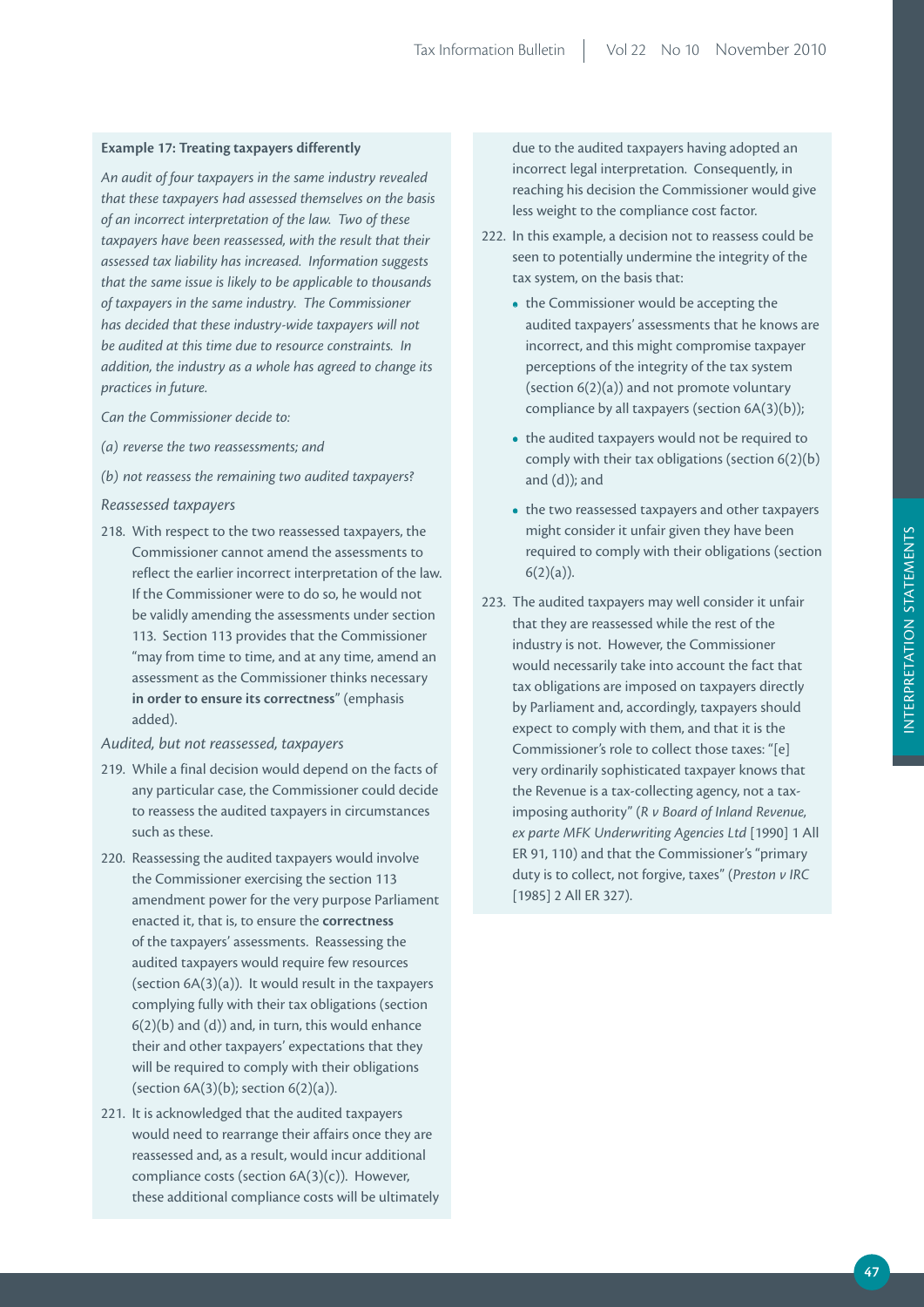## **Example 18: Taxpayer reliance on incorrect inland revenue published item**

*The Inland Revenue booklet Qualifying Companies contained a statement that loss‑attributing qualifying companies could elect to offset their losses against other group companies' income, before accounting for any remaining loss to the shareholders. This booklet was subsequently discovered to be incorrect and misleading. The Commissioner is aware that many taxpayers are likely to have relied on the booklet, so their self‑assessments will be incorrect.* 

*Some of the affected taxpayers have asked the Commissioner not to apply the current interpretation of the law to returns for years before the year in which the error was discovered.* 

- 224. It is important to note that the booklet is not a binding ruling, so the Commissioner is not legally bound to apply the interpretation it contains. Nevertheless, the Commissioner could decide not to allocate the resources required to identify, audit and reassess the taxpayers who relied on the booklet. However, before doing so, he would need to determine whether this course of action is consistent with section 6A(3) and section 6.
- 225. In making this determination, the Commissioner would take account of:
	- the likely amount of the increased tax liability (section 6A(3)); and
	- the resources required to identify, audit, and reassess the taxpayers, and the alternative uses for those resources (section 6A(3)(a)).
- 226. The Commissioner would also consider the risk that reassessing would be detrimental to taxpayers' confidence in relying on Inland Revenue publications. If this occurs it might result in increased numbers of incorrect assessments (section 6A(3)(b)). The Commissioner would also take account of the possibility that the taxpayers might consider it unfair that they are reassessed given they relied on the booklet and that they will incur additional compliance costs as a result. However, the Commissioner would weigh this consideration against the fact that he is not bound by the booklet (unlike binding rulings).
- 227. Under section 6, the Commissioner would take into account the following factors in favour of allocating resources required to reassess:
	- reassessing would result in the taxpayers being

required to comply with their obligations (section  $6(2)(b)$  and  $(d)$ );

- reassessing would enhance taxpayers' expectations that they will be required to comply fully (section  $6(2)(a)$  and section  $6A(3)(b)$ ); and
- other taxpayers might consider it unfair if those taxpayers who relied on the booklet are not required to comply fully (section 6(2)(a)).
- 228. Whether resources are allocated to identifying, auditing, and reassessing the taxpayers who relied on the booklet would be made after the Commissioner has weighed up these factors.
- 229. If the Commissioner were to reassess the taxpayers, the taxpayers might be liable for use of money interest on the shortfall. The Commissioner would consider remitting this interest if authorised to do so by the relevant remission provision. (Under the Commissioner's current practice, he would remit use of money interest under section 183D where it is established that the taxpayer has relied on an incorrect statement by the Commissioner: see SPS 05/10 "Remission of penalties and interest", published in *Tax Information Bulletin* Vol 17, No 9 (November 2005)). The taxpayers would not be liable for a late payment penalty on the shortfall if they were to pay that tax by the new due date for payment fixed by the Commissioner.

 [Note: It might also be necessary to consider the application of any specific provisions that relieve taxpayers from liability for interest or penalties in specified circumstances, such as where taxpayers have relied on Inland Revenue advice or publications.]

## **Example 19: Taxpayer reliance on incorrect inland Revenue advice**

*A taxpayer rang an Inland Revenue call centre to ask whether a specific transaction was subject to GST. The call centre advised the taxpayer that the transaction was not subject to GST. The taxpayer based her assessment on this advice. Later, as a result of auditing the taxpayer, Inland Revenue becomes aware of the transaction and concluded that the taxpayer is required to pay GST on it. The taxpayer informs Inland Revenue of the advice she received from the call centre, and asks that she not be reassessed because she relied on this advice. Can the Commissioner decide not to reassess the taxpayer and instead accept her assessment?*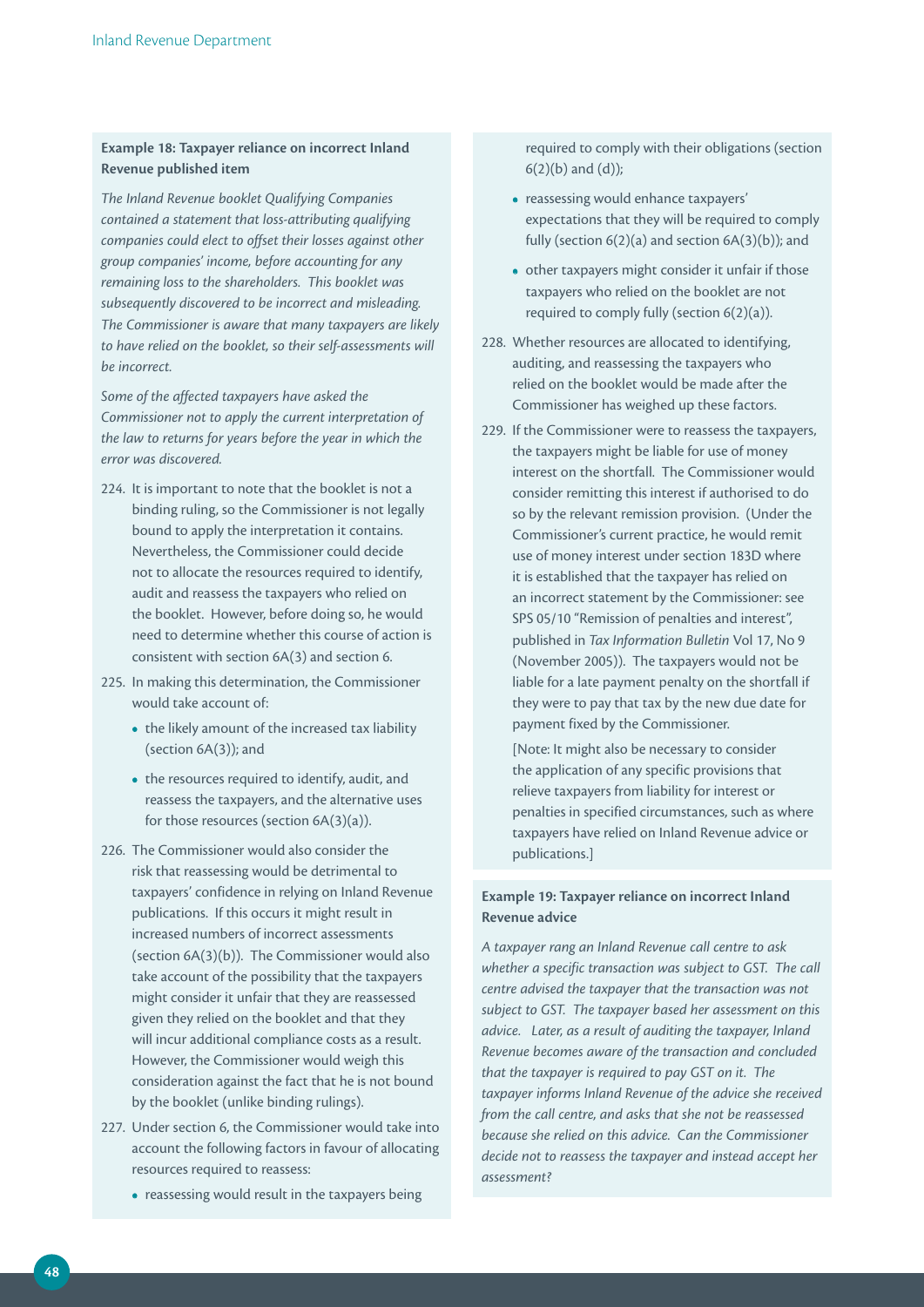- 230. On the facts of this example, the Commissioner would be likely to reassess the taxpayer.
- 231. Reassessing the taxpayer would involve the Commissioner exercising the section 113 amendment power for the purpose Parliament enacted it, that is, to ensure the **correctness** of the taxpayer's assessment. Reassessing the taxpayer would require few resources (section 6A(3)(a)). It would result in her complying fully with her tax obligations (section 6(2)(b) and (d)) and, in turn, this would help to enhance taxpayers' expectations that they will be required to comply with their obligations (section 6A(3)(b) and section 6(2)(a)).
- 232. By contrast, a decision not to reassess could be seen as likely to undermine the integrity of the tax system, on the basis that:
	- the Commissioner would be accepting an assessment he knows to be incorrect, and this would compromise taxpayer perceptions of the integrity of the tax system (section  $6(2)(a)$ ) and not promote voluntary compliance by all taxpayers (section 6A(3)(b));
	- the taxpayer would not be required to comply fully with her tax obligations (section 6(2)(b) and (d)); and
	- other taxpayers might consider this decision to be unfair, given that they are required to comply with their obligations (section 6(2)(a)).
- 233. It is acknowledged that the taxpayer may consider it unfair that she is reassessed given that she relied on call centre advice, and that she will incur additional compliance costs as a result. There could also be a risk that reassessing her would result in other taxpayers becoming less confident in using Inland Revenue's call centres. If this occurs, it might result in increased numbers of incorrect self-assessments (section 6A(3)(b)). These considerations are important and the Commissioner would necessarily take them into account. However, the Commissioner could well take the view that they are outweighed by the following factors:
	- Reassessing would result in the taxpayer complying with her tax obligations. The tax obligations are imposed directly on the taxpayer by Parliament and, accordingly, she should expect to comply with them.
	- The call centre advice does not alter the taxpayer's legislative obligations. The

Commissioner is not legally obliged to adhere to that advice (unlike binding rulings).

234. If the Commissioner were to reassess the taxpayer, the taxpayer might be liable for use of money interest on the shortfall. The Commissioner would consider remitting this interest if authorised to do so by the relevant remission provision. (Under the Commissioner's current practice, he would remit use of money interest under section 183D where it is established that the taxpayer has relied on incorrect Inland Revenue advice: see SPS 05/10 "Remission of penalties and interest", published in *Tax Information Bulletin* Vol 17, No 9 (November 2005)). The taxpayer would not be liable for a late payment penalty on the shortfall if she were to pay the shortfall by the new due date for payment fixed by the Commissioner.

 [**Note:** It might also be necessary to consider the application of any specific provisions that relieve taxpayers from liability for interest or penalties in specified circumstances, such as where taxpayers have relied on Inland Revenue advice or publications.]

#### **Example 20: Settling litigation**

*X Ltd proposes to Inland Revenue's Litigation Management Unit that a tax dispute set down for a court hearing be settled on the basis that X Ltd pays an agreed proportion of the tax claimed in the Commissioner's Notice of Proposed Adjustment. Would it be a valid exercise of the "care and management" responsibility for the Commissioner to settle on this basis?* 

- 235. Yes: The Commissioner could settle with the taxpayer if he considers that doing so is consistent with section 6A(3) and section 6. The courts have held that section 6A(2) and (3) authorise the Commissioner to settle tax disputes rather than undertake litigation.
- 236. In determining whether to settle, the Commissioner would have regard to the factors identified in paragraph 157 above, and any other relevant factors.
- 237. The Commissioner's decision whether to settle would also be made consistently with the Protocol between the Solicitor-General and Commissioner of Inland Revenue, dated 29 July 2009: see paragraph 160 above.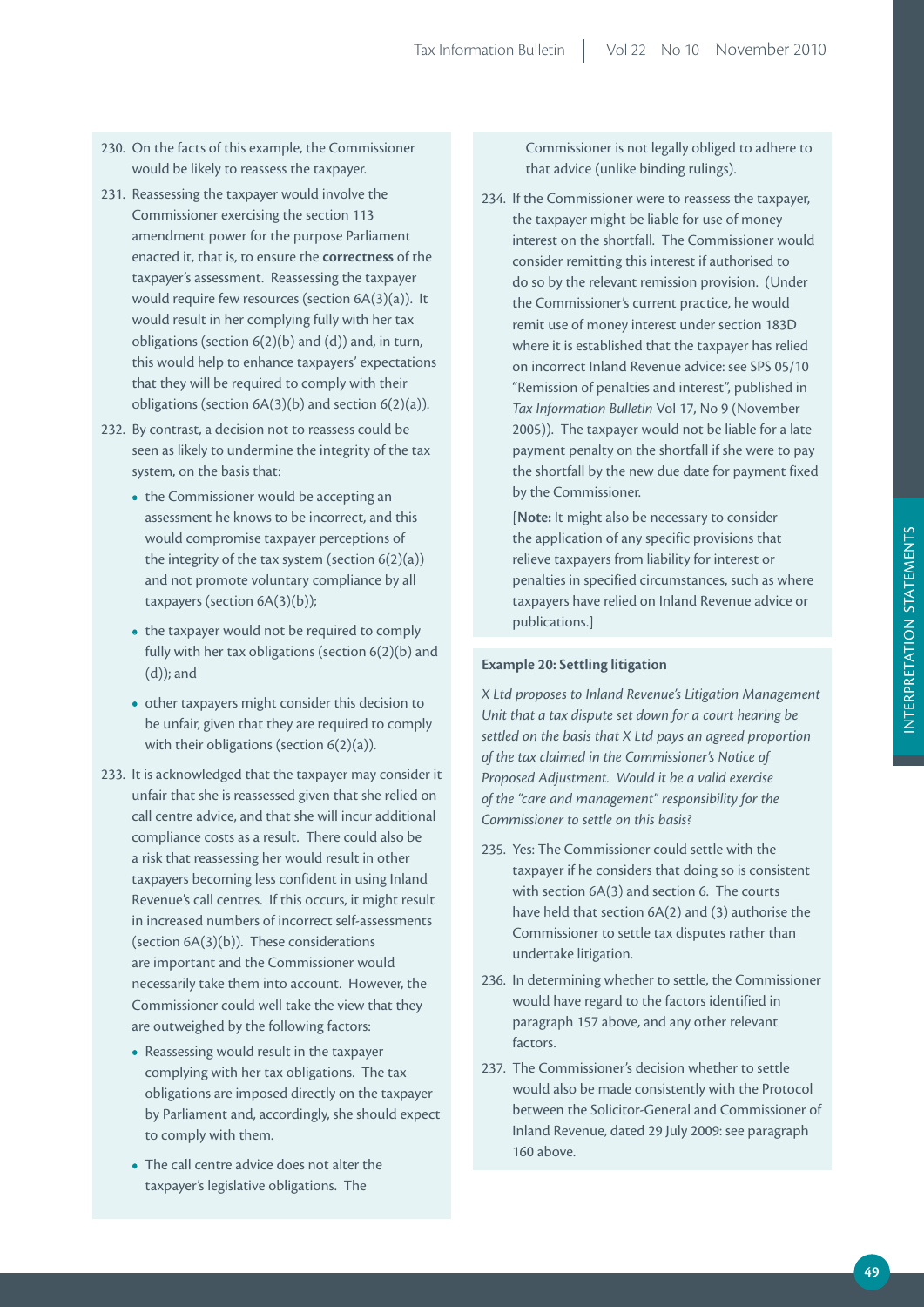# **NEW LEGiSLATiON**

# TAXATION (ANNUAL RATES, TRANS-TASMAN SAVINGS PORTABILITY, KIWISAVER, AND REMEDIAL MATTERS) ACT 2010

The Taxation (Annual Rates, Trans-Tasman Savings Portability, KiwiSaver, and Remedial Matters) Bill was introduced into Parliament on 19 November 2009. It received its first reading on 8 December 2009, its second reading on 22 June 2010 and the third reading on 24 August 2010.

Several changes included in Supplementary Order Papers 105, 156 and 157 were made after the bill's introduction. They included measures to change the tax treatment of expenditure on films that receive a New Zealand screen production incentive, repeal the fund withdrawal

tax, address the tax treatment of certain optional convertible notes, clarify RWT rates, introduce transitional arrangements for the GST rate and address "overreach" in the imputation credit rules.

The resulting Act received Royal assent on 7 September 2010. It amends the Income Tax Act 2007, Tax Administration Act 1994, KiwiSaver Act 2006, Goods and Services Tax Act 1985, the Estate and Gift Duties Act 1968, Income Tax Act 2004, Taxation (Budget Measures) Act 2010, Local Government Act 2002 and the Tax Administration (Binding Rulings) Regulations 1999.

# TRANS-TASMAN PORTABILITY OF RETIREMENT SAVINGS

*Sections 4, 59, 229 and Schedule 1 of the KiwiSaver Act 2006; sections CW 29, MK 8 and YA 1 of the Income Tax Act 2007*

The KiwiSaver Act 2006 and the Income Tax Act 2007 have been amended to give effect to trans-Tasman portability of retirement savings. The portability arrangements will allow a person who has retirement savings in both Australia and New Zealand to consolidate them in one account in their current country of residence.

New Zealand and Australia need to exchange notes informing each other that the necessary legislation has been enacted before this facility can be utilised. The Australian legislation is expected to be enacted by next year. References below to "under Australian law" refer to the legislation that is expected to be enacted at that time.

## **Background**

Retirement savings were unable to be transferred between Australia and New Zealand if a person resident in one permanently emigrated to the other.

The retirement savings portability arrangements were developed to improve the portability of retirement savings and remove an impediment to labour movement between New Zealand and Australia.

## **Key features**

- Participation is voluntary for KiwiSaver members and scheme providers.
- Retirement savings may only be transferred between

a KiwiSaver scheme and an Australian complying superannuation scheme regulated by the Australian Prudential Regulation Authority.

- A KiwiSaver member must permanently emigrate to Australia to be able to transfer their retirement savings.
- Any member tax credits and the \$1,000 kick-start payment may be transferred to Australia.
- A KiwiSaver member will not be able to withdraw any retirement savings in cash upon permanent emigration to Australia, as can be done one year after the person emigrates to a country other than Australia.
- An amount of Australian-sourced retirement savings transferred to a KiwiSaver scheme under the portability arrangements will be treated as exempt from tax at the point of entry.
- Australian-sourced retirement savings will be subject to Australian complying scheme rules, including a minimum retirement age of 60. These savings will also not be able to be withdrawn to purchase a first home.

### **Detailed analysis**

### *New rules for permanent emigration to Australia*

A KiwiSaver member can transfer their retirement savings from their participating KiwiSaver scheme to an Australian complying superannuation scheme regulated by the Australian Prudential Regulation Authority. Members can request the transfer of their savings at any time after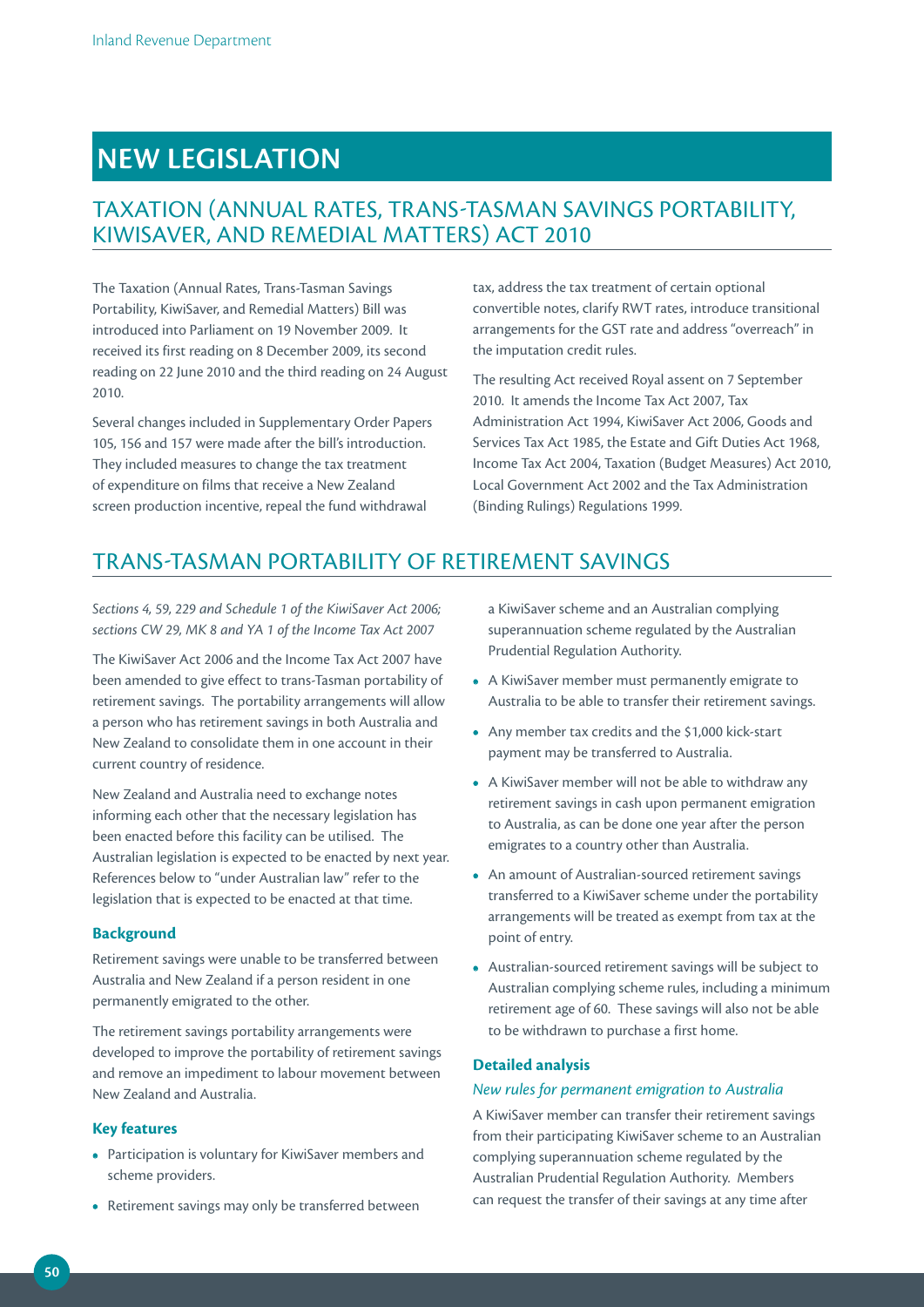they supply their provider with proof of their permanent emigration to Australia. The requirements for proof of permanent emigration to Australia will be the same as those contained in clause 14(3), schedule 1 of the KiwiSaver Act 2006.

KiwiSaver members transferring their retirement savings to Australia will also be able to transfer accumulated member tax credits and the \$1,000 kick-start contribution. At present if a member withdraws their savings following permanent emigration from New Zealand they lose their member tax credits, as these are recovered by the Crown. That remains the position for permanent emigration to anywhere other than Australia.

The portability arrangements will apply only to transfers of retirement savings between New Zealand KiwiSaver schemes and Australian complying superannuation schemes. Members of complying superannuation schemes in New Zealand will not be eligible for the portability arrangements, but are covered by the existing rules for permanent emigration in clause 14.

The portability arrangements will be the only way for KiwiSaver members to take their accumulated savings with them when they permanently emigrate to Australia. Consequently, KiwiSaver members who emigrate to Australia will not be able to withdraw their accumulated savings in cash. This reflects the policy intent of KiwiSaver, which is to encourage a long-term savings habit and asset accumulation. The transfer is optional and members can choose to leave their funds in KiwiSaver. If members chose to leave their funds in KiwiSaver while residing in Australia, they will not be eligible to accumulate member tax credits.

Under Australian law, retirement savings transferred from KiwiSaver to Australia will remain locked in until the member reaches the age of entitlement to New Zealand Superannuation (currently 65).

Under Australian law, any New Zealand-sourced retirement savings that are transferred to Australia will not be able to be transferred from Australia to a third country.

#### *Permanent emigration to countries other than Australia*

For KiwiSaver members who permanently emigrate to a country other than Australia, the current rules in clause 14, schedule 1 of the KiwiSaver Act will continue to apply. These members may withdraw their accumulated savings in cash one year after their permanent emigration, except that the amount withdrawn will be reduced by the amount of Australian-sourced retirement savings (as well as any member tax credits), as provided by clause 14(1) and (2), schedule 1.

# *Differences for Australian‑sourced retirement savings Source‑country rules*

Differences between the Australian and New Zealand superannuation schemes mean that transferred savings will remain subject to a number of source-country rules. These rules will apply only to the principal amount of savings that are transferred from the original source country to the host country. Once transferred, earnings on those savings and any subsequent contributions will be subject to the rules of the host country.

#### *Age of retirement*

KiwiSaver members can completely withdraw their retirement savings on the later of five years of membership or on reaching the age of entitlement to New Zealand Superannuation (currently 65). Despite this, new clause 4B, schedule 1 will allow Australian-sourced retirement savings which are held in KiwiSaver to be withdrawn at age 60 if the member is retired.

The current Australian definition of retirement as defined in regulation 6.01(7) of the Superannuation Industry (Supervision) Regulations 1994 (Aust) is:

The retirement of a person is taken to occur:

- (a) in the case of a person who has reached a preservation age that is less than 60 – if:
	- (i) an arrangement under which the member was gainfully employed has come to an end; and
	- (ii) the trustee is reasonably satisfied that the person intends never to again become gainfully employed, either on a full time or a part time basis; or
- (b) in the case of a person who has attained the age of 60 an arrangement under which the member was gainfully employed has come to an end, and either of the following circumstances apply:
	- (i) the person attained that age on or before the ending of the employment; or
	- (ii) the trustee is reasonably satisfied that the person intends never to again become gainfully employed, either on a full time or a part time basis.

#### *Member tax credits*

To be eligible for member tax credits, members must reside mainly in New Zealand in the year for which the tax credit applies. As Australian-sourced savings relate to contributions made while the member was not residing in New Zealand, member tax credits will not be paid on such savings after they are transferred to KiwiSaver.

#### *KiwiSaver housing‑related initiatives*

Australian-sourced savings held in KiwiSaver will not be able to be used for any of the KiwiSaver housing-related initiatives. The arrangement between the two countries prescribes that transferred savings cannot be withdrawn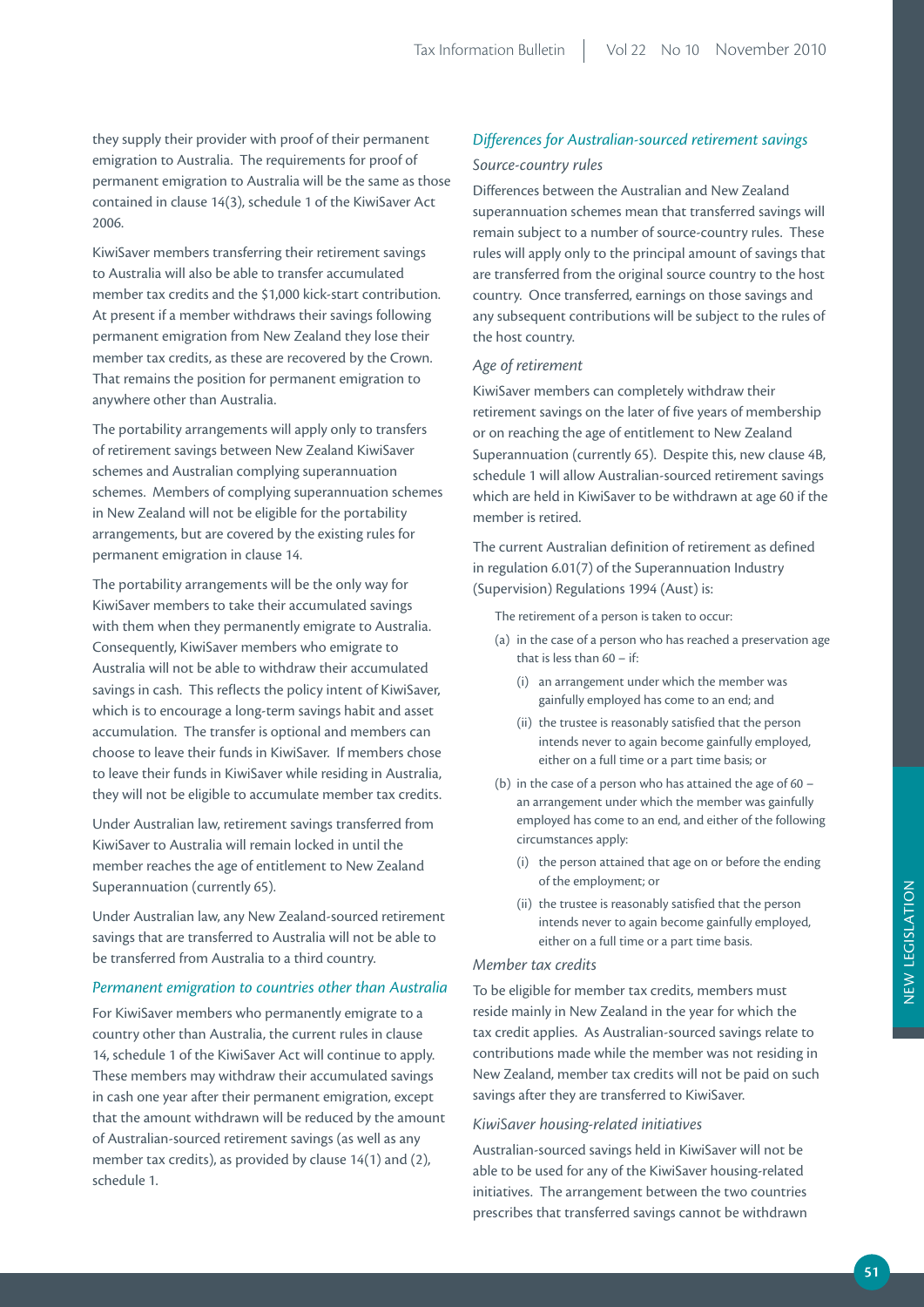to assist with the purchase of a first home. However, any earnings on Australian-sourced savings may be withdrawn for the purchase of a first home.

#### *Membership invalidation*

If a person's membership in KiwiSaver is invalidated after retirement savings are transferred from Australia to New Zealand, the principal value of any such savings will be returned to the member's Australian superannuation account.

In the rare situation where KiwiSaver account amounts must be transferred back to the original Australian complying scheme because the KiwiSaver enrolment is deemed invalid, an individual can nominate another superannuation scheme in Australia if their original scheme will not accept a transfer, or the scheme no longer exists. Once membership has been accepted by the Australian scheme, the KiwiSaver scheme provider will transfer the funds. These cases would most likely occur for those over 65, or non-New Zealand residents who have been invalidly enrolled in KiwiSaver; Inland Revenue expects the instances of this to be low.

#### *Tax treatment of transfers*

One of the principles of the portability arrangements is that transferring retirement savings across the Tasman should not lead to an unnecessary loss in value of those savings. To protect the value of retirement savings, such transfers between New Zealand and Australia will be exempt from entry or exit taxes.

#### *Australia's excess non‑concessional contributions tax*

Transfers from KiwiSaver to an Australian superannuation scheme will be subject to the non-concessional contributions cap on initial entry into the Australian system. Australia imposes a tax-free limit (a "nonconcessional contributions cap") of A\$150,000 on the amount of superannuation contributions that an individual can make from non-wage sources in a particular year. Contributions that exceed this cap are taxed at a rate of 46.5 percent. This is intended to maintain the integrity of the Australian superannuation system. The cap will not apply to New Zealand-sourced or Australian-sourced superannuation contributions re-entering Australia.

#### **Application date**

The portability arrangements will come into effect up to two months after New Zealand and Australia have exchanged notes informing each other that the necessary legislation has been enacted.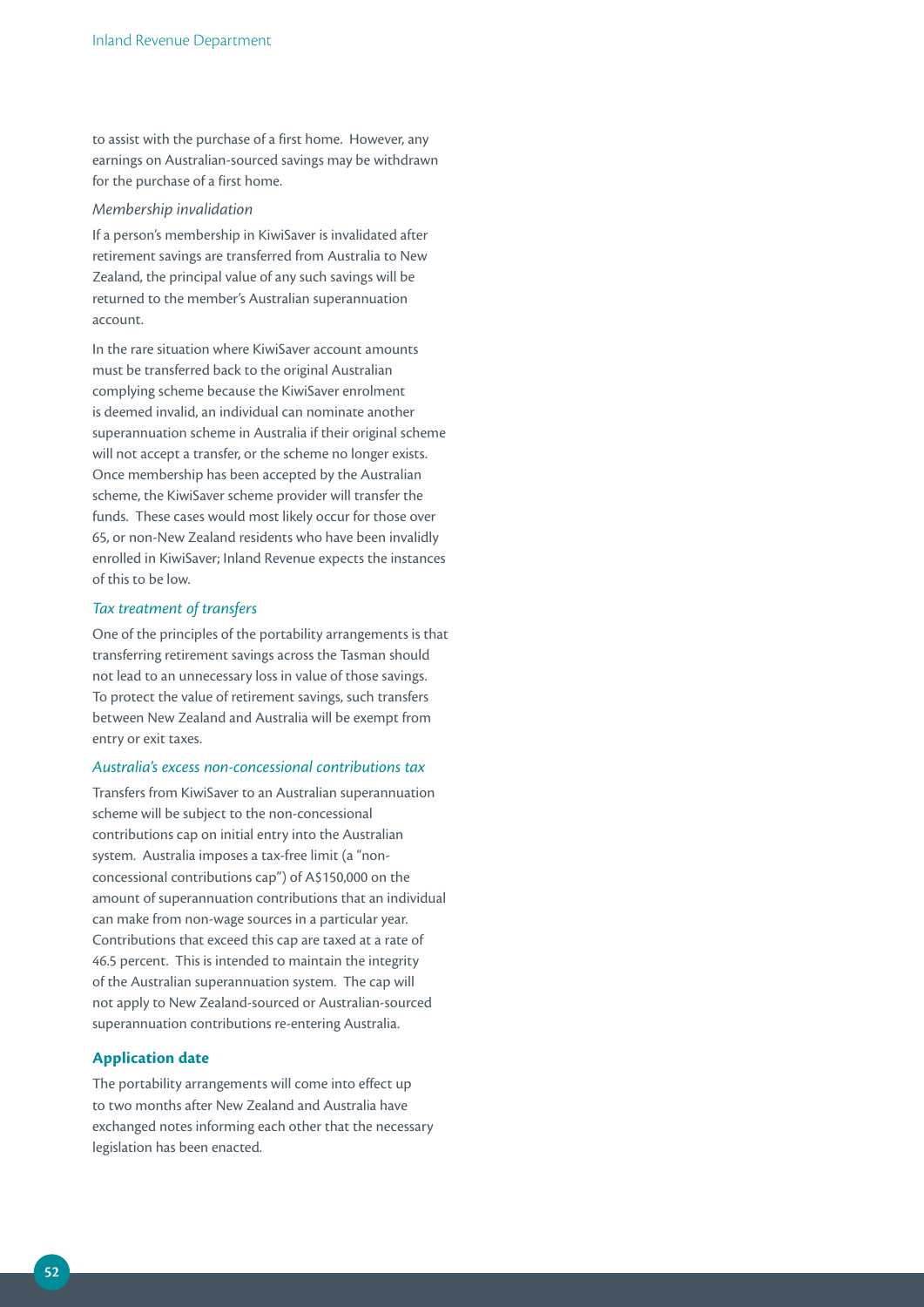# KIWISAVER

## **ENrOLmENT OF uNDEr 18-YEAr-OLDS**

*Sections 4, 34 and 35 of the KiwiSaver Act 2006*

Amendments have been made to provide clarity about who can enrol under 18-year-olds into KiwiSaver.

### **Background**

The KiwiSaver Act 2006 provides that children under 18 years old are not subject to automatic enrolment, and can only opt into KiwiSaver by contracting directly with a provider. Previously there was a lack of clarity on who could contract with a scheme provider on behalf of a child under 18 years old.

A new set of rules provides clarity and certainty on the enrolment of under 18-year-olds in KiwiSaver. These rules provide that children under 16 years can be enrolled only by having all of their legal guardians contracting with a provider. Children aged 16 to 17 will be subject to a transitional rule, which recognises their growing intellectual maturity, by having them co-sign with one of their guardians. It is important that children of this age have some role in their enrolment and the consent process; furthermore, many young people begin working at this age.

#### **Key features**

Section 35 of the KiwiSaver Act prescribes how those aged under 18 can enrol in KiwiSaver. The new rules are explained below.

#### *Children under 16 years old*

Children under 16 years old may only be enrolled by their legal guardian(s), and may not enrol themselves in KiwiSaver.

Agreement and joint signatures will have to be obtained from all the child's guardians before they can be enrolled in a KiwiSaver scheme. This requirement is consistent with the Care of Children Act 2004, which states that a guardian of a child must act jointly with any other guardians of the child in exercising their duties and responsibilities.

It should be noted that if parents are separated, whatever the circumstances, both parents continue to be legal guardians unless a Court Order provides otherwise.

#### *Children aged 16 or 17*

Children aged 16 or 17 who have a legal guardian must co-sign with one of their legal guardians in order to enrol in KiwiSaver. They may not enrol themselves, nor will a legal guardian be able to enrol anyone aged 16 or 17 in KiwiSaver without their consent. One guardian's signature is sufficient, as the 16- or 17-year-old has to co-sign with their guardian to be enrolled.

Children aged 16 or 17 who do not have a legal guardian may opt into KiwiSaver by contracting directly with a scheme provider. This means that children aged 16 or 17 who are married, in a civil union or living with a de facto partner will not need a co-signatory in order to opt into KiwiSaver.

### **Detailed analysis**

Providers must verify guardianship as at the date of enrolment of a child under 18 into KiwiSaver, and, if necessary, on the later exercise of membership-related discretions. For a provider to verify guardianship, or that a child aged 16 or 17 has no legal guardian, the following types of evidence may be used.

#### *Children with a legal guardian(s)*

The parents' names as listed on the child's birth certificate are sufficient evidence of guardianship.

If both parents are named on the birth certificate but one parent is deceased, the surviving parent will, in most cases, be the sole guardian. In this situation a written confirmation from the remaining parent confirming that they are the sole guardian will be considered to be sufficient evidence. This should also confirm that there are no other testamentary or court-appointed guardians.

 Providers retain the discretion to require further documentation, including a copy of a parent's death certificate or will, if they wish to carry out further checks before choosing to accept a child under the age of 18 into their KiwiSaver scheme.

If consent to enrol a child is given by a legal guardian who is not a parent of the child, documentary proof of guardianship is required. The following original documents should be provided:

- a guardianship order issued by a New Zealand court;
- an additional guardian appointment form approved by a New Zealand court; or
- a copy of the parent's will appointing the person as a testamentary guardian together with the parent's death certificate.

A parenting order is not sufficient for this purpose. A step-parent is not, in a legal sense, a child's guardian unless appointed as a guardian through a court process or under a parent's will.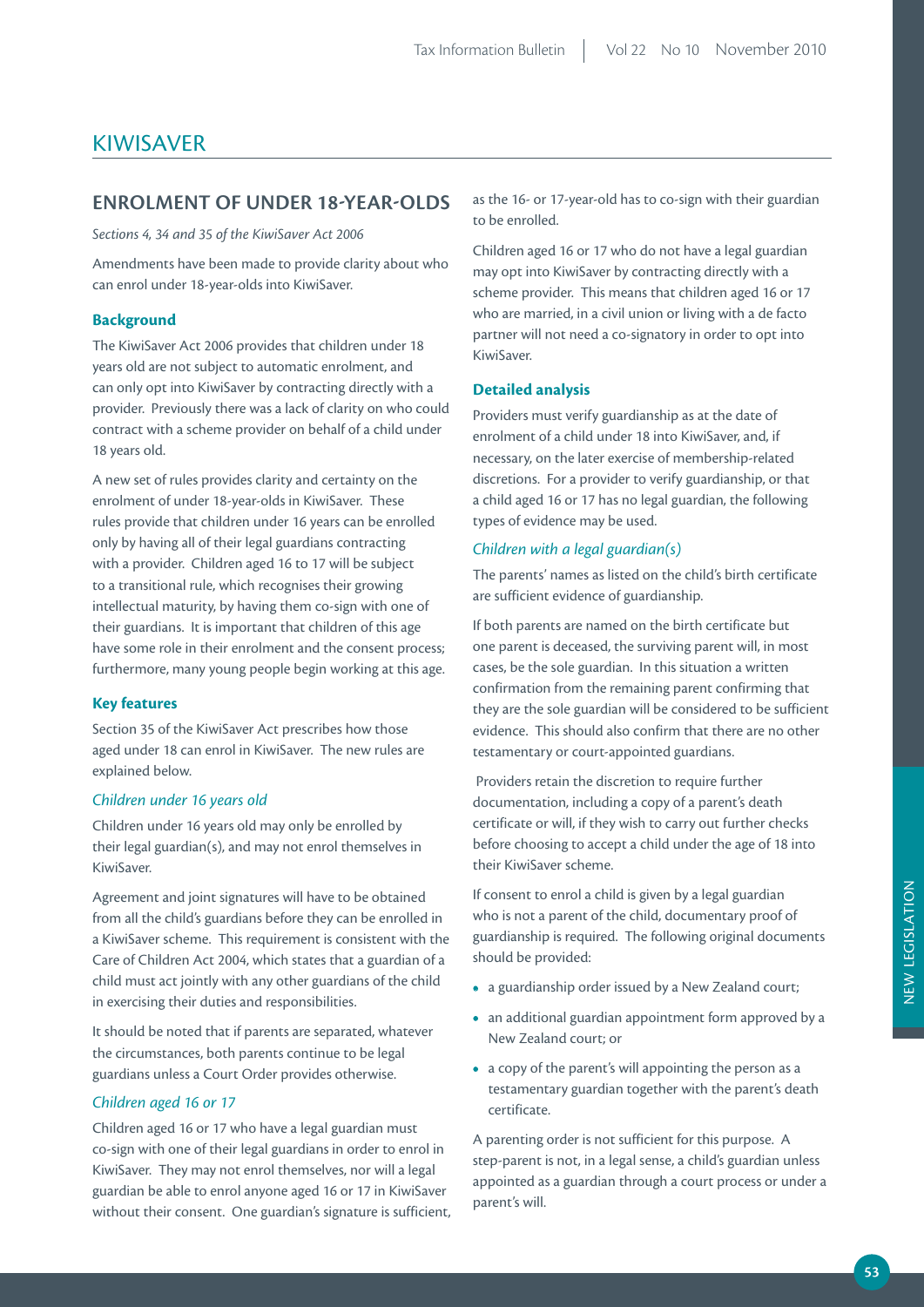If the guardians are unable to provide this documentation then a signed statutory declaration from a guardian would be sufficient. Under section 9 of the Oaths and Declarations Act 1957 the persons authorised to take this statutory declaration are:

- a Justice of the Peace;
- a person enrolled as a barrister and solicitor of the High Court;
- a registered legal executive (fellow of the NZILE);
- a notary public;
- a registrar or deputy registrar of the High Court or a district court;
- the registrar or a deputy registrar of the Court of Appeal;
- the registrar or a deputy registrar of the Supreme Court;
- a member of Parliament;
- other government officer authorised to take statutory declarations.

#### *Children without a legal guardian*

For children aged 16 or 17 who are married or who have entered into a civil union, a copy of their licence will suffice. Alternatively, a statutory declaration for those married or in a civil union will be sufficient.

#### *Exercise of membership‑related discretions*

Each provider will have their own internal guidelines on what authorisation signatories they will require for the exercise of membership-related discretions when a member who has contracted in is under 18, for example, a change of providers or a change of fund. Members should check with their own provider to find out what rules apply in their circumstances.

In general, for KiwiSaver members under 16 years of age, if a guardian acts as a signatory the signature of only one guardian will be sufficient. The Care of Children Act 2004 requires that, when practicable, all the guardians of a child must be consulted when making decisions about important matters affecting the child. The parent or guardian making the application for the child is responsible for consulting with the other parent or guardians of the child. It is not the responsibility of a provider to ensure that a guardian has consulted with other guardians in this way.

For KiwiSaver members aged 16 or 17, providers may chose to allow membership-related discretions to be exercised by the member, without requiring a guardian's joint signature.

If membership-related discretions are exercised by one of the guardians who initially enrolled a child under 18 into the scheme, providers will simply confirm that they are still the child's guardian. No further documentary checks are required.

However, a child may have a "new" guardian, that is, a guardian appointed since the child's enrolment into the scheme. If membership-related discretions are exercised by the new guardian then providers will need to obtain documentary evidence to confirm the status of that new guardian. This will be the same sort of evidence that is required to prove guardianship at enrolment, as listed above.

#### **Application date**

The new rules apply from the date of Royal assent, being 7 September 2010.

# **CONSiSTENCY BETWEEN pAYE AND KiWiSAVEr ruLES**

*Section 67 of the KiwiSaver Act 2006*

#### **Background**

Previously there was inconsistency between the KiwiSaver rules and the PAYE rules for school children.

If a child has the tax credit for children under section LC 3 of the Income Tax Act 2007, Inland Revenue can reduce the amount of tax for a PAYE income payment. This can be done if the tax credit fully covers the child's PAYE liability, for example if their annual earnings are less than \$2,340 (using 2010–11 rates).

Children who have validly opted into KiwiSaver and who are employed must have KiwiSaver deductions made from their wages. It is the policy intent that, if no tax deduction is required to be made from the payment of salary or wages at the time the payment is made, in accordance with the PAYE rules, then there is no requirement for KiwiSaver contributions to be made. However, section 67 of the KiwiSaver Act 2006 prevented this from happening.

#### **Key features**

Section 67 has been amended, confirming that children do not need to make regular contributions to KiwiSaver from their salary or wages if PAYE is not required to be deducted. A child may still choose to contribute to KiwiSaver by giving their employer a deduction notice.

### **Application date**

The new rules apply from the date of Royal assent, being 7 September 2010.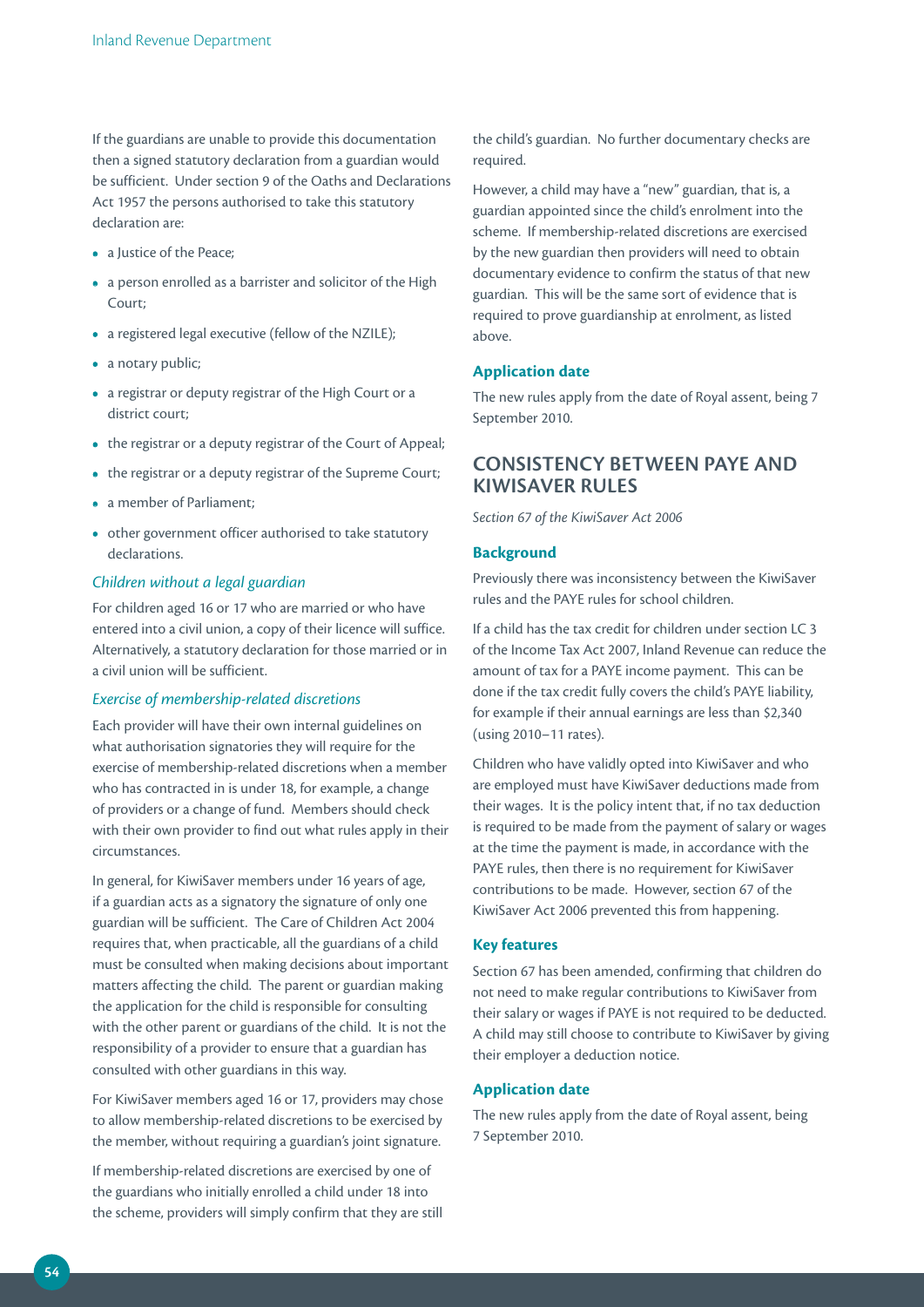# **prOViSiON OF ANNuAL rEpOrTS**

*Section 122 of the KiwiSaver Act 2006*

#### **Background**

Section 122 of the KiwiSaver Act 2006 (which incorporates section 17 of the Superannuation Schemes Act 1989) requires the trustees of a KiwiSaver scheme to provide an annual report to all KiwiSaver members in their scheme. If an email address is provided, the annual report can be delivered in an electronic format through an email attachment.

However, the annual report requirement could not be satisfied by providing a hyperlink to the report in an email, as a hyperlink provides a "point of access" to the information rather than providing the information itself.

### **Key feature**

Section 122 of the KiwiSaver Act 2006 has been amended to allow scheme providers to satisfy the requirements to provide an annual report by sending a hyperlink in an email which links to the annual report, to any members who have agreed to this in writing.

#### **Application date**

The new rules apply from the date of Royal assent, being 7 September 2010.

# **LEASEHOLD ESTATE FOr FirST HOmE WiTHDrAWAL**

*Clause 8, schedule 1 of the KiwiSaver Act 2006*

## **Background**

Clause 8, schedule 1 of the KiwiSaver Act 2006 allows members of KiwiSaver to withdraw their accumulated savings, less the one-off \$1,000 kick-start Crown contribution and any member tax credits, to use for the purchase of a first home. A KiwiSaver member cannot withdraw their savings for a first home if they have previously held an estate in land, unless their financial position is what would be expected of a first home buyer.

Previously in clause 8, the definition of an estate included a "leasehold estate". A leasehold estate includes leasehold residential tenancies where a property owner rents the property to another party. Using that definition, a member who had ever been party to a rental lease agreement may not have been eligible for first home withdrawal.

Those people should not have been excluded from meeting the eligibility requirements for this reason only.

#### **Key features**

An amendment to clause 8, schedule 1 now ensures that individuals with an interest or past interest in a leasehold estate, such as a residential tenancy, are not excluded from first home withdrawal.

It also ensures that individuals with an interest in a leasehold estate may be eligible to receive the KiwiSaver deposit subsidy.

#### **Application date**

The amendment applies from 1 July 2010.

## **EmpLOYEr EXEmpTiON FrOm AuTOmATiC ENrOLmENT ruLES**

*Sections 25, 29 and 30 of the KiwiSaver Act 2006*

Amendments have been made to the exempt employer provisions to preserve exempt employer status in certain circumstances.

## **Background**

The Taxation (International Taxation, Life Insurance, and Remedial Matters) Act 2009 introduced a provision to ensure that employers could not establish new schemes which are not KiwiSaver schemes for the apparent purpose of circumventing the automatic enrolment rules. It was considered that this behaviour undermined the policy intent of KiwiSaver and the rationale behind the exemption from the automatic enrolment rules. To overcome this concern, the exemption from automatic enrolment was closed to new employers.

However, that amendment was not flexible enough to take into account situations such as mergers and acquisitions, where exempt status would be lost due to the mere fact that the business merged with or was acquired by another body. In addition, exempt status would be lost if an employer moved schemes due to dissatisfaction with the current scheme provider.

These amendments address these concerns, by ensuring that exempt employer status is not automatically lost in certain situations, while still ensuring that employers cannot establish new schemes to circumvent the automatic enrolment rules.

## **Key features**

Section 25 of the KiwiSaver Act describes the eligibility criteria the Government Actuary considers in granting an employer exempt status. In ensuring that no employers establish new schemes, the requirement that schemes must be registered by 7 October 2009 remains.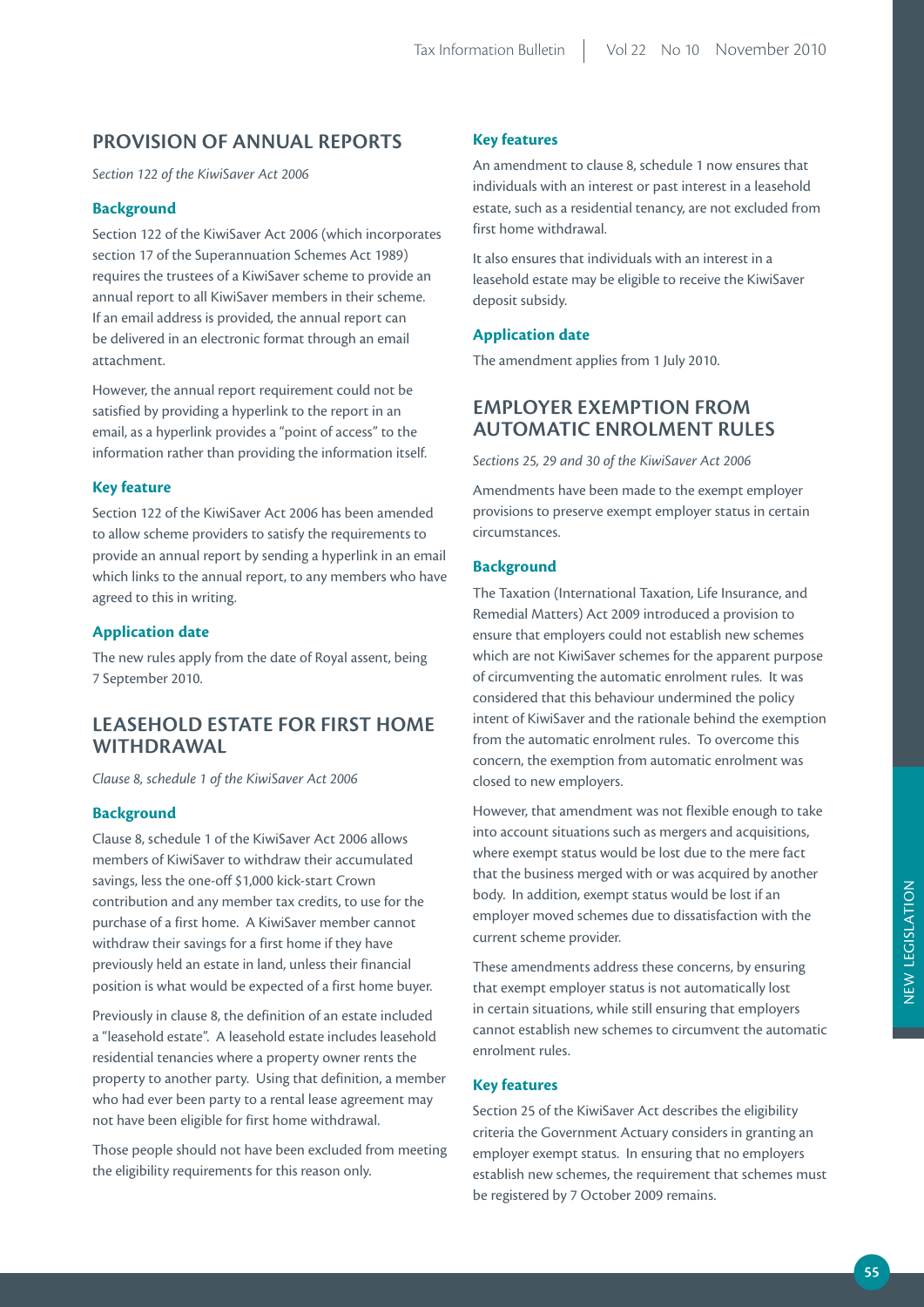Section 29 describes how to apply to be an exempt employer. New section 29(1) states that a person may apply for approval of an employer (the current employer) to be an exempt employer if three conditions are met:

- an application (the old application) was received by the Government Actuary on or before 7 October 2009; and
- as a result of the Government Actuary's consideration of that application, an employer was approved as an exempt employer; and either:
	- the current employer changes schemes, that is, the current employer is the exempt employer; *or*
	- the current employer is a succeeding employer for that exempt employer due to a merger or acquisition (the successor provision).

This approach ensures that the Government Actuary is given the opportunity to consider new arrangements triggered by a merger or acquisition or an employer changing schemes to ensure that exempt employer status remains with employers that comply with sections 24 to 32.

For example, if a current exempt employer changes schemes, section 29 allows a person to make an application to the Government Actuary provided section 29(1) is complied with. Otherwise the employer's approval for exempt status granted under section 30 may not be operative, as the scheme for which the exemption was given has changed and no longer complies with the rules in section 25.

Equally, in situations of a merger or acquisition, where the employer may change, section 29 now allows a person to make an application, provided the conditions in section 29(1) are met. This process also ensures that exempt employer status remains with employers that comply with sections 24 to 32.

## **Application date**

The amendments apply from 7 October 2009.

# **TEmpOrArY EmpLOYmENT – rEQuirEmENT TO mAKE KiWiSAVEr DEDuCTiONS**

#### *Section 22 of the KiwiSaver Act 2006*

An amendment has been made to ensure that existing KiwiSaver members who begin temporary employment are able to give their employer a KiwiSaver notice requiring deductions of contributions to be made from salary or wages.

#### **Background**

Temporary employees, such as those employed for fewer than 28 continuous days, are not enrolled automatically in KiwiSaver. However, a temporary employee can opt-in to KiwiSaver either by giving their employer a KiwiSaver deduction notice or by contracting directly with a KiwiSaver scheme provider. The KiwiSaver deduction notice requires an employer to deduct KiwiSaver contributions from an employee's salary or wages. The requirement that an employer deduct an amount for the employee's KiwiSaver scheme also ensures that, as long as certain other criteria are met, compulsory employer contributions are made to the employee's KiwiSaver account.

If an individual is already a KiwiSaver member and begins temporary employment, they should be able to have KiwiSaver deductions made from their salary or wages and receive compulsory employer contributions. However, this was not previously allowed under the legislation.

#### **Key feature**

New subsection 22(3) has been inserted to allow an existing KiwiSaver member in temporary employment to give their employer a KiwiSaver deduction notice.

### **Application date**

The new rules apply from the date of Royal assent, being 7 September 2010.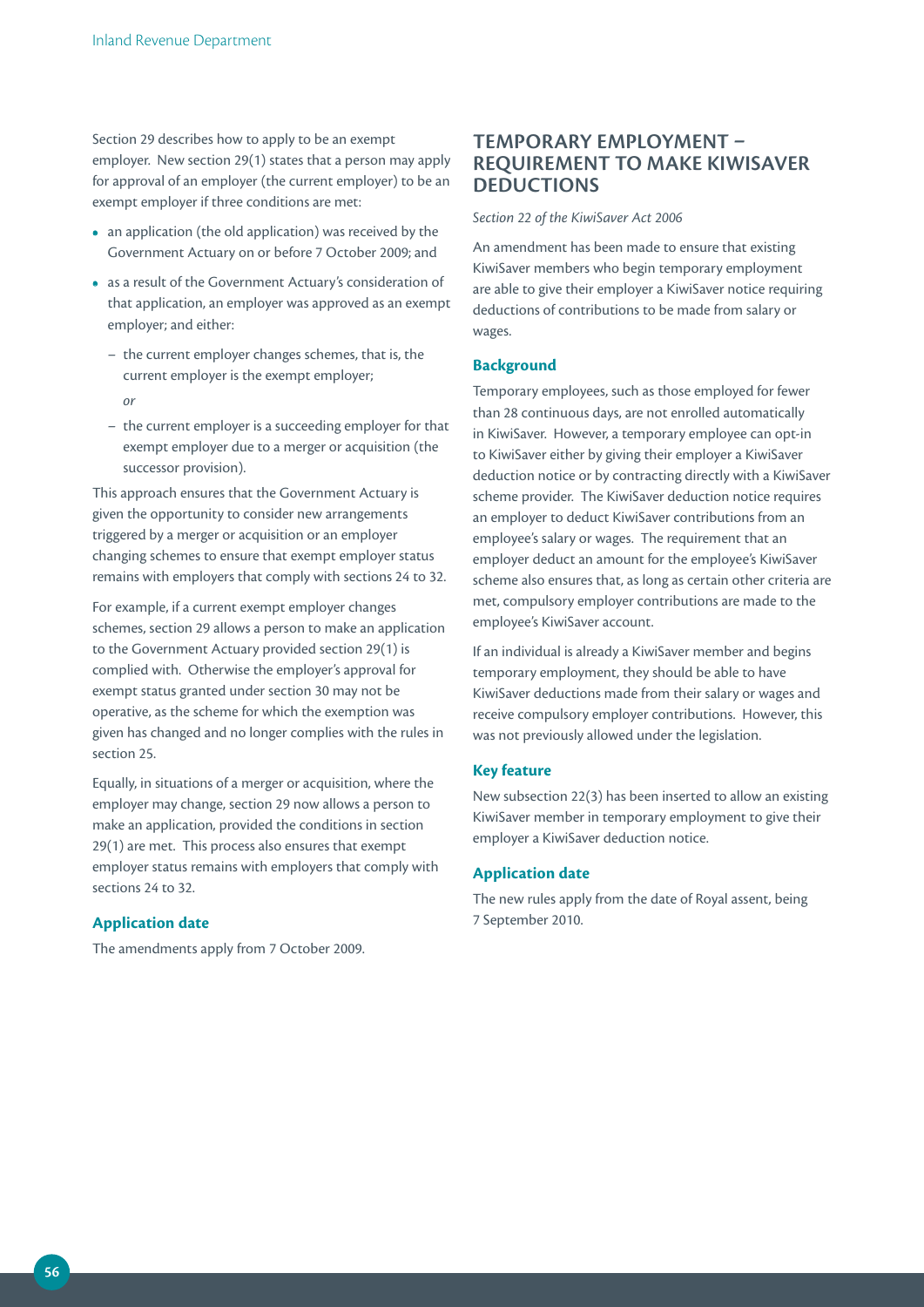# DISTRIBUTIONS TO CO-OPERATIVE COMPANY MEMBERS

*Sections CD 2, CD 34B, DV 11 and YA 1 of the Income Tax Act 2007*

The bill in effect extends the scope of sections DV 11 and CD 34 of the Income Tax Act 2007, which allow a cooperative company to deduct a distribution to a member if the distribution is in proportion to the sale and purchase of trading stock between the member and the co-operative. Amendments to section DV 11, and new section CD 34B, remove the requirement for strict proportionality by permitting a 20 percent differential. This flexibility is being introduced to reduce compliance costs for co-operative companies that pay dividends on a limited number of shares in excess of those held to match trading stock transactions.

## **Background**

Previously, section DV 11 allowed a co-operative company to deduct a distribution to a member-shareholder if the distribution was one described in section CD 34. Such a distribution was required to:

- be made by a resident co-operative company that requires members to hold shares in proportion to their trading stock transactions with the company (say, one share for each kilogram of meat sold to the co-operative); and
- be in proportion to the member's supply of trading stock to the co-operative.

The distribution was taxable to the member under section CD 2.

## **Key features**

- Section CD 34 has been repealed and replaced by section CD 34B, which is slightly broader in scope.
- Section CD 34B provides that a distribution by a cooperative company to a member on certain types of shares is not a dividend. This applies to shares held in proportion to actual or expected trading stock transactions between the member and the co-operative, and also to a limited number (20 percent) of other shares.
- Section CD 34B(9) provides an exception to section 125(2) of the Companies Act 1993 for co-operatives that elect deductible dividend treatment for tax purposes, and that provide a copy of the election to the Registrar of Companies. Subsection (9) gives such companies some flexibility in fixing the date of entitlement which establishes members' rights to receive dividends.
- Section DV 11, which currently provides for a cooperative company to deduct distributions to which section CD 34 applies, now refers to section CD 34B.

#### **Detailed analysis**

New section CD 34B applies to resident co-operative companies that pay dividends to resident members. It describes three types of shares—transaction shares, projected transactions shareholding and limited nontransaction shares. The distinction exists only for the purposes of tax rules relating to deductibility and dividends —the shares may be of the same or different classes for company law purposes.

## *Distributions in proportion to actual or estimated trading stock transactions*

Under new section CD 34B, "transaction shares" are those that are held in proportion to trading stock transactions in a season. "Projected transactions shareholding" means shares held in proportion to estimated trading stock transactions in a season.

Distributions paid by a co-operative company on such shares are deductible to the co-operative (section DV 11) and are not a dividend to the member (new section CD 34B(2)(a) and (b)). However, they are taxable to the member (section CD 2).

#### *Distributions on limited non‑transaction shares*

Non-transaction shares are shares that are not held in proportion to actual or estimated trading stock transactions but that nevertheless entitle the member to enter into trading transactions with the co-operative.

A distribution paid by a co-operative to a member on such a share is deductible to the co-operative, and is not a dividend to the member, if:

- the member holds only a limited number of such shares; and
- the constitution of the co-operative allows members to hold only a limited number of such shares.

The limit allowed under section CD 34B is the greater of 20 percent of the number of their transaction shares and 20 percent of their projected transactions shareholding.

If the constitution allows any member to hold more non-transaction shares than the 20 percent level, only distributions on transaction shares and projected transactions shareholding will be deductible to the cooperative and will not be a dividend. Distributions to any member on non-transaction shares will not be deductible.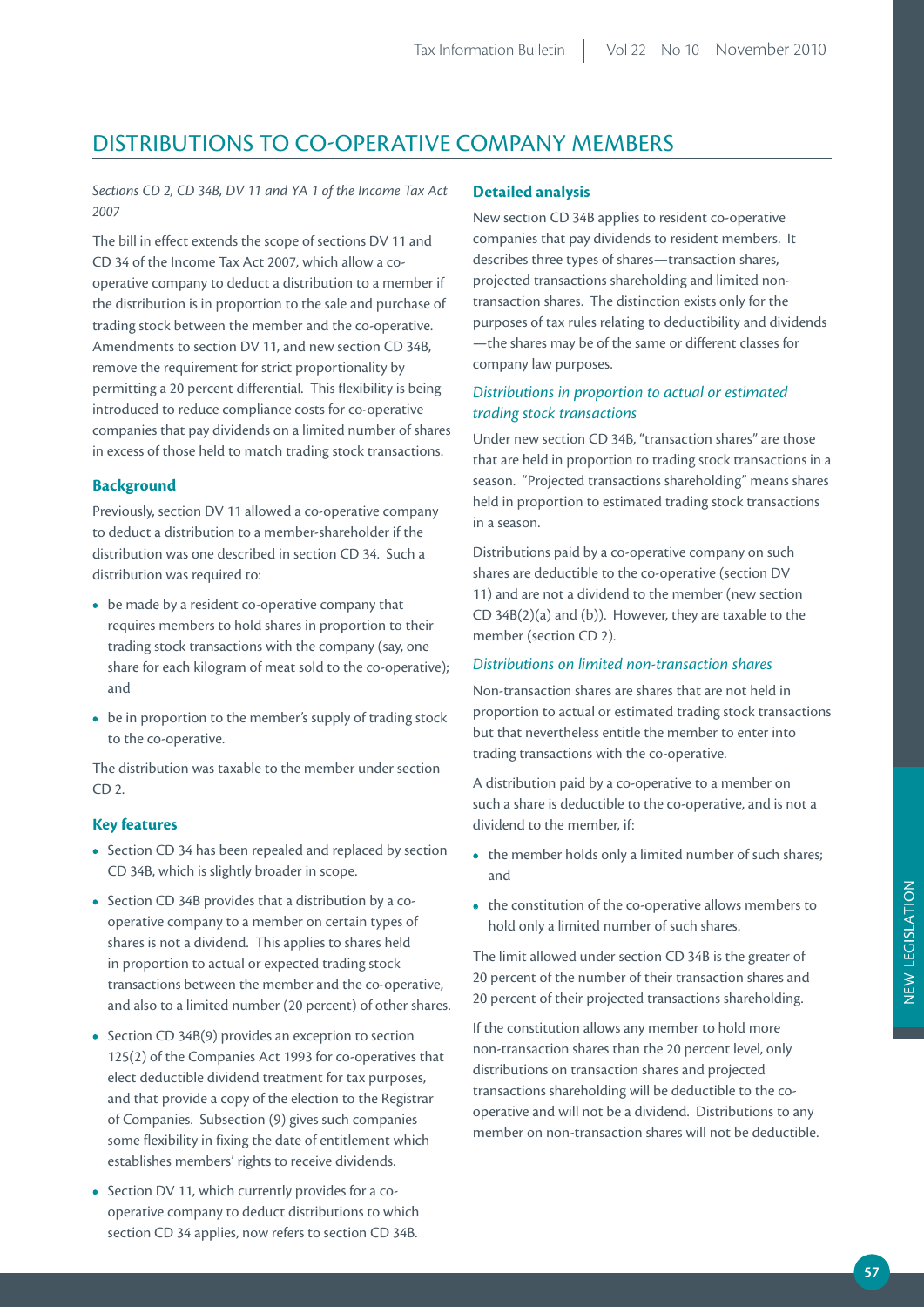## **Example**

A is a member of a farmers' meat co-operative company. The company requires each member to hold one share for every 10 kgs of meat the member sells to the cooperative in a season. Members can also hold additional shares up to a maximum of 20 percent of shares held by the member to back their recent or estimated sale of meat to the co-operative. Shares held in excess of this are redeemed by the co-operative at the end of the season.

A estimates that he will supply 1,000 kg of meat in the 2010–11 season so he purchases 120 shares. He only supplies 800 kg of meat in the season. After the end of the season, in addition to the amount it pays the member for the meat, the co-operative company distributes \$1 per share to members for that season so A receives \$120. A holds 100 projected transactions shares (80 of which are transaction shares) and 20 limited non-transaction shares for the 2010–11 season. The distribution of \$120 is not a dividend under new section CD 34B and is deductible to the co-operative under section DV 11. It is income to the farmer under section CD 2.

#### *Variation*

The co-operative company changes its constitution so that an individual member may hold any number of non-transaction shares. A estimates that he will supply 1,000kg of meat in the current season, and actually supplies 900kg. He holds 200 shares. The company pays a \$200 dividend on the shares. A holds 100 projected transactions shares and 100 other shares. The \$100 paid on the projected transaction shares is deductible to the co-operative and excluded as a dividend. The remaining \$100 is non-deductible and may be a dividend.

In this case, section CD 34B(3)(b) also applies so that distributions on shares other than transaction shares or projected transactions shareholding held by any member (not just A) are not deductible and may be a dividend.

#### *Review*

As noted earlier, the government proposes to review the tax treatment of distributions from co-operative companies to shareholders later this year. This will enable full consultation on the appropriate treatment of such distributions.

#### *Section 125(2) Companies Act 1993*

A problem arises for co-operative companies with a particular capital structure that pay dividends to shareholders and have different financial years and trading seasons (for example, a trading year ending 31 March and a financial year ending 31 May).

Under section 125(2) of the Companies Act 1993, there is a maximum 20 working-day period between the time shareholders' entitlements to receive a dividend are determined (the "record date") and the date the company's board resolves to pay the dividend.

This creates a problem for co-operative companies that require shares to be held in proportion to trading stock transactions, pay dividends to shareholders and have a different financial year and trading season. If such companies pay a dividend in respect of a trading season after the end of the equivalent financial year, the record date can be in the new trading season. The appropriate record date should be in the trading season for which the dividend is paid.

Subsection CD 34B(9) therefore provides an exception to the 20 working-day rule, in relation to entitlements to receive distributions, for co-operative companies that have elected the tax treatment in section CD 34B. However, the exception applies in relation to all shares of the cooperative that entitle a member to enter into trading stock transactions. That is, the 20 percent limitation that applies for tax purposes does not apply for the purposes of the exception to the Companies Act 1993.

#### **Example**

A Co is a co-operative company whose members hold one share for each 10 kg of meat they supply to the cooperative. It has a trading season of 1 April to 31 March and a financial year of 1 June to 31 May. It intends to pay a dividend based on its 2010–11 trading season on 1 August 2011, after the end of its 2010–11 financial year. It wants to pay that dividend to members in relation to their shareholding in the 2010–11 trading season.

It elects under section CD 34B to deduct the dividends paid on its shares and also gives a copy of the election notice to the Registrar of Companies. It resolves to fix a record date for all future distributions of 31 March, being the last day of its trading season. As this resolution was made before the end of the 2010–11 trading season, the board can resolve to pay a dividend on 1 August 2011, in respect of the 2010–11 trading season, based on shareholding at 31 March.

## **Application date**

The amendments will apply to distributions made on or after 1 April 2010.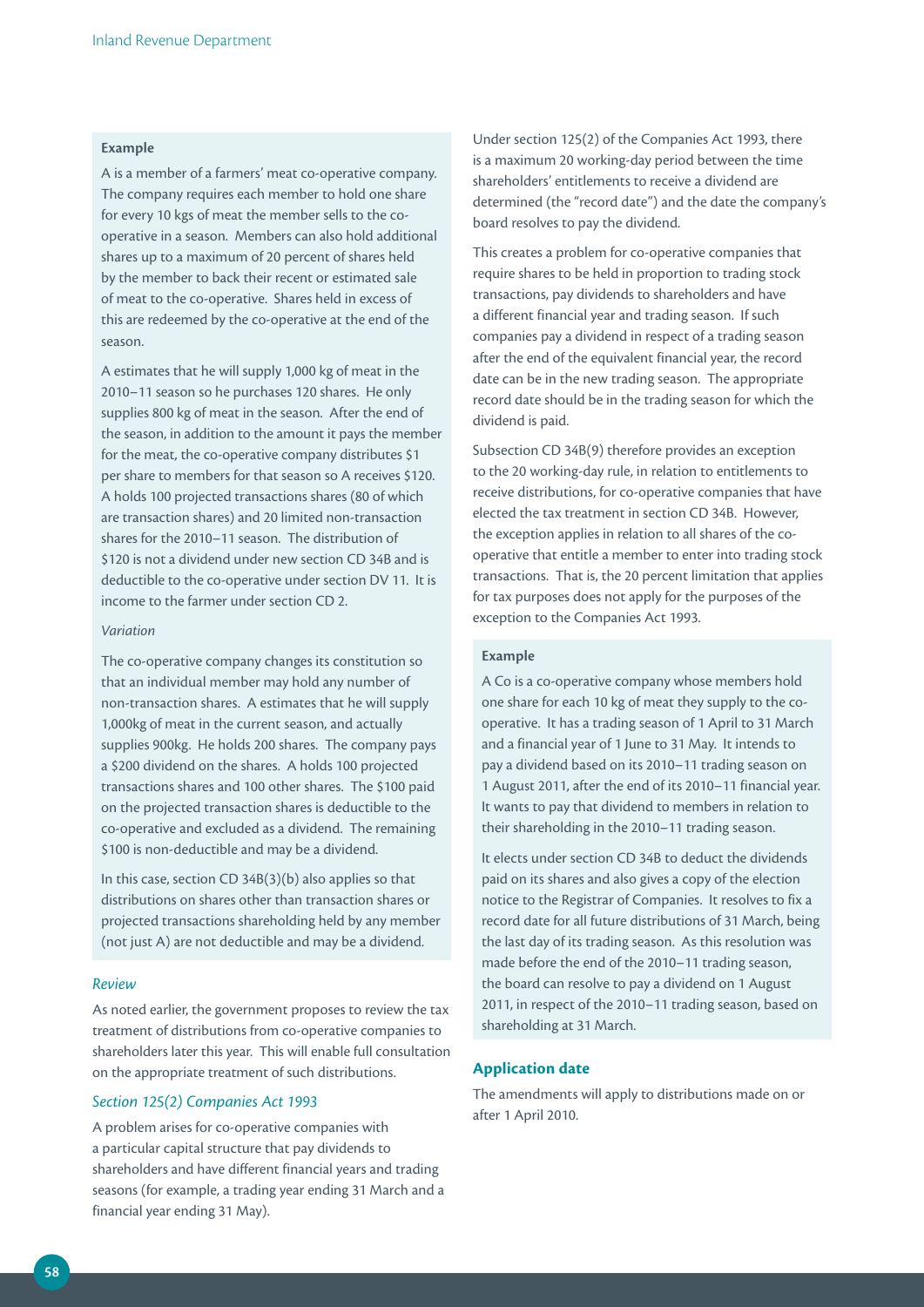# CANCELLATION OF BETA DEBIT BALANCES RELATING TO CONDUIT RELIEF

The recently enacted Taxation (Annual Rates, Trans-Tasman Savings Portability, KiwiSaver, and Remedial Matters) Act 2010 restricts the use of debit balances in branch equivalent tax accounts to the extent that those balances arose from conduit tax relief. A taxpayer may elect to use debit balances to satisfy income tax liabilities that relate to attributed CFC income. However, the Act restricts use to cases in which the attributed CFC income arose in an income year beginning before 1 July 2009 and there is a timely election.

## **Background**

## *Old international tax rules (BETA and conduit mechanisms)*

Under the old international tax rules (replaced in the Taxation (International Taxation, Life Insurance, and Remedial Matters) Act 2009), a New Zealand taxpayer with an interest in a controlled foreign company was subject to two potential taxing events: firstly, when income was earned by the foreign company (tax on attribution); and secondly, when that income was repatriated to New Zealand by way of a dividend (tax on dividends). The purpose of the branch equivalent tax account (BETA) mechanism was to relieve this double taxation and ensure that, overall, a single layer of New Zealand tax was imposed on that income.

Normally a New Zealand company paid tax on attribution before dividends were paid. In this case, the company received BETA credits that it could use to offset subsequent tax on dividends. In the rarer event that dividends were paid before tax on attribution, say because of an interim dividend, the company received BETA debits which it could use to reduce the subsequent tax on attribution.

The conduit tax relief regime sat alongside the rules for BETAs. Under the conduit regime, New Zealand companies with non-resident shareholders were able to claim "conduit relief" from tax on controlled foreign company income. This meant that, to the extent of the non-resident shareholding, no tax was payable on either attribution or on dividends. That is, not only was there no double taxation, but (to the extent of the non-resident shareholding) no taxation at all.

However, BETA debits and credits were still generated in respect of income and dividends that had been conduitrelieved – as if tax had been paid. Accordingly, if a dividend was paid before the income was attributed, conduit tax relief would be provided on the dividend and a BETA debit would also be created. The BETA debit would then be used

to relieve any tax when the income was attributed. This was done to avoid double counting of the amount of conduit relief (recorded as conduit credits). Such double counting of conduit credits would have been unfair to taxpayers if the number of New Zealand shareholders increased and a repayment of a portion of the conduit relief was required.

#### *Transition to new international tax rules*

The transition to the new international tax rules required decisions about how to dismantle the various memorandum accounts, including the BETA credit and debit accounts and the conduit credit accounts.

In the Taxation (International Taxation, Life Insurance, and Remedial Matters) Act 2009, the government introduced changes to the international tax rules that made BETA accounts for companies unnecessary in respect of foreign income that was earned under the new rules. In general, foreign dividends are now not taxable and so double taxation no longer occurs.

However, the government recognised there was a situation in which some double taxation could still occur if:

- repatriated funds had been subject to tax on dividends prior to the changes; and
- the income from which the funds were repatriated was subject to tax on attribution after the changes.

For this reason, the government announced that it would not cancel BETA debit balances for a period of two years.

#### *Cancellation of some debit balances*

It is apparent that the relief provided by non-cancellation of BETA debit balances is only required if tax was paid on the dividend that generated the BETA debits. If conduit tax relief was used to reduce or eliminate the tax liability, there is no possibility of double taxation and it is not appropriate to retain the BETA debits.

The Taxation (Annual Rates, Trans-Tasman Savings Portability, KiwiSaver, and Remedial Matters) Act 2010 therefore restricts the use of BETA debit balances to the extent that they arose from conduit tax relief on foreign dividends.

## **Key features**

New sections OE 11B and OP 104B restrict the use of BETA debit balances that arise from conduit tax relief on foreign dividends.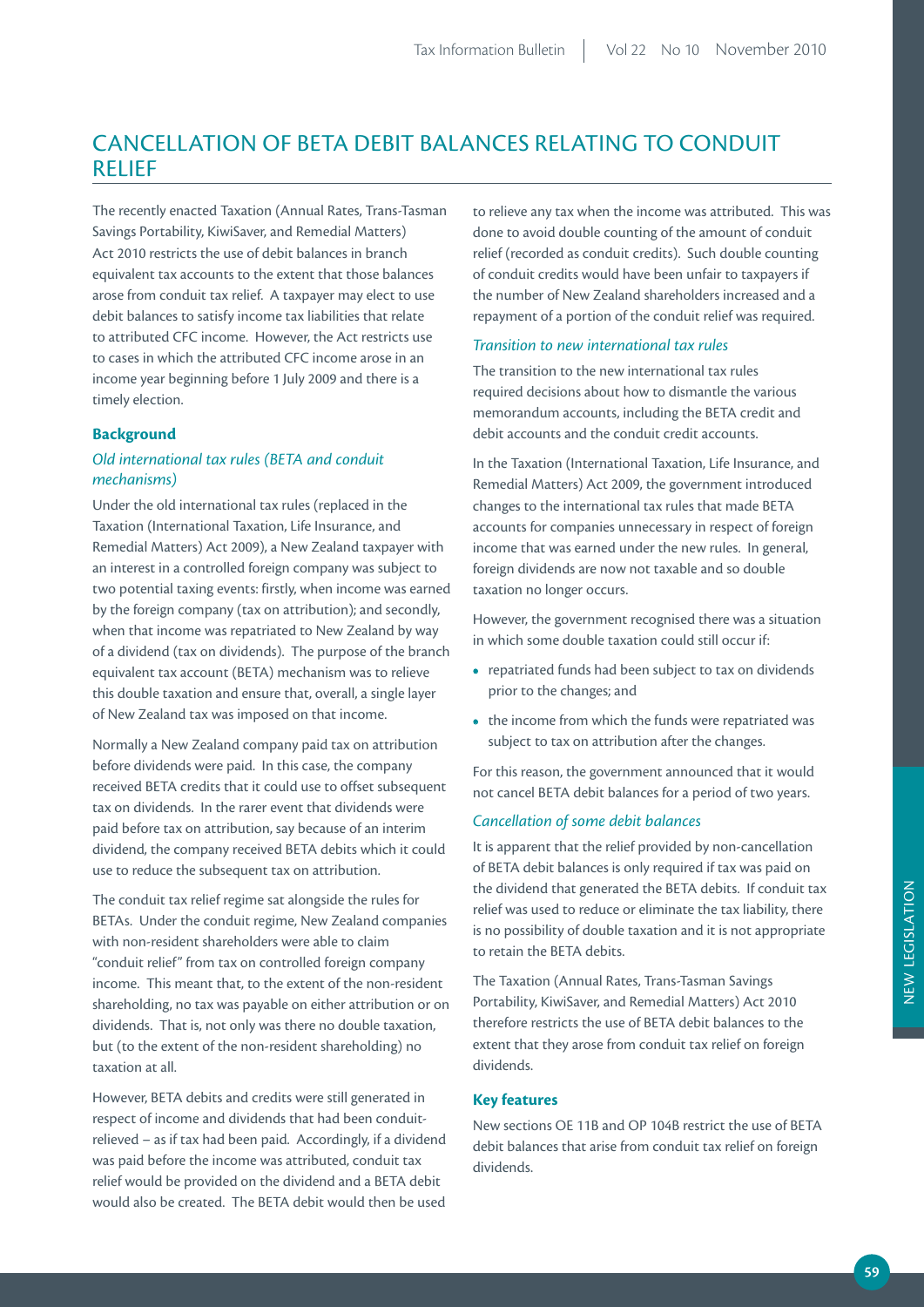The restriction is achieved by not allowing the relevant part of a BETA debit balance to be used to relieve tax on income attributed under the new international tax rules.

This approach allows taxpayers to continue, for a period of up to one income year, to use their BETA debit balances —whether or not resulting from the use of conduit tax relief—to offset tax that arose under the old international tax rules. The period of up to one income year is subject to restrictions to prevent manipulation of the new provision (essentially, to ensure the right amount of debits arising from both conduit-relieved and non-conduit-relieved dividends are used against pre-reform tax liabilities).

In contrast, outright cancellation of the relevant part of a BETA debit balance on entry into the new international tax rules would have resulted in simpler legislation, but would not have allowed continued use of debit balances against pre-reform tax liabilities. It was for this reason that outright cancellation was not pursued as an option.

#### **Detailed analysis**

#### *Structure of cancellation rules (sections OE 11B and OP 104B)*

If a company has a BETA debit balance on entry into the new international tax rules or at a later date, it must apply the restriction on use of BETA debit balances.

To apply the restriction, the company firstly identifies the individual BETA debits that make up the beta debit balance at a particular time. This is done with the aid of an ordering rule (subsection (3)).

Then, to the extent that the identified debits arose from the use of conduit tax relief to reduce an FDP (foreign dividend withholding payment) liability, they form part of the "CTRrelief amount" at that time (paragraph (1)(b)).

In general, the CTR-relief amount is not able to be applied to reduce tax on attributed foreign income. However, there is an exception (subsection (2)). For a defined period, the CTR-relief amount may be applied to reduce tax on attributed foreign income that arose *under the old international tax rules*. The exception is subject to limitations to prevent manipulation.

## *Rules for ordinary BETA accounts (section OE 11B) Definition of affected year (subsection OE 11B(1))*

An "affected year" is an income year in which the taxpayer applies the new international tax rules. The first "affected year" is the first income year beginning on or after 1 July 2009 (see the Taxation (International Taxation, Life Insurance, and Remedial Matters) Act 2009).

*Definition of CTR‑relief amount (subsection OE 11B(1))* Paragraph (b) defines the "CTR-relief amount". At any

particular time, this amount is a portion of a debit balance that exists in the BETA account of a BETA company.

The CTR-relief amount is determined by identifying the BETA debits that have arisen to create the debit balance. This is determined with the aid of an ordering rule (see the explanation of subsection (3) below).

Once the BETA debits that created the debit balance have been identified, they are classified. To the extent that each debit arose from a conduit-relieved liability to pay FDP on a foreign dividend, it is part of the CTR-relief amount. Conversely, to the extent that each debit did not arise from a conduit-relieved liability, it is not part of the CTR-relief amount. Sections OE 12 and RG 7 (or the corresponding sections in the Income Tax Act 2004) are the sections that would have applied in the case of such a conduit-relieved liability. Note that sections OE 12 and RG 7 have since been repealed.

#### **Example 1: Calculating the CTR-relief amount**

NZCo, a standard balance date company which has always been 70% New Zealand owned, received foreign dividends on 30 September 2007, 21 May 2008 and 30 September 2009. FDP was payable on these dividends (liabilities of \$1.2 million, \$1.5 million and \$0.7 million respectively). NZCo claimed conduit tax relief to the extent it was able and paid the rest of the FDP at the time dividends were received. NZCo had tax liabilities for attributed CFC income of \$1.8 million in the 2007–08 income year, \$0.5 million in the 2008–09 income year and \$0.2 million in the 2009–10 income year. The company used all available debit balances to relieve tax on attributed foreign income. No foreign tax credits were available because no foreign tax was paid.

#### *BETA account*

| <b>Date</b> | <b>Event</b>                                     |                  |                  | Credit Debit Balance | <b>Debit</b>   |  |  |
|-------------|--------------------------------------------------|------------------|------------------|----------------------|----------------|--|--|
|             |                                                  |                  |                  |                      | number         |  |  |
| 1/4/07      |                                                  |                  |                  | $\Omega$             |                |  |  |
| 30/9/07     | Dividend                                         |                  | 1.2 <sub>m</sub> | $-1.2m$              | $\mathbf 1$    |  |  |
| 21/5/08     | Dividend                                         |                  | 1.5 <sub>m</sub> | $-2.7m$              | $\overline{2}$ |  |  |
| 30/3/09     | File tax<br>return (attr.<br>income)             | 1.8 <sub>m</sub> |                  | $-0.9m$              |                |  |  |
| 30/9/09     | Dividend                                         |                  | 0.7 <sub>m</sub> | $-1.6m$              | 3              |  |  |
| 28/3/10     | File tax<br>return (attr.<br>income)             | 0.5m             |                  | $-1.1m$              |                |  |  |
| 1/4/10      | ENTRY INTO NEW INTERNATIONAL TAX<br><b>RULES</b> |                  |                  |                      |                |  |  |
| 30/3/11     | File tax<br>return (attr.<br>income)             | 0.2 <sub>m</sub> |                  | $-0.9m$              |                |  |  |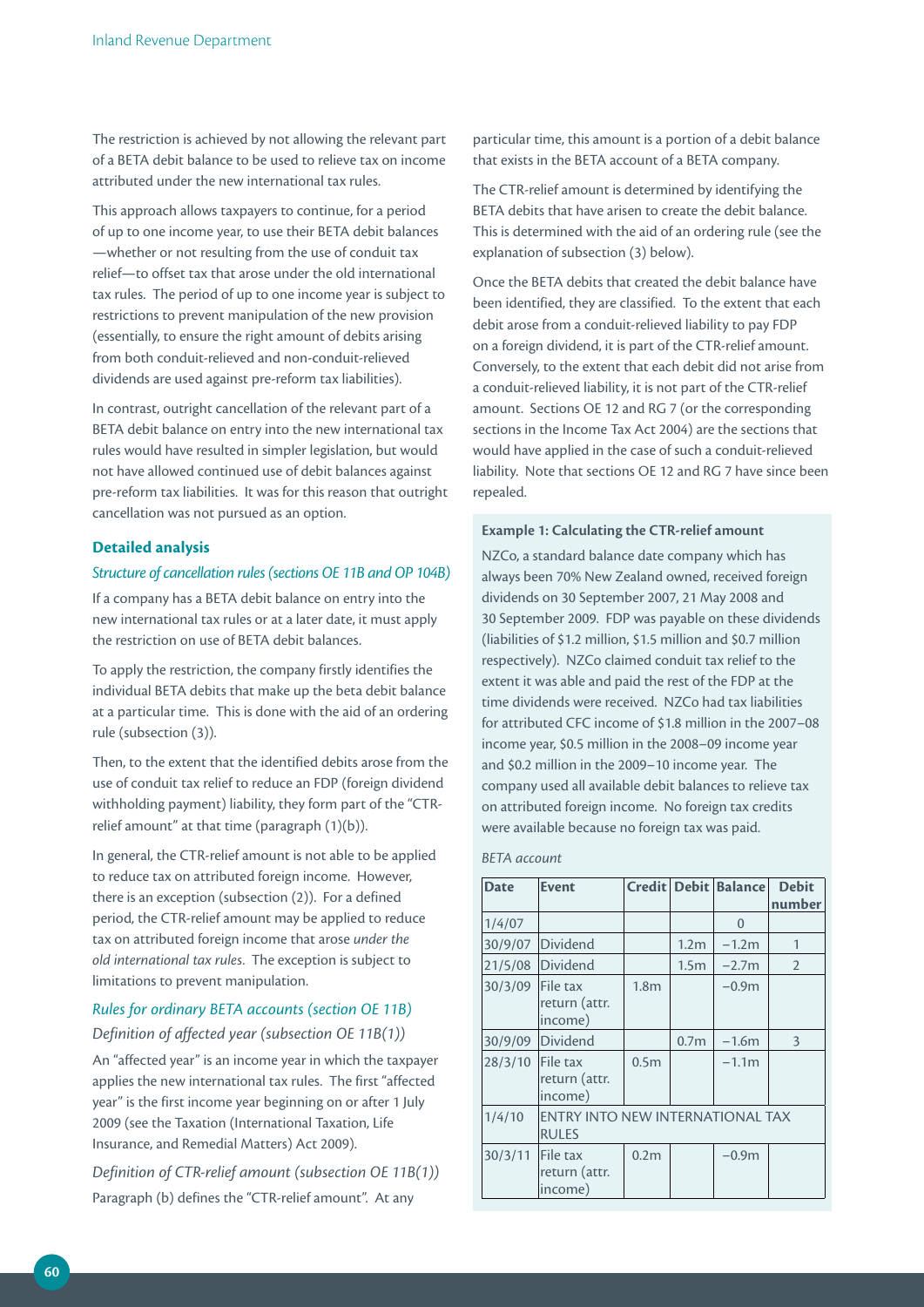On 1 April 2010, the debit balance included \$0.4 million of debit number 2, being the remainder after application of BETA credits for use of BETA debit balances. The debit balance also includes \$0.7 million of debit number 3. In each case, 30% of the debit arose from the application of conduit tax relief. Therefore, the CTR-relief amount on 1 April 2010 is \$0.33 million (being 0.4 × 30% + 0.7 × 30%). On 31 March 2011, following another BETA credit, the CTR-relief amount is \$0.27 million (0.2 × 30%  $+ 0.7 \times 30\%$ ).

*Restrictions on use of CTR‑relief amount (subsection OE 11B(2)).*

A BETA company has historically been able to make an election to use all or part of a BETA debit balance to satisfy a liability for tax on attributed foreign income (subsection OE 7(3)).

Section OE 11B(2) restricts this election. The CTR-relief amount may not be used to satisfy a liability except in strictly defined circumstances, effectively reducing the available debit balance in all other cases to:

total debit balance – CTR-relief amount

More than "total debit balance – CTR-relief amount" may be used to satisfy a liability only if four conditions are met.

- The first condition is that all the conditions of section OE 7 are satisfied (this is implicit).
- The second condition is that the liability relates to attributed CFC income that arose under the old international tax rules. More precisely, the liability must relate to attributed CFC income that is allocated to an income year that begins before the first affected year (as defined in subsection (1)). Allocation of attributed CFC income to a particular year is determined according to the existing rules in subpart BD.
- The third condition is that when the election is made under OE 7, it must be made before any election under section OE 7 that is in respect of post-reform CFC income. More precisely, suppose that an election is made to use part of a BETA debit balance to offset the tax liability on attributed CFC income that is allocated to the first affected year, or to a later income year. Then, at or after the time of that election, it is not possible to make an election to use the CTR-relief amount.
- The fourth condition is that the election made under OE 7 must be made before the end of the first affected year.

The third and fourth conditions prevent manipulation of the rule. This is in response to a concern that by making elections out of order, a company could manipulate the CTR-relief amount. In normal circumstances (filing

occurring on time, elections made at time of filing) these conditions are unlikely to be an obstacle.

## **Example 2: Use of the CTR-relief amount (all conditions met)**

BETA account from Example 1.

| <b>Date</b> | <b>Event</b>                                     |                  |                  | Credit Debit Balance | <b>Debit</b><br>number |  |  |
|-------------|--------------------------------------------------|------------------|------------------|----------------------|------------------------|--|--|
| 1/4/07      |                                                  |                  |                  | $\Omega$             |                        |  |  |
| 30/9/07     | Dividend                                         |                  | 1.2 <sub>m</sub> | $-1.2m$              | 1                      |  |  |
| 21/5/08     | Dividend                                         |                  | 1.5 <sub>m</sub> | $-2.7m$              | $\overline{2}$         |  |  |
| 30/3/09     | File tax<br>return (attr.<br>income)             | 1.8 <sub>m</sub> |                  | $-0.9m$              |                        |  |  |
| 30/9/09     | Dividend                                         |                  | 0.7 <sub>m</sub> | $-1.6m$              | 3                      |  |  |
| 28/3/10     | File tax<br>return (attr.<br>income)             | 0.5 <sub>m</sub> |                  | $-1.1m$              |                        |  |  |
| 1/4/10      | ENTRY INTO NEW INTERNATIONAL TAX<br><b>RULES</b> |                  |                  |                      |                        |  |  |
| 30/3/11     | File tax<br>return (attr.<br>income)             | 0.2 <sub>m</sub> |                  | $-0.9m$              |                        |  |  |

The CTR-relief amount on 29/3/11 is \$0.33m and the total debit balance is \$1.1m. The company makes an election on 30/3/11 to use 0.2m of its BETA debit balance to offset the tax liability on attributed CFC income that it has allocated to the 2009–10 income year. The election is in respect of income that arose under the old international tax rules and is made before any election that is in respect of post-reform income. The election is also made just before the end of the first affected (2010–11 income) year. All conditions of (2) are met, so the election is permitted. It reduces the total debit balance to \$0.9m and the CTR-relief amount to \$0.27m.

For the 2010–11 income year, the company has a tax liability relating to attributed CFC income of \$0.8m. It files an income tax return for the 2010–11 year on 29/3/12 and makes an election to use available debit balances to offset the \$0.8m liability. Because the election is in respect of a tax liability on attributed CFC income that arose in a post-reform year, the condition in paragraph (2)(a) is not met and the company can elect to use only \$0.63m of the BETA debit balance, being \$0.9m – \$0.27m. The remaining balance of \$0.27m is no longer able to be used under section OE 7.

| Date               | Event                    |         | Credit Debit Balance Debit | number |
|--------------------|--------------------------|---------|----------------------------|--------|
| 29/3/12   File tax | return (attr.<br>(income | $0.8**$ | $-0.1m$                    |        |

\* Made up of a \$0.63m credit under section OE 7 and a \$0.17m credit under section OE 6.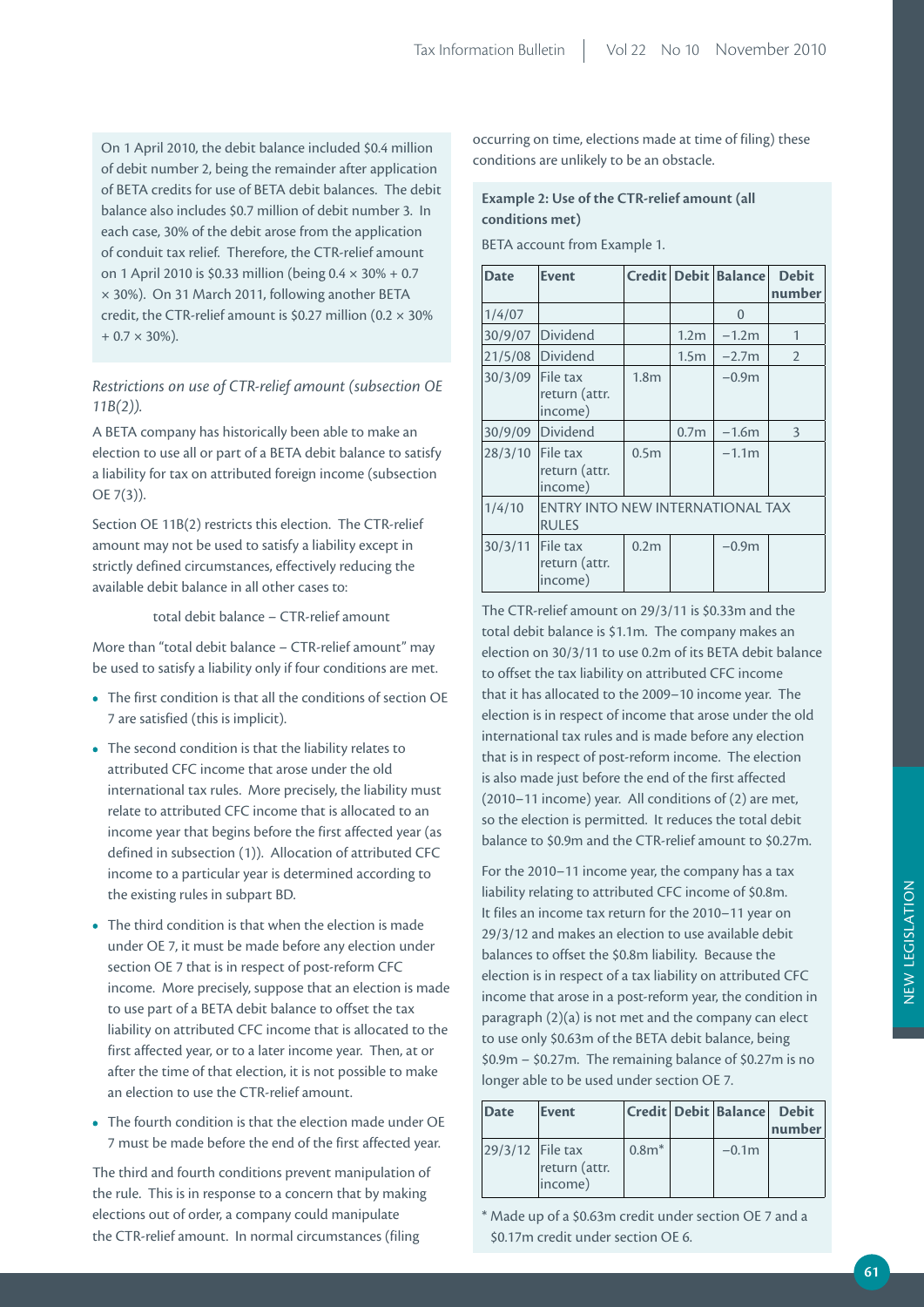The total debit balance is reduced to \$0.1m. In terms of the ordering rule, this credit reduces the debits that did not arise from conduit relief first, then other debits. This means that the CTR-relief amount on 30/3/12 is \$0.1m, the same as the total debit balance. It will not be possible to use any of the remaining debit balance by making an election under section OE 7.

## Example 3: Use of the CTR-relief amount (condition of **exception not met)**

Recall Example 2, but suppose instead that the tax return for the 2009–10 year is not filed on 30/3/11, and no election is made to use the BETA debit balance to satisfy the 2009–10 attributed CFC income tax liability.

| <b>Date</b> | <b>Event</b>                                            |                  |                  | Credit   Debit   Balance | <b>Debit</b><br>number |  |  |
|-------------|---------------------------------------------------------|------------------|------------------|--------------------------|------------------------|--|--|
| 1/4/07      |                                                         |                  |                  | $\mathbf{0}$             |                        |  |  |
| 30/9/07     | Dividend                                                |                  | 1.2 <sub>m</sub> | $-1.2m$                  |                        |  |  |
| 21/5/08     | Dividend                                                |                  | 1.5 <sub>m</sub> | $-2.7m$                  | $\mathcal{P}$          |  |  |
| 30/3/09     | File tax<br>return (attr.<br>income)                    | 1.8 <sub>m</sub> |                  | $-0.9m$                  |                        |  |  |
| 30/9/09     | Dividend                                                |                  | 0.7 <sub>m</sub> | $-1.6m$                  | 3                      |  |  |
| 28/3/10     | File tax<br>return (attr.<br>income)                    | 0.5 <sub>m</sub> |                  | $-1.1m$                  |                        |  |  |
| 1/4/10      | <b>ENTRY INTO NEW INTERNATIONAL TAX</b><br><b>RULES</b> |                  |                  |                          |                        |  |  |

As at 30/9/11, the CTR-relief amount is \$0.33m.

In the 2010–11 income year, the company has a tax liability for attributed CFC income of \$0.8m. It files an income tax return for the 2010–11 year on 1/10/11 and makes an election to use available debit balances to offset the \$0.8m liability. Because the election is in respect of a tax liability on attributed CFC income that arose in a post-reform year, the company can elect to use only \$0.77m of the BETA debit balance, being \$1.1m – \$0.33m.

| Date               | Event                    |         | Credit Debit Balance Debit | number |
|--------------------|--------------------------|---------|----------------------------|--------|
| $1/10/11$ File tax | return (attr.<br>income) | $0.8**$ | $-0.3m$                    |        |

\* Made up of a \$0.77m credit under section OE 7 and a \$0.03m credit under section OE 6.

The total debit balance is reduced to \$0.3m. In terms of the ordering rule, this credit reduces the debits that did not arise from conduit relief first, then other debits. This means that the CTR-relief amount on 30/3/12 is \$0.3m, the same as the total debit balance.

On 2/10/11, the company finally files its tax return for the 2009–10 income year and recognises its \$0.2 million of attributed foreign income. It is unable to elect to use any of the remaining BETA debit balance because it is made up entirely of the CTR-relief amount, and because:

- it has already made an election in respect of postreform income (a day earlier); and
- it did not make the election before the end of the first affected year.

| Date               | Event                    |         | Credit Debit Balance | Debit<br>number |
|--------------------|--------------------------|---------|----------------------|-----------------|
| $1/10/11$ File tax | return (attr.<br>income) | $0.2**$ | $-0.1m$              |                 |

This violates both conditions in paragraph (2)(b).

\* A credit entirely under section OE 6.

#### *Ordering rule for BETA accounts (subsection OE 11B(3))*

The ordering rule is used to determine which of the BETA debits in the BETA account make up an overall debit balance.

The purposes of the rule are firstly to ensure that it is possible to identify the part of the overall debit balance that results from the application of conduit tax relief, and secondly to ensure that credits relating to post-reform income cancel out debits that have *not* arisen from conduit tax relief before other debits.

It is possible that a single debit could arise that results:

- partly from the application of section RG 7 to reduce the required payment of FDP; and
- partly from the actual payment of FDP, including a payment made under section RG 6 by reducing a loss.

Paragraph (a) requires that, for the purposes of applying the ordering rule, such a debit be split in two. One debit is equal to the reduction of FDP under section RG 7. The other is equal to the amount of actual FDP payment.

Paragraphs (b) and (c) then treat credits as cancelling out debits in two ways, depending on the type of credit.

1. For a BETA credit that arises before the first affected year, paragraph (b) requires in almost all cases that the credit reduces BETA debits in the order in which

*BETA account*

**62**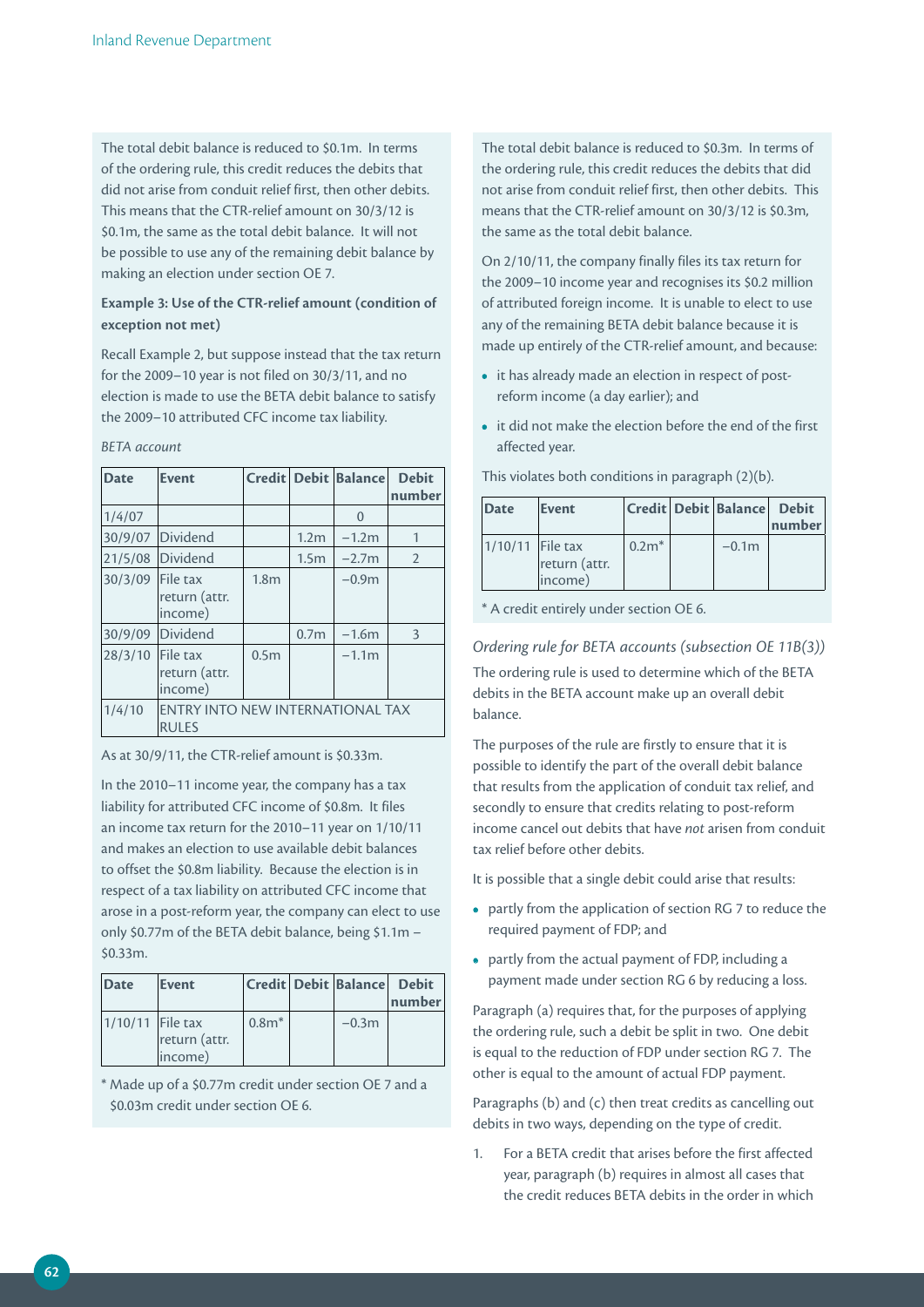the debits arise. When two debits arise at the same time and are not reduced to nil, they are reduced proportionately.

The paragraph (b) treatment also applies to a credit that arises on or after the first day of the first affected year, if:

- the credit arises as a result of an election under section OE 7; and
- the election is one that qualifies for the exception in subsection (2).

The paragraph (b) treatment does not apply to a credit that arises before the first affected year in one circumstance:

- the credit arose because of an election under section OE 7; and
- the election was made before the first affected year; and
- the election is in respect of post-reform attributed CFC income (so the condition in paragraph (2)(a) is not met).

It is doubtful that the legislation is intended to allow an election giving rise to such a credit. If it were possible for one to arise, is exceedingly unlikely to be seen in practice (if such an election does occur officials are likely to recommend a clarification to ensure it is ineffective). If one did nevertheless arise and was effective, it would use the treatment in paragraph (c).

## **Example 4: Ordering rule, paragraph (b) treatment debits before affected year**

A standard balance date company has the following entries in its BETA account.

*BETA account*

| <b>Date</b> | <b>Event</b>                                     |                  |                  | Credit   Debit   Balance | <b>Debit</b><br>number |  |  |
|-------------|--------------------------------------------------|------------------|------------------|--------------------------|------------------------|--|--|
| 1/4/07      |                                                  |                  |                  | $\Omega$                 |                        |  |  |
| 30/9/07     | Dividend                                         |                  | 1.2 <sub>m</sub> | $-1.2m$                  |                        |  |  |
| 21/5/08     | Dividend                                         |                  | 1.5 <sub>m</sub> | $-2.7m$                  | $\overline{2}$         |  |  |
| 30/3/09     | File tax<br>return (attr.<br>income)             | 1.8 <sub>m</sub> |                  | $-0.9m$                  |                        |  |  |
| 30/9/09     | Dividend                                         |                  | 0.7 <sub>m</sub> | $-1.6m$                  | 3                      |  |  |
| 28/3/10     | File tax<br>return (attr.<br>income)             | 0.5 <sub>m</sub> |                  | $-1.1m$                  |                        |  |  |
| 1/4/10      | ENTRY INTO NEW INTERNATIONAL TAX<br><b>RULES</b> |                  |                  |                          |                        |  |  |

Each of the dividends was subject to FDP, which was reduced by 30% under section RG 7, with the remaining liability paid immediately.

The debit on 30/9/07 is treated as two debits. One is \$0.36m, equal to the reduction under section RG 7, and the other is \$0.84m, equal to the FDP actually paid. The debits on 21/5/08 and 30/9/09 are treated similarly.

The BETA account now looks like this.

| <b>Date</b> | <b>Event</b>                         |                                  |                   | Credit Debit Balance | <b>Debit</b><br>number |  |  |  |
|-------------|--------------------------------------|----------------------------------|-------------------|----------------------|------------------------|--|--|--|
| 1/4/07      |                                      |                                  |                   | $\mathbf{0}$         |                        |  |  |  |
| 30/9/07     | Dividend<br>(RG7)                    |                                  | 0.36 <sub>m</sub> |                      | 1a                     |  |  |  |
|             | Dividend<br>(Other)                  |                                  | 0.84 <sub>m</sub> | $-1.2m$              | 1 <sub>b</sub>         |  |  |  |
| 21/5/08     | <b>Dividend</b><br>(RG7)             |                                  | 0.45m             |                      | 2a                     |  |  |  |
|             | Dividend<br>(Other)                  |                                  | 1.05 <sub>m</sub> | $-2.7m$              | 2 <sub>b</sub>         |  |  |  |
| 30/3/09     | File tax<br>return (attr.<br>income) | 1.8 <sub>m</sub>                 |                   | $-0.9m$              |                        |  |  |  |
| 30/9/09     | <b>Dividend</b><br>(RG7)             |                                  | 0.21m             |                      | 3a                     |  |  |  |
|             | Dividend<br>(Other)                  |                                  | 0.49 <sub>m</sub> | $-1.6m$              | 3 <sub>b</sub>         |  |  |  |
| 28/3/10     | File tax<br>return (attr.<br>income) | 0.5 <sub>m</sub>                 |                   | $-1.1m$              |                        |  |  |  |
| 1/4/10      | <b>RULES</b>                         | ENTRY INTO NEW INTERNATIONAL TAX |                   |                      |                        |  |  |  |

The credit on 30/3/09 arises before the first affected year. It is the result of an election under section OE 7 and the election is in respect of pre-reform income (the condition in paragraph (2)(a) is met). Therefore, the credit is treated as described in paragraph (3)(b) and wipes out all debits in chronological order, with prorating for debits that arise simultaneously.

The credit is treated as reducing debits (1a) and (1b) to nil, then proportionately reducing debits (2a) and (2b) at the same time, to 0.27m and 0.63m respectively. The CTR-relief amount immediately after the reduction is 0.27m.

The credit on 28/3/10 is also treated as described in paragraph (3)(b). It further reduces debits (2a) and (2b) to 0.12m and 0.28m respectively. The CTR-relief amount immediately after the reduction, taking into account that debits (3a) and (3b) have also arisen, is 0.33m.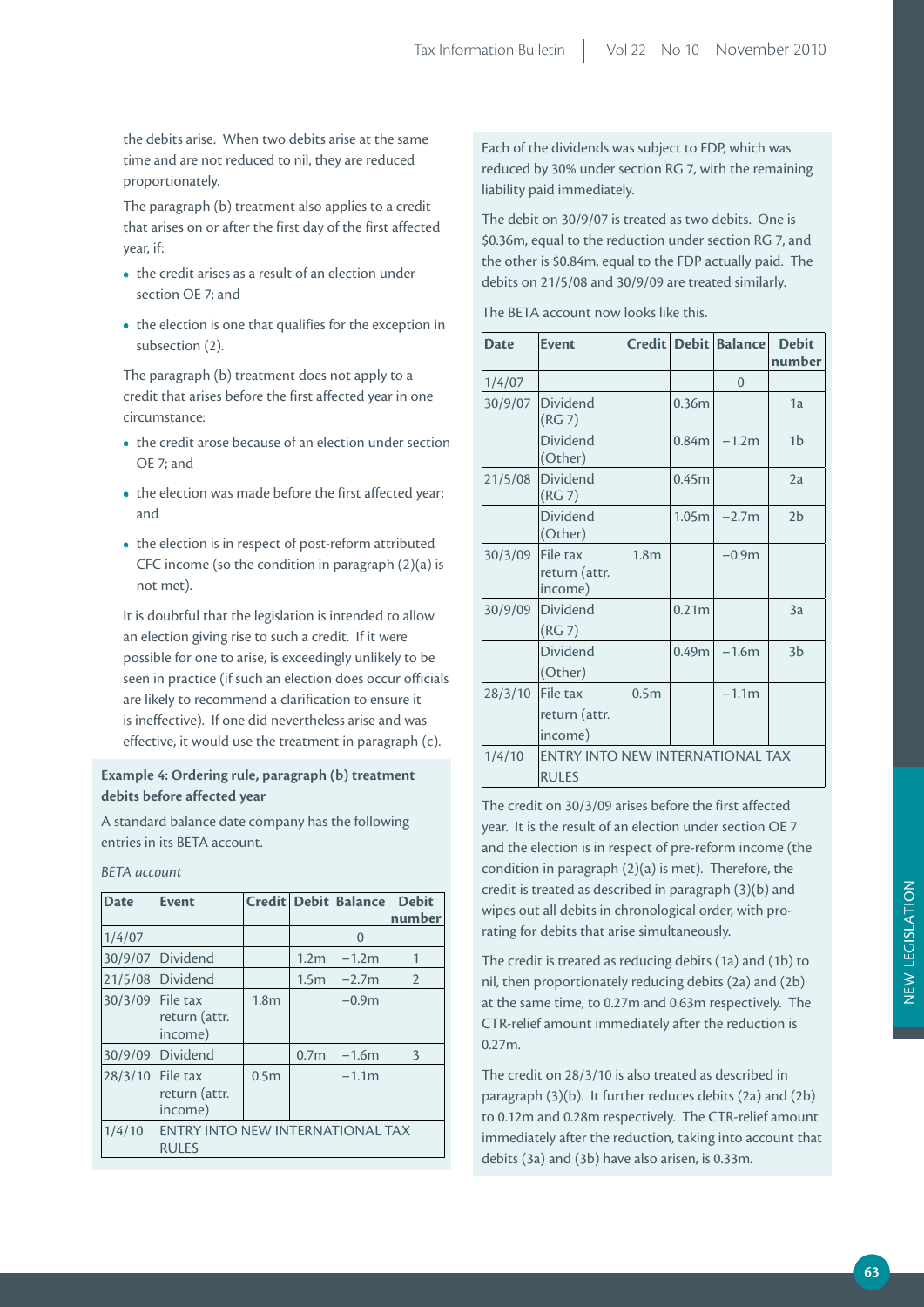## **Example 5: Ordering rule, paragraph (b) treatment for credits arising in first affected year**

The BETA account begins in the same way as Example 4.

*BETA account*

| <b>Date</b> | <b>Event</b>                                     |                  |                   | Credit Debit Balance | <b>Debit</b><br>number |
|-------------|--------------------------------------------------|------------------|-------------------|----------------------|------------------------|
| 1/4/07      |                                                  |                  |                   | $\overline{0}$       |                        |
| 30/9/07     | Dividend<br>(RG7)                                |                  | 0.36m             |                      | 1a                     |
|             | Dividend<br>(Other)                              |                  | 0.84 <sub>m</sub> | $-1.2m$              | 1 <sub>b</sub>         |
| 21/5/08     | <b>Dividend</b><br>(RG7)                         |                  | 0.45m             |                      | 2a                     |
|             | Dividend<br>(Other)                              |                  | 1.05m             | $-2.7m$              | 2 <sub>b</sub>         |
| 30/3/09     | File tax<br>return (attr.<br>income)             | 1.8 <sub>m</sub> |                   | $-0.9m$              |                        |
| 30/9/09     | Dividend<br>(RG7)                                |                  | 0.21 <sub>m</sub> |                      | 3a                     |
|             | Dividend<br>(Other)                              |                  | 0.49m             | $-1.6m$              | 3 <sub>b</sub>         |
| 28/3/10     | File tax<br>return (attr.<br>income)             | 0.5 <sub>m</sub> |                   | $-1.1m$              |                        |
| 1/4/10      | ENTRY INTO NEW INTERNATIONAL TAX<br><b>RULES</b> |                  |                   |                      |                        |

At the end of 28/3/10, the ordering rule treated 0.12m of debit (2a) and 0.28m of debit (2b) as remaining. If the income tax return for the 2009–10 year is filed on 30/3/11, and there are credits under OE 7 for 0.2m, the following entry occurs.

| Date               | Event                    |                  | <b>Credit Debit Balance</b> | <b>Debit</b><br>number |
|--------------------|--------------------------|------------------|-----------------------------|------------------------|
| 30/3/11   File tax | return (attr.<br>(income | 0.2 <sub>m</sub> | $-0.9m$                     |                        |

The credit on 30/3/11 arises after the beginning of the first affected income year, but the credit arises as a result of an election made under section OE 7 that qualifies for the exception in subsection (2). Therefore, the credit is treated as described in paragraph (b). The credit further reduces debit (2a) to 0.06m and debit (2b) to 0.14m. The CTR-relief amount after the credit is 0.27m.

- 2. All other BETA credits are treated by paragraph  $(3)(c)$ as:
	- firstly, reducing branch equivalent tax debits that did not arise from a reduction of an FDP liability under section RG 7, in the order they arose (with proportionate reduction of debits arising at the same time); and
	- secondly, to the extent that there is any remaining debit balance, reducing branch equivalent tax debits that did arise from a reduction of an FDP liability under section RG 7, in the order those debits arose (again, with proportionate reduction of debits arising at the same time).

## **Example 6: Ordering rule, paragraph (c) treatment for credit arising in affected year**

The BETA account begins in the same way as Example 5.

*BETA account*

| <b>Date</b> | <b>Event</b>                            |                  |                   | <b>Credit Debit Balance</b> | <b>Debit</b><br>number |
|-------------|-----------------------------------------|------------------|-------------------|-----------------------------|------------------------|
| 1/4/07      |                                         |                  |                   | $\overline{0}$              |                        |
| 30/9/07     | <b>Dividend</b>                         |                  | 0.36m             |                             | 1a                     |
|             | (RG7)                                   |                  |                   |                             |                        |
|             | Dividend                                |                  | 0.84 <sub>m</sub> | $-1.2m$                     | 1 <sub>b</sub>         |
|             | (Other)                                 |                  |                   |                             |                        |
| 21/5/08     | Dividend                                |                  | 0.45m             |                             | 2a                     |
|             | (RG7)                                   |                  |                   |                             |                        |
|             | <b>Dividend</b>                         |                  | 1.05 <sub>m</sub> | $-2.7m$                     | 2 <sub>b</sub>         |
|             | (Other)                                 |                  |                   |                             |                        |
| 30/3/09     | File tax                                | 1.8 <sub>m</sub> |                   | $-0.9m$                     |                        |
|             | return (attr.                           |                  |                   |                             |                        |
|             | income)                                 |                  |                   |                             |                        |
| 30/9/09     | Dividend                                |                  | 0.21 <sub>m</sub> |                             | 3a                     |
|             | (RG7)                                   |                  |                   |                             |                        |
|             | Dividend                                |                  | 0.49 <sub>m</sub> | $-1.6m$                     | 3 <sub>b</sub>         |
|             | (Other)                                 |                  |                   |                             |                        |
| 28/3/10     | File tax                                | 0.5 <sub>m</sub> |                   | $-1.1m$                     |                        |
|             | return (attr.                           |                  |                   |                             |                        |
|             | income)                                 |                  |                   |                             |                        |
| 1/4/10      | <b>ENTRY INTO NEW INTERNATIONAL TAX</b> |                  |                   |                             |                        |
|             | <b>RULES</b>                            |                  |                   |                             |                        |
| 30/3/11     | File tax                                | 0.2 <sub>m</sub> |                   | $-0.9m$                     |                        |
|             | return (attr.                           |                  |                   |                             |                        |
|             | income)                                 |                  |                   |                             |                        |

After 30/3/11, the ordering rule treated the remaining part of debit (2a) as being 0.06m and the remaining part of debit (2b) as being 0.14m.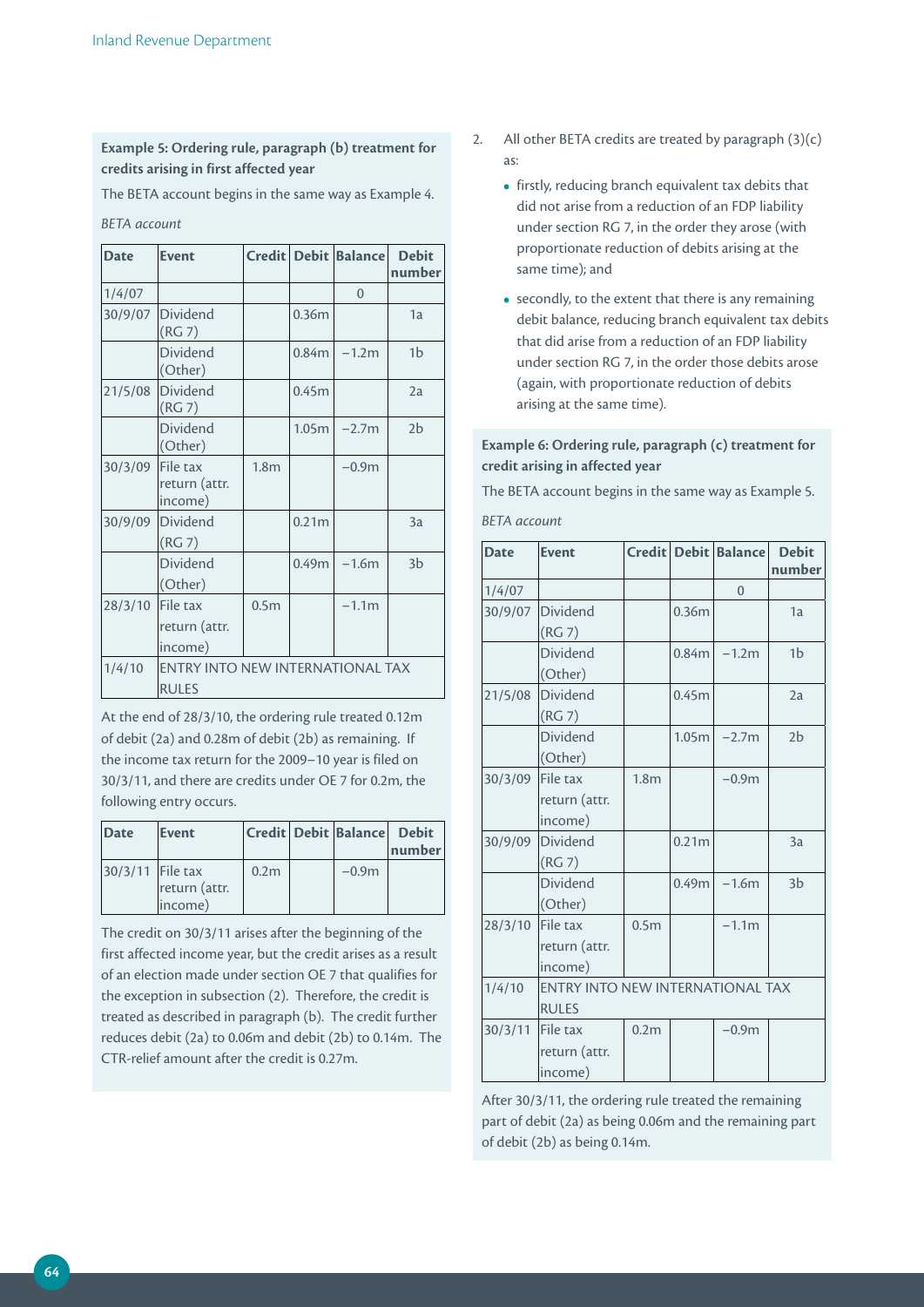If the income tax return for the 2010–11 income year was filed on 29/3/12, and there was a tax liability for attributed CFC income of 0.8m, the following entry would occur.

| Date             | Event                    |                  | Credit Debit Balance Debit | number |
|------------------|--------------------------|------------------|----------------------------|--------|
| 30/3/11 File tax | return (attr.<br>income) | 0.8 <sub>m</sub> | $-0.1m$                    |        |

The credit arises after the entry into the new international tax rules. It does not arise from an election that qualifies for the exception under subsection (2), because it is in respect of post-reform income.

Therefore, the credit is treated under paragraph (c) as first reducing debits that did not arise from the application of section RG 7, the other debits. The credit wipes out the remaining 0.14m of debit (2b), wipes out debit (3b), wipes out the remaining 0.06m of debit (2a), and wipes out 0.11m of debit (3a), in that order. This leaves 0.1m of debit (3a) remaining. The CTR-relief amount, immediately after the application of the credit, is also 0.1m.

# *Rules for consolidated BETA accounts (section OP 104B)*

Section OP 104B applies the same rules to consolidated BETA groups with BETA accounts that section OE 11B applies to BETA companies.

## **Application date**

The new rules apply for all income years beginning on or after 1 July 2009. This was also the date of application of most provisions in the new international tax rules.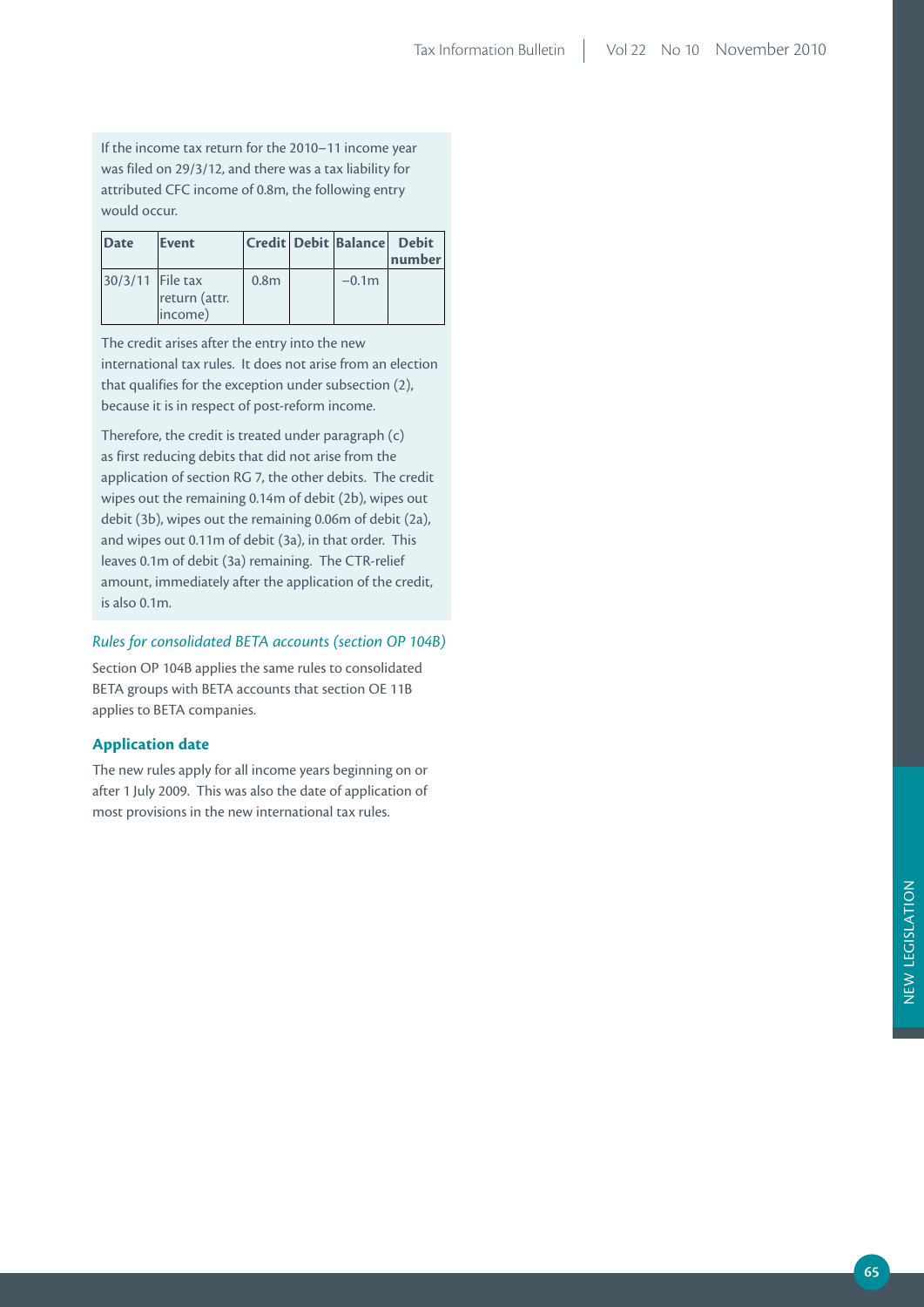# GIFT DUTY EXEMPTIONS

*Section 73(2)(aa), 73(2)(jd), 73(2)(kb), 73(2)(o) of the Estate and Gift Duties Act 1968*

Several new exemptions from gift duty have been added to the Estate and Gift Duties Act 1968.

### **Background**

In general, gift duty is imposed on any gift of property in New Zealand, or outside New Zealand if the donor's permanent home is in New Zealand, or the donor is a company incorporated in New Zealand. A number of exemptions from gift duty are provided in section 73 of the Estate and Gift Duties Act 1968.

## **Key features**

New section 73(2)(aa) of the Estate and Gift Duties Act 1968 exempts any gift required by an order of a court under the Law Reform (Testamentary Promises) Act 1949 or the Family Protection Act 1955 from gift duty. The exemption ensures that the original policy intention that such distributions of property are exempt from gift duty is maintained.

New sections 73(2)(jd) and 73(2)(kb) exempt from gift duty any gifts made to central government and local authorities, provided these organisations are not carried on for the private pecuniary benefit of any individual. This exemption removes an impediment to donors who want to give property (monetary and non-monetary) to local or central government, and will reduce the associated compliance costs for those donors.

New section 73(2)(o) exempts from gift duty any gifts made to donee organisations. This exemption aligns the gift duty treatment of gifts made to donee organisations with the policy for encouraging greater giving to charitable and philanthropic causes.

#### **Application dates**

The exemption for distributions of property made in accordance with a Court Order under the Law Reform (Testamentary Promises) Act 1949 or the Family Protection Act 1955 applies retrospectively to 24 May 1999, the date when Part 1 of the Estate and Gift Duties Act 1968 was repealed.

The other exemptions apply from the date of enactment.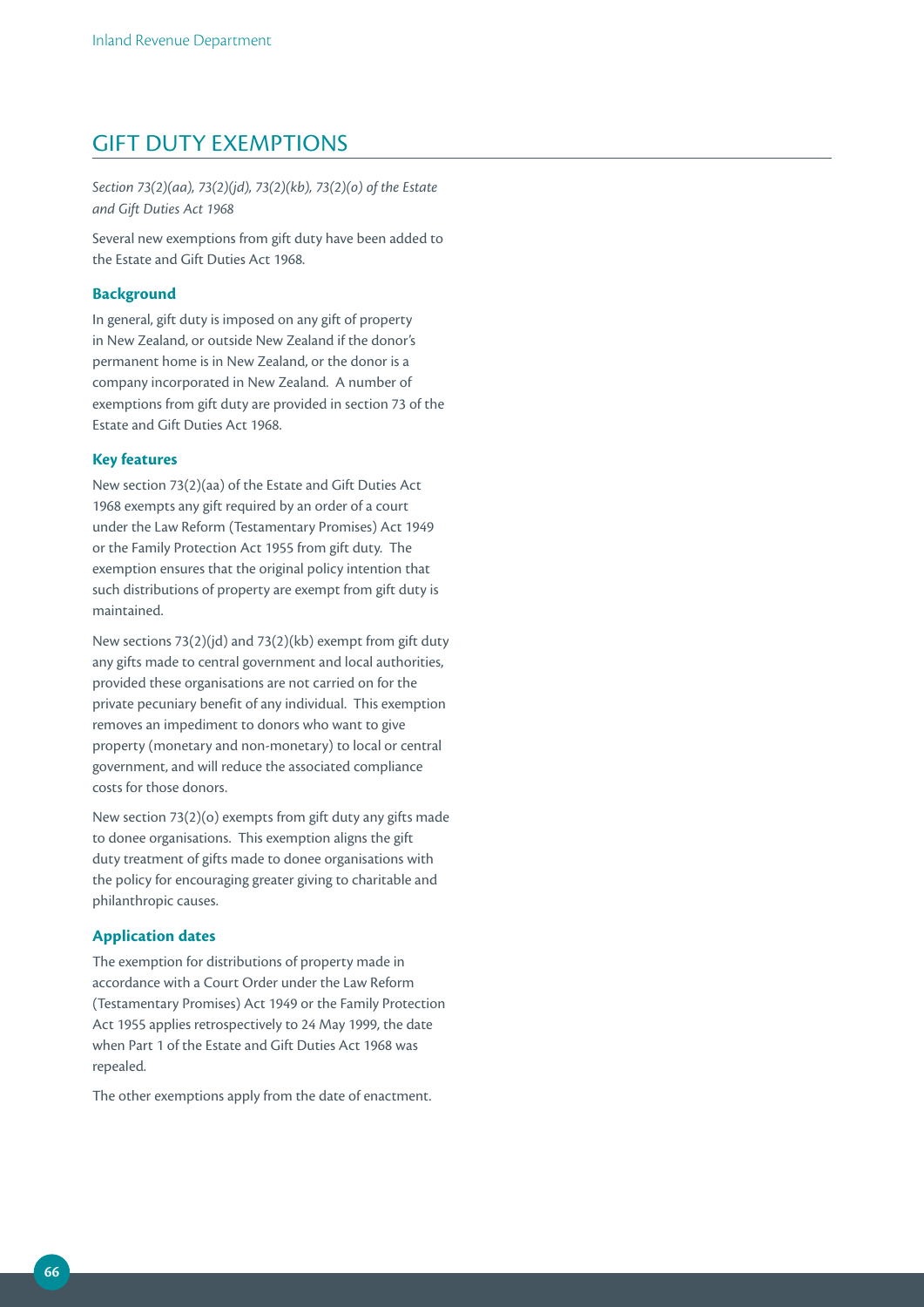# BINDING RULINGS

# **QuESTiONS OF FACT**

*Sections 3(1), 91E(4)(a), 91E(4)(j), 91EF(3), 91EH(1B), 91EJ, 91F(4)(a), 91F(4)(h), 91FF(3), 91FH(1B) and 91FK of the Tax Administration Act 1994*

Amendments have been made replacing the current general prohibition on determinations of fact with a provision that the Commissioner can rule only on the basis of the facts as provided by the applicant. The amendment clarifies that the Commissioner can rule on questions of tax avoidance and in doing so retain certainty for taxpayers.

## **Background**

An underlying principle of the binding rulings legislation is that the Commissioner should not have to determine whether facts provided by an applicant for a ruling are correct. Previously under sections 91E(4)(a) and 91F(4)(a), the Commissioner was prohibited from ruling on questions of fact. On a literal interpretation of this provision it could be argued that the Commissioner was prohibited from making a ruling when doing so would expressly or implicitly require particular facts to be found to exist. In that case, the Commissioner would be unable to rule on factdependent issues such as the application of the general antiavoidance provision or specific anti-avoidance provisions. Such a broad interpretation was, however, inconsistent with the understanding and application of the binding rulings provisions by taxpayers, tax practitioners and Inland Revenue since the binding rulings regime was introduced in 1994. The inability to obtain a binding ruling on questions of avoidance would have reduced certainty for businesses.

To ensure that the Commissioner can rule on tax avoidance, the relevant sections in the legislation have been replaced with a rule that the Commissioner cannot rule on "proscribed questions", including the existence or correctness of facts. The Commissioner can, however, rule on the basis of facts that are assumed to exist from the application for the ruling. Proscribed questions also include the taxpayer's intention, the value of anything and what constitutes commercially acceptable practice.

To remove any implication that the Commissioner is unable to rule on tax avoidance (which would defeat the main purpose of the proposed change) the exclusion for commercially acceptable practice is limited to where that term is used in the tax legislation.

## **Key features**

**•** The rule that the Commissioner cannot rule on questions of fact (sections 91E(4)(a) and 91F(4)(a)) has been

replaced with a rule that the Commissioner cannot rule on "proscribed questions", which include the existence or correctness of facts.

- Specific exclusions from ruling in relation to the taxpayer's intention, the value of anything and what constitutes "commercially acceptable practice" have been included as proscribed questions on the basis that they are likely to require the Commissioner to rule on the existence or correctness of facts.
- The Commissioner may make a ruling based on the facts provided by the applicant. The Commissioner may also enquire as to the correctness or existence of the facts provided by the applicant (for example, if there is an obvious factual error in the application), but is not required to do so.

## **Application date**

The amendments apply from the day of Royal assent, being 7 September 2010.

# **ABiLiTY TO ruLE WHEN THE mATTEr iS SuBJECT TO A CASE BEFOrE THE COurTS**

*Sections 91E(3)(b) and 91F(3)(b) of the Tax Administration Act 1994*

The Commissioner's discretion not to rule on matters before the courts has been clarified by limiting its application to cases involving substantially similar arrangements. The amendment has clarified when the Commissioner will exercise the discretion.

### **Background**

The Commissioner had a discretion under which he could decline to rule "if the matter on which the ruling is sought is subject to an objection, challenge or appeal, whether in relation to the applicant or to any other person". The provision was expressed in general terms and the scope of the provision, particularly the term "matter", was unclear. The provision did not allow for an unduly narrow interpretation such as requiring an identical transaction or the same (or associated) taxpayer. At the other extreme, it would have been inappropriate to apply the provision to all instances when an issue arose that was commonly determined in a transaction—for example, the application of the general anti-avoidance provision—as that would have allowed the Commissioner to turn down any ruling application on that issue. This lack of clarity did not give businesses certainty.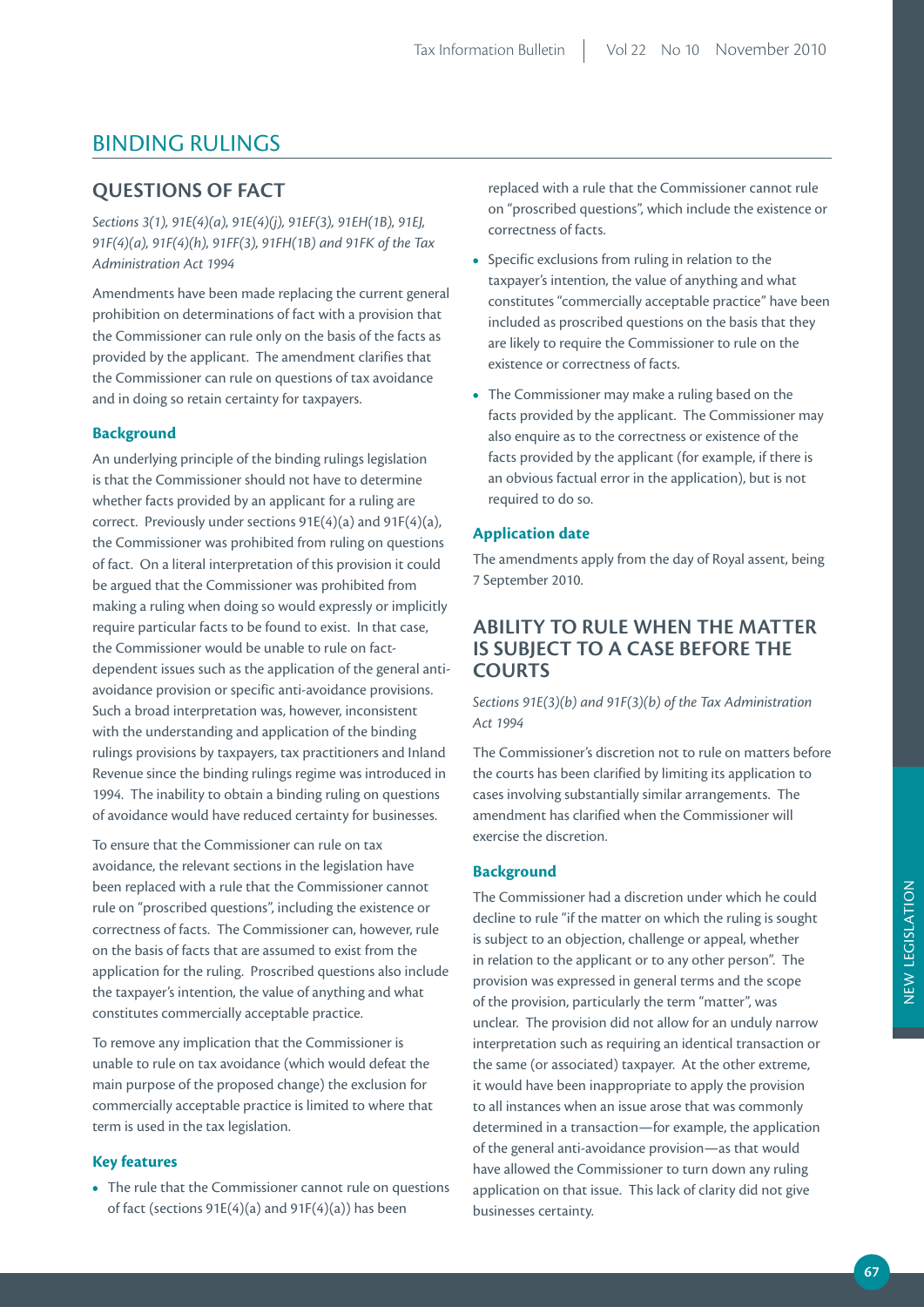#### **Key features**

Sections 91E(3)(b) and 91F(3)(b) have been amended to clarify the Commissioner's discretion not to rule on matters which are the subject of a dispute with the applicant or another person. The application of the discretion has been limited to an arrangement on which the ruling is sought, or a separately identifiable part of that arrangement, which is substantially the same as an arrangement which is before the courts.

## **Application date**

The amendments apply from the day of Royal assent, being 7 September 2010.

# **mASS mArKETED AND puBLiCLY prOmOTED SCHEmE ruLiNGS**

*Sections 3(1), 91F(3)(bb), 91FC(1A), 91FD(1)(bb) and 141EC(1) of the Tax Administration Act 1994*

An amendment has been made to allow promoters of arrangements, or those with an interest similar to that of a promoter, to apply for a product ruling for prospective arrangements. Previously a promoter could not request a binding ruling on an arrangement if the promoter was not a party to the arrangement. Allowing promoters of schemes to apply for product rulings could enhance overall tax compliance if such applications become standard practice.

#### **Background**

A product ruling sets out Inland Revenue's interpretation of how the tax law applies to an arrangement that is likely to be entered into with a number of people on identical terms. One of the conditions when applying for a product ruling was that the applicant must have intended to be a party to the proposed arrangement (section 91FC(1A)).

This meant the promoter of an arrangement could not generally apply for a product ruling. This position followed a legislative clarification in 1999 intended, among other things, to ensure that rulings applications were limited to "seriously contemplated" arrangements.

There are advantages to investors and promoters in Inland Revenue issuing binding rulings on schemes. Prospective investors can make their investment decision in full knowledge of the tax effects of the arrangement and this would assist with compliance with their tax obligations. The promoter of the scheme can use the binding ruling to market the scheme as a means of demonstrating that the scheme is sound from a tax perspective. For Inland Revenue there are also benefits in such rulings being made available. Inland Revenue will become aware of the arrangement at an early stage and administrative costs in auditing the scheme will be reduced.

#### **Key features**

New section 91FC(1A) of the Tax Administration Act 1994 allows promoters of arrangements to apply for product rulings for prospective arrangements.

To deal with the possible incentive for promoters of arrangements to omit relevant information or misrepresent the arrangement to obtain a favourable binding ruling, the promoter of the scheme is required to make a statutory declaration that the relevant facts and documents provided in the application are correct. The Commissioner has also been given a discretion not to rule if the promoter has previously applied for such a ruling and omitted relevant information or provided false information.

## **Application date**

The amendments apply from the day of Royal assent, being 7 September 2010.

# **DECLiNiNG TO ruLE WHEN AN ArrANGEmENT iS THE SuBJECT OF A DiSpuTE**

#### *Section 91E(4)(ga) of the Tax Administration Act 1994*

Section 91E(4)(ga) has been clarified to allow the Commissioner to make a binding ruling if the arrangement is the subject of a dispute by way of notice of proposed adjustment (NOPA) but the application for the ruling relates to a different tax type from that in the NOPA. Previously the Commissioner could not make a ruling if the application related to an arrangement that was the subject of a NOPA. Allowing the Commissioner to make a ruling that relates to a different tax type to that being disputed enhances the usefulness of the rulings process.

#### **Background**

Before its amendment, section 91E(4)(ga) did not allow the Commissioner to make a private ruling if the application related to an arrangement that was being disputed by way of a NOPA. This criterion was added in 1999 to clarify the policy intent that there should be no overlap between the disputes resolution process and the binding rulings regime.

This meant that if a NOPA related to only one aspect of an arrangement, the Commissioner could not rule on other aspects which might not have been related to the issue being disputed. This could occur, for example, if an arrangement had both income tax consequences and GST consequences. Even if the NOPA related only to the GST aspects of the arrangement, the taxpayer could not obtain a ruling in relation to the income tax aspects of the arrangement.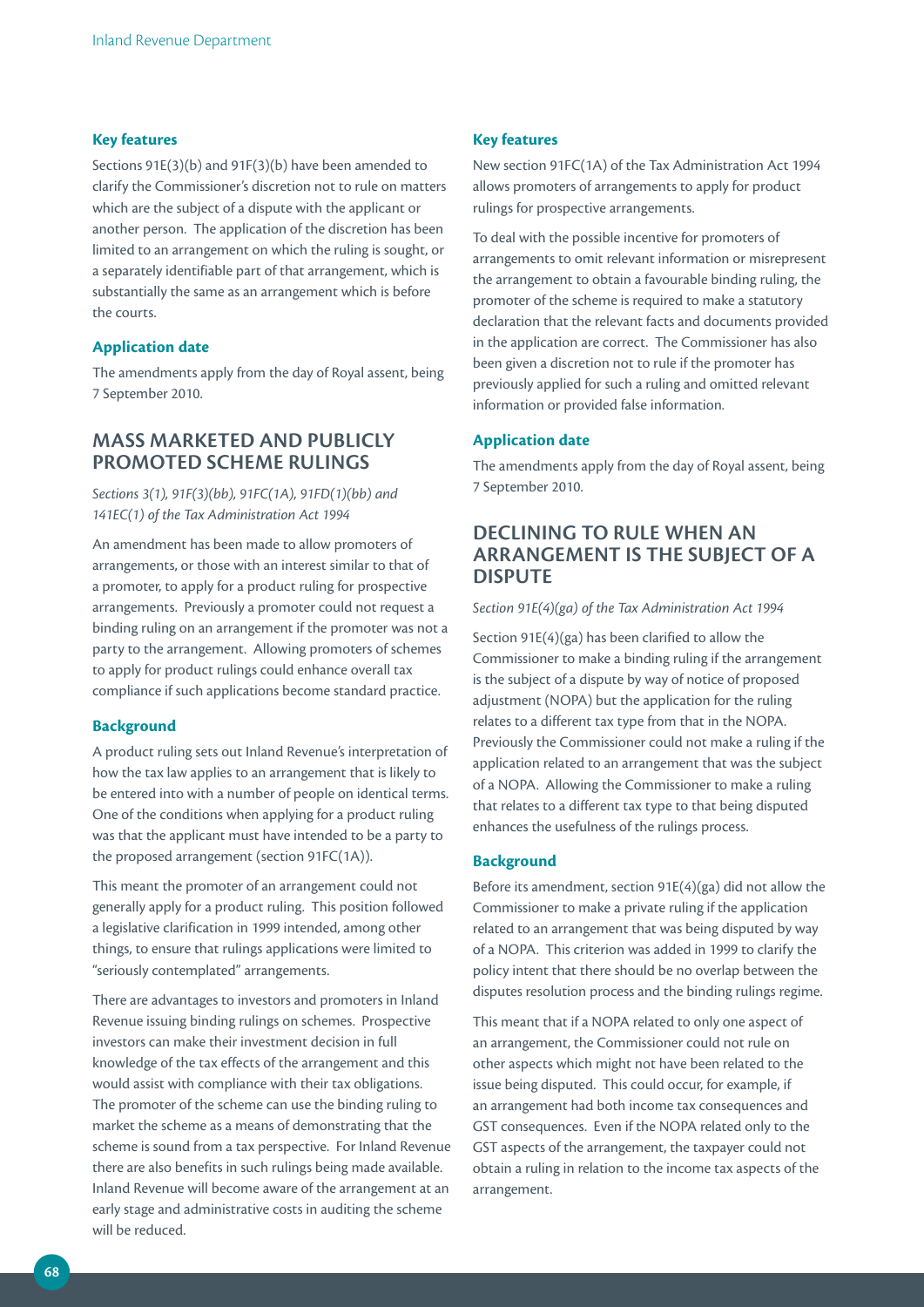## **Key features**

Section 91E(4)(ga) has been amended to provide an exception to the prohibition on ruling on disputed arrangements that are the subject of a NOPA. The exception will apply if the application for the ruling relates to a different tax type from that being disputed.

A further requirement is that the matter in dispute, and that for which the ruling is sought, are sufficiently separate.

## **Application date**

The amendment applies from the day of Royal assent, being 7 September 2010. When the bill was introduced, the amendment was to apply from the date of the bill's enactment. Following submissions, the application date was amended to apply to ruling applications which were already lodged but had not been declined or finalised before 7 September 2010.

# **A ruLiNG WHiCH FAiLS iN pArT**

*Sections 91EA(1), 91EB(1) and (2), 91FA(1) and 91FB(1) and (2) of the Tax Administration Act 1994*

Amendments have been made to sections 91EB and 91FB so that a ruling can be made invalid in part rather than in full only. This is so that not all tax types are affected by the invalidity. The amendment is aimed at providing greater flexibility in the rulings process.

## **Background**

Previously under section 91EB(2), a binding ruling which was based on facts or circumstances which were materially different from the arrangement actually undertaken was treated as fully invalid even if those differences were material only to certain aspects of the ruling. An example was when a ruling related to both GST and income tax and the material difference related only to GST.

### **Key features**

Sections 91EB and 91FB have been amended to provide that if the invalidity of a ruling relates only to a certain tax type or types involved in the ruling, the other parts of the ruling relating to other tax types will continue to apply.

## **Application date**

The amendments apply from the day of Royal assent, being 7 September 2010. When the bill was introduced, the amendment was to apply from the date of the bill's enactment. Following submissions, the application date was amended to apply to existing rulings.

# **puBLiCATiON OF NOTiFiCATiON OF BiNDiNG ruLiNGS iN THE** *GAZETTE*

*Sections 90(7), 90AD(1), 90A(7), 91AA(6), 91AAB(6), 91AAE(1), 91AAE(2), 91AAK, 91AAM(4), 91AAN(9), 91AAO(5)(a), 91AAQ(8), 91AAR(6), 91DA(2), 91DE(2), 91FH(4)(a) and (5)(a) and 91FJ(2) of the Tax Administration Act 1994*

The requirement to publish the making and withdrawal of public and product rulings in the *Gazette* has been replaced with a requirement that the Commissioner publish the making and withdrawal of public and product rulings in a publication chosen by the Commissioner, such as the *Tax Information Bulletin* (TIB). Similar amendments have been made to the Commissioner's determination-making powers. The amendments are aimed at streamlining the process for making and withdrawing rulings and determinations.

## **Background**

The binding rulings legislation required Inland Revenue to notify the making and withdrawal of public and product rulings in the *Gazette*. Public and product binding rulings were also published in full in Inland Revenue's TIB. The TIB is available on Inland Revenue's website and a paper copy can be requested. The TIB continues to be the main vehicle for publication.

### **Application date**

The amendments apply from the day of Royal assent, being 7 September 2010.

# **uNACCEpTABLE TAX pOSiTiON pENALTiES AND uSE-OF-mONEY INTEREST**

*Sections 3(1), 120W and 141B(1D) of the Tax Administration Act 1994*

New sections 120W and 141B(1D) have been added to ensure that taxpayers who rely on the Commissioner's official opinion will not be subject to use-of-money interest or to the unacceptable tax position penalty.

### **Background**

A shortfall penalty for taking an unacceptable tax position can be imposed when a taxpayer's tax position fails to meet the standard of being "about as likely as not to be correct". The penalty applies when the tax position involves a significant amount of tax. Use-of-money interest imposed on a taxpayer is charged when tax is underpaid.

It was possible that an unacceptable tax position penalty and use-of-money interest could have applied if the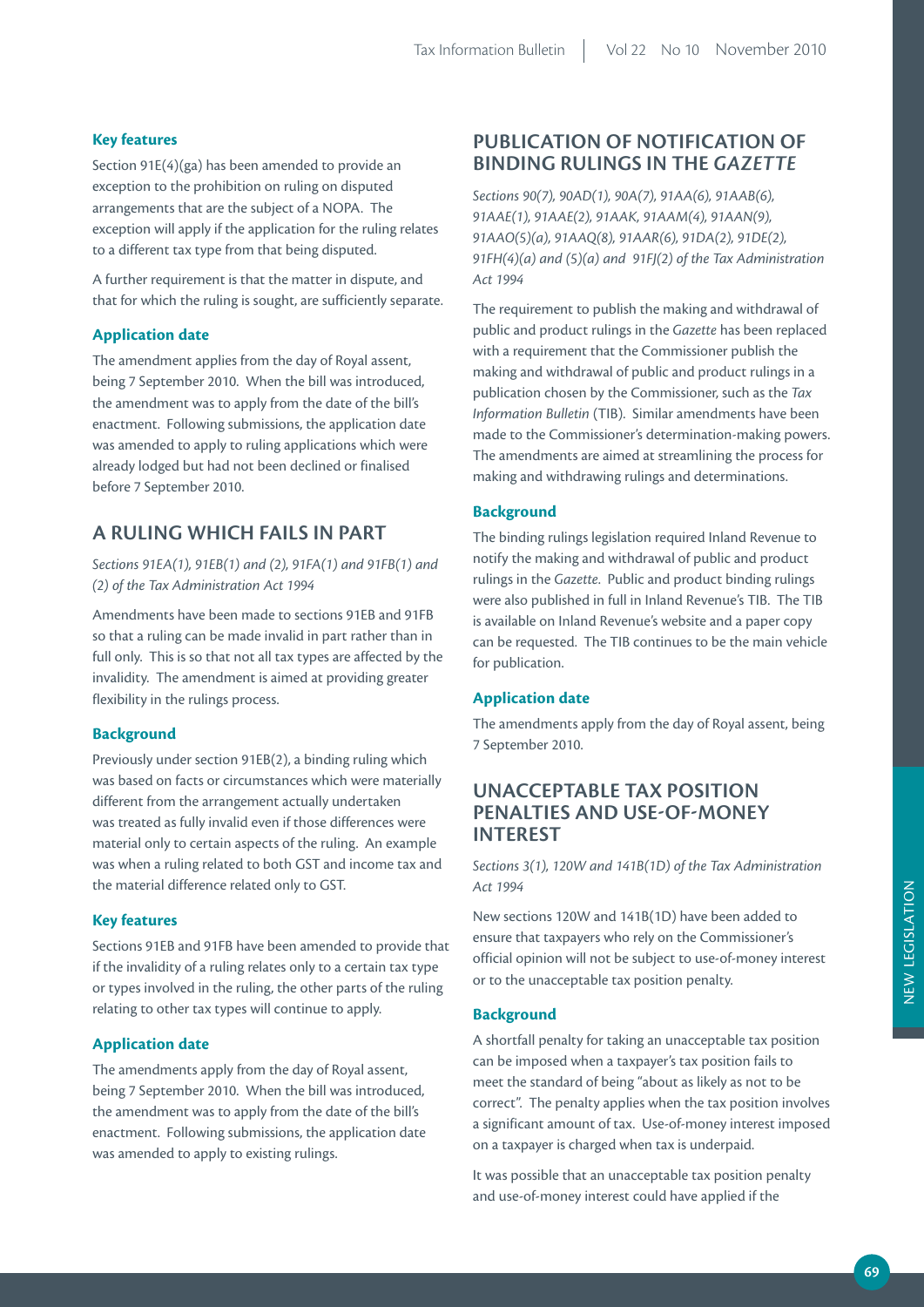taxpayer had underpaid their tax as a result of relying on advice provided by Inland Revenue.

#### **Key features**

New sections 120W and 141B(1D) and a definition of "Commissioner's official opinion" ensure that taxpayers who rely on official Inland Revenue advice will not be subject to use-of-money interest or to the unacceptable tax position penalty as a result of their reliance.

The advice relied on will have to be:

- provided orally or in writing by the Commissioner as the official position of Inland Revenue and applicable specifically to the taxpayer (with all the relevant facts having been provided by the taxpayer); or
- a finalised official written statement of the Commissioner if it applies to the taxpayer's situation.

The amendments do not apply to private binding rulings. As these rulings are binding on the Commissioner, the taxpayer, in following the ruling, will not be subject to interest or the unacceptable tax position penalty.

The definition of "Commissioner's official opinion" was amended at select committee. The definition was broadened to include a finalised official written statement of the Commissioner if it applies to the taxpayer's situation

#### **Application dates**

The amendments apply to the Commissioner's official opinions given from the day of Royal assent, being 7 September 2010.

# **FEE WAIVERS FOR BINDING RULINGS AND GST ON NON-rESiDENT AppLiCATiONS**

*Regulations 6 and 7 of the Tax Administration (Binding Rulings) Regulations 1999*

The bill introduces a more flexible fee waiver provision and a reduction of the tax fraction for zero-rated supplies of binding rulings by amending the Tax Administration (Binding Rulings) Regulations 1999. The amendments allow such factors as the nature of the issue and the skill and experience applied by Inland Revenue staff in providing the rulings to be taken into account in charging for binding rulings. They also clarify the GST position on fees for nonresident applications.

#### **Background**

Private, product and status binding rulings all incur fees that are based on recovering the cost of providing the ruling. Previously, Inland Revenue could, in exceptional

circumstances and at the Commissioner's discretion, waive all or part of any fee payable by an applicant. More flexibility was required for the exercise of the waiver. The waiver will now be based on what is fair and reasonable having regard to such factors as the nature of the issue and the skill and experience applied by Inland Revenue staff.

### **Key features**

The Tax Administration (Binding Rulings) Regulations 1999 have been amended to provide for a more flexible fee-waiver provision based on what the Commissioner considers is fair and reasonable.

The fees for zero-rated supplies of binding rulings have been reduced by the tax fraction of the fee. Previously, the fee charged assumed a GST rate of 12.5% and did not take into account the fact that binding rulings issued to nonresidents outside New Zealand could have been zero-rated under the Goods and Services Tax Act 1985. Therefore, any binding ruling issued to a New Zealand resident was in general cheaper than if that same ruling had been supplied to a non-resident. This was because the New Zealand resident, if registered for GST, could generally claim an input tax credit for the GST portion of the cost of acquiring the binding ruling. The non-resident, on the other hand, was unlikely to meet the requirements for registration or input tax credit entitlement.

#### **Application date**

The amendments will apply to new rulings made from the day of Royal assent, being 7 September 2010.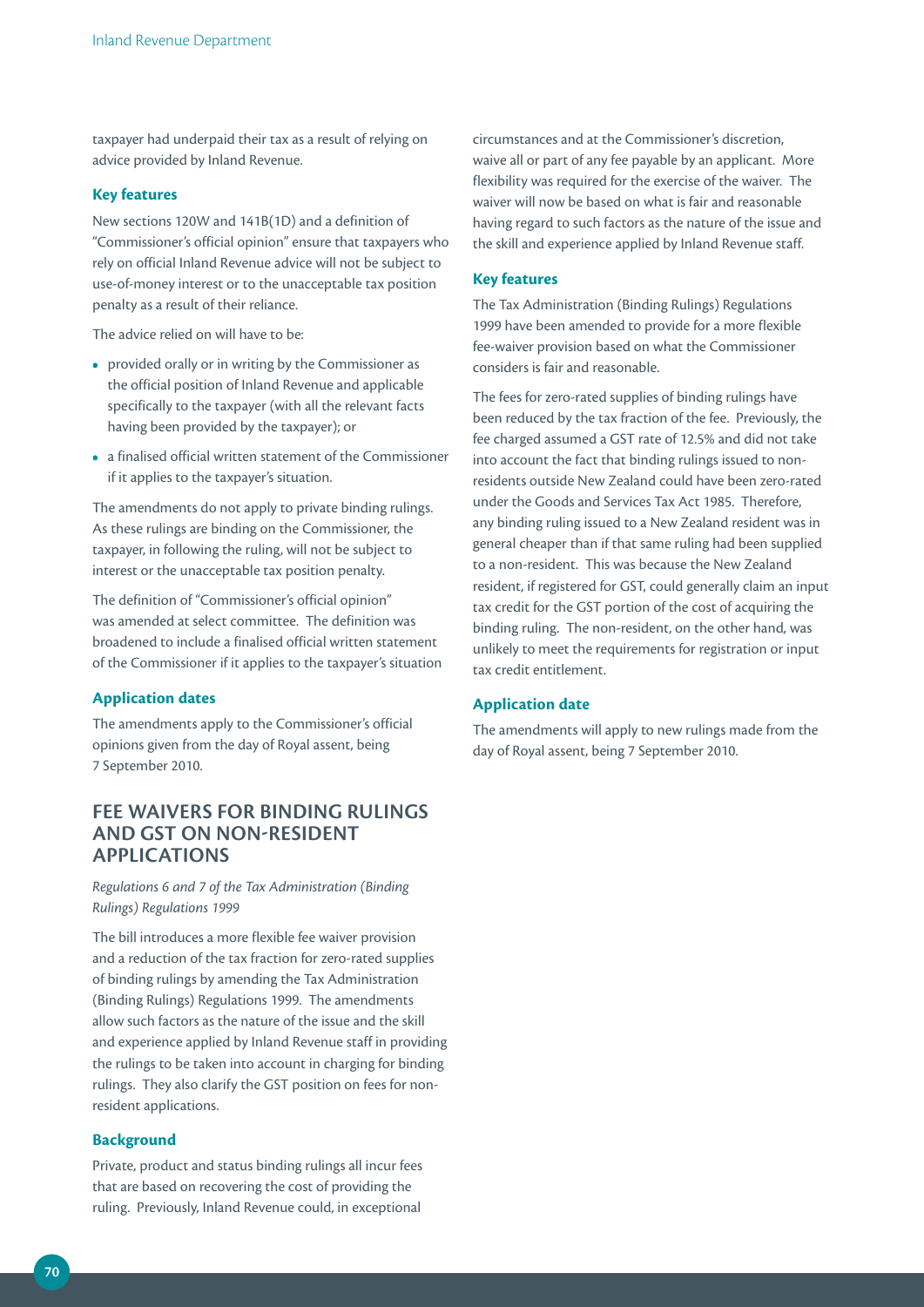## FURTHER CHANGES TO HELP BUSINESSES TRANSITION TO THE NEW GST RATE

*Sections 78AA and 78B of the Goods and Services Act 1985; section 183AA of the Tax Administration Act 1994*

### **Background**

The Government has made a number of amendments as part of the Taxation (Annual Rates, Trans-Tasman Savings Portability, KiwiSaver, and Remedial Matters) Act 2010, designed to further help businesses transition to the new GST rate of 15%. These amendments follow from recommendations made by the GST Advisory Panel. They supplement the transitional rules already provided in the GST Act, including those that were introduced in Budget night legislation and outlined in the August 2010 *Tax Information Bulletin* Vol. 22, No. 7. Further background on the GST rate increase is provided in that T*ax Information Bulletin*.

#### **Detailed analysis**

The amendments refer generically to the "rate change day" and the "original rate" (see section 78AA(1)) being, in the case of the recent GST rate increase to 15%, respectively 1 October 2010 and 12.5%. The explanation below primarily focuses on the impact of the amendments in relation to the 1 October 2010 increase.

#### *Subrogation payments*

A subrogation payment is the recovery income received by an insurer for the damages caused by a third party to their insured party. The GST Act deems the time of supply to be the day on which the insurer receives the payment. This would have meant subrogation payments received on or after 1 October 2010 would have been, in the absence of the transitional provision, subject to the 15% GST rate, even when the underlying claim to which the payment related was at 12.5%.

New sections 78AA(2) and (3) therefore allow the rate of GST to remain at 12.5% for subrogation payments received on or after 1 October 2010 to the extent that before 1 October 2010 the insurer has accepted the underlying claim and has paid the claim and/or agreed the recovered amount unconditionally.

#### *Finance leases*

In agreements to hire that are finance leases, GST is applied to the supply of the goods in question (a motor vehicle, for example) but not to the finance component of the transaction as financial services are GST-exempt. In such leases the interest and principal components may be calculated actuarially but, to ease compliance, GST can

be accounted for on a straight-line approach over the term of the lease. This means that more GST is payable on the earlier lease payments than is actually required. A square-up adjustment is normally only done when the lease terminates, to reflect any difference between the actual and expected residual value of the leased asset.

With a rate change occurring during the contract term, and in the absence of the transitional provision, the new rate would have applied to the remaining payments under the finance lease contract. The subsequent reconciliation would have been complex, requiring systems changes to accommodate it. Most contracts are with GST-registered businesses who would be able to claim back the GST anyway.

New sections 78AA(4) and (5) allow certain finance leases to continue being accounted for at the 12.5% rate, if the lessor so elects. The lease agreements must be for a maximum term of five years and that term must have begun before 1 October 2010. A further requirement is that the lessor must advise GST-registered lessees within 30 days after the rate change day that their payments after the rate change day include GST at the original rate. This is intended to help ensure that lessees claim input tax at the 12.5% rate on such payments.

Only lease agreements for which part of the payment is consideration for the provision of credit under a credit contract, and for which that part payment decreases for each successive payment, qualify for the option.

#### *Layby sales*

For GST purposes, a layby sale (to which the Layby Sales Act 1971 applies) is recognised as taking place only when the goods are delivered, which is normally after the last instalment payment. Goods uplifted after 30 September 2010, therefore, would normally attract the new 15% GST rate.

Although payment of all of the layby instalments and collecting the layby item before 1 October would preserve the 12.5% GST rate, this may not always be possible because of the costs involved or the goods simply not being able to be delivered before that date. Transitional relief has therefore been provided.

New sections 78AA(6) and (7) apply to layby sales agreements made before the day on which the rate change was announced (20 May 2010). They allow suppliers to elect to apply the old 12.5% GST rate to any payments under the agreement that were received before 1 October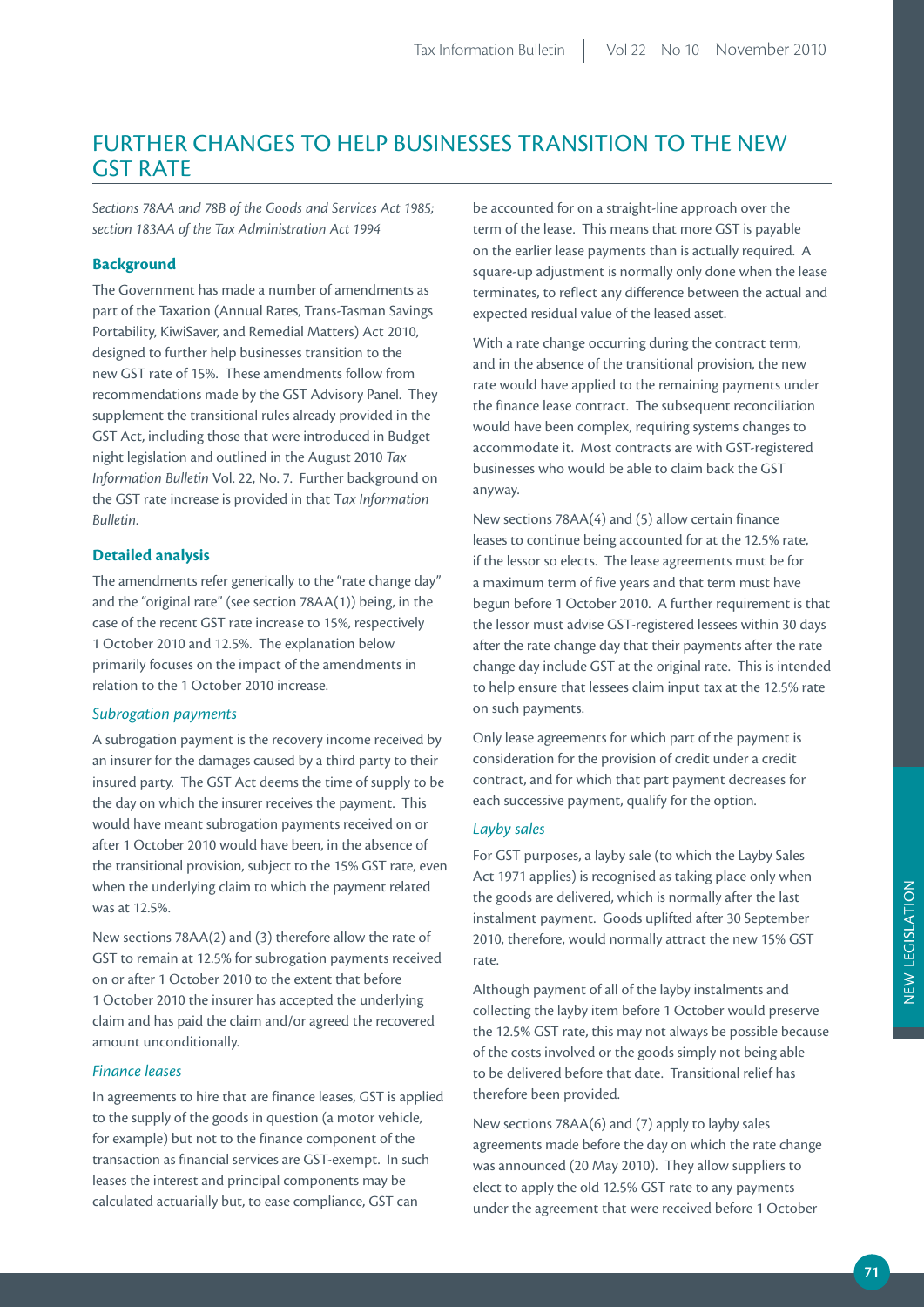2010. Under this option, a supplier must account for these payments in their GST return that includes September 2010 as these payments are treated as a separate supply on 30 September. The balance of the agreement is treated as a further separate supply to which the normal layby time of supply rules apply, which means that the new 15% rate applies to payments made from 1 October 2010.

#### *Aligning legislation and practice*

There are several instances where further legislative flexibility has been needed so that GST practices adopted through systems or other commercial imperatives are not unduly affected by the rate increase.

## *The issuing of invoices dated on or before 30 September 2010*

The first issue relates to goods or services for which an invoice is normally dated on or before the end of the month but for which an invoice may not be formally issued until early in the following month. Under the GST Act, it is the date when the invoice is issued that is relevant for determining the time of the supply, so in the absence of the transitional provision, invoices issued in early October 2010 but dated on or before 30 September 2010 could technically be considered to be subject to the higher rate.

Accordingly, for the GST rate transition, section 78AA(8) allows suppliers to treat invoices issued on or before 11 October 2010 as having been issued on the date of the invoice. This is provided that:

- the invoice is dated on or before 30 September; and
- the invoice is issued consistently with the supplier's practice of issuing invoices for such supplies; and
- payment for the supply is due no later than 60 days after the invoice date.

The cut-off date of 11 October was chosen to provide two weekends to send out such invoices.

## *Option of general time of supply or successive supplies rule*

The second instance arises because some suppliers of what are arguably successive supplies account for GST when the invoice is issued rather than when payment is due or received. Under section 9(3)(a) of the GST Act, the GST rate on a successive supply involving goods under an agreement to hire or services provided under any agreement that involves periodic payment, should be determined by when the payment is due or received rather than when the invoice is issued.

As an example, telecommunications companies will usually bill for calls made (a service provided by the company), and a line rental fee (a charge for a successive supply of access to the company's telephone lines). Technically the calls could be subject to a different time of supply rule than the line rental so a company may take a pragmatic approach and treat the date of the issue of the invoice as the time of supply, even though this may have advanced the date of payment of the GST in respect of the line rental.

Under normal circumstances this would make no difference, but the rate change has generated some uncertainty about whether a September invoice, for example, would need to be charged at 12.5% or at 15% as this could be dependent on whether the customer paid or was required to pay before 1 October.

To address this issue, suppliers may choose to use the transitional option provided in sections 78AA(8) and (9) that enables the supply to be recognised on the date of the invoice if they meet the requirements of that option, even though section 9(3)(a) might otherwise apply.

#### *Replacement invoices*

The third issue concerns the use of replacement tax invoices. Under the GST legislation, a supplier cannot issue two tax invoices for the same supply and should instead issue credit or debit notes when, for example, goods are returned or additional GST is due as a result of the GST rate increase. For the GST rate transition period the following options are available.

- As an alternative to issuing a debit note, replacement tax invoices can be issued to replace pre-1 October 2010 invoiced supplies. This is envisaged to be primarily relevant to the case of successively supplied goods and services, to cover the amended GST payable on the remaining services provided from 1 October.
- There is an option of issuing a new invoice at the previous GST rate of 12.5% if it relates to revising an invoice issued before 1 October 2010, as an alternative to issuing a credit note. This is to ensure that the issuing of the replacement invoice instead of a credit note does not alter the applicable GST rate, as an invoice would alter the time of supply.

#### *Certain contracts involving successive supplies*

Many contracts, particularly in the general and health insurance area, are for a period of around one year or are at least reviewed annually. In some cases, the customer pays the premium in one upfront payment while in other cases it is paid progressively, say by monthly instalments. Most of these instalment arrangements straddle the GST rate change date of 1 October 2010 so that, in the absence of legislative change, some instalments would have been at the new GST rate and some at the old.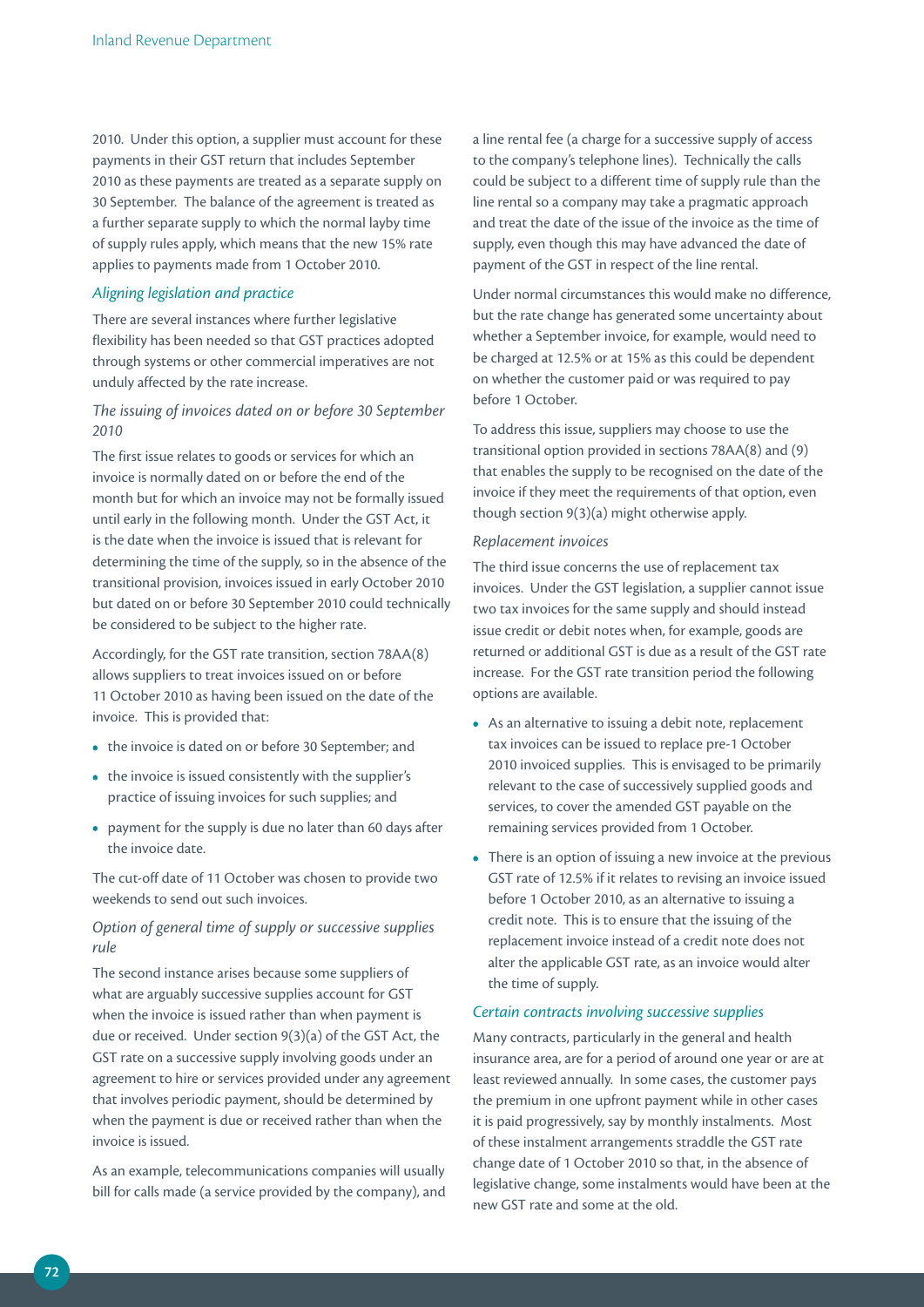Businesses may be able to seek additional payment from customers to cover the additional GST, but in many cases the compliance cost to them of doing so would be excessive relative to the amounts of GST involved, particularly when the contract has very little time to run.

New sections 78AA(10) and (11) allow insurers and others the option of applying the 12.5% rate for the rest of the relevant period provided certain criteria are satisfied.

- The term of the agreement has to have commenced before 1 October 2010.
- The relevant period is determined by the period for which the consideration for a supply under the agreement is set or reviewed. The period cannot be more than 396 days and it must include 30 September 2010. In practice, in some cases this period will run to the end of the contract, while in others it will run to the next review date. The maximum period extends to 396 days (one year and one month) to cover a small number of general insurance policies that extend slightly beyond one year.
- The remaining GST has to be accounted for in the return period that includes 30 September 2010 as under the option this is the time of supply for the remaining supplies during the period. The supplier is also treated as issuing a tax invoice on that day. This will assist the recipient in claiming a deduction at that time if they return GST on an invoice basis, or need to make a section 78 transitional adjustment if returning GST on a payments basis.
- Within 30 days of the rate change day, the supplier is required to provide a GST-registered recipient with notice that payments by the recipient made after the rate change day include GST at the 12.5% rate. This will ensure that input tax is claimed at the 12.5% rate.
- If an insurance policy or other contract subject to the transitional rule is cancelled and, therefore the supply is not fully provided, businesses need to issue credit notes at 12.5% to adjust for the change in consideration and the GST incorrectly paid.

A business elects this option by making a tax return on this basis. The election need not cover all supplies. For example, an insurer may elect to include only certain types of insurance products.

### **Example**

A policy for car insurance covers the period 28 April 2010 to 27 April 2011 and the customer chooses to pay by monthly instalments. The insurer normally pays GST when instalments are due or received but elects to apply the transitional rule and returns the remaining GST at 12.5% in its September GST return.

#### *Insurance receipts*

When a GST-registered party receives an insurance payout from their insurer in relation to a loss incurred in the course or furtherance of their taxable activity, they are required to account for GST on that payment. A deemed supply arises on the day the registered person receives the payment, under section 5(13) of the GST Act.

A payment may be made by the insurer in late September 2010 but be received by the insured party in October 2010. This would mean that the recipient has to pay GST at the rate of 15% on the payment, but because the payment by the insurer may only factor in GST at the old rate of 12.5%<sup>1</sup>, the overall payment may not fully cover the loss.

New section 78AA(14) provides some leeway for payments in the pipeline. A payment under a contract of insurance received on or after 1 October 2010 is treated as being received on 30 September 2010 if the payment is made before 1 October 2010 and the registered person receives the payment on or before 11 October 2010.

The old 12.5% rate of GST therefore applies to payments received in these circumstances.

#### *Private training establishments*

Private training establishments (PTEs) are registered with the New Zealand Qualifications Authority (NZQA) and are required to use a trust arrangement when students pay their course fees in full. This is to help protect students from the risk that their intended course provider does not deliver the course. As the courses are delivered, the trustee progressively pays out the funds to the PTE.

In the absence of any law change, any payments released by the trust to the PTE after 1 October 2010 would be accounted for at the new 15% rate even if students paid the full course fees before 1 October 2010. This is because the services are considered to be supplied when the payments are released to the relevant PTEs. It would be impractical for the PTEs to seek additional payments from the students.

Accordingly, amendments to section 78B(2A) and a new section 78B(2B) allow a registered PTE the option of making an upfront adjustment in its GST return for September 2010 that would give it a credit to cover the additional GST

 $^1$  The insurance company gets a input tax deduction at the old 12.5% rate, under section 20(3)(d).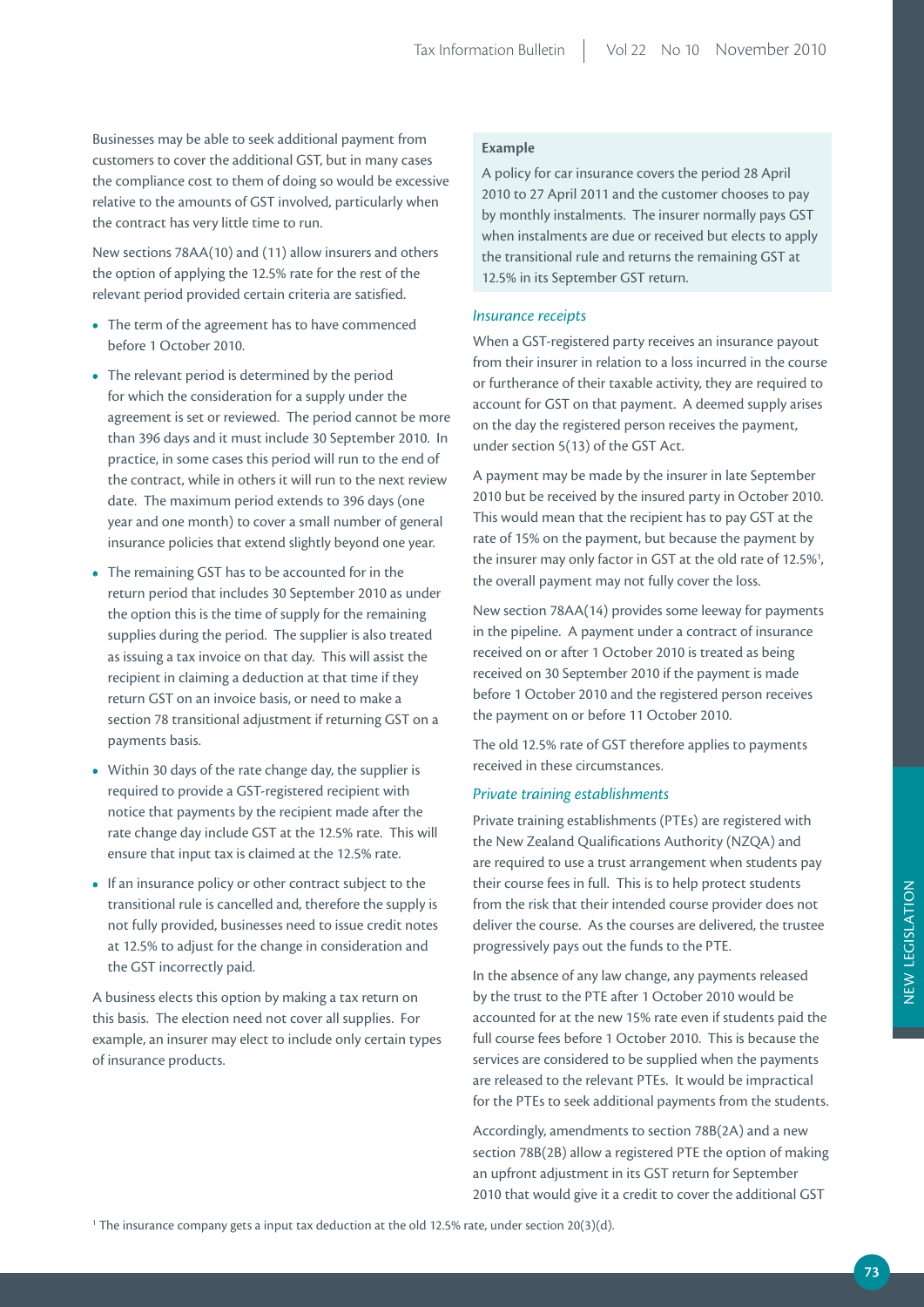payable when course fees held in trust as at 30 September 2010 are subsequently released to the PTE. This would apply irrespective of whether the PTE returned GST on an invoice, hybrid or payments basis.

The credit is based on the amount held in trust for the PTE as at 30 September 2010.

### *Extension of penalties and use‑of‑money interest remission*

Budget legislation included an amendment to provide for automatic remission by Inland Revenue of the late payment and late filing penalties and use-of-money interest when:

- the lateness in filing or paying could be reasonably attributed to the change in the GST rate increase; and
- the registered person has made reasonable efforts to comply and, therefore, shortfall penalties such as lack of reasonable care, would not be applicable.

Initially, this relief, which is in section 183AA of the Tax Administration Act, applied only to return periods that included 1 October 2010 and, in some cases, later returns. For example, it covered returns that traverse 1 October 2010. GST return periods ending 30 September 2010 were, however, not covered.

Returns for periods ending 30 September 2010 can also be affected by the GST rate increase because in many cases they will include the section 78B adjustment that avoids the need, over the transition, for special time of supply rules when the GST-registered person is returning GST on a payments basis. Under the adjustment mechanism, all amounts that such registered persons pay or receive on or after 1 October 2010 are accounted for at the new rate but with an adjustment in the return covering 30 September 2010 to recognise the fact that the time of supply for some of the transactions would have been before the rate change day.

As GST returns for periods ending 30 September 2010 are due to be filed by 28 October, some may not, despite their best endeavours, be able to file the return by then, given the need to assemble the required information and calculate the adjustment. This is likely to be a particular issue for tax agents with many small business clients needing to calculate the transitional adjustment.

Accordingly, section 183AA has been extended to include returns ending on 30 September 2010 that include a section 78B transitional adjustment, on the same conditions as for other return periods that qualify – that is, the late filing or payment is reasonably attributable to the GST rate increase and the person has made reasonable efforts to comply.

#### *Consequential change*

Given that certain supplies can continue to be subject to a rate of 12.5%, a minor change has been made to section 78B(2A)(e) which relates to the transitional adjustment. The change ensures that such supplies are excluded from the adjustment when a recipient who could have made a section 78B adjustment in respect of those supplies, instead decides to account for the supply when the payment is made or received on or after 1 October at the rate of 12.5%.

### **Application date**

The changes apply from the date of Royal assent, being 7 September 2010.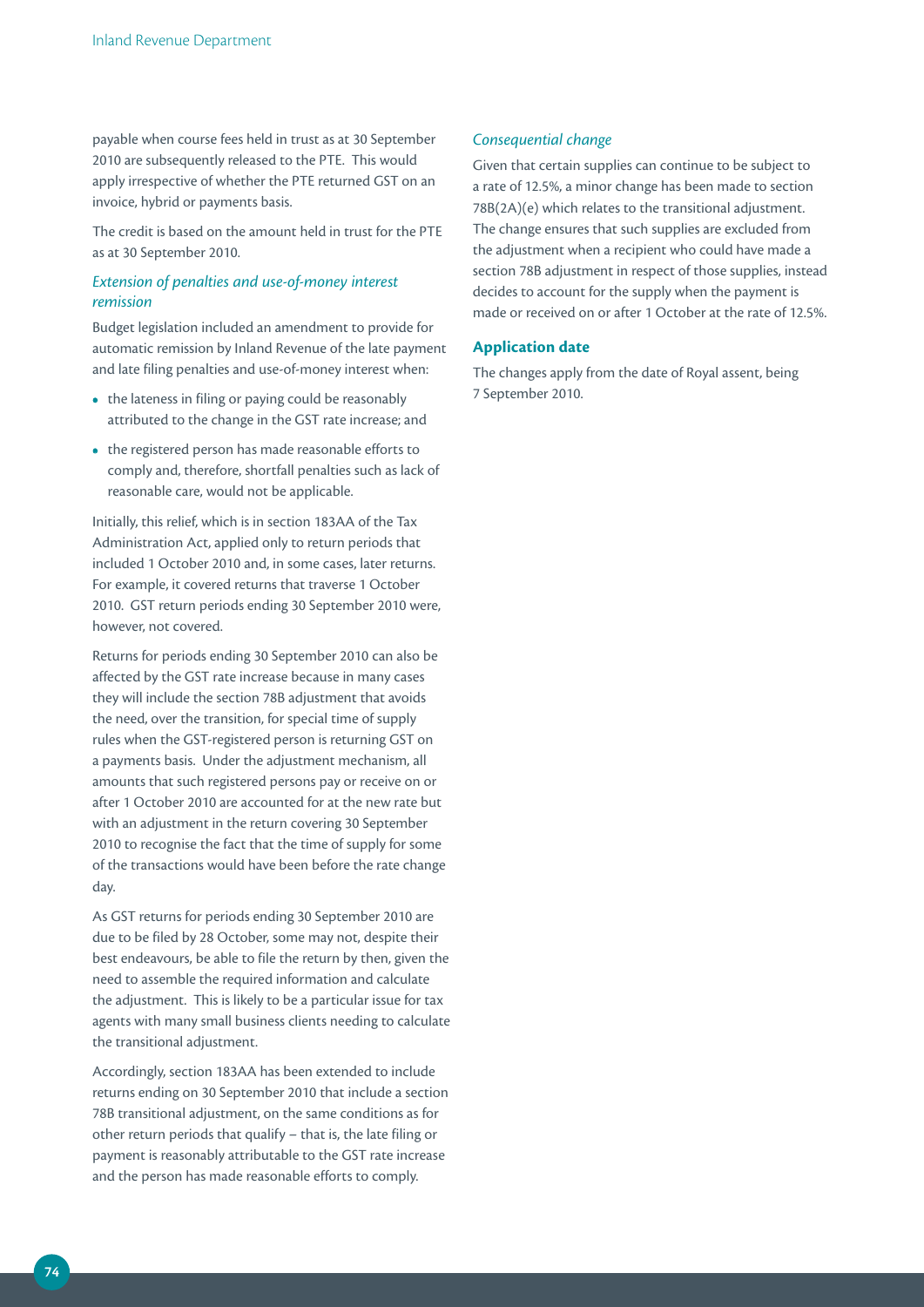## ANNUAL INCOME TAX RATES FOR 2010–11 TAX YEAR

The annual income tax rates for the 2010–11 tax year are the rates for that year specified in schedule 1 of the Income Tax Act 2007.

## FIVE-YEAR EXTENSION OF EXEMPTION FOR NON-RESIDENT OFFSHORE DRILLING RIGS AND SEISMIC SHIPS

### *Section CW 57 of the Income Tax Act 2007*

The exemption for income derived by a non-resident company from drilling exploratory or development wells and from undertaking seismic survey work in an offshore permit area has been extended to 31 December 2014.

#### **Background**

Prior to 2004, New Zealand's domestic tax rules taxed nonresident drilling rig operators and seismic ship operators from the first day of their presence in New Zealand. However, some of New Zealand's double tax agreements prevented New Zealand from taxing a non-resident rig or seismic ship operator if the period of presence in New Zealand was shorter than 183 days. If the ship or rig did stay for longer than 183 days, the non-resident was generally taxed from the first day of its presence in New Zealand.

Because of this rule, prior to an exemption being introduced in 2004, non-resident offshore rig operators and seismic vessels had tended to stay in New Zealand for a period of fewer than 183 days. Even if further exploration would be desirable beyond the 183 day window, there were strong incentives for rigs to leave by this time. Different rigs were then required to be brought to New Zealand to complete

the work, causing extra mobilisation and demobilisation costs. This also disrupted sensible exploration and development programmes.

In order to remove this impediment the Government introduced a temporary exemption in 2004 which was due to expire on 31 December 2009. The exemption has now been extended until 31 December 2014.

#### **Key features**

The exemption applies to certain income of non-resident rig operators – specifically, income from the drilling of wells to explore or develop New Zealand's offshore permit areas. It also applies to the income of non-resident companies that operate ships providing seismic survey readings in these areas.

The exemption will apply until 31 December 2014.

#### **Application date**

To ensure that the exemption continues uninterrupted, the five-year extension came into force on 31 December 2009 (the date that the previous exemption was due to expire). This means that the exemption applies to income from drilling activities and seismic survey activities in an offshore permit area that is derived between the beginning of the company's 2005–06 income year and 31 December 2014.

## CHARITABLE DONEE STATUS

#### *Schedule 32 of the Income Tax Act 2007*

Cure Kids is recognised as a charitable donee organisation from the 2010–11 tax year.

Individuals who donate to charitable donee organisations are entitled to a donations tax credit of 33⅓ percent of the amount they have donated, up to the level of their taxable income. Companies and Māori authorities that donate to charitable donee organisations are entitled to a deduction for donations up to the level of their net income. The maximum amount that may be claimed for donations to any qualifying organisation is set out on page 98 of T*ax Information Bulletin* Vol. 20, No. 3, April 2008.

#### **Application date**

The amendment applies from the 2010–11 and later income years.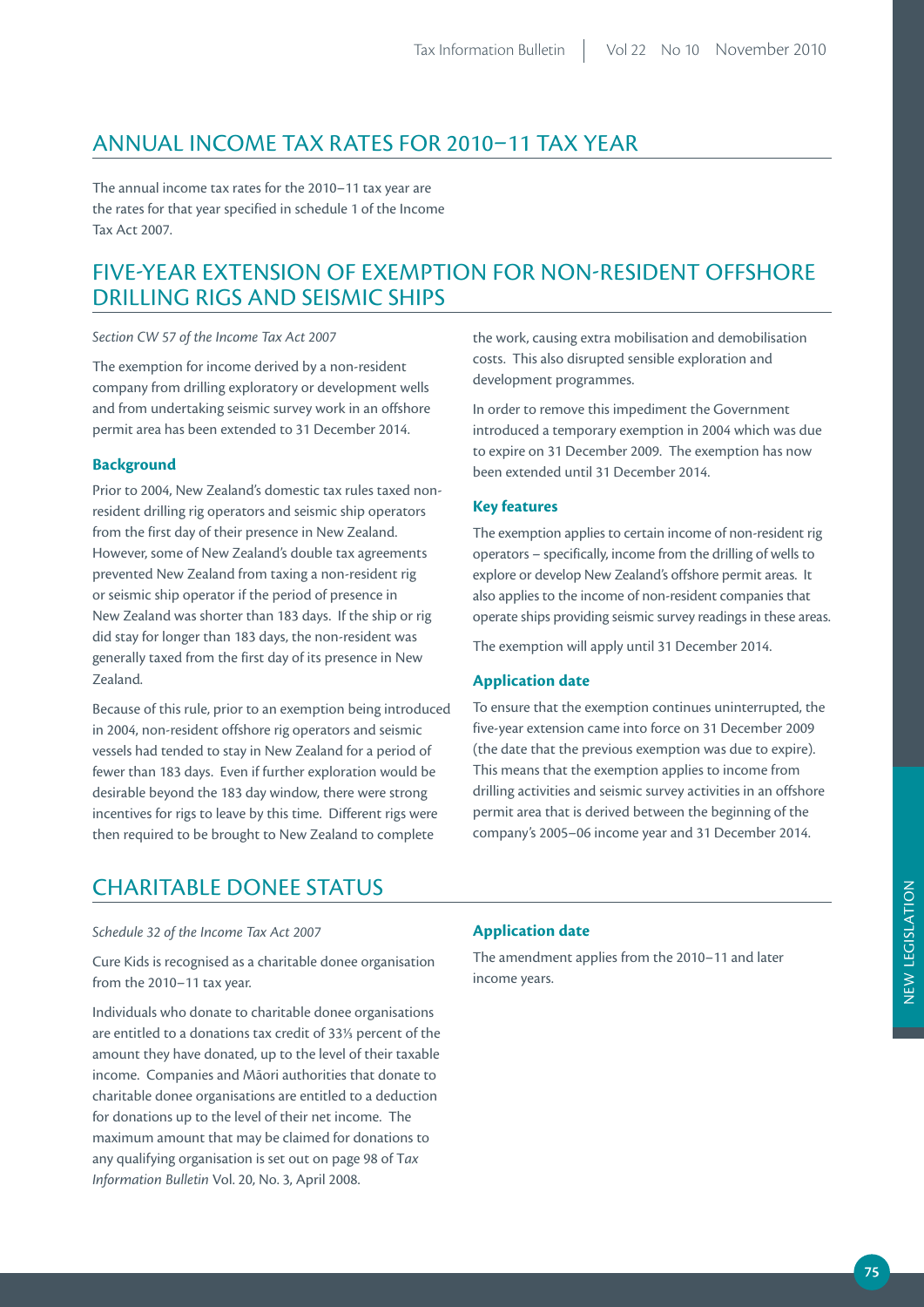## EMISSIONS TRADING SCHEME ISSUES

## **EmiSSiONS uNiTS ALLOCATED TO OWNErS OF FiSHiNG QuOTA**

*Sections CB 36 (10), CX 51C, DB 61, ED 1(5B)(db), YA 1*

### **Background**

The application of the Emissions Trading Scheme to liquid fossil fuels will increase the cost of diesel, which is one of the major costs in the fishing sector. Section 74 of the Climate Change Response Act 2002 provides for the allocation of emissions units to owners of fishing quota to compensate them for the fall in value of fishing quota expected to result from the impact of the increase in the cost of diesel.

#### **Key features**

The amendment in section CX 51C provides that when a person who owns fishing quota is allocated an emissions unit to compensate them for the fall in value of that fishing quota and then disposes of that unit, no taxable income arises. The provision does not apply if the person holds the fishing quota on revenue account.

Consequential amendments are made to sections CB 36(10), DB 61, and ED 1(5B).

#### **Application date**

The amendment applies from 1 July 2010.

## **ANTi-AVOiDANCE ruLES**

*Section GC 3B*

#### **Background**

Under the Income Tax Act, the disposal of certain items at a price below market value is deemed to take place at market value. This is to ensure that disposals for less than market value are not used as a mechanism to transfer wealth without appropriate tax consequences.

Prior to this amendment, the trading stock rules in section GC 1 were relied upon to apply a market value rule to emissions units. However, it was not certain that emissions units were trading stock for the purposes of this rule.

#### **Key features**

New section GC 3B states that section GC 1 applies to a disposal of emissions units as if the emissions unit were trading stock.

New GC 3B also preserves the exception formerly included in GC 1, which is that the rule does not apply to the surrender of an emissions unit.

Two further exceptions which relate to forestry rights and PFSI transfers are dealt with later in this TIB.

### **Application date**

The amendment applies from 26 September 2008.

## **CONSEQuENCES OF TrANSFEr OF EmiSSiONS uNiTS BETWEEN FOrESTrY riGHTS HOLDErS**

*Sections GC 3B and YA 1*

#### **Background**

Forestry rights agreements are entered into between a landowner and another party, who will normally take responsibility for planting, maintaining and harvesting the forest. The forestry rights agreement will normally contain a clause under which revenue earned from the forest is shared between the parties. Forestry rights agreements are registered under the Forestry Rights Registration Act 1983.

The Climate Change Response Act 2002 allows only either the landowner or the holder of the forestry right to register to receive all of the units allocated for any particular piece of land. The party which receives all of the units will normally satisfy its obligations under the forestry rights agreement by transferring, without consideration, a proportion of the units to the other party.

#### **Key features**

Two separate amendments are made to ensure that:

- the special tax treatment accorded to forest land emissions units applies to a transferor who is a party to a forestry right; and
- a transfer of emissions units from one party to a forestry right to another does not trigger the anti-avoidance rule.

#### **Detailed analysis**

### *Special tax treatment accorded to forest land emissions units*

The special tax treatment accorded to forest land emissions units is extended to the transferor under a forestry right by:

- new paragraph (b) of the definition of post-1989 forest land emissions unit; and
- new paragraph (c) of the definition of pre-1990 forest land emissions unit;

in section YA 1.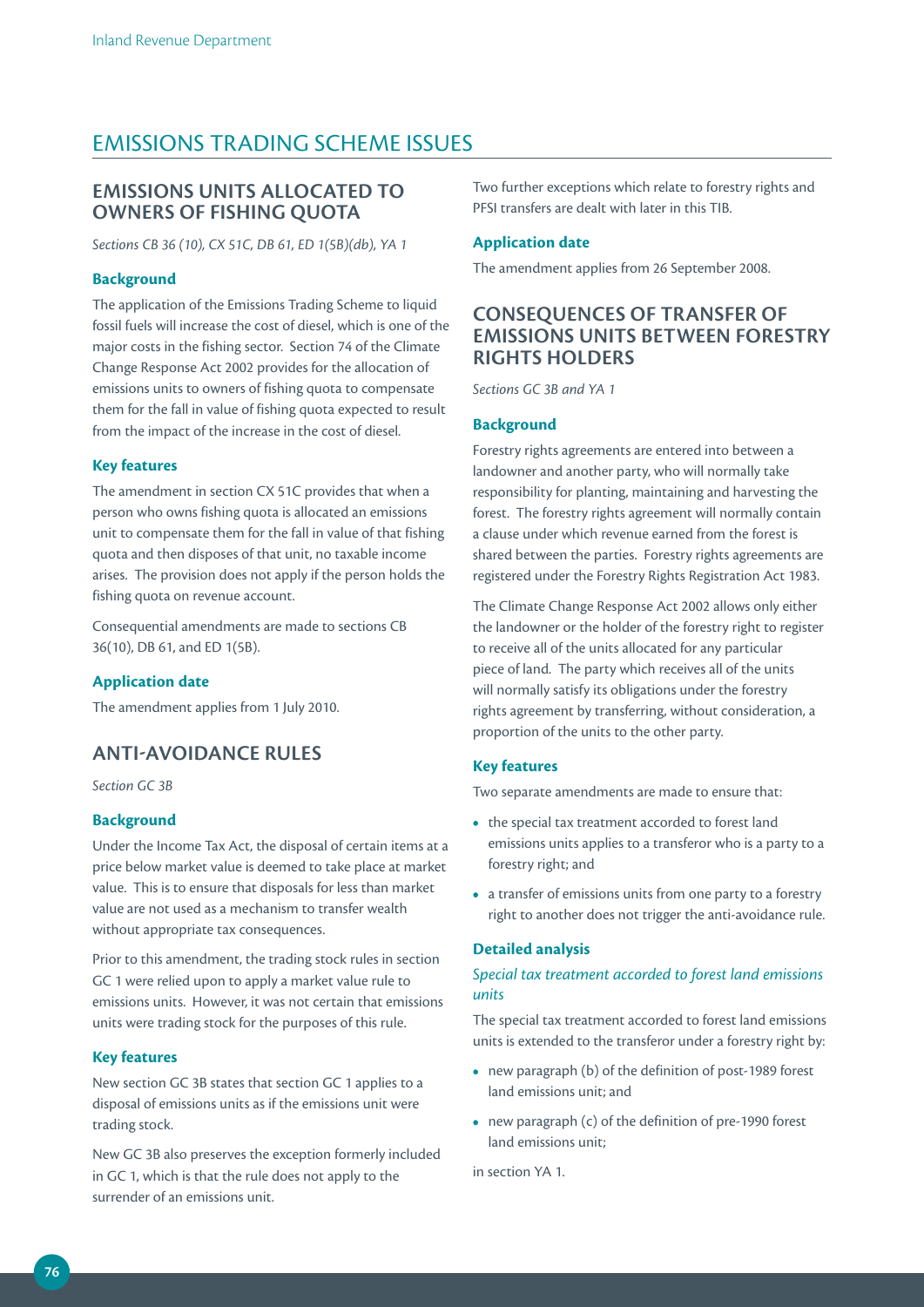#### *Anti‑avoidance rule*

As noted in the previous item, section GC 3B applies section GC 1 to transfers of emissions units, and potentially deems transfers at less than market value to have taken place at market value. Section GC 3B(2)(c) states that the market value transfer rule does not apply to a transfer between two parties to a forestry right, under a provision of that forestry right dealing with the allocation of income.

#### **Application date**

The amendment applies from 1 January 2009.

## **pErmANENT FOrEST SiNK iNiTiATiVE**

*Sections CB 36(4B), (6), DB 60(1), DB 60B(1), ED 1(5B), (5C), GC 3B and YA 1*

### **Background**

The Permanent Forest Sink Initiative (PFSI) is a government scheme under which foresters who enter into a covenant limiting their rights to fell their timber can receive emissions units from the government. These emissions units reflect the capture of carbon in the growing forests. If there is a loss of carbon in the forest beyond that permitted under the covenant, the forester is required to surrender emissions units back to the government.

#### **Key features**

These amendments make the tax treatment of the receipt of emissions units from government, and the surrender of emissions units to government, the same as the treatment of those transactions for post-1989 foresters under the emissions trading scheme (ETS). That treatment is that emissions units transferred by the government give rise to income and their surrender is deductible, both on a cash basis, consistent with the general tax treatment of forestry.

#### **Detailed analysis**

The general approach of the amendments is to provide legislation which parallels the existing legislation for post-1989 forestry under the ETS.

Section CB 36 is amended to deal with the surrender of emissions units to meet a liability under a PFSI covenant, and the surrender of an emissions unit awarded under PFSI to satisfy a liability which does not arise under either PFSI or post-1989 forestry.

Section DB 60 is amended to state that no deduction arises when a person is transferred an emissions unit under a PFSI covenant.

Section DB 60B is amended to state that no deduction arises when a liability to surrender emissions units arises under a PFSI covenant.

Section ED 1(5B) and (5C) are amended to include emissions units transferred under a PFSI covenant within the pooling rules.

New section GC 3B includes a provision that states that the market value transfer rule does not apply when a person transfers emissions units to the Crown under a PFSI covenant.

Section YA 1 includes a new definition of "forest sink emissions unit", and consequential changes are made to the definitions of "forest land emissions unit" and "replacement forest land emissions unit".

### **Application date**

The amendment applies from 1 January 2009.

## **TrANSFErS TO iNTErim ENTiTiES AS pArT OF TrEATY SETTLEmENT ArrANGEmENTS**

*Section YA 1*

#### **Background**

A significant proportion of pre-1990 forestry land is currently held by the Crown. Inland Revenue understands that much of this land is expected to eventually be transferred to Māori under Treaty of Waitangi settlements.

The Climate Change Response Act 2002 (CCRA) includes a provision under which the relevant Minister can appoint a person to apply for emissions units in relation to that land. It is expected that that person will transfer those emissions units to Māori along with the relevant land when the Treaty settlements are implemented.

Emissions units allocated in relation to pre-1990 forestry land generally receive capital treatment. This is because this allocation is to compensate for the loss in the value of this land resulting from the introduction of the Emissions Trading Scheme. Prior to the amendment in this Act, capital treatment would apply only to the initial recipient of the units—once they left that person's hands they would normally have revenue account treatment, consistent with the fungible nature of emissions units.

However, that meant that the Māori persons or entities who eventually receive the emissions units from the person appointed by the Minister would have held those units on revenue account, and any gains made on disposal would be taxable. Revenue account treatment is not consistent with the underlying purpose and nature of these arrangements.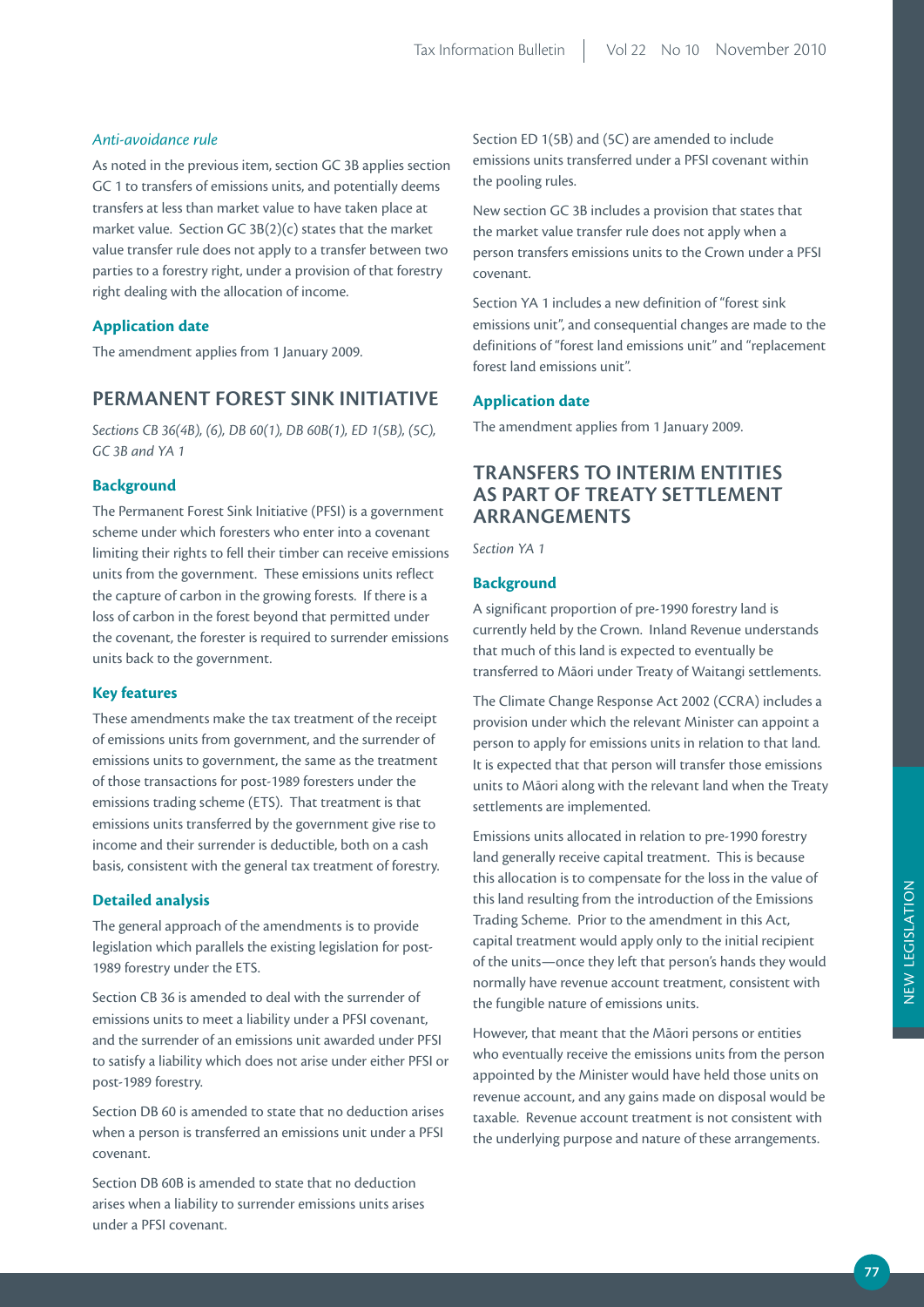#### **Key features**

Legislation is amended to ensure that the Māori entity or person who receives a pre-1990 forest land emissions unit from the person appointed under section 73 of the CCRA also holds that unit on capital account.

The Income Tax Act provides capital treatment for emissions units defined in section YA 1 as "pre-1990 forest land emissions units". In its original form, a unit meets this definition only when the person who holds it received it from the government in relation to pre-1990 forest land.

New paragraph (b) of the definition of "pre-1990 forest land emissions unit" extends the meaning of that definition to include units that were received from the person originally allocated them, when the units have been transferred under section 73 of the CCRA

#### **Application date**

The amendment applies from 1 April 2010.

## **ZErO-rATiNG OF CErTAiN TrANSFErS uNDEr NEGOTiATED GrEENHOuSE AGrEEmENTS**

*Section 11A(1)(s) of the Goods and Services Tax Act 1985*

#### **Background**

The Crown entered into Negotiated Greenhouse Agreements (NGAs) with two major greenhouse gas emitters in 2003 and 2005 respectively.

NGAs were entered into at a time when the introduction of a carbon tax was thought to be the most likely response to growing international concerns about greenhouse gas emissions. Businesses which signed an NGA agreed to move to world's best practice standards for emissions management in exchange for exemption from the proposed carbon tax.

The NGA participants have been exempted from obligations to surrender emissions units in relation to their emissions which would otherwise arise under the ETS, by Order in Council made under section 60 of the Climate Change Response Act 2002. However, side agreements are necessary to set out the mechanism for compensating these companies for the impact of the ETS on their input costs (such as the increase in their energy costs caused by their suppliers passing on the ETS costs they face).

The key element of these side agreements is the transfer of emissions units from the Crown to the companies to compensate them for the indirect costs of the ETS.

#### **Key features**

Legislation is amended to zero-rate the transfer of emissions units under a side agreement between the government and a party to an NGA.

#### **Detailed analysis**

Former section 11A(1)(s) and (v) essentially listed the transactions in emissions units which were zero-rated. These provisions have been replaced with a new section 11A(1)(s) which effectively states that all transactions in emissions units are zero-rated, with the exception of the two items listed in subparagraphs (i) and (ii).

The item listed in subparagraph (ii) leaves standard rating in place for those transfers which take place under the Negotiated Greenhouse Agreement itself (and one other transfer of emissions units under a historical arrangement), but this subparagraph does not apply to the transfers which take place under the side agreement.

Because of the interaction between section 11A(1)(s) and (u) and section 11(1)(o), this amendment has the unintended effect of extending the zero-rating of the contra supply of goods and services made in exchange for a supply of emissions units. This issue, and the proposed correction of it, is explained in detail in the item on **www.taxpolicy.ird.govt.nz** dated 1 October 2010.

#### **Application date**

The amendment applies from 1 July 2010.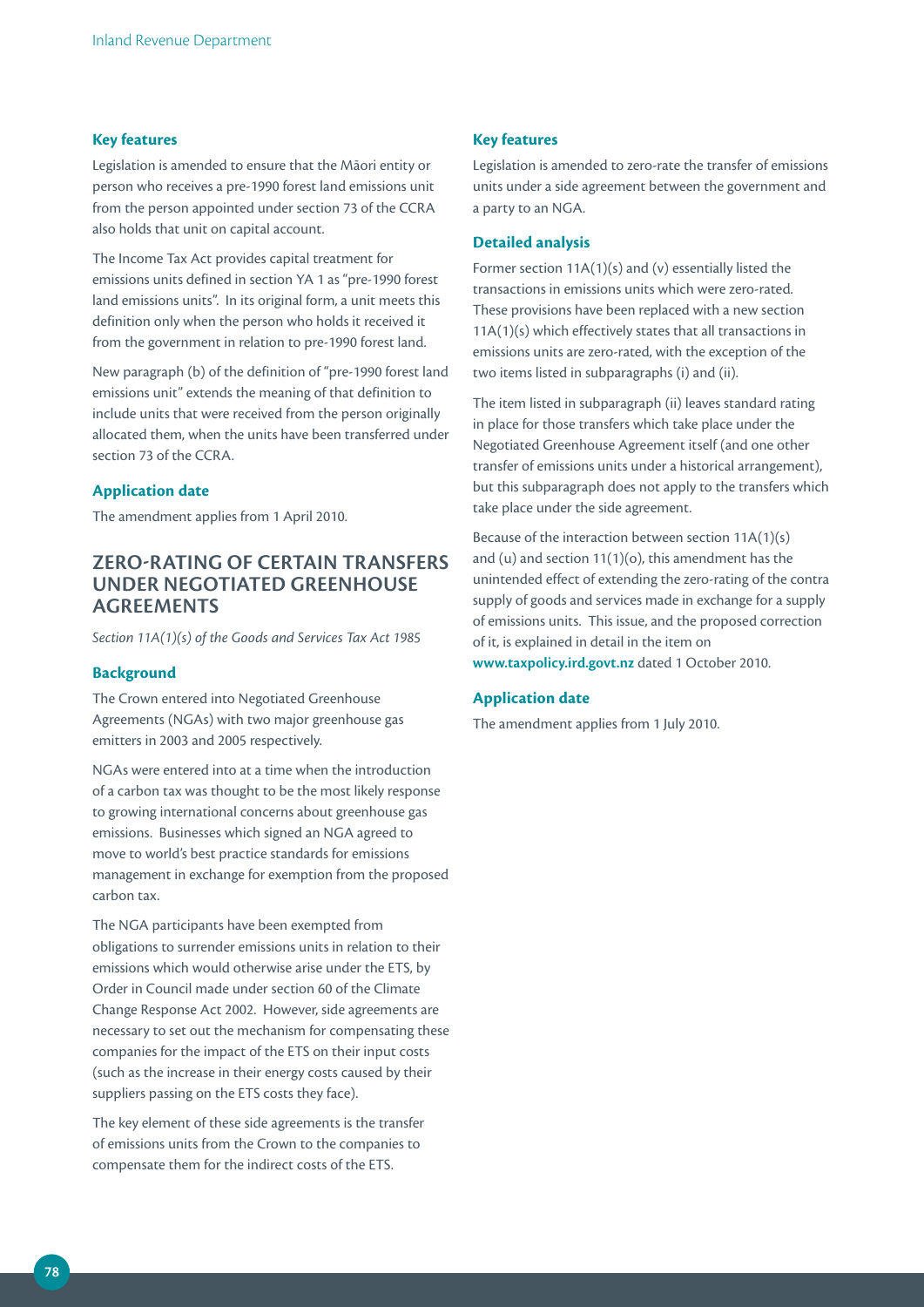## REPEAL OF FUND WITHDRAWAL TAX

*Subpart CS, sections CX 10(2)(c), HM 37(3), RD 72, and YA 1 of the Income Tax Act 2007; sections 32, 32C and 165AA of the Tax Administration Act 1994; and section 4 of the Taxation (Budget Measures) Act 2010*

As a consequence of the alignment of the top ESCT rate and the top personal tax rate at 33% in Budget 2010, fund withdrawal tax (FWT) was to be phased out so that it would not apply to contributions made after 1 October 2010.

However, FWT has instead been repealed for all withdrawals from 1 April 2011, which is the date from which there is no discrepancy between the top ESCT rate and the top actual tax rate.

#### **Background**

FWT is a tax of between 4.2% and 5% payable on certain superannuation fund withdrawals that relate to employer contributions for members whose income is above \$70,000. FWT was introduced to ensure that employees who are on the highest tax rate (38% until 1 October 2010) are not under-taxed under the employer superannuation contribution tax (ESCT) rules, as the top rate for ESCT was 33%.

Without FWT it would have been possible for a person on the 38% tax rate to "salary sacrifice" by agreeing with their employer to pay a contribution to a superannuation fund instead of salary. This contribution would have been taxed at a final rate of 33%. If the person later withdrew the employer contribution from the fund there would have been no further tax on the withdrawal. As not all superannuation funds require that members' funds are "locked" in the fund until retirement, this would have provided a mechanism for people on 38% to have salary and wages taxed at 33% rather than 38%.

The Taxation (Budget Measures) Act 2010 reduced the top marginal PAYE rate of 38% to 33% from 1 October 2010. This means that from 1 October 2010 there will be no discrepancy between the top ESCT rate and the top marginal PAYE rate (which is the final rate that applies for non-filing individuals). From 1 April 2011, there will be no discrepancy between the top ESCT rate and the top personal tax rate (which is the final rate that applies for individuals who file returns). As a result, there will no longer be a need for FWT.

Rather than repealing FWT outright, the Taxation (Budget Measures) Act 2010 had preserved FWT for contributions made before 1 October 2010 and then phased it out after

five years. The rationale was that repealing FWT carries a theoretical risk of salary sacrifice in the period after the Budget but before marginal tax rates are aligned with ESCT.

### **Key features**

Subpart CS has been repealed from 1 April 2011. This means that FWT will not apply to withdrawals after this date.

If a withdrawal is made before 1 April 2011, funds will need to return income that relates to the 2010–11 or earlier income year according to section CS 1(8), notwithstanding that subpart CS is repealed from 1 April 2011. For example, if a withdrawal to which section CS 1 applies is made on 1 August 2010 (during the fund's 2010–11 income year), the fund will need to include an amount calculated under section CS 1 in their income for the 2011–12 income year.

A number of consequential repeals have been made in the Income Tax Act 2007 and the Tax Administration Act 1994 to reflect the repeal of FWT.

- Section CX 10(2)(c) of the Income Tax Act 2007, which provided that a loan made by a superannuation fund is not a fringe benefit if it falls under the FWT rules.
- Section HM 37(3) of the Income Tax Act 2007, which provided that income derived under FWT rules by a multi-rate PIE is treated as income to which no investor has an investor interest.
- Section RD 72 of the Income Tax Act 2007, which provided that a trustee may recover FWT from member's distribution.
- Section YA 1 of the Income Tax Act 2007, which defined:
	- "member" (paragraph (b))
	- "withdrawal"
	- "significant financial hardship"
	- "trust rules" (paragraph (a))
- Section 32B of the Tax Administration Act 1994, which provided that a superannuation fund can request information from a member or member's employer in respect of FWT.
- Section 32C of the Tax Administration Act 1994, which provided that a superannuation fund can request information from a transferor super fund in respect of FWT.
- Section 165AA of the Tax Administration Act 1994, which provided that a superannuation fund may recover FWT from a member's distribution.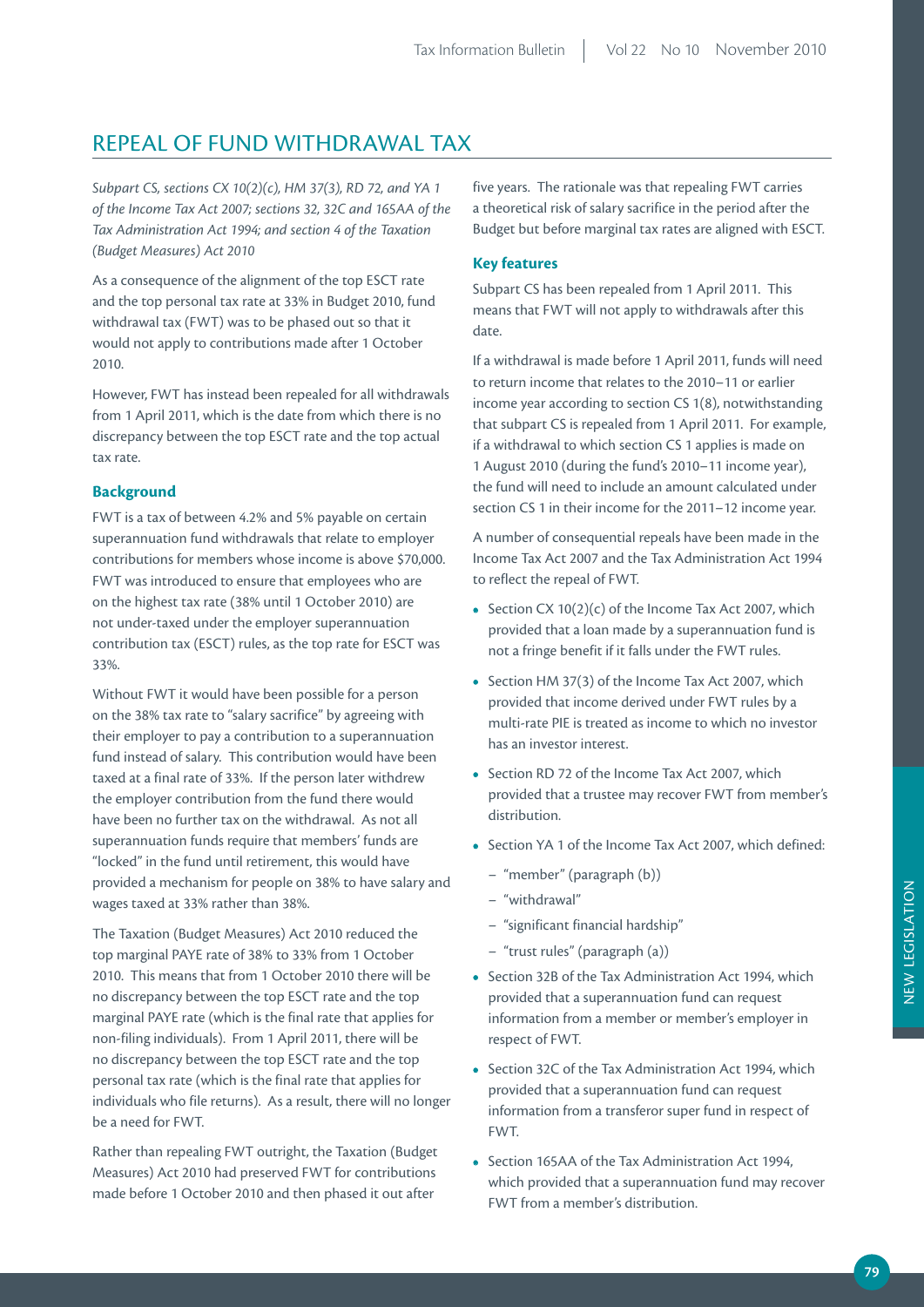Under section 4 of the Taxation (Budget Measures) Act 2010, funds would have been required to track contributions made before and after 1 October 2010 until FWT was eventually phased out after five years. This provision has been repealed from 7 September 2010.

## **Application dates**

Amendments to repeal FWT apply from 1 April 2011.

Section 4 of the Taxation (Budget Measures) Act 2010 has been repealed from 7 September 2010, which is the date that the Taxation (Annual Rates, Trans-Tasman Savings Portability, KiwiSaver, and Remedial Matters) Act 2010 received Royal assent.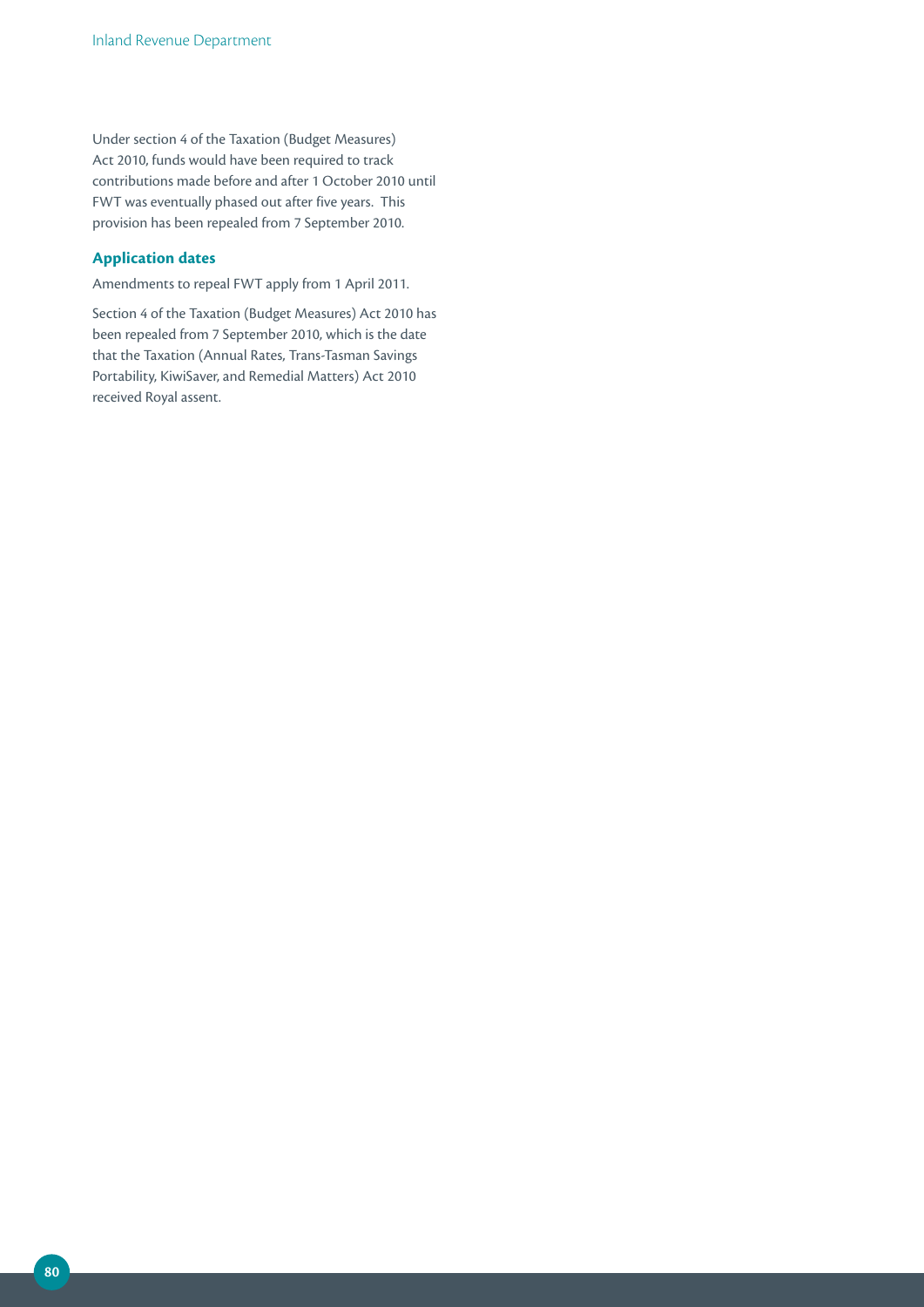## RWT WITHHOLDING CERTIFICATES AND RECONCILIATION **STATEMENTS**

*Sections 3(1), 25(6) and 51(2)(g) of the Tax Administration Act 1994*

Financial institutions are required to include various types of information on RWT (resident withholding tax) withholding certificates and reconciliation statements. This includes the tax rate that was applied to the interest, the amount of interest paid and the amount of RWT withheld. Requiring this information to be included on the certificate makes it easier for taxpayers who receive interest income to determine whether they need to file a return or request a personal tax summary, and whether they are using an appropriate RWT rate for their circumstances.

In providing the tax rate that was applied to the interest, financial institutions are permitted to show the average of the tax rates used during the year. However, financial institutions calculate this in different ways. Some financial institutions may have difficulties calculating the tax rate that was applied to the interest for the 2010–11 tax year, given that RWT rates were reduced from 1 October 2010.

#### **Key features**

The requirements for RWT withholding certificates and reconciliation statements have been made more flexible. Some drafting clarifications to the requirements have also been made.

Section 25(6)(d) of the Tax Administration Act 1994 has been amended to remove the requirement that the basic tax rate applied to the interest be shown on the RWT certificate. Financial institutions must continue to include the amount of interest paid and the amount of RWT withheld.

The requirement in section 25(6)(d) has been replaced with a provision that requires interest RWT certificates to include one or more of the following:

- 1. the average rate that applied;
- 2. the marginal rate that would have applied had the interest been paid at the end of the relevant tax year;
- 3. the rate at which RWT was withheld during the year. In this case, if more than one RWT rate was applied during the year, the certificate should show the amount of interest to which each rate applied and the amount of RWT withheld at each rate.

A new definition of "RWT rate" has been added to section 3(1). This clarifies that the rate referred to in the requirements is the RWT rate for interest income.

The punctuation in subsections  $25(6)(a)$ , (b), (c) and (d) has also been corrected. This amendment clarifies that each of the requirements in those subsections must be met.

Section 51(2)(g) required RWT withholding reconciliation statements to include the basic tax rate for RWT that applied to the resident passive income. This requirement has been removed.

#### **Application dates**

These amendments apply for RWT withholding certificates and reconciliation statements relating to the 2010–11 tax year and future tax years.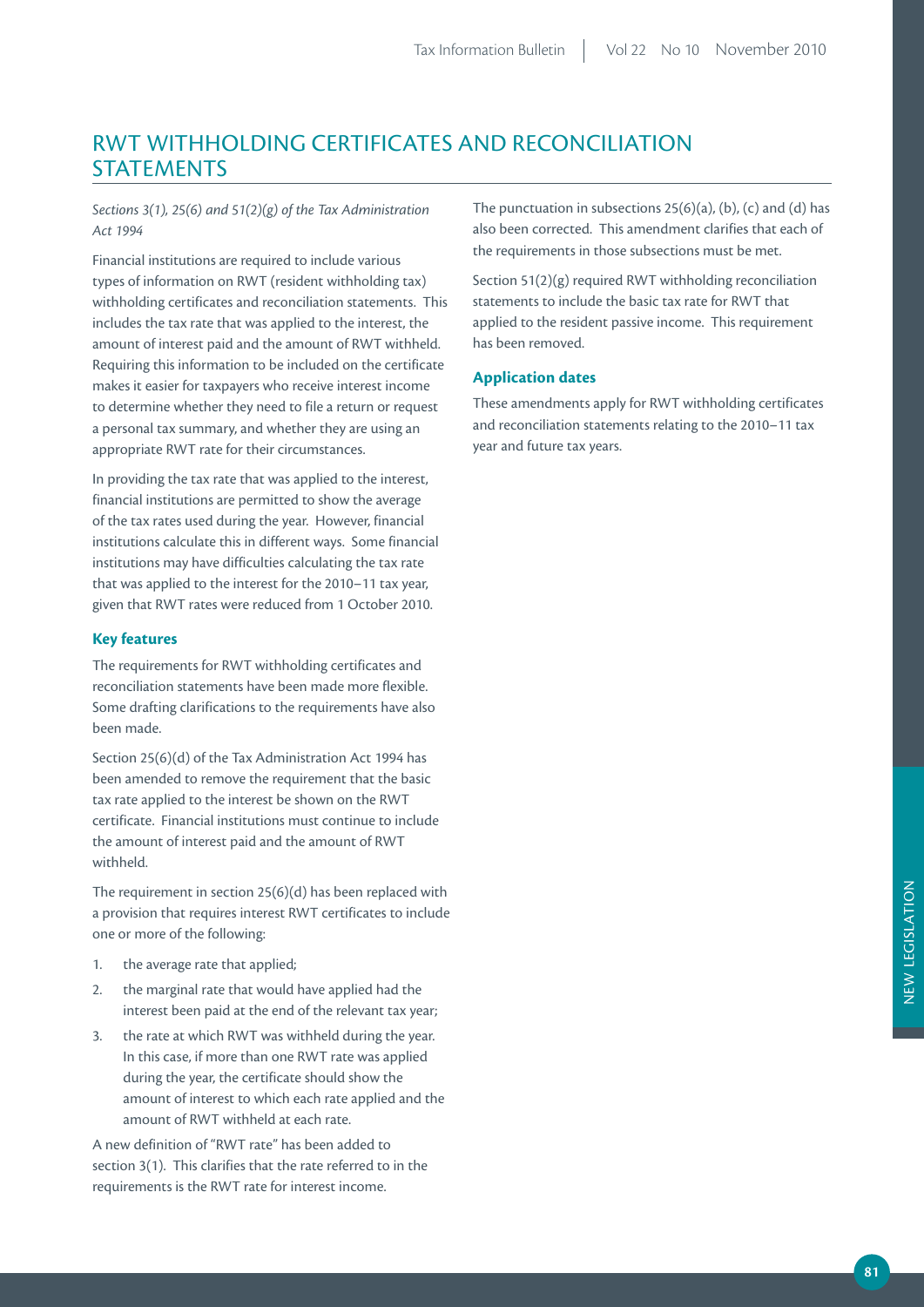## FACILITATION OF BUDGET 2010 PIE TAX RATE CHANGES

*Sections HM 42B, HM 58 and HM 60 of the Income Tax Act 2007*

### **Background**

To coincide with the personal tax cuts announced in the 2010 Budget, the tax rates that apply to portfolio investment entity (PIE) investments (known as prescribed investor rates or PIRs) are being reduced from 1 October 2010. The Taxation (Budget Measures) Act contained some provisions to facilitate this change in rate, including a transitional method for applying the new rates.

This Act contains an alternative transitional method, designed to reduce compliance costs for some PIEs, and also some remedial amendments to the changes introduced in the Budget Act.

#### **Key features**

#### *Alternative part‑year calculation method*

- An exit PIE can elect to treat the 2010–11 tax year as if it were two tax years, split by 1 October. A PIE that elects this option calculates its tax liabilities based on existing PIRs until 30 September, and based on the post-Budget PIRs from 1 October onwards.
- PIEs that elect this method will generally have to file returns and pay tax for both part-years.
- Foreign tax credits that are attributable to the first partyear ending on 30 September can be carried over to the second part-year.

#### **Detailed analysis**

## *Alternative part‑year calculation method ("hard close" option) (section HM 42B)*

The Act introduces new section HM 42B, which provides that for the 2010–11 tax year, PIEs to which section HM 42 applies (exit PIEs) can elect to treat the year as two separate tax years, split by 1 October 2010. A PIE makes such an election by filing its returns under sections 57B(5) or (7) of the Tax Administration Act 1994 (TAA) as described below.

If a PIE is not an exit PIE, or it does not make an election to use this transitional method, it must apply the 1 October PIR changes as set out in HM 60(3).

#### *Effect of calculation method*

A PIE that elects this option calculates its investors' tax liabilities using existing PIRs (12.5%, 21%, 30%) for the first part-year (1 April to 30 September). The PIE then calculates its investors' tax liabilities for the second part-year (1 October to 31 March) using the post-Budget PIRs (10.5%, 17.5%, 28%).

If an investor notifies an electing PIE of a new PIR after 1 October, that PIR is only applied to income attributed to the second part-year. The investor's tax liability for the first part-year remains unchanged.

#### *Requirements for returns and tax payments*

Section HM 42B(3) provides that an electing PIE must generally file tax returns and pay any resulting tax at the end of both part-years. However, a PIE can choose to send account summaries to its investors and certain information to the Commissioner of Inland Revenue, as required by sections 31C(4) and 57B(7) of the TAA respectively, separately for each part-year, or in a single consolidated form.

#### *Treatment of foreign tax credits*

Section HM 42B(4) sets out that foreign tax credits are not extinguished by the end of the first part-year. Specifically, despite the deemed tax year-end on 30 September, foreign tax credits (credits under subpart LJ) that are attributable to the first part-year can be carried over and used in the second part-year.

Credits attributable to the second part-year cannot be used to offset tax liabilities in the first part-year, as those liabilities are crystallised when the PIE performs its end-of-year tax calculation on 30 September.

#### *Transition of rate for certain investors (section HM 58)*

Section HM 58 is designed to automatically change investors' notified investor rates to reflect the new PIRs that take effect from 1 October 2010.

The Act introduces a remedial amendment to this section, so that investors with a notified investor rate of 19.5% are also transferred to the appropriate new rate, 17.5%, on 1 October. This change is necessary because PIEs with late balance dates will not necessarily have transitioned their investors from 19.5% to the 21% rate (introduced in the 2009 Budget) at 1 October 2010. Without the amendment, those PIEs would not have been able to use the section as it was intended.

### *Amendments to the existing PIR transitional rule (section HM 60)*

The Taxation (Budget Measures) Act included a transitional method for PIEs to apply the 1 October PIR change. This Act makes two remedial amendments to that transitional rule.

**•** In section HM 60(3), the words "in every period for the income year" are replaced by "in the period". This change clarifies that quarterly PIEs, which calculate and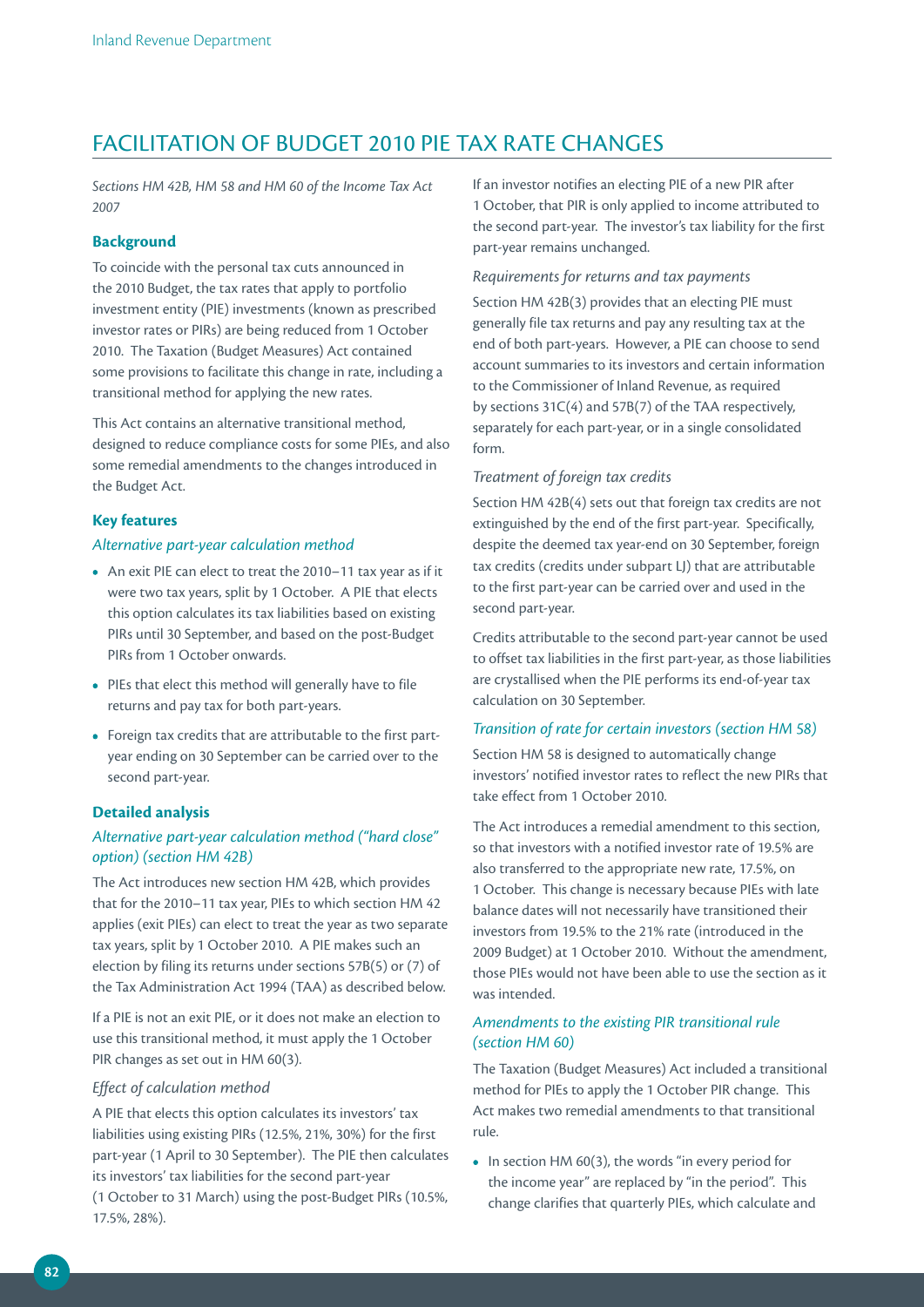pay tax each quarter, need to apply an updated notified investor rate only to the current and future quarters. PIEs with yearly calculation periods must apply the rate most recently notified by an investor to every day in the current income year.

**•** Despite the above rule, for the 2010–11 income year, a PIE with a yearly calculation period only has to apply a tax rate notified on or after 1 October to every day on or after 1 October. For days before 1 October, the PIE has a choice: it can apply the pre-Budget tax rate that corresponds to the newly notified rate, or it can choose not to adjust the investor's tax liability for days prior to 1 October.

The Taxation (Budget Measures) Act also repealed the exemption to the rule in section HM 60(3), described above. This exemption applied if the PIE made voluntary payments of tax to meet an investor's tax liability under section HM 45. The repeal was unintended. This Act reinstates this exemption through new subsection 3B.

## **Application date**

These amendments apply from 1 October 2010.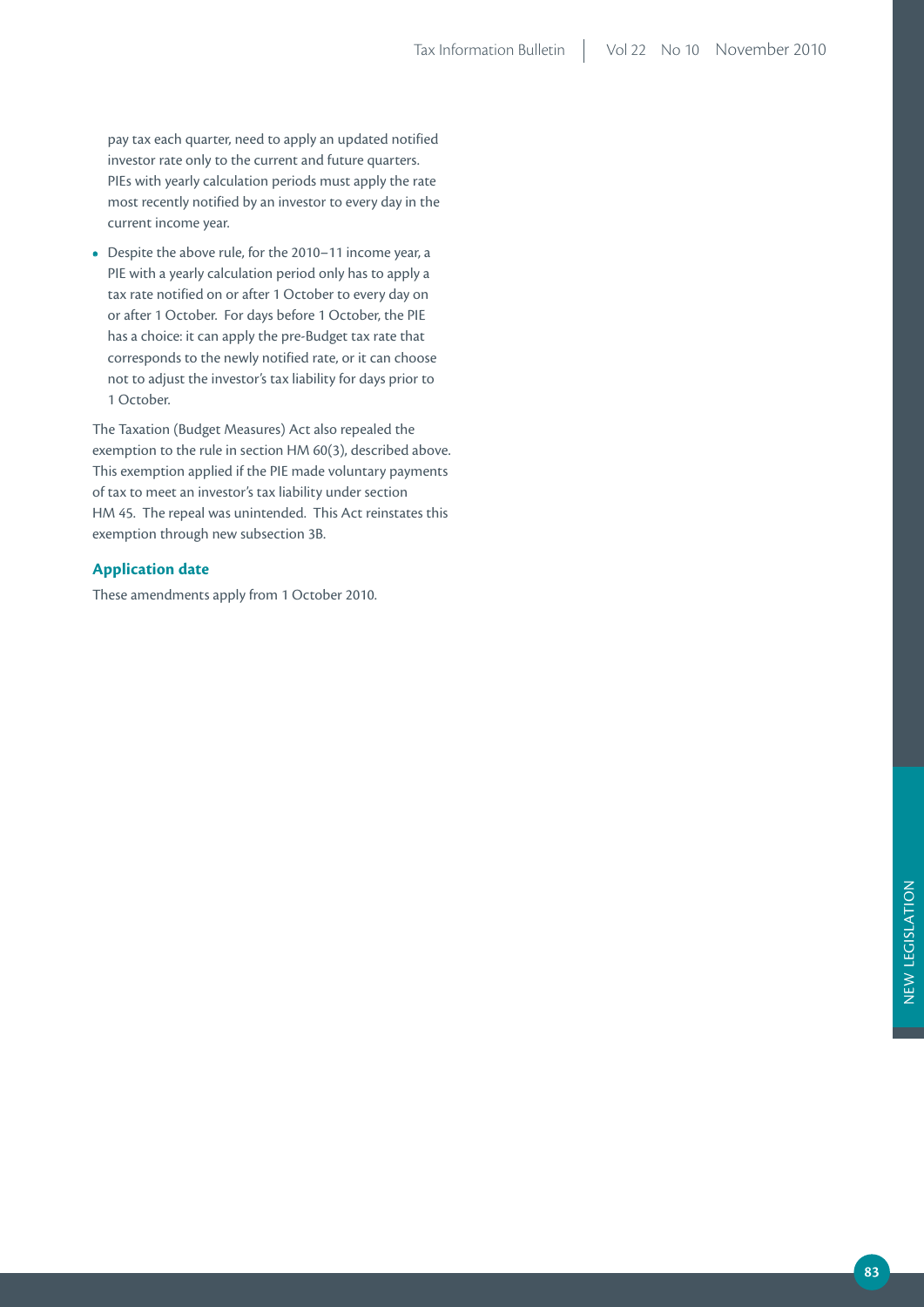## IMPUTATION ADDITIONAL TAX ON LEAVING AND JOINING WHOLLY-OWNED GROUPS

*Sections OB 71–72B of the Income Tax Act 2007*

#### **Background**

What are colloquially known as the imputation credit shopping rules are being amended to remove their over reach. These rules are designed to prevent one group of companies obtaining imputation credits from another group of companies' tax liabilities. When dealing with prepaid tax (where the associated imputation credits have been distributed to shareholders) even a minor change in shareholding can, in some circumstances, trigger the rules. This is inappropriate.

### **Key features**

The main change is to Section OB 72(5) for a company which was part of a wholly-owned group and joins a new wholly-owned group. In respect of excess entitlements, it now provides that the company is liable for imputation penalty tax if a group of people hold common voting interests in the new group that exceed by 67% or more the common voting interests in the former group that are held by the same people immediately before the company joins the new group. Previously, the imputation penalty tax in this situation was payable where there was any change of ultimate shareholders in a wholly-owned group.

However, where the company joins a new wholly-owned group and the imputation additional tax is not payable in respect of an excess entitlement under section OB 71, the use of income tax refunds due to that company are then restricted by the new section OB 72B. Subsection (5) then restricts the use of the refunds in two ways:

- Imputation credits which:
	- were derived from tax paid by the company or by a company in the same wholly-owned group (and was in that group immediately before joining the new group);
	- are attached to a dividend in relation to a shareholding by the company for a company in the same wholly owned group (and which was in that group immediately before joining the group and had that shareholding at that time).
- To satisfy a tax liability of the company itself or a company (the member) that is in the same wholly-owned group as the company, if the company satisfies the Commissioner that the member was in the former group immediately before the company joined the new group.

As section OB 72 now allows a change in shareholding in a wholly-owned group of up to (but less than) 67%,

section OB 72B provides a mechanism for tracking various shareholding changes in a wholly-owned group to determine if and when the 67% trigger occurs. It does this on a cascading basis for subsequent changes of shareholding which need to be calculated for each wholly-owned group which emerges from any change of shareholders.

Section OB 72B imposes an additional imputation tax liability for the restricted refund amount on the same basis that the imputation additional tax is payable for an excess entitlement in section OB 72.

There have been other changes to sections OB 71 and OB 72 which are clarifying the provisions which may have become unclear following the rewrite of the Act. They are not policy changes.

It should be noted that these provisions were introduced prior to a planned review of the policy framework of the imputation credit rules and that review is likely to result in a rewrite of these provisions.

#### **Application dates**

The changes to section OB 71 take effect from 1 April 2008 and the changes to sections OB 72 and OB 72B take effect from 1 March 2010.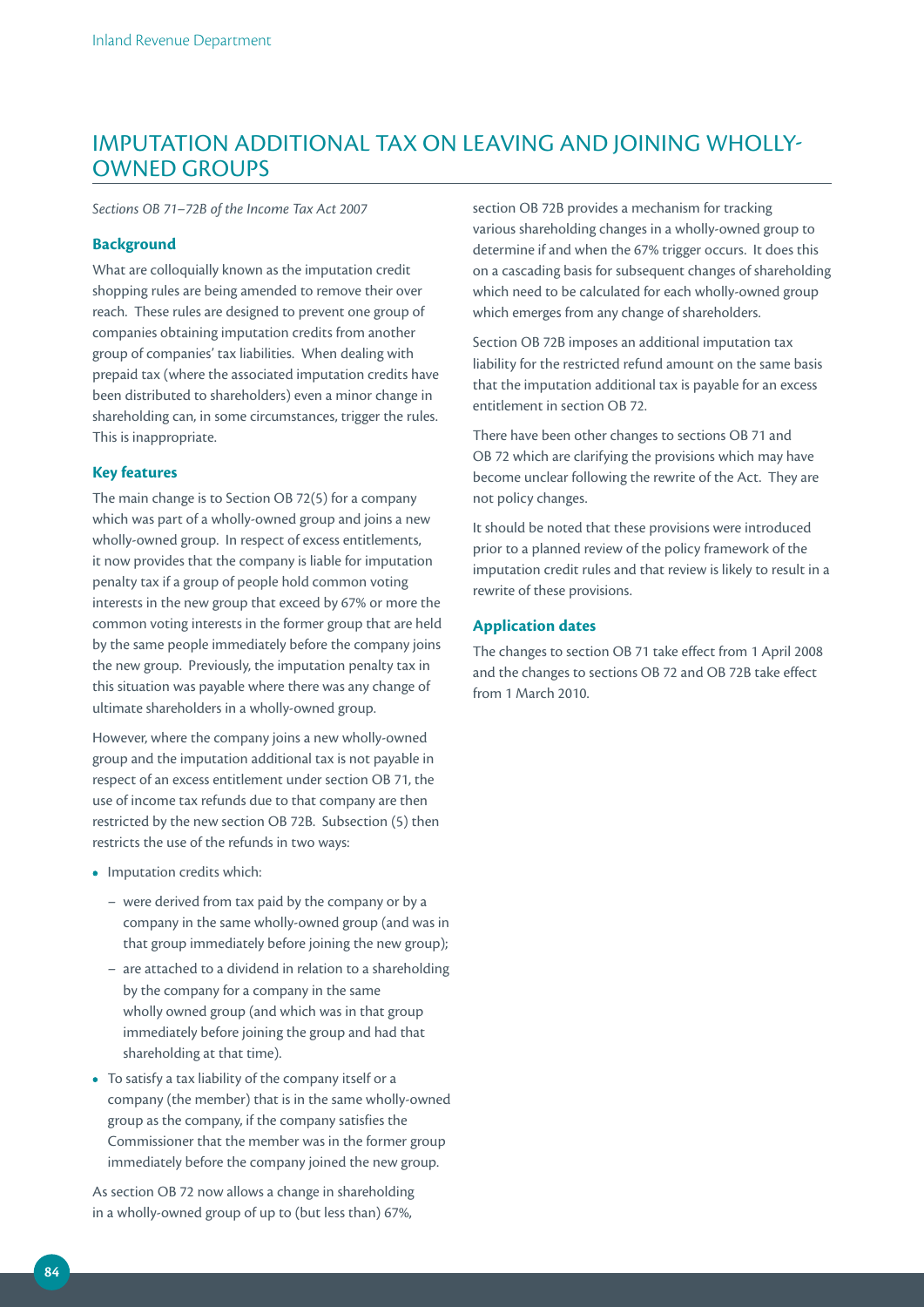## REMEDIAL MATTERS

## AMENDMENTS TO THE GOODS AND SERVICES TAX ACT 1985

*Section 20C of the Goods and Services Tax Act 1985*

A technical change to the formula in section 20C of the Goods and Services Tax Act 1985 has been made to ensure it produces the correct amount.

#### **Background**

In 2005, changes were made to the GST Act which zerorated certain business-to-business supplies of financial services. The changes allowed suppliers of financial services to deduct input tax when previously such supplies were treated as exempt from GST (input tax deductions were not allowed).

Financial services supplied between financial services providers (such as banks) cannot, however, be zero-rated under the 2005 changes because most recipient financial services providers (the "direct supplier" in section 20C) will not satisfy the specific requirements of the zero-rating rules in sections  $11A(1)(q)$  and (r). Financial services providers are therefore unable to deduct input tax in connection with these transactions because they are still treated as exempt from GST.

The deduction calculated by the formula in section 20C replaces the denied input tax deduction. The formula applies in connection with supplies of financial services between financial services providers. The amount deductible is the product of the formula:

$$
a \times \frac{b}{c} \times \frac{d}{e}
$$

The formula is based on two fractions which measure the mix of taxable and exempt supplies made by the supplier and the direct supplier in a taxable period. The product of the two fractions is applied to the amount of input tax that cannot be claimed by the supplier for the taxable period.

A problem with the formula was that the denominator in the first fraction (element "c") was the amount of total supplies of financial services made by the supplier. This had the effect of reducing the amount that could otherwise be deducted.

#### **Key features**

Section 20C has been amended so that denominator in the first fraction (element "c") is defined as the amount of total exempt supplies made by the supplier.

#### **Application date**

The change applies from 1 January 2005, the date that section 20C first had effect.

## AMENDMENTS TO THE LIFE INSURANCE TAXATION RULES GRANTING TRANSITIONAL RELIEF

*Sections CR 4, DW 4, EY 5, EY 24, EY 25, EY 26, EY 27, EY 30 and YA 1 of the Income Tax Act 2007*

A number of changes have been made to the new rules for taxing life insurance business that were enacted as part of the Taxation (International Taxation, Life Insurance, and Remedial Matters) Act 2009.

The changes made by the Taxation (Trans-Tasman Savings Portability, KiwiSaver, and Remedial Matters) Act 2010 affect the scope of the grandparenting provisions applicable to life policies, particularly workplace group policies, sold before the start of the new taxation rules. Remedial amendments have also been made to ensure that the new rules achieve their intended policy effect.

#### **Background**

The Taxation (International Taxation, Life Insurance, and Remedial Matters) Act 2009 significantly changed the taxation rules applicable to life insurance business. The new rules are designed to tax the income from term life business so that life insurance companies pay tax on their profits, like any other New Zealand business.

The new rules also contained a comprehensive set of transitional provisions that preserve the previous income treatment of life insurance policies sold before the application date.

In response to submissions received on the Taxation (Annual Rates, Trans-Tasman Savings Portability, KiwiSaver, and Remedial Matters) Bill, the Finance and Expenditure Committee recommended a number of technical amendments to the new rules.

#### **Key features**

The main amendments to the new taxation rules for life insurance affect the scope of the transitional rules. Other changes have been made to correct technical problems identified with the new rules. The amendments are consistent with the policy intent of the new taxation rules for life insurance business.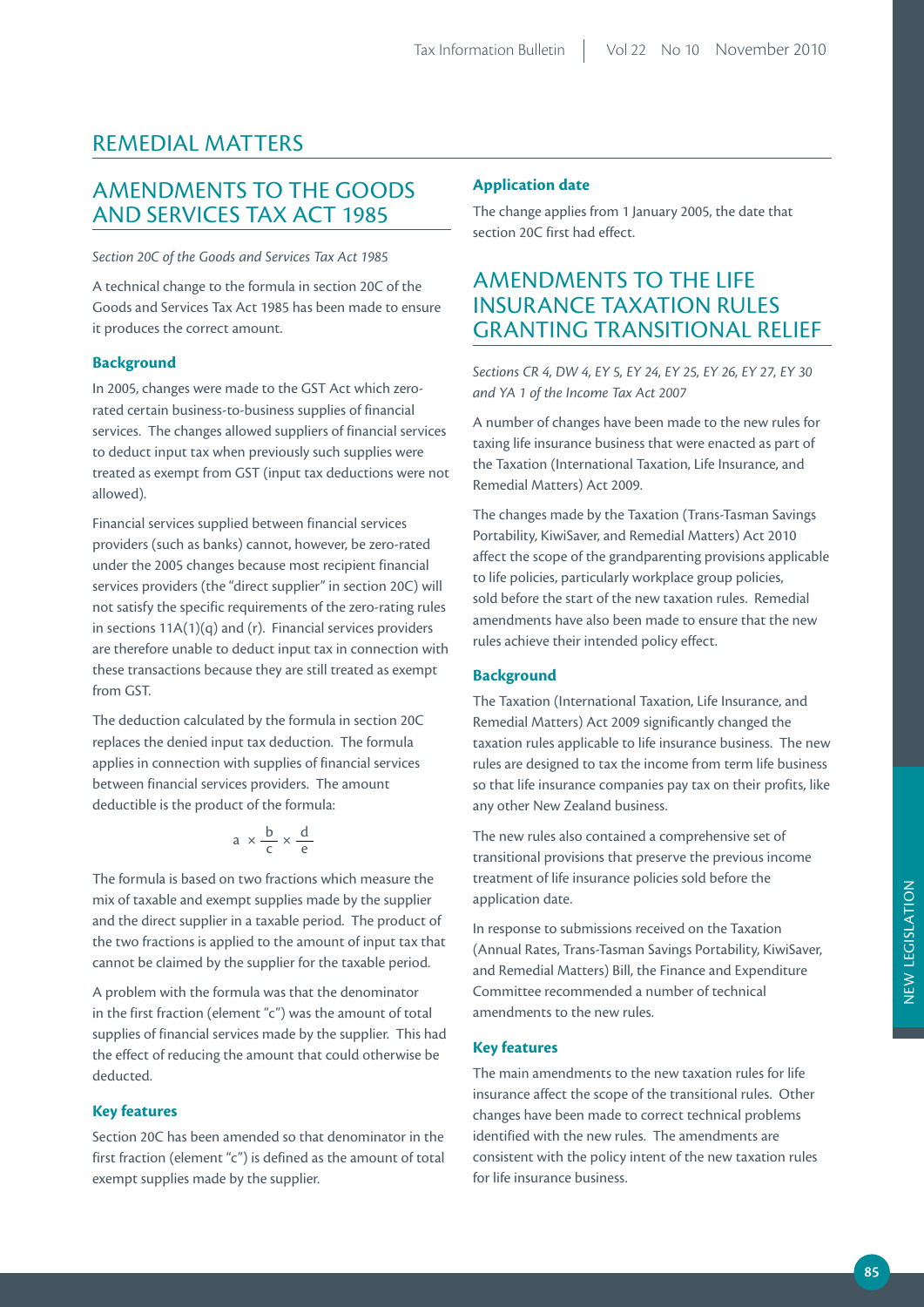#### **Detailed analysis**

#### *Grandparenting of life policies*

Section EY 30 provides that policies contracted under the previous rules are grandparented and subject to transitional rules for a specified period. The application of the previous life rules is therefore preserved, for a limited period, for term policies sold before the start of the new taxation rules for life insurance business. Several changes have been made to clarify the scope of the grandparenting rules.

#### *Workplace group policies*

A number of technical changes have been made to the definition of "workplace group policy" (section EY 30(15)).

- The definition now includes workplace group policies that are:
	- sponsored by trustees of superannuation schemes;
	- broker-administered pool schemes; or
	- group policies sponsored by industry associations.
- The definition also extends the scope of the life cover provided under a workplace group policy and now includes:
	- business owners or the directors of businesses; and
	- spouses, civil union partners and de facto partners of employees or members covered by the workplace group policy.
- The definition of "workplace group policy", in the context of policies sponsored by an employer, previously required that the policy was "compulsory" for the relevant class of employees. The context and application of the word "compulsory" was unclear. Section EY 30(15) has been changed so that the employer is required to offer the employee the opportunity to join the life insurance policy.
- The requirement about the payment of premiums has also been clarified and allows the life insurer and the employer to reach an agreement about who pays the premium.
- Voluntary top-ups in cover by individuals covered by the workplace group policies are included in with the scope of these changes.

#### *Life policies with a mix of products*

New section EY 30(1B) allows elements of a life policy that are capable of being sold separately to be given a different tax treatment if the grandparenting rules provide for a different treatment. For example, a life policy may contain both a level premium policy and a yearly renewable term (YRT) product. New section EY 30(1B) allows the life insurer to treat each life product which can be taken as

a separate contract for life insurance, as a "policy" in its own right when calculating transitional relief. Any split or division of a life policy must be transparent to the policyholder, and the supporting policy documentation must clearly show that there is a separate price for each life product that forms part of the life insurance policy.

Previously, the transitional rules treated a life policy as the sum of all its parts. This meant that changes to a life policy that included a YRT product and a level premium product would not qualify for transitional relief if the YRT product ceased to meet the requirements in EY 30(2) or EY 30(5).

#### *Multiple‑life policies*

Section EY 30(3) has been clarified to allow life insurers to "look though" to the underlying life insured and treat each life accordingly under the grandparenting rules. For example, a group policy that covers a husband and wife can be treated as two contracts for life cover. In the event that an increase in the individual's life cover results in a breach of section EY 30(3)(e), the other lives covered by the policy will remain unaffected unless they too breach section EY 30(3)(e).

Section EY 30(3) applies when the life insurer can look through the life policy to the individual lives covered. The word "can" in the context of section EY 30(3)(b) is directed at whether the life insurer's systems are able look through to the lives insured, taking into account the systems that are employed in the income year in which the transitional relief is claimed.

#### *Life insurance policies*

Section EY 30(2) has been redrafted following changes to the treatment of multiple-life policies in section EY 30(3). Changes to section EY 30(3) had the potential to limit transitional relief to multiple life policies if the life insurer's systems could not look through to the individual lives covered. Section EY 30(2) therefore acts a default rule. It is expected to apply to:

- single life policies;
- multiple-life polices (such as husband and wife policies) if the life cover for the individuals is not separately identified; and
- life policies that are not credit card repayment insurance and workplace group policies.

New section EY 30(2)(d) ensures that the redrafted section is limited to lives covered before the start of the new taxation rules for life insurance.

#### *Level‑premium policies*

Section EY 30(5) has been amended to take into account CPI adjustments that may be made to level-premium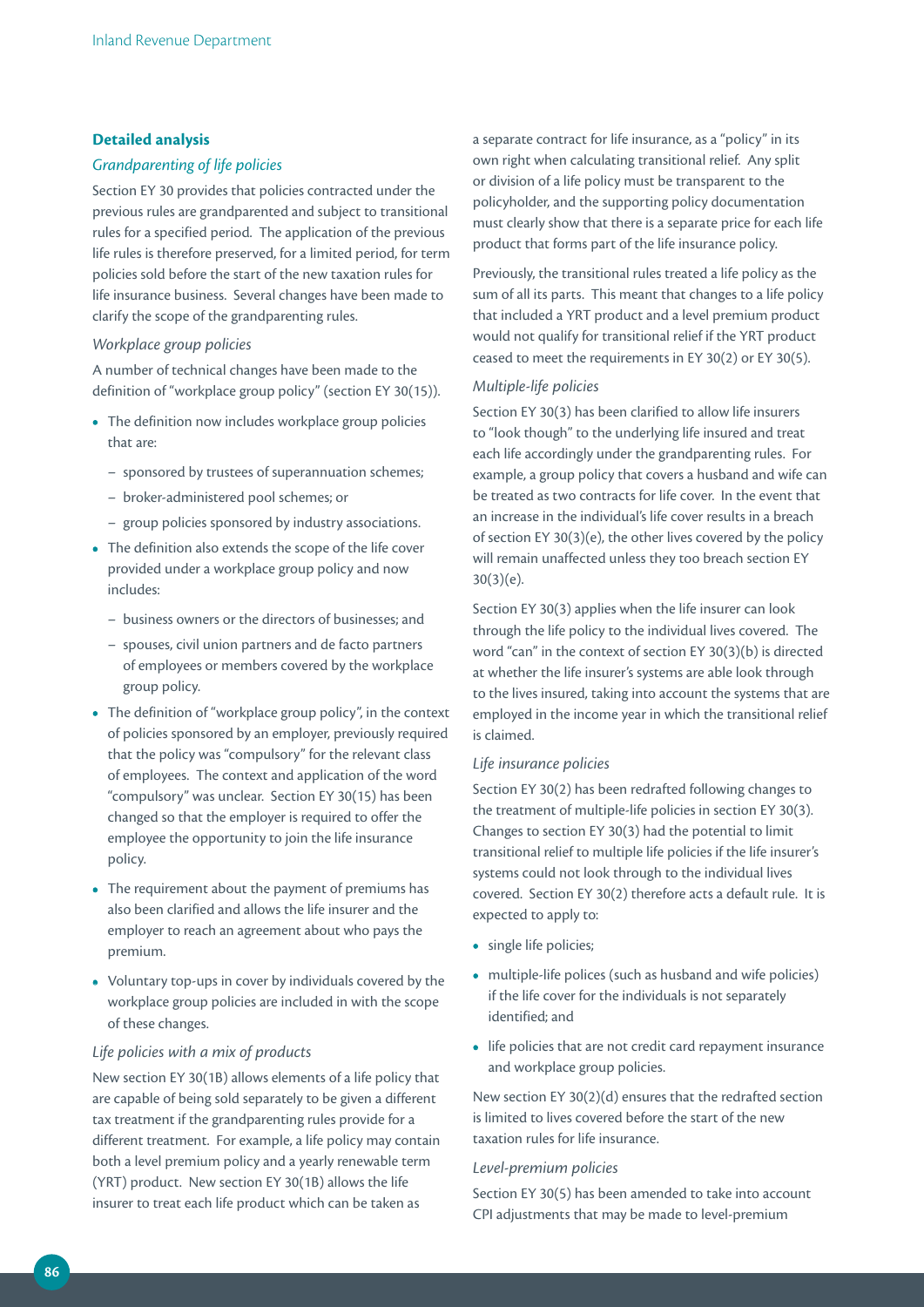policies if such adjustments are an agreed part of the life policy before the grandparenting start day. These adjustments will not cause level-premium life policies to lose transitional relief under section EY 30.

## *Life reinsurance of credit card repayment insurance and workplace group policies*

Sections EY 30(11) and EY 30(14) have been amended so that transitional relief for life reinsurance of workplace group policies or credit card repayment insurance is based on whether the underlying product is also grandparented.

#### *Increases in life cover during an income year*

At the insurer's election, new section EY 30(5B) allows transitional relief for a life policy up to the date that it breaches the grandparenting rules. The deduction calculated under section EY 30(7) can now include partyear amounts – section EY 5(6).

For example, a life insurer compares the level of cover at the beginning of year 2 with the cover at the beginning of year 1. If the level of cover breaches the tolerances in the grandparenting rules, transitional relief will ordinarily end at the beginning of year 1 (section EY 30(10) – meaning of "Cover review period"), unless the life insurer is able to identify the point in time when the breach occurred during year 1.

Consequential changes have been made to sections EY 30(2)(c), EY 30(3)(e), EY 30(7) and EY 30(8) to allow for the transitional relief part-year calculation.

### *No restoration for life policies that lose grandparenting status*

New section EY 30(5C) ensures that life policies that no longer qualify under the grandparenting rules are not restored in the next or subsequent cover review period(s).

#### *Other matters*

In addition to the changes to the grandparenting rules, the following sections have been amended to clarify their application.

- The application of sections CR 4 and DW 4 (outstanding claims reserve for general insurance contract) to life insurers has been clarified by inserting references to the definition of "premium" and "pay" in section YA 1. The term "general insurance contract" has also been removed and means that the treatment of insurance contracts set out in International Financial Reporting Standard 4 does not apply to general insurance contracts sold by life insurers. Instead, the reserving rules in section EY 24 apply.
- In section EY 5(4) the transfer of life reinsurance connected with the sale of life business is clarified.
- The provisions relating to the outstanding claims reserve (section EY 24(2)(a)(ii)), the premium smoothing reserve (section EY 25(2)(a)(ii)), the unearned premium reserve (section EY 26(2)(a)(ii)) and the capital guarantee reserve (section EY  $27(2)(a)(ii)$ ) have been amended to clarify how the opening balances for these reserves should be calculated for the first year in which the new rules apply.
- The definition of "savings product policy" in section YA 1 excludes situations when all or a portion of a premium connected with life risk is refunded to the policyholder. This should ensure that the return of such amounts does not result in the policy being treated as a "savings product policy".
- A grammatical error in section EY 30(4) has been corrected.

#### **Application date**

The changes apply from 1 July 2010. Life insurers have the option to apply the rules from the beginning of their income year, if that year includes 1 July 2010.

## PORTFOLIO CLASS LAND LOSS

*Sections HL 32 and HM 65 of the Income Tax Act 2007; section HL 30 of the Income Tax Act 2004*

Amendments have been made to clarify that land-owning portfolio investment entities (PIEs) that invest offshore can allocate tax losses that arise from foreign exchange contracts to their investors.

### **Background**

Generally, at the end of the year, a PIE receives a cash rebate from Inland Revenue for any tax losses it has made. The PIE then allocates this loss to its investors. An exception to this is that PIEs that invest predominantly in land or land-owning companies ("land PIEs") cannot receive a cash rebate for their tax losses at the end of the year. This is to prevent excessive tax losses arising from heavily geared land investments.

Previously, a problem existed for land PIEs with portfolio investments in foreign land-owning companies. As these investments are often denominated in foreign currency, the PIEs typically enter into foreign exchange hedging contracts to remove or reduce the currency risk associated with the investment. The hedging contracts result in a loss if the foreign currency in which the investment is held appreciates against the New Zealand dollar. Under the previous rules, the PIE was required to carry forward the losses that arose as a result of the hedging contract rather than allocate them to its investors.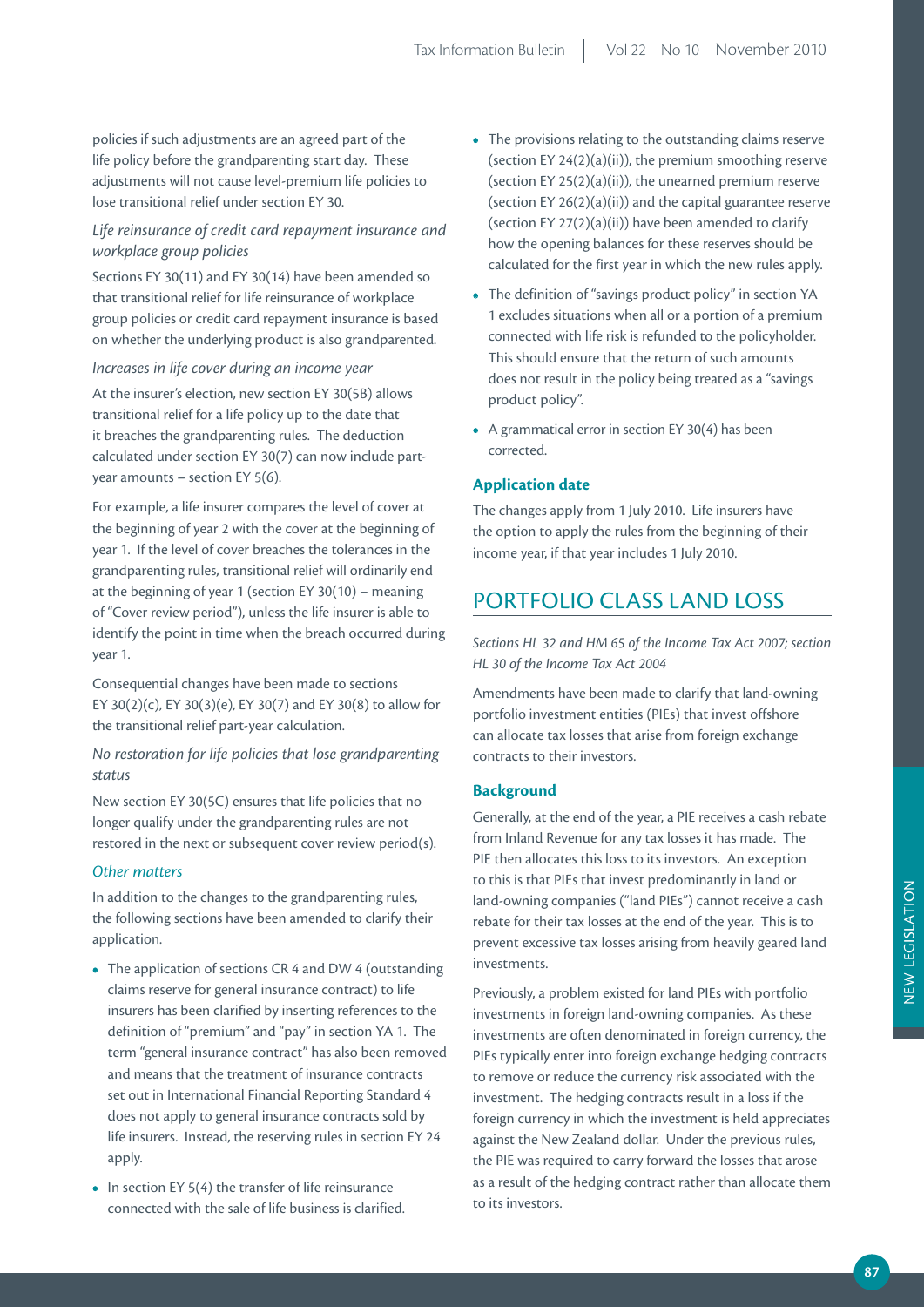#### **Key features**

An amendment has been made to the definition of "portfolio class land loss". This was done to clarify that PIEs that own land offshore can allocate tax losses arising from foreign exchange contracts to their investors.

#### **Detailed analysis**

PIEs that have investments in foreign land-owning companies typically remove or reduce the currency risk associated with the investment by entering into foreign exchange hedging contracts. These contracts fall within the definition of a financial arrangement, and associated gains and losses are taxable or deductible.

As a result, in years where the foreign currency in which the investment is held appreciates against the New Zealand dollar, the foreign exchange financial arrangement will produce a tax-deductible loss. The land PIE's investment in the foreign land-owning company is generally subject to fair dividend rate (FDR) taxation at 5% and, therefore, always generates income for tax purposes. As the land investment itself cannot generate a tax loss, this was not the type of investment intended to be subject to the land loss rules when they were designed.

In certain years the FDR income generated will not be sufficient to offset the foreign exchange loss and an overall tax loss can arise. Amendments to sections HL 32 and HM 65 of the Income Tax Act 2007, and to section HL 30 of the Income Tax Act 2004 change the definition of "portfolio land class loss" to clarify that the land PIE is not required to carry such losses forward but can instead allocate tax losses that arise from foreign exchange contracts to its investors. This is consistent with the policy intent of the PIE rules when they were enacted.

#### **Application dates**

The amendments to section HL 32 of the Income Tax Act 2007 and section HL 30 of the Income Tax Act 2004 will apply from 1 October 2007, the date the PIE rules were introduced.

The amendment to section HM 65 of the Income Tax Act 2007 will apply from 1 April 2010, the date the rewritten PIE rules apply from.

## NEW ZEALAND SCREEN PRODUCTION INCENTIVE

*Sections DS 2, EJ 4, EJ 5, EJ 7, EJ 8 and YA 1 of the Income Tax Act 2007 and section 3 of the Tax Administration Act*

Amendments have been made to the Income Tax Act 2007 to provide that the tax treatment of expenditure on a film does not depend on whether the film receives a New Zealand screen production incentive. The amendments also provide that special tax treatment of expenditure on films that receive a large budget screen production grant is also expressly applied to expenditure on films that receive a post-production digital and visual effects grant.

#### **Background**

The Taxation (International Taxation, Life Insurance and Remedial Matters) Act 2009 amended the Income Tax Act 2007 to give expenditure on films receiving a New Zealand screen production incentive the same treatment as expenditure on films receiving a large budget screen production grant. These amendments reverse that decision.

#### **Key features**

Amendments have been made to the Income Tax Act 2007 to provide that the tax treatment of expenditure on a film does not depend on whether the film receives a New Zealand screen production incentive.

The special treatment under the Act of expenditure on films that receive a large budget screen production grant has been also expressly applied to expenditure on films that receive a post-production digital and visual effects grant. This amendment confirmed the current treatment of such expenditure.

The amendments to the Income Tax Act 2007 included the removal of the definition of "government screen production payment" and the insertion of a definition of "large budget film grant", which means a large budget screen production grant or a post-production digital and visual effects grant.

A definition of "government screen production payment" has been inserted in the Tax Administration Act 1994 for the purposes of provisions relating to the transfer of information on films receiving a New Zealand screen production incentive, a large budget screen production grant, or a post-production digital and visual effects grant.

#### **Application date**

The amendments apply from 1 January 2010, the date the previous, now reversed, amendments, applied from.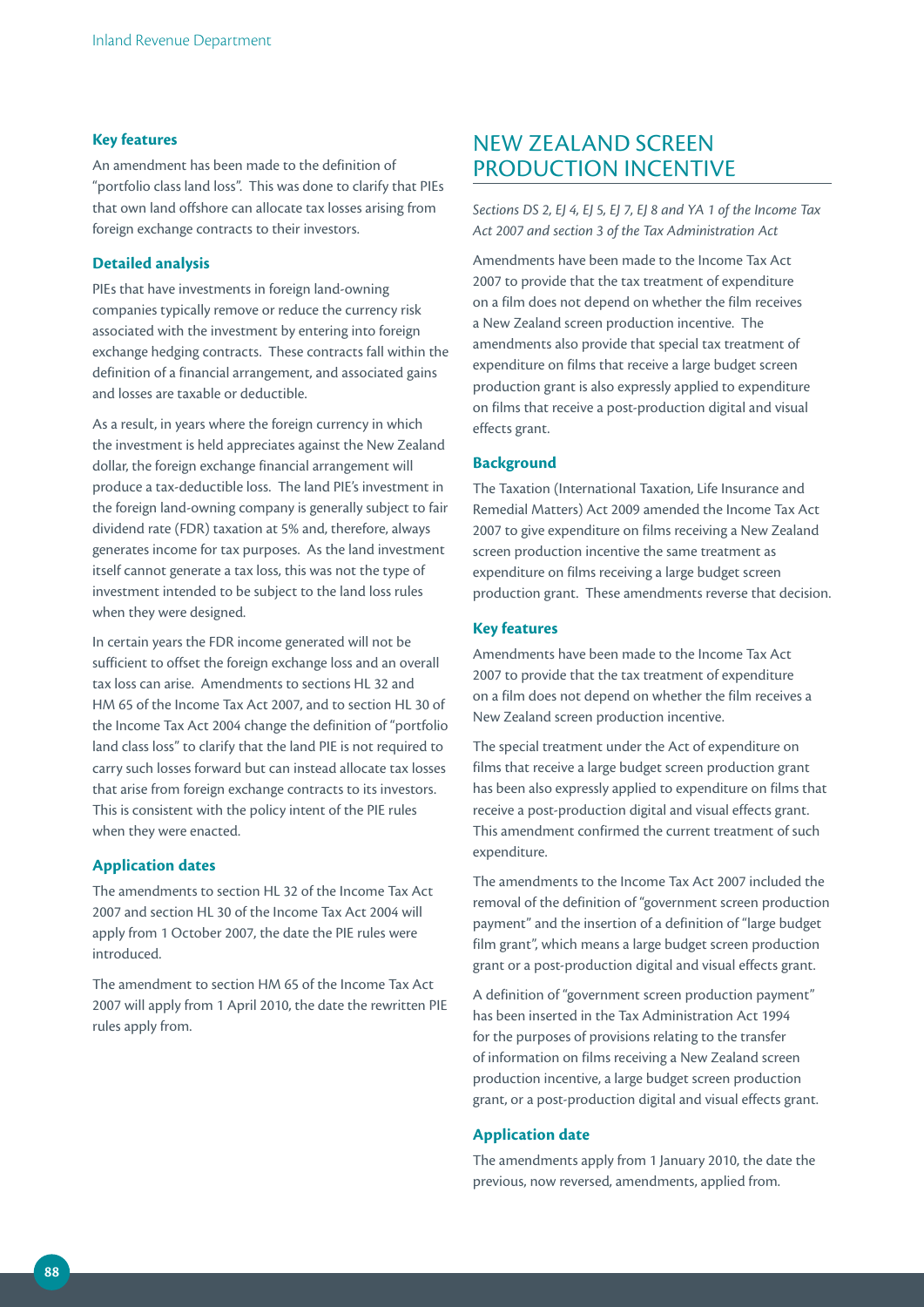## TAX TREATMENT OF PAYMENTS TO PUBLIC OFFICE HOLDERS

*Schedule 4, part B of the Income Tax Act 2007*

The Income Tax Act 2007 has been amended to clarify the tax treatment of payments made to certain public office holders.

### **Background**

Schedular payments are generally certain payments made when the relationship between the parties is not strictly one of employer and employee. Schedular payments made to non-employees are subject to withholding tax. They are treated as PAYE income payments for the purposes of the PAYE rules.

Payments made to certain public office holders were subject to withholding tax as they were covered under the definition of "honoraria" in the Income Tax (Withholding Payments) Regulations 1979. However, after the rewrite of the Income Tax Act, it became unclear how payments made to certain public office holders should be taxed. Schedule 4 of the Income Tax Act 2007 that set out the rates of tax to be withheld from schedular payments did not explicitly include payments made to certain public office holders. As a result, there was no explicit authority for the payers of fees to public office holders to withhold tax from those payments.

#### **Key features**

Schedule 4, part B of the Income Tax Act 2007 has been amended to clarify that payers must withhold tax from payments made to certain public office holders.

Schedular payments are subject to a tax rate of 33% for each dollar of payments made for work or services performed by:

- a local government elected representative;
- an official of a community organisation, society, or club;
- a chair or member of a committee, board or council; or
- an official, chair, or member of a body or organisation similar to the ones described above.

The term "honorarium" defined in section CW 62B has been amended so that it applies for the purposes of that section only.

### **Application date**

The amendment applies for payments made in the 2008–09 and later income years other than a payment:

- for work or services performed before 7 September 2010; and
- from which the payer is not obliged to withhold an amount of tax, ignoring this amendment.

## IFRS FURTHER REMEDIAL: ANTI-ARBITRAGE RULES FOR CERTAIN **METHODS**

*Sections EW 15E–15F of the Income Tax Act 2007; sections EW 15D and EW 15E of the Income Tax Act 2004*

The Act makes a remedial amendment to the anti-arbitrage rules for IFRS taxpayers. Each of the above sections has had a new sub-paragraph added to them to ensure they fully implement the original policy for use of the relevant methods.

### **Key features**

The amendments ensure that the relevant methods can be used for financial arrangements which are treated under IFRS as hedges of non-financial arrangements. The sections now reflect that the anti-arbitrage rules apply to financial arrangements which are in an IFRS-designated hedging situation.

A further amendment is proposed to the anti-arbitrage rules in legislation to be introduced in late 2010. The anti-arbitrage rules are intended to prevent income and expenditure from being deferred or advanced on two financial arrangements which are in an IFRS-designated hedging relationship. However, in amending the rules in 2009 the ability to use the fair value method for financial arrangements that are used to hedge other financial arrangements (being agreements for the sale and purchase of property in foreign currency subject to a determination method – G9) was inadvertently denied. Inland Revenue proposes to correct this error, allowing the fair value method to be used in such circumstances. This amendment will be on very specific terms and it will not be intended to otherwise alter the application of the anti-arbitrage rules or the taxation of the agreements for sale and purchase of property in foreign currency under determination G9.

### **Application date**

The amendments apply from the date of the original legislation, being 1 April 2007 for the Income Tax Act 2004 and 1 April 2008 for the Income Tax Act 2008.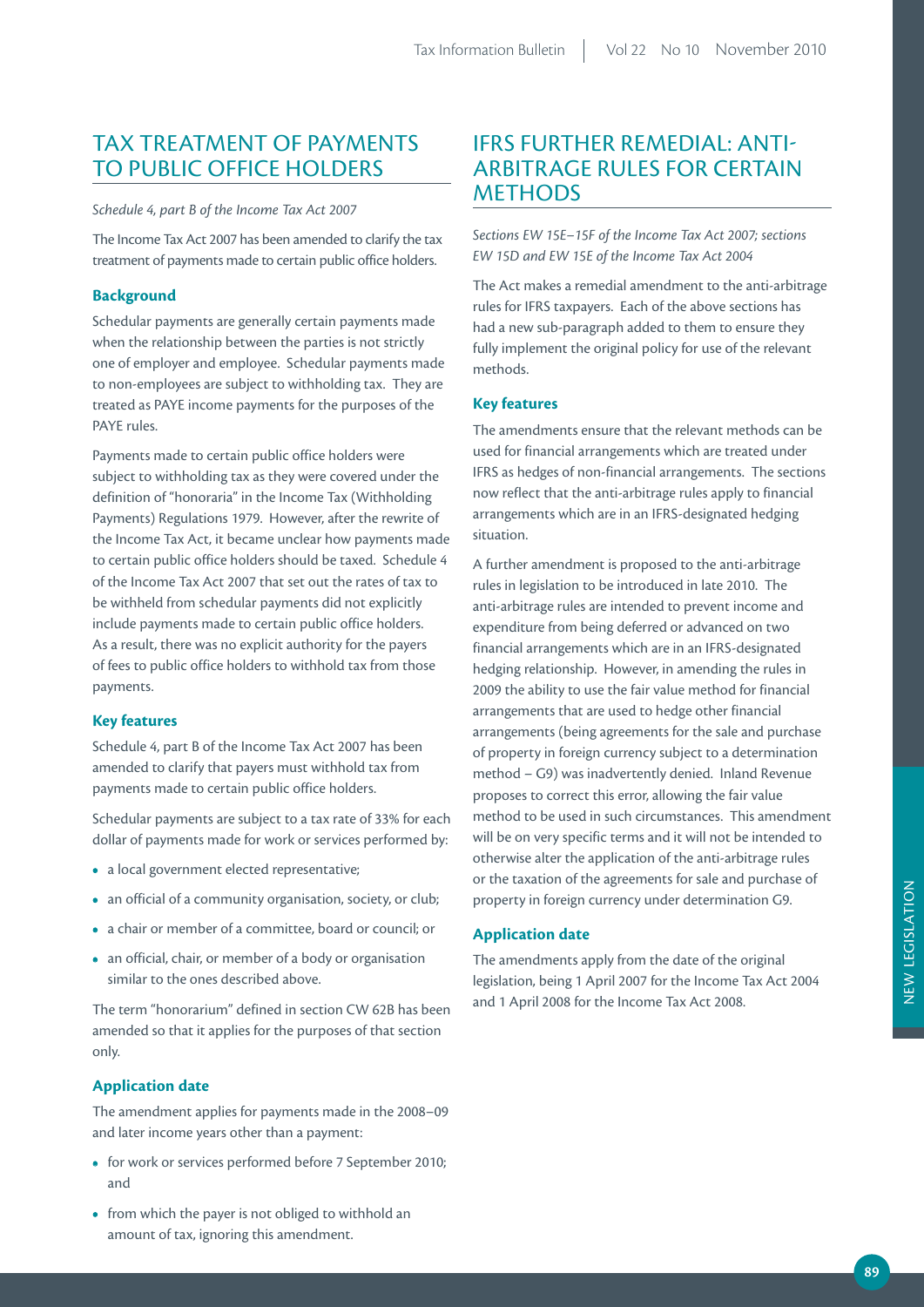## FINANCIAL ARRANGEMENTS SUBJECT TO DETERMINATIONS G22 AND G22A

#### *Sections EZ 52C and EZ 52D of the Income Tax Act 2007*

On 26 September 2006 Determination G22 was replaced with Determination G22A. The stated purpose of the replacement was to deny artificial deductions on certain optional convertible notes (OCNs) that were being claimed by New Zealand subsidiaries of overseas companies. Many of these arrangements are currently the subject of litigation between Inland Revenue and the taxpayers concerned.

At that stage the tax Act in force was the Income Tax Act 2004. That Act and its replacement, the Income Tax Act 2007, provide that when a determination is "cancelled" it remains in force for another four years for arrangements (the grandparented OCNs) that were in place when it was cancelled.

#### **Key features**

Under black letter law, tax deductions are available in respect of the grandparented OCNs until G22A becomes effective in respect of the grandparented OCNs.

Specifically, for the grandparented OCNs there is a need to ensure that:

- the change of spreading method adjustment that would have effect when the G22 expires for the grandparented OCNs in September 2010 does not claw back any deductions taken under G22 that are eventually allowed; and
- when the base price adjustment (BPA) is eventually calculated on the grandparented OCNs, it does not claw back any deductions taken under G22 that are eventually allowed.

Sections EZ 52C and EZ 52D have been inserted into the Income Tax Act 2007 to achieve these objectives. Inland Revenue consulted extensively with interested parties and their advisors on the provisions necessary to amend the legislation.

## **Detailed analysis**

#### *Changing from G22 to G22A*

Section EZ 52C provides that when a taxpayer has been using G22 for a financial arrangement and is changing to G22A for that arrangement, a change of spreading method adjustment under sections EW 26 and EW 27 is not performed. Instead the taxpayer will apply the spreading method that has been followed in previous years under G22 for the portion of the income year up to the date of change

in that income year. For the remainder of that income year and the following income years it will apply a spreading method under G22A to the financial arrangement. For the grandparented OCNs that means there will be no tax deductions for the remainder of the income year in which the change is made from G22 to G22A and for all subsequent income years.

#### *BPA where both G22 and G22A have applied*

As stated above, the BPA performed at maturity of a grandparented OCN to which both G22 and G22A have applied should not claw back any deductions taken under G22 that are eventually allowed. This has been achieved by making an adjustment to the consideration to be used in the BPA calculation for OCNs to which both G22 and G22A have applied.

The consideration for a financial arrangement in these situations has been amended by section EZ 52D for both the issuer and the holder in terms of G22 and G22A. The consideration in both cases is amended by an amount calculated as follows.

### " $X - Z''$

**where "X":** is an amount equal to the item s in Determination G22, clause 6(1), if that item were calculated in accordance with that determination at the time immediately before the change of spreading method described in section EZ 52C(2).

Item s in clause 6(1) of G22 is the present value of the cash flows in respect of the OCN and the person. In G22 item s is used as part of the calculation of the core acquisition price of a convertible note attributable to the option to buy or sell shares (which is an excepted financial arrangement).

Therefore the amount for X in Section EZ 52D is the present value of the cash flows in respect of the OCN and the person calculated up to and including the day before the taxpayer starts using G22A. It is effectively what item s would be if the OCN were to start at that moment and consisted of only the cash flows which were to occur from that moment into the future. In respect of grandparented OCNs that moment is effectively midnight of the day being 25 September 2010, as G22A applies from 26 September 2010; and

**where "Z":** is an amount equal to the item s in Determination G22, clause 6(1), if that item were calculated in accordance with that determination at the time when the determination first applied. So Z is therefore the original amount of s (being the present value of the debt component of the OCN on its date of issue) when the taxpayer started applying G22 to the financial arrangement.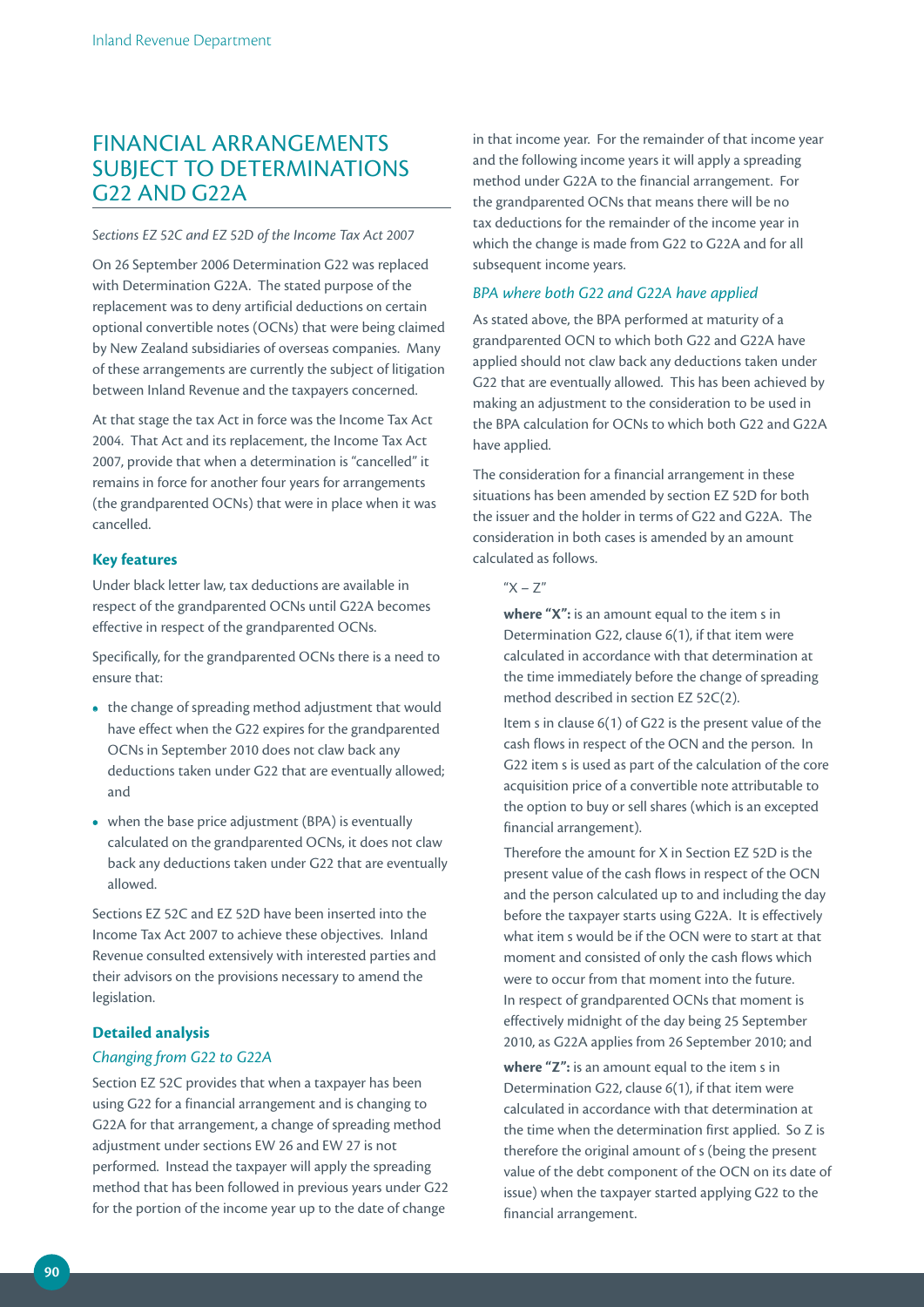When calculating the BPA for a grandparented OCN, the amount of  $X - Z$  is added to all consideration paid/payable by the issuer and added to all consideration paid/payable to the holder. This will mean that the resulting BPA will not reverse deductions taken by the issuer under G22 that are eventually allowable. It will also mean that revenue returned by the holder is not reversed.

#### **Example**

For a grandparented OCN with a term of 10 years and a face value (FV) of \$1 million, under G22 the warrant (equity) component of the OCN is determined to equal \$491,650.71 in accordance with the formula "y – s" in clause 6(1) of G22.

y = \$1,000,000 being the total consideration paid for the OCN

- s = the present value (PV) of the bond component
- = \$508,349.29 and is deemed to be a zero coupon bond discounted at the "specified rate" of 7%
- $y s = 1,000,000 508,349.29 = 491,650.71$

The table below sets out the accrual expenditure and tax book values for the OCN.

| <b>FV</b>                                |      | 1,000,000           |             |                   |
|------------------------------------------|------|---------------------|-------------|-------------------|
| Term                                     |      | 10 years            |             |                   |
| Specified<br>rate                        |      | 7.00%               |             |                   |
| PV                                       |      | 508,349.29          |             |                   |
|                                          | # of | <b>Starting</b>     | Accrual     | <b>Ending tax</b> |
|                                          | days | tax book<br>balance | expenditure | book value        |
| 1/04/2004                                |      | 508,349.29          | 35,584.45   | 543,933.74        |
| 1/04/2005                                | 365  | 543,933.74          | 38,075.36   | 582,009.10        |
| 1/04/2006                                | 365  | 582,009.10          | 40,740.64   | 622,749.74        |
| 1/04/2007                                | 365  | 622,749.74          | 43,592.48   | 666,342.22        |
| 1/04/2008                                | 366  | 666,342.22          | 46,643.96   | 712,986.18        |
| 1/04/2009                                | 365  | 712,986.18          | 49,909.03   | 762,895.21        |
| 1/04/2010                                | 365  | 762,895.21          | 25,591.74   | 788,486.95        |
| 25/09/2010                               | 178  | 788,486.95          | 27,810.92   | 816,297.88        |
| 1/04/2011                                | 187  | 816,297.88          | 57,140.85   | 873,438.73        |
| 1/04/2012                                | 366  | 873,438.73          | 61,140.71   | 934,579.44        |
| 1/04/2013                                | 365  | 934,579.44          | 65,420.56   | 1,000,000.00      |
| 1/04/2014                                | 365  | 1,000,000.00        |             |                   |
| Total deemed/implied interest            |      |                     | 491,650.71  |                   |
| Accrual expenditure up to<br>25 Sep 2010 |      |                     | 280,137.66  |                   |

The deemed equity component of \$491,650.71 is deducted from the total consideration paid for the OCN of \$1 million, which leaves the amount attributable to the financial arrangement of \$508,349.29 (1,000,000 – 491,650.71 = 508,349.29).

Over the term of the arrangement the debt component of \$508,349.29 tends towards its FV of \$1,000,000 at maturity. The difference (\$491,650.71) is deemed to be interest and is accrual expenditure calculated on a yield-to-maturity (YTM) basis for each year over the 10-year term of the arrangement.

For G22 deductions which are eventually allowable, the total accrual expenditure that should be allowed according to the example is \$280,137.66. This is highlighted on the table above and is the amount, under a YTM calculation process, that would be allowed up to 25 September 2010.

The application of G22A works to disallow any deemed accrual expenditure from 26 September 2010, if the parties to a grandparented OCN are members of the same wholly owned group of companies and the conditions described in clause 4(3) of G22A are applicable.

However, without these amendments and given the definitions and methodology contained in G22A, when a BPA is calculated, the result would otherwise be accrual income to the issuer of \$280,137.66.

The reason is that the consideration attributable to the bond component of the OCN would otherwise be \$1,000,000, in combination with the accrual expenditure deduction in earlier income years of \$280,137.66. This can be demonstrated as follows:

- BPA = consideration income + expenditure + amount remitted
- $BPA = (+1,000,000 1,000,000) 0 + 254,545.92 + 0$  $= 254,545.92$

The remedial changes in Section EZ 52D provide for a "consideration adjustment" defined as:

### $''X - Z''$

**where "X"** is the PV of the debt component of the OCN as at 26 September 2010 (up to and including 25 September 2010). From the table above, this amount is shown in red, as \$788,486.95.

**where "Z"** is what "S" would have been under G22 in other words, the PV of the debt component of the OCN when it was issued at the start. In the example the PV of the bond on the issue date is \$508,349.29.

So when the BPA is recast, the following outcome is achieved:

 $BPA = (+508,349.29 - 788,486.95) - 0 + 280,137.66 + 0$  $= 0$ 

The result of the proposed changes is that the BPA will not claw back the \$280,137.66 of accrual expenditure claimed up to and including 25 September 2010.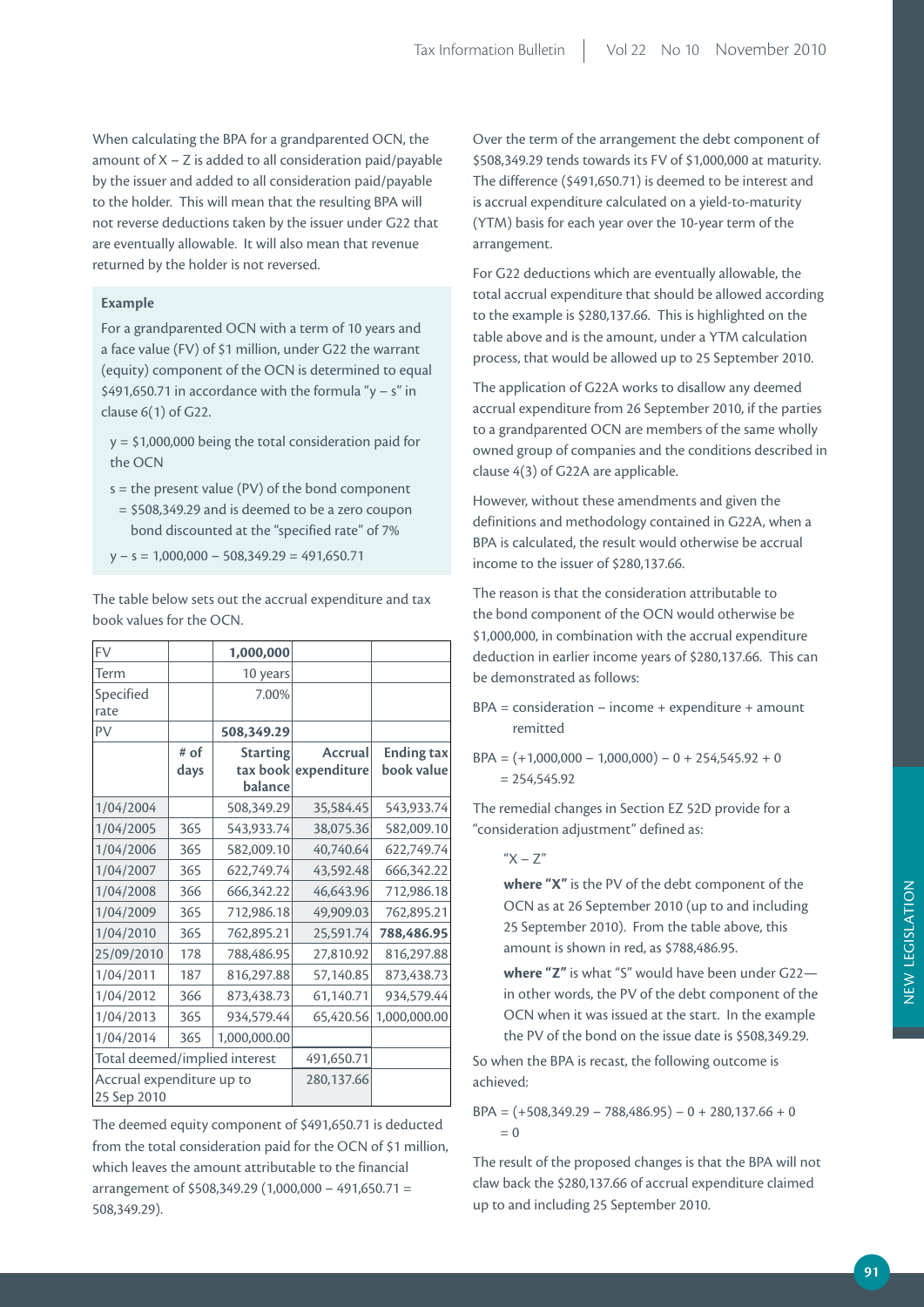Note also that the G22 deduction eventually allowed for the part year when the change of method from G22 to G22A occurs (assuming a 31 March tax balance date) will be the \$25,591.74 amount in the table above, which results from the application of section EZ 52C explained above.

Sections EZ 52C and EZ 52D apply so that a litigant and the Commissioner may not use the application of sections EZ 52C and EZ 52D on or after 26 September 2010 for their positions in respect of Determination G22.

#### **Application date**

The commencement date for these amendments was 26 September 2010.

## FINANCIAL INSTITUTION SPECIAL PURPOSE VEHICLES

*Sections HR 9–HR 10 and Section YA 1 of the Income Tax Act 2007*

The Taxation (International Taxation, Life Insurance, and Remedial Matters) Act 2009 inserted sections HR 9 and HR 10 into the Income Tax Act 2007 to deal with the tax treatment of registered banks' residential mortgage backed securities (RMBS) special purpose vehicles (SPVs) (see *Tax Information Bulletin* Vol. 21, No. 8, October/November 2009, pages 131–132). Those rules removed the tax impediments to banks using the Reserve Bank's (RBNZ) RMBS liquidity facility.

#### **Key features**

In March 2010 the RBNZ introduced a new bank liquidity policy, which includes measures to require banks and certain finance companies (lenders) to lengthen the term of their funding to better match their lending terms. One of the strategies proposed by lenders to achieve this, at the lowest cost, is by issuing debt which is guaranteed by bankruptcy remote SPVs. They are commonly called covered bond programmes (CBPs). The structure of the establishment of the CBP-SPVs by the lenders is economically very similar to the RMBS-SPVs.

Establishing and operating the SPVs would have caused unwarranted tax volatility for the lenders and the government, and the major purpose of these amendments is to remove this volatility. Lenders have to set up the CBP-SPVs (typically companies or trusts), which they control but do not own. The lender then transfers parcels of financial assets to this vehicle. When fixed rate financial assets are transferred to the SPVs there would have been either a tax gain or loss on transfer (which could be substantial) without these amendments.

To provide the same tax outcome for the establishment and operation of CBP-SPVs as that achieved last year for the RMBS, the 2009 legislation for RMBS has been modified and extended to include CBP-SPVs. This has been achieved by making the provisions as generic as possible to include both these situations. The following specific amendments have been made.

### **Detailed analysis**

### *Section HR 9*

All references in the headings and section to "RMBS" and "RMBS special purpose vehicle" have been replaced with "financial institution" and "financial institution special purpose vehicle" respectively. This is to recognise that the provisions are now applied generically to a "financial institution" and a "financial institution special purpose vehicle" (FI-SPV) as defined in Section YA1 and that they apply to both RMBS and CBP-SPVs. The new definitions have been inserted into section YA1 and the definition of "RMBS special purpose vehicle" has been repealed. The application of the operative provisions of section HR 9 has not changed from that outlined in *Tax Information Bulletin* Vol. 21, No. 8, October/November 2009, page 131, as follows.

Once the existence of an FI-SPV has been established as set out above, the following tax consequences apply:

- The financial institution is treated as carrying on the activities that the FI-SPV carries on, and having a status, intention and purpose of the FI-SPV, and the FI-SPV is treated as not carrying those activities, and not having that status, intention and purpose.
- The financial institution is treated as holding all property that the FI-SPV holds, and the FI-SPV is treated as not holding it.
- The financial institution is treated as being party to any arrangement which the FI-SPV is party to, and the FI-SPV is treated as not being party to that arrangement.
- The financial institution is treated as doing a thing and being entitled to a thing that the FI-SPV does or is entitled to do, and the FI-SPV is treated as not doing that thing or being entitled to that thing.

The tax effect of these provisions is that the financial institution is treated as doing everything that the FI-SPV does while it remains a qualifying FI-SPV, and the FI-SPV is treated as not doing those things while it is a qualifying FI-SPV.

Practically, this will mean that transactions between the financial institution and the FI-SPV will have no tax consequences for either party while the FI-SPV remains a qualifying FI-SPV.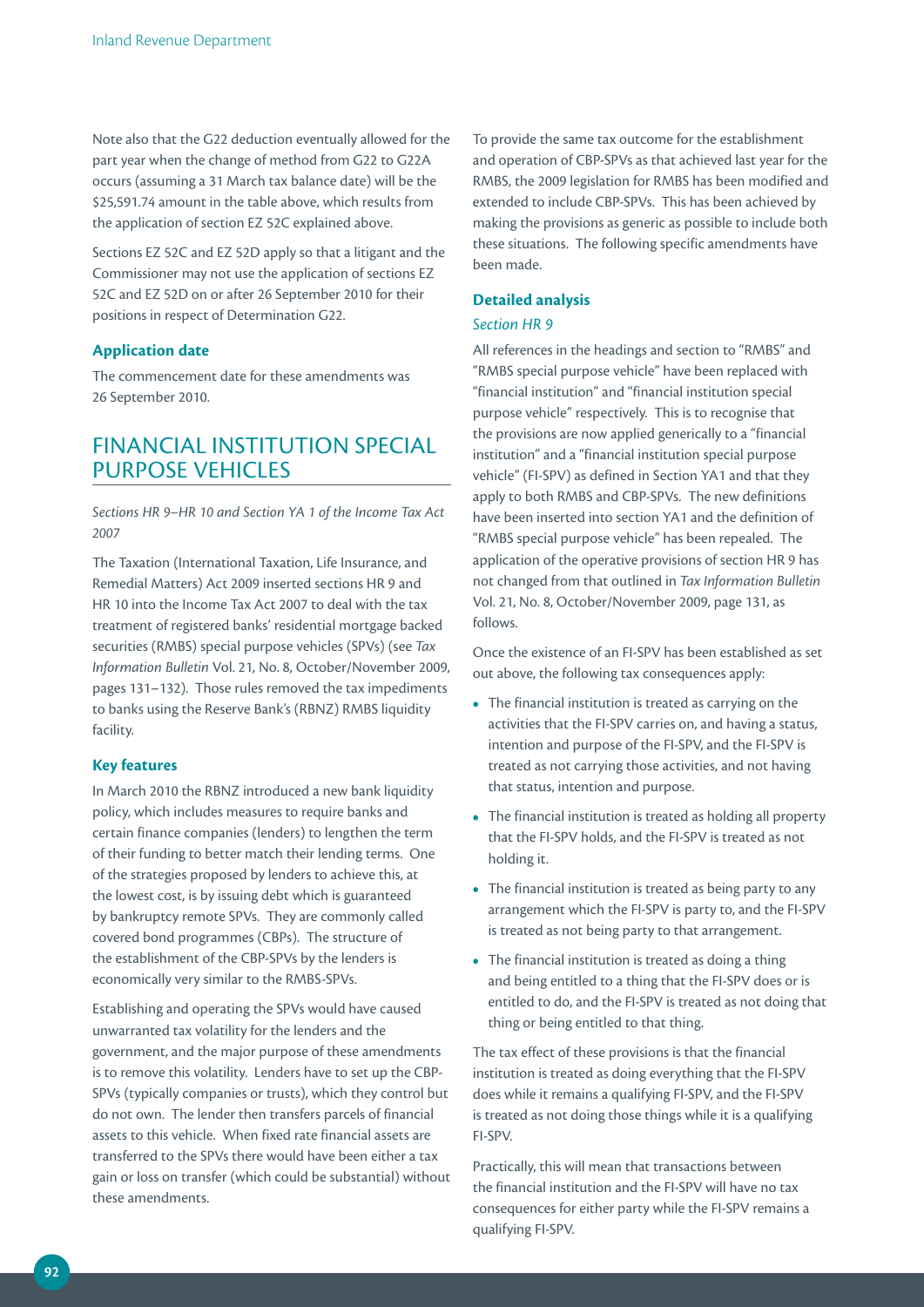Also, all transactions with third parties by the financial institution and the FI-SPV will be included in the financial institution's tax return while the FI-SPV remains a qualifying FI-SPV.

It also means the FI-SPV will not be required to obtain an IRD number or file income tax and GST returns while it continues to qualify.

### *Section HR 9B*

New section HR 9B has been inserted into the Act to clarify what property of the financial institution can be attached, charged, disposed of or otherwise used ("attach/ed") in the payment of its tax debt while the FI-SPV continues to qualify as an FI-SPV. Subsection (a) applies to the tax debt of the financial institution which is not for income tax or provisional tax, and would have been the FI-SPV's tax debt if HR 9 did not apply to treat the financial institution as doing everything that the FI-SPV does while it remains a qualifying FI-SPV.

As well, the property to be attached must have been able to be attached in the absence of section HR 9 ie if the FI-SPV was a separate entity.

For example, if the FI-SPV had failed to deduct and pay an amount of NRWT from interest it had paid and that amount remained due to Inland Revenue, the FI-SPV's property could be attached by Inland Revenue at any time while it is a qualifying FI-SPV to recover that debt.

Subsection (b) preserves Inland Revenue's ability to attach the property of the FI-SPV while it is a qualifying SPV for tax debts of the financial institution if Inland Revenue would have otherwise under law been able to attach the property of the FI-SPV as a completely separate entity from the financial institution (if HR 9 did not exist). In some rare instances Inland Revenue has the ability to attach the property of taxpayers for the tax debts of other taxpayers, and the policy is that those rights are maintained here as if the financial institution and the FI-SPV were separate taxpayers. An example of this situation in a general context is if taxpayer A owes Inland Revenue a tax debt and Inland Revenue is aware that taxpayer B owes taxpayer A some money. Inland Revenue has the ability to direct taxpayer B to pay Inland Revenue the money it owes taxpayer A in payment of taxpayer A's tax debt. If taxpayer B refuses to pay the money to Inland Revenue, Inland Revenue can then attach property of taxpayer B to recover the money owed to taxpayer A (and Inland Revenue). This provision applies here as if the financial institution and the FI-SPV are always separate persons.

#### *Section HR 10*

All references in the heading and the section to "RMBS" and "registered bank" have been replaced with "financial institution". These changes reflect that the deleted words were relevant when the legislation applied to RMBS-SPVs only and the new words are relevant to it applying to RMBS and CBP-SPVs.

Subsection (4) has been replaced to reflect that the relevant SPV being unwound is either a RMBS-SPV or a CBP-SPV. The latter would involve the cancellation on unwind of guarantees it had issued.

#### *Section YA 1*

The definition of "RMBS special purpose vehicle" has been repealed effective from the date of Royal assent (7 September 2010). A new definition of "financial institution special purpose vehicle (FI-SPV)" has been inserted, also effective 7 September 2010. An FI-SPV is defined as a company or a trust that:

(a) Derives no exempt income; and

 This criterion is the same as that which applied to a RMBS SPV.

(b) Has all of its financial arrangements that are its assets treated as a financial institution's financial arrangements for financial reporting purposes, but ignoring any current account balance that is incidental to the company's or trustees sole purpose described in paragraph (e); and

 This criterion has been changed from that which applied for RMBS-SPVs in two respects. The first is that the FI-SPV's financial arrangements assets are treated as the financial institution's assets for financial reporting purposes. The RMBS-SPV definition referred only to interests in New Zealand – originated residential mortgages, or loans secured by those mortgages. The new definition caters for FI-SPVs, which may be able to hold a wider range of financial arrangements as assets. Secondly, it excludes an asset which is a current account balance (say held with a bank) that is incidental to the company's or trustee's sole purpose described in paragraph (e) and may not be included in the financial institution's financial reporting.

 Inland Revenue considers that this provision would cover an asset of an FI-SPV which was (say) the fair value of a swap with the financial institution as the counterparty and which the financial institution would, on a stand-alone basis excluding the FI-SPV, include as a liability in its financial reporting. Including the FI-SPV's assets in the financial institution's financial reporting will mean that the swap asset of the FI-SPV is netted out with the financial institution's swap liability for a net amount of nil to be reported by the financial institution. This would satisfy the terms of this criterion for that swap asset.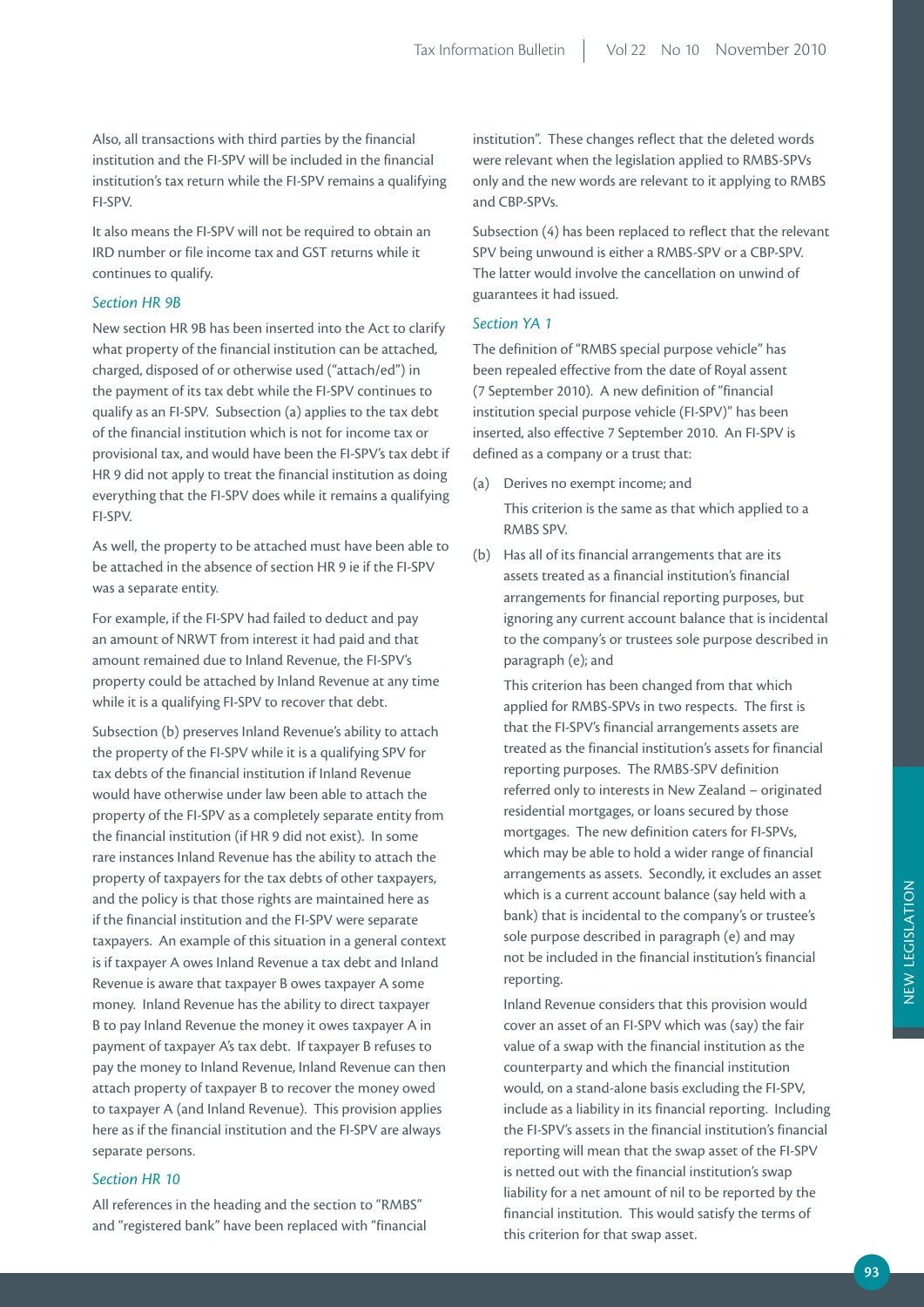- (c) Receives only funds that are—
	- (i) in respect of financial arrangements described in paragraph (b);
	- (ii) incidental to the company's or trustees' sole purpose described in paragraph (e); and

The intent of this criterion remains unchanged from that which applied to RMBS-SPVs which referred to funds provided to the RMBS-SPV related to the residential mortgage backed securities it has issued or to financial arrangements incidental to its operations. In both cases the provisions are directed at limiting the funding that the SPVs obtain to that for obtaining the financial arrangements assets it holds which are referred to in paragraph (b) or amounts incidental to its sole purpose, such as an overdraft for working capital purposes. It is expected that the latter amounts will be very minor in terms of the FI-SPV's balance sheet and be for very short periods, that is, not used as core funding of the FI-SPVs.

- (d) Either—
	- (i) operates to guarantee liabilities of the financial institution or of a company, incorporated in and resident in New Zealand, that is a member of a wholly-owned group of companies which includes the financial institution; or
	- (ii) operates in respect of the company's or trustees' issue of residential mortgage backed securities; and

This criterion has changed in two significant respects from that which applied under the RMBS-SPV definition. The first is that it caters for the CBP-SPVs operations, being to guarantee the liabilities of a New Zealand resident wholly owned group company. Secondly, it includes the operations of an FI-SPV which issues residential mortgage backed securities and therefore carries on and broadens what the previous definition of a RMBS-SPV allowed for. An FI-SPV which operates to issue residential mortgage backed securities now can issue those securities to any person and those securities can be on-sold by the financial institution to any person. The definition of RMBS-SPV effectively restricted the holding of the securities issued by an RMBS-SPV to either the financial institution; the Reserve Bank; or certain persons the Reserve Bank transferred them to after it had accepted them into its domestic liquidity operations.

(e) Has interests in financial arrangements only for the sole purpose of carrying out the company's or trustees' operations described in paragraph (d)(i) or (ii); and This provision is new compared to the definition of RMBS-SPV. Its purpose is to limit for tax purposes

what qualifying FI-SPVs are permitted to do. It was included in the legislation after consultation with interested taxpayers and given the facilitative nature of the government's policy position on the undesirable tax outcomes which would otherwise apply.

(f) Has financial statements that are prepared using IFRSs and are audited.

 This is a new provision and was included after consultation with interested taxpayers.

#### **Application date**

The changes apply from 1 June 2010.

## REMEDIAL AMENDMENTS TO PORTFOLIO INVESTMENT ENTITY TAX RATES

#### *Schedule 6, table 1 of the Income Tax Act 2007*

Table 1 of schedule 6 of the Income Tax Act 2007 sets out the tax rates for investors in portfolio investment entities.

Amendments have been made to ensure that the prescribed investor rates (PIRs) and income thresholds for New Zealand resident natural person investors are accurate.

Additionally, row 2 has been amended to clarify that the 30% PIR applies to all non-resident investors, whether or not they have provided a notification.

#### **Application date**

The changes apply from 1 April 2010.

## RESIDENT WITHHOLDING TAX RATE REMEDIALS

*Schedule 1, part D, tables 2 and 3 of the Income Tax Act 2007, section 25A of the Tax Administration Act 1994*

Resident withholding tax (RWT) rates on interest income were aligned with the current company and individual income tax rates on 1 April 2010. Minor remedial amendments have been made in order to clarify the changes. (Note that the Budget 2010 legislation reduced RWT rates, as a consequence of changes to personal tax rates. These new rates will apply from 1 October.)

A minor amendment has also been made to section 25A of the Tax Administration Act 1994.

### **Key features**

#### *Minor amendments to RWT rates*

**•** *Schedule 1, part D, tables 2 and 3* – Amendments have been made to clarify the transition to the new 38% RWT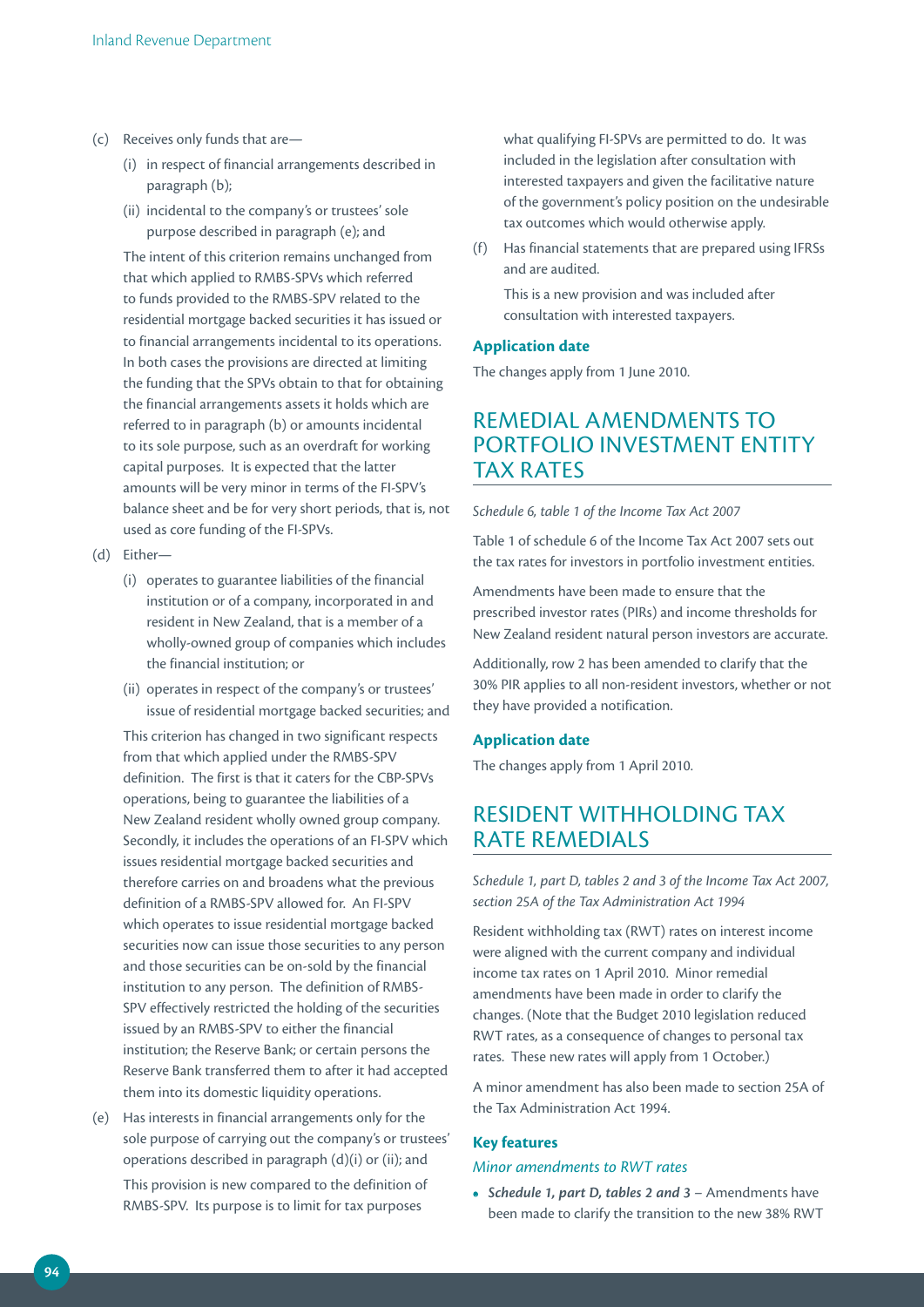rate for individuals and companies which elected the 39% rate before 1 April 2010.

**•** *Schedule 1, part D, clause 4* – A change has been made to ensure that trustees which are portfolio investment entities are able to use the company RWT rates set out in table 3 of schedule 1, part D.

## *Inland Revenue's ability to instruct interest payers to change RWT rates*

Section 25A was introduced into the Tax Administration Act 1994 last year. It allows Inland Revenue to identify individuals who are on an RWT rate that is inconsistent with their marginal tax rate and instruct interest payers to shift those individuals to the appropriate rate.

An amendment has been made to ensure that the section applies when any individual has had tax withheld by their interest payer at an inappropriate rate (whether elected or not), instead of only where an individual has elected an inappropriate RWT rate.

### **Application date**

The changes apply from 1 April 2010.

## REMEDIAL AMENDMENTS TO THE PIE RULES

*Sections HL 4, HL 9(2), HM 25(3)(b), HM 52, HM 60(4), HM 69(5), LS 2(2), LS 2(3), YA 1 and Schedule 29 of the Income Tax Act 2007; sections 31(2B)(a), 36C and 40(2)(a) of the Tax Administration Act 1994* 

A number of remedial amendments have been made to the tax rules for portfolio investment entities (PIEs). These amendments ensure that the rules achieve their intended policy effect.

#### **Key features**

#### *Use of formation losses*

The Act amends section HM 69(5) to ensure that, after the three-year spread required by HM 69(2), any residual formation loss is available for use by the relevant PIE investor class. Specifically, the rule has been amended to provide that any residual amount of tax loss is allocated to the PIE's next attribution period and can be used in its calculation of taxable income for the investor class under HM 35(5).

#### *Other technical amendments*

A number of amendments have been made to correct minor drafting and cross-referencing errors. These include:

**•** In Schedule 29 of the Income Tax Act 2007, the reference to "a community trust" is moved from Part B to Part A.

This updated schedule now reflects the treatment of community trusts under the pre-rewrite rules, subpart HL.

- Section HM 25(3)(b) is amended so that a PIE (or investor class) does not lose PIE status if, within three months of the end of a quarter in which it has breached the PIE rules, the PIE announces that it will be wound up within 12 months.
- Section HM 60(4) is amended to remove the reference to CX 56B. If an investor has notified an incorrect rate to a PIE, the income attributed to them by that PIE will be treated as taxable under CX 56. It is therefore unnecessary to also treat distributions or dividends paid by that PIE as taxable income.

#### **Application date(s)**

There are various application dates for these remedial changes to the PIE rules.

## REMEDIAL AMENDMENT TO THE QUALIFYING COMPANY RULES

*Section YA 1 of the Income Tax Act 2007*

#### **Background**

A qualifying company is required to earn no more than \$10,000 in foreign non-dividend income. If this amount is exceeded, the company is unable to be a qualifying company.

This test was affected by the repeal of the grey-list tax rules and the introduction of the fair dividend rate (FDR) rules. Income derived under the FDR rules is not treated as dividends, and therefore contributed to the \$10,000 limit for qualifying companies.

#### **Key features**

The Act amends the definition of non-dividend income in section YA 1 so that it does not include foreign investment fund income calculated under the FDR method. As such, income derived under the FDR rules no longer counts towards the limit on foreign non-dividend income for qualifying companies.

#### **Application date**

The amendment applies from 1 April 2008.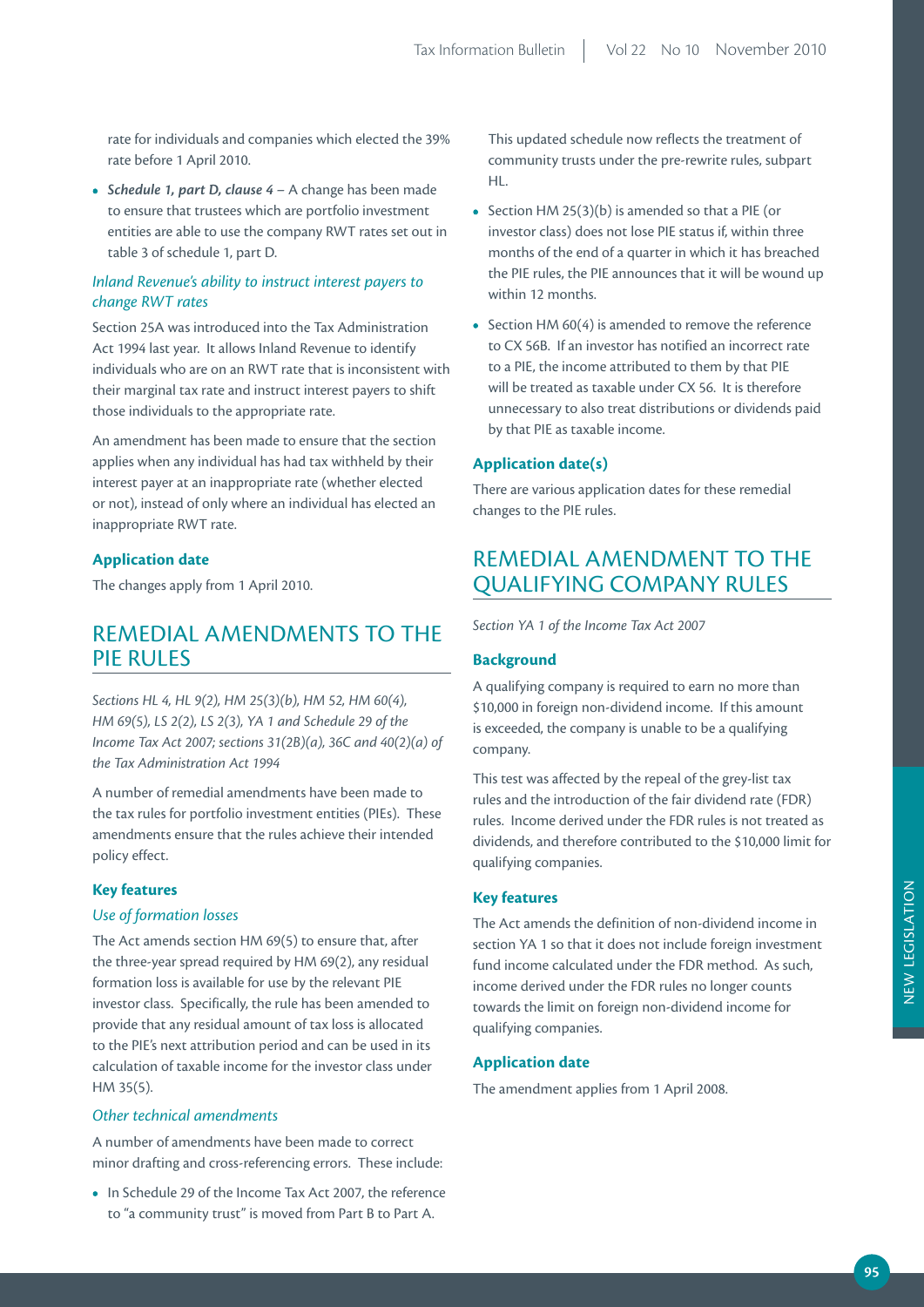## USE-OF-MONEY INTEREST ON KIWISAVER REFUNDS

#### *Section 86(1) of the KiwiSaver Act 2006*

Inland Revenue pays use-of-money interest (UOMI) on money refunded to KiwiSaver members—for example, a member's personal contributions if they subsequently opt out. UOMI paid by Inland Revenue on KiwiSaver contributions is exempt income for tax purposes. The interest is calculated net of tax. The net-of-tax calculation is based on the lowest tax rate for individuals.

 Section 86(1) has been amended, consequential to the 1 October 2010 personal tax rate changes, to ensure that the UOMI rate continues to be calculated and paid at 12.5% until 30 September 2010, and then 10.5% from 1 October 2010.

### **Application date**

The amendment applies for 2010–11 and future tax years.

## UNCLASSIFIED FRINGE BENEFITS

*Section CX 16(4) of the Income Tax Act 2004 and section CX 17(4) of the Income Tax Act 2007* 

Sections CX 17(4) of the Income Tax Act 2007 and CX 16(4) of the Income Tax Act 2004 have been amended retrospectively, with an appropriate savings provision, to prevent a company from electing to treat any benefit provided to a shareholder-employee as a dividend.

#### **Background**

The Taxation (Venture Capital and Miscellaneous Provisions) Act 2004 amended section CX 16(4), by replacing the punctuation between paragraphs (a) and (b) in section CX 16(4) of the 2004 Act. This punctuation change resulted in a change in outcome of the rule that was inconsistent with the policy intention of the rule.

Section CX 16(4)(a) and (b) permit a company to elect to treat an "unclassified benefit" provided to a shareholderemployee as a dividend instead of being a fringe benefit). This election was not intended to be available to other types of fringe benefit that were specifically listed (such as, for example, a motor vehicle).

However, as previously drafted, both sections permitted a company to elect that any benefit provided to a shareholder-employee be treated as a dividend. Both sections have been amended to ensure that the election can only be made in relation to an "unclassified benefit".

### **Application date**

The amendments apply from the beginning of the 2005–06 income year (both the 2004 and 2007 Acts have been amended). A savings provision for both sections CX 17(4) (of the 2007 Act) and CX 16(4) (of the 2004 Act) applies to protect taxpayers who may be adversely affected by the retrospective amendment.

## REWRITE AMENDMENTS

The amending Act includes a number of remedial changes to the Income Tax Act 2007, at the recommendation of the Rewrite Advisory Panel. The Panel sets out submissions relating to these changes on its website (**www.rewriteadvisory.govt.nz**). It also lists its conclusions and recommendations for each submission.

### **Application dates**

Unless otherwise stated, the following amendments apply from the beginning of the 2008–09 income year.

### **Mutual associations and the mutuality principle**

Sections CB 33 of the Income Tax Act 2007 Act has been amended retrospectively to ensure it overrides the common law principle of mutuality in the same manner as its corresponding provision in the Income Tax Act 2004 (section HF 1(1)).

Section DV 19 of the 2007 Act has been amended retrospectively to ensure that an association may deduct an association rebate paid to members to the same extent as was allowed under the corresponding provision in the 2004 Act (section HF 1(2)).

Section CB 33 of the 2007 Act contained an unintended change in that it did not override the principle of mutuality in the same manner as its corresponding provision in the 2004 Act (section HF 1(1)).

The principle of mutuality arises under common law. The Courts consider that a person cannot derive taxable income from mutual transactions, as a mutual transaction is of a similar nature to trading with oneself. Section CB 33 has been amended to ensure that it overrides the common law principle of mutuality for any amount derived that would otherwise be income under the Act.

A "mutual association" is allowed a deduction, under section DV 19 of the 2007 Act, for a distribution to its members of net taxable profits (termed "an association rebate"). Section DV 19 of the 2007 Act contains an unintended change in outcome that results in a smaller deduction than was allowed under its corresponding provision in the 2004 Act (section HF 1(2)).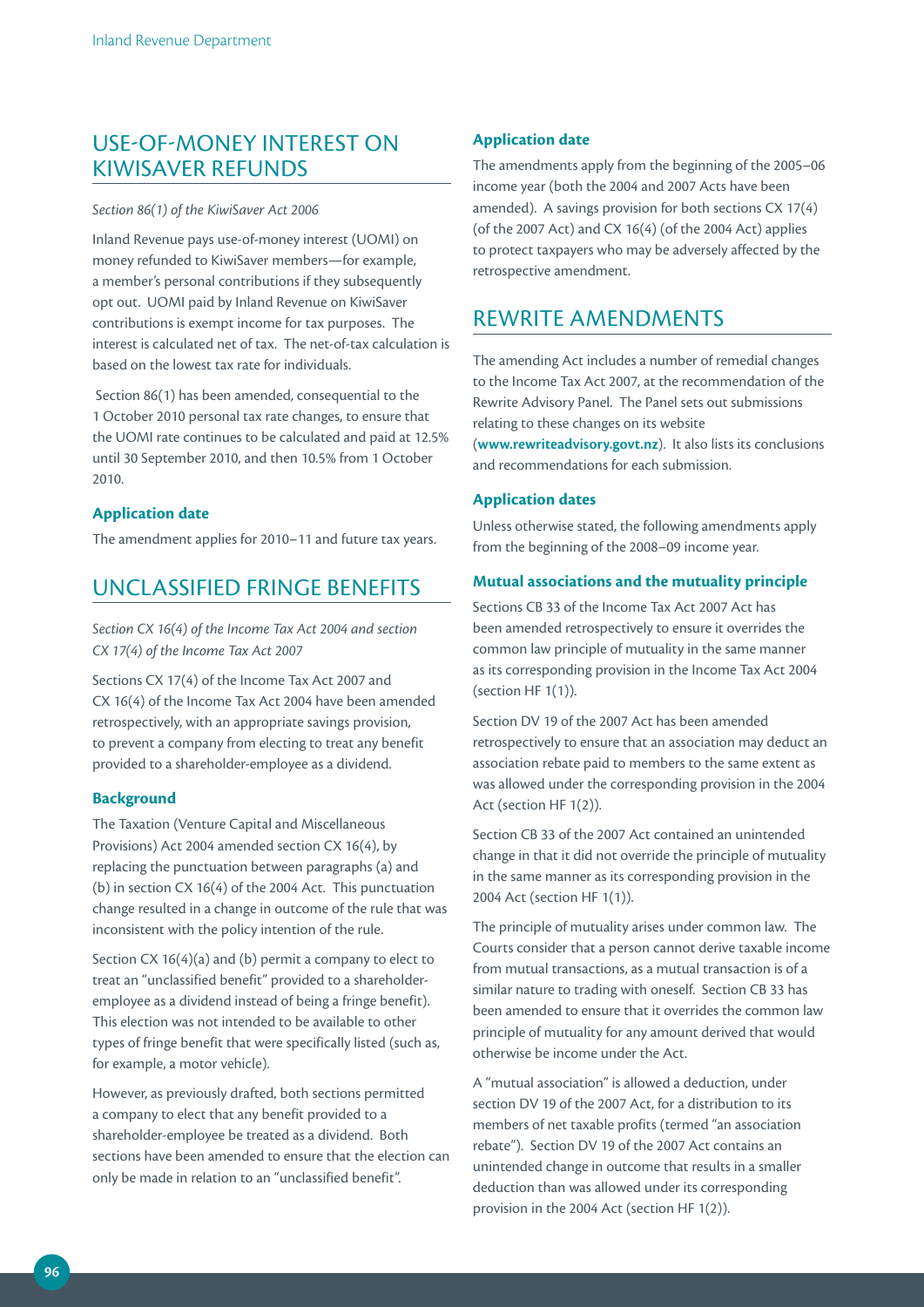Section DV 19 has been amended to restore the effect of section HF 1(2) of the 2004 Act. The amendment ensures that the amount of the deduction for the association rebate is no greater than the part of the association's net income that arises from certain types of transactions made between the association and its members.

## **Accumulated tax depreciation and mothballed assets**

Sections EE 60(3B) of the Income Tax Act 2007 and EE 51(3B) of the Income Tax Act 2004 have been amended to ensure that if a depreciable asset has been withdrawn from use in a business (for example, mothballed), for the purpose of determining the amount "total deduction" in calculating an asset's "adjusted tax value", the accumulated depreciation of that asset remains the same while the asset remains withdrawn from the business.

The Rewrite Advisory Panel agreed with a submission that section EE 51(3)(b) of the 2004 Act contained an unintended legislative change, and that this unintended change had been re-enacted in section 60(3)(b) of the 2007 Act. The unintended change was that in calculating the "adjusted tax value" for a "mothballed asset", the amount of accumulated depreciation continues to be calculated for each period, despite no deduction being allowed for the depreciation loss calculated.

The insertion of a new subsection (3B) in each of sections EE 60 and EE 51 ensures that during the period a depreciable asset is permanently withdrawn from use in a business, accumulated depreciation is stopped at the time of that withdrawal from business use. An example when the rule is intended to apply is if a taxpayer "mothballs" an asset, such as plant or equipment, which has become obsolete and replaced.

#### *Application dates*

The amendments apply from the beginning of the 2005–06 income year (both the 2004 and 2007 Acts being amended to give effect to this application).

#### **Meaning of "controlled foreign company"**

The amendment restores the meaning of "controlled foreign company", as given by section CG 4(2)(b) of the 1994 Act. The amendment has been made to section EX 1(1)(b) in both the 2004 and 2007 Acts.

The Rewrite Advisory Panel agreed with a submission that section EX 1(1)(b) of the 2004 and 2007 Acts did not correctly reflect the outcome given in section CG 4(2)(b) of the 1994 Act.

Under section CG 4(2)(b) of the 1994 Act, a foreign company was not a controlled foreign company if a nonresident shareholder's control interests were:

- at least equal to or greater than 40 percent; and
- there was no single New Zealand-resident shareholder having control interests greater than the control interests of the non-resident.

The provision is retrospective and has the effect of validating the actions of taxpayers who have continued to:

- disclose their interests in a foreign company as an interest in a controlled foreign company; and
- return their attributed CFC income from controlled foreign companies.

A savings provision applies to taxpayers who have taken tax positions in relation to whether the person has an interest in a controlled foreign company:

- in a return of income filed before the last date of the period to which the savings provision applies; or
- for the purpose of a disclosure requirement occurring before the last date of the period to which the savings provision applies.

The savings provision applies only if the tax position is based on the wording in section EX 1 of the 2004 or 2007 Acts.

#### *Application dates*

The amendments apply from the beginning of the 2005–06 income year with both the 2004 and 2007 Acts having been amended to give effect to this application, subject to the savings provisions described above.

#### **Interest deductions for consolidated groups**

Section FM 12(2) of the Income Tax Act 2007 has been amended retrospectively to disallow a deduction for interest incurred on money borrowed from another company, when both companies are members of the same consolidated group of companies.

As originally enacted in the 2007 Act, section FM 12(2) allowed a company a deduction for interest incurred on money borrowed from another company within the consolidated group. This was an unintended legislative change, when compared with section HB 2(1)(d) of the 2004 Act, which prevented a company within a consolidated group from being allowed a deduction for interest incurred on money borrowed from another company within the same consolidated group.

Section FM 12 has been amended to ensure that it restores the effect of section HB 2(1)(d) of the 2004 Act.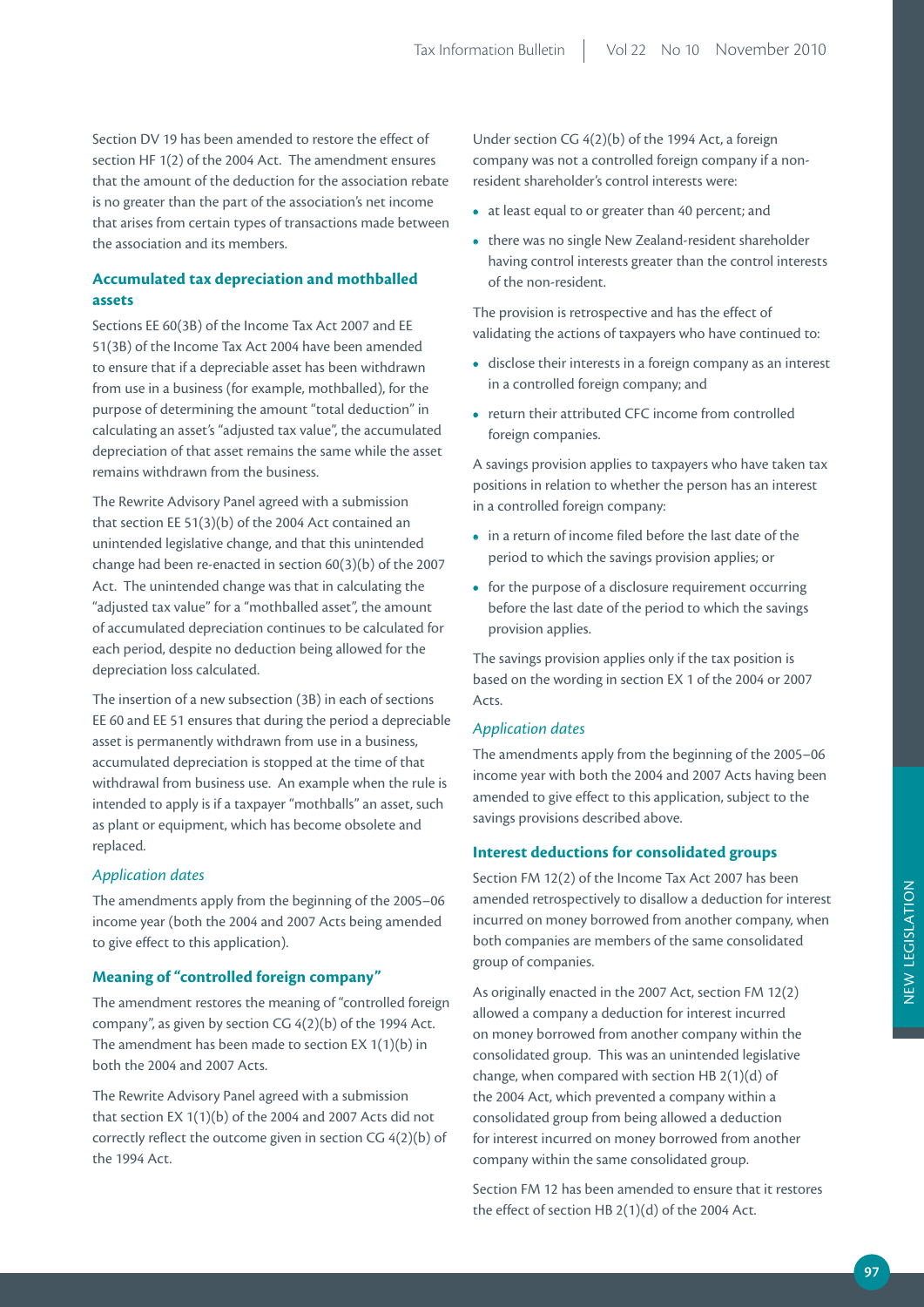## **Excessive remuneration paid by a close company to a shareholder, director or relative**

Section GB 25(3) of the Income Tax Act 2007 has been amended retrospectively to ensure that it does not apply to a director, shareholder or a relative of the director or shareholder who is employed substantially full-time and is participating in the administration of the business.

As originally enacted, section GB 25(3) of the 2007 Act permitted the Commissioner to amend the assessment of a director, shareholder or a relative of the director or shareholder, if that person was employed substantially full-time and was participating in the administration of the business. This was an unintended change in outcome when compared to section GD 5 of the 2004 Act.

Section GD 5 of the 2004 Act (which corresponds to section GB 25 of the 2007 Act) did not apply to a director, shareholder or a relative of the director or shareholder who was employed substantially full-time and participating in the administration of the business. The amendment ensures that section GB 25(3) does not apply to a director, shareholder or a relative of the director or shareholder who is employed substantially full-time and participating in the administration of the business

### **Disposal of trading stock for less than market value**

Sections GC 1 and EB 24(1) of the Income Tax Act 2007 have been amended to correct an unidentified change in legislation, as identified by the High Court in *Foodstuffs (Wellington) Co‑Operative Society Limited v CIR* (2010) 24 NZTC 23,959 (CIV 2009-485-1224). Section GC 2(3) has been consequentially amended to update the crossreference to the correct subsection in section GC 1. The amendments are retrospective to the commencement of the 2007 Act.

In the High Court decision of *Foodstuffs (Wellington) Co‑ Operative Society Limited v CIR*, France J identified that section GC 1 of the 2007 Act contained an unintended change in legislation.

The particular issue before the Court was whether the market value of shares (held as trading stock), which were cancelled on an amalgamation, was income of the shareholder. The Court held that section GD 1 of the 1994 Act (which corresponds to section GC 1 of the 2007 Act) applied and the market value of the shares was income of the taxpayer.

The taxpayer's argument was that section GD 1 required a recipient before it could apply. The Court rejected that argument, holding that section GD 1 did not require a recipient, noting that the section could apply to a sole trader who withdrew trading stock from the business for

private consumption, which also did not require a recipient to be a separate person.

As originally enacted in the 2007 Act, both sections GC 1 and EB 24(1) apply to a disposal of trading stock for less than market value by one person to another person.

Section GC 1 has been retrospectively amended to ensure that the sections do not require a recipient of the trading stock, as held by the High Court in relation to the corresponding provision in the 1994 Act (section GD 1 of the 1994 Act).

Section EB 24(1) has been consequentially amended as this provision stems from the same policy background as section GC 1 and contains the same unintended legislative change as was identified by the Court in relation to section GC 1.

#### *Application date*

The amendment applies from the beginning of the 2008–09 income year. As the High Court released its decision on 28 October 2009, the amendment includes a savings provision to protect taxpayers who have taken a tax position on the basis of the wording of section GC 1 or EB 24(1) in a return of income filed before 28 October 2009.

#### **Qualifying companies and exempt income**

Section HA 1(1)(a) of the Income Tax Act 2007 has been amended retrospectively to replace the term "tax paid" with a phrase that is consistent with the treatment of dividends paid by a qualifying company as being fully imputed or as exempt income.

The phrase "tax paid" in section HA 1(1)(a) was inconsistent with the treatment of a dividend paid by a qualifying company as exempt income. The use of the term "tax paid" might have given rise to an erroneous interpretation.

Section HA 1(1)(a) has been amended to replace the term "tax paid" with wording that is consistent with the treatment of certain dividends paid by a qualifying company as exempt income.

#### **Loss attributing qualifying companies**

Section HA 11(4) of the Income Tax Act 2007 has been repealed and its provisions relocated to new section HA 11B. Cross references in section HA 6(2)(c) have been updated.

As enacted in the 2007 Act, the location of section HA 11(4) was capable of being interpreted as not applying to a loss attributing qualifying company. That interpretation would have amounted to an unintended change in outcome when compared with its corresponding provision in the 2004 Act.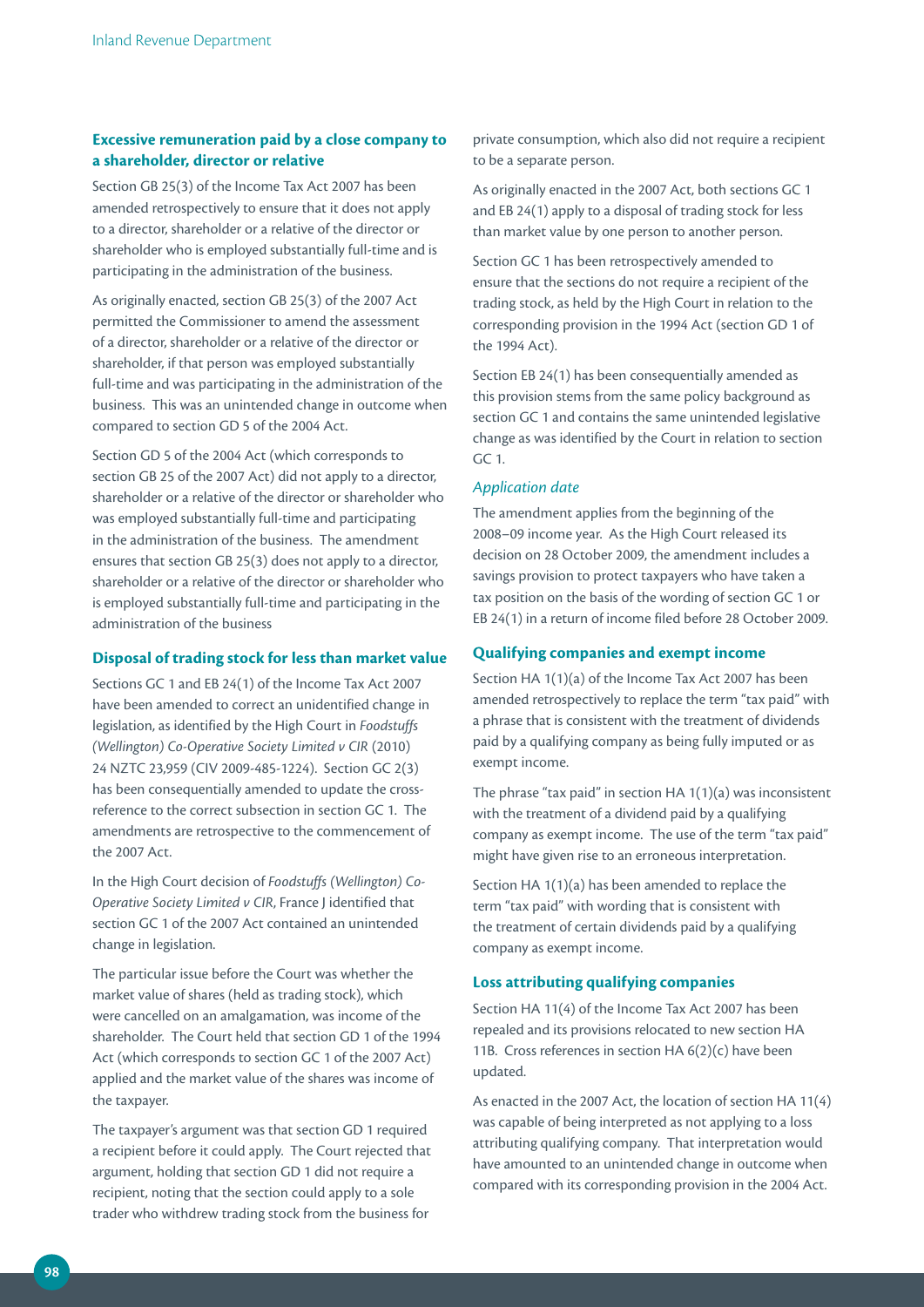Section HG 18 of the 2004 Act provided that a loss attributing qualifying company that ceases to be a loss attributing qualifying company also ceases to be a qualifying company.

The relocation of the provisions of HA 11(4) into section HA 11(4B) ensures that the new provision correctly reflects the effect of section HG 18 of the 2004 Act.

## **Loss carry forward and loss attributing qualifying companies**

Section HA 24(5) of the Income Tax Act 2007 has been amended to ensure that a loss attributing qualifying company is able to carry forward a loss balance arising in an earlier income year in which the company was a qualifying company, but prior to the company becoming a loss attributing qualifying company. Cross references in section IA 7(2) have also consequentially been updated.

Section HA 24(5), as originally enacted in the 2007 Act, incorrectly prevented a loss attributing qualifying company from carrying forward a loss balance arising in income years during which it was a qualifying company and before it became a loss attributing qualifying company.

Section HG 16(1)(c) of the 2004 Act (the corresponding provision to section HA 24(5)) permitted a qualifying company that later became a loss attributing qualifying company to carry forward unused tax losses that arose during the years in which the company was a qualifying company but not a loss attributing qualifying company.

Section HA 24(5) has been amended retrospectively and new subsections HA 24(5B) and (5C) inserted to correct this unintended change by restoring the effect of section HG 16(1)(c) of the 2004 Act.

#### **Loss attributing qualifying companies**

Section HA 26 of the Income Tax Act 2007 has been retrospectively amended to permit a shareholder in a loss attributing qualifying company to elect, in the same circumstances provided for in section HG 16(2) of the Income Tax Act 2004, to defer the transfer of the net loss of a loss attributing qualifying company to the shareholders of the company.

Section HA 26 of the 2007 Act did not permit a taxpayer to elect, in certain circumstances, to defer the transfer of the net loss of a loss attributing qualifying company to shareholders of the company. This right of election existed in the corresponding provision to section HA 26 (section HG 16(2) of the 2004 Act).

Under section HG 16(2), a shareholder could have elected to defer the transfer of a loss attributing qualifying

company's net loss to shareholders to the following tax year. This election could have been made if the company's tax balance date was later than the electing shareholder's tax balance date and the difference in balance dates meant that waiting for the information could cause the shareholder to file their return of income later than the due date.

Section HA 26 has been retrospectively amended to restore the effect of section HG 16(2) of the 2004 Act.

#### **Tax credits of trustees**

As originally enacted in the 2007 Act, section HC 24(2) prevented a trustee from using any tax credits to satisfy its income tax obligations.

The Rewrite Advisory Panel agreed with a submission that this was an unintended change as the 2004 Act did not prevent a trustee from using imputation credits (or other credits under Part L of the 2004 Act) to satisfy its income tax liability in relation to trustee income. The restriction on the use of tax credits in the 2004 Act was to prevent the trustee from obtaining personal tax credits, such as the low income earner rebate and the rebate for charitable donations.

Section HC 24(2) has been amended to ensure that a trustee may use tax credits, such as imputation credits, to satisfy the trustee's income tax liability in relation to trustee income.

The amendment also ensures that section HC 24 continues to prevent a trustee from using a tax credit referred to in either subpart LC or subpart LD.

## **Commonality of shareholding for groups of companies and tax losses**

Section IC 3(3) of the Income Tax Act 2007 has been amended retrospectively to ensure that the commonality of shareholding rules are not applied in a similar manner to the shareholder continuity rules.

Section IC 3(3) of the 2007 Act contained an unintended legislative change, in that a company had to satisfy certain shareholding requirements from the time a tax loss component arose until the tax loss component was used to offset tax losses against another company in the same group. This represented an unintended change in outcome when compared with the corresponding provisions in section IG 1(2) of the 2004 Act.

In section IG 1(2) of the Income Tax Act 2004, a group of shareholders was required to have at least a 66% common shareholding interest in both companies for each tax year, from the tax year the tax loss arose until the loss is offset. Provided there was at least the 66% common interest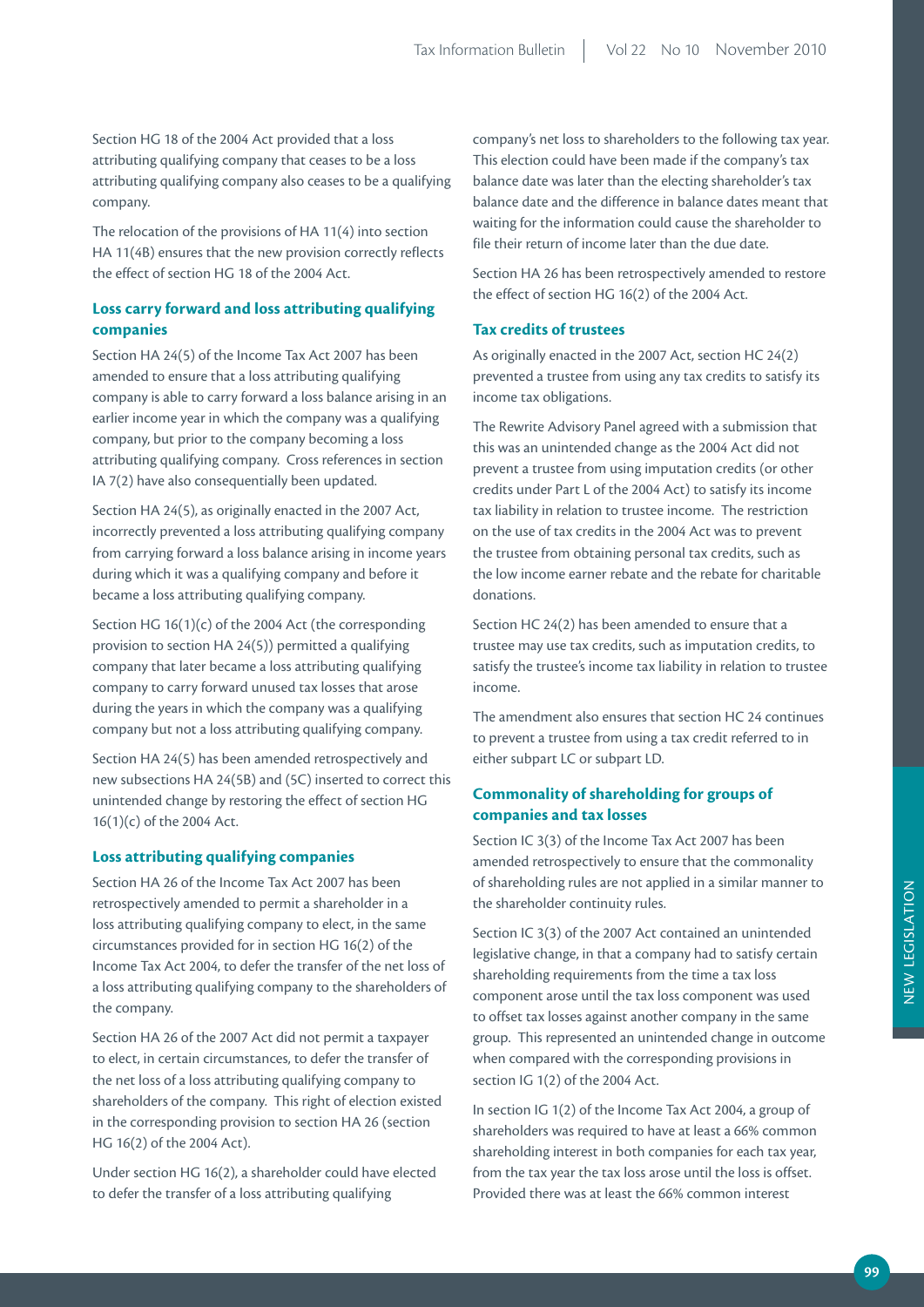between the two companies for each year, it did not matter if the group of shareholders was different in one year from another due to transfers of shareholding.

However, in the 2007 Act section IC 3(3) required the lowest common shareholding after a change in shareholding to be taken into account in determining whether the 66% common shareholding threshold was breached in tax years before that change in shareholding.

Section IC 3(3) has been retrospectively amended to restore the effect of section IG 1(2) of the 2004 Act.

## **Loss carry-forward and grouping: bad debts and share losses**

Section IC 12 of the Income Tax Act 2007 has been amended retrospectively to permit a company to carry forward tax losses arising from bad debts or share losses from one year to another, and then use that carried forward loss to offset against the company's own net income for that later income year.

As originally enacted in the 2007 Act, section IC 12 incorrectly prevented a company from carrying forward tax losses and offsetting those losses against its own net income for a later income year. This outcome differed from the outcome under section IG 2(6) of the 2004 Act.

Section IG 2(6) of the 2004 Act prevented a company from grouping tax losses that arose from bad debts or share losses if the financing of the debt or shares was provided by a group company. However, section IG 2(6) did not prevent the company from carrying forward those losses for use against its own income in future income years.

Section IC 12 has been amended retrospectively to restore the effect of section IG 2(6) of the 2004 Act.

#### **Carrying forward losses and part-year rules**

Section IP 5 of the Income Tax Act 2007 has been amended retrospectively to ensure that in a year in which a company breaches the shareholder commonality or continuity requirements, section IP 5(2) does not prevent the company's tax losses from earlier tax years being carried forward to the year in which the breach of commonality or continuity occurs.

Section IP 5 of the 2007 Act incorrectly prevented a company from carrying forward tax losses to a year in which either of the commonality or continuity of ownership rules are breached.

Under the corresponding provisions of the 2004 Act (sections IG  $2(2)(b)$ –(f), (5)), in a part-year situation, a company was permitted to carry forward tax losses arising in one tax year to the next tax year, provided the company

satisfied both of the commonality and continuity of ownership rules. Unused tax losses carried forward could then be carried forward to the succeeding tax year or years, until the benefit of those tax losses are fully utilised. For a year in which a company breached the commonality or continuity requirements, tax losses arising from earlier years may be carried forward to the year of breach and the benefit utilised for the part-year before the breach.

Section IP 5 has been amended retrospectively to restore the effect of the corresponding provisions of the 2004 Act.

#### **Tax credits – absentees**

Sections LC 3(1) and LC 6(1) of the Income Tax Act 2007 have been amended to make it easier for taxpayers to understand that neither the child income tax credit (section LC 3) nor the housekeeping tax credit (LC 6) are available for a person who is an absentee for income tax purposes.

To obtain the child income tax credit, the child must be in attendance at school for the tax year, and so this tax credit is inherently not available for an absentee. The amendment to section LC 3 states explicitly that the tax credit is not available for an absentee.

Section 41A of the Tax Administration Act 1994 prevents an absentee from receiving the housekeeper tax credit. The amendment to section LC 6 states explicitly that the tax credit is not available for an absentee.

## **Maximum amount of total deduction for a supplementary dividend holding company**

Section LP 10(1) of the Income Tax Act 2007 has been amended to correct an unintended change in the formula in section LP 10(1), in which the parameter "company's income" was incorrectly included in the numerator in the formula. This formula is used to calculate the annual total deduction for an income year of a supplementary dividend holding company.

The amendment ensures that section LP 10(1) correctly reflects the effect of the formula given in the corresponding provision of the 2004 Act (section LE 4(2)).

### *Application date*

The amendment applies from the beginning of the 2008–09 income year. A savings provision applies to protect taxpayers from being adversely affected by the retrospective change, if the taxpayer has relied on the wording of the formula in section LP 10(1) of the 2007 Act in taking a tax position in a return of income filed before the last date of the period for which the savings provision applies.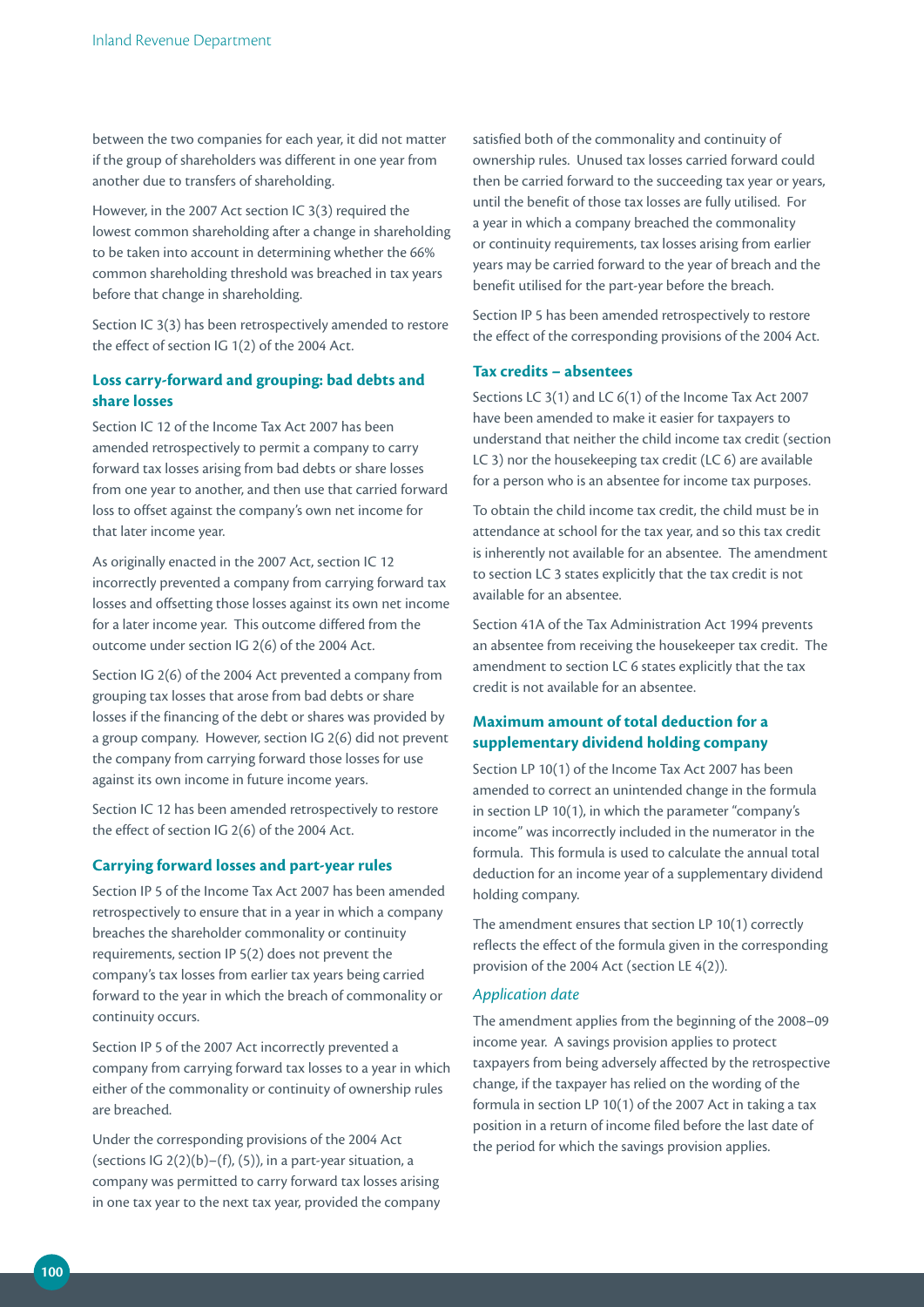## **Timing of imputation credits and debits – tax pooling**

The Rewrite Advisory Panel agreed with a submission that section OB 6 of the Income Tax Act 2007 contained an unintended change in law. The Panel considered that the change produced a different timing for the imputation credit on the transfer of an entitlement to funds in a tax pooling account, when compared to the outcome given by section ME 4(2)(ad) of the 2004 Act.

The Panel also noted that consequential amendments would be required for related imputation (tax pooling) provisions (sections OB 34, OB 35, OP 9, OP 32, and OP 33).

The purpose of "tax pooling" is to provide a pool of funds for use by companies to reduce exposure to use-of-money interest and late payment penalties – in particular, for provisional tax. A tax pooling intermediary administers the tax pooling account, including a transfer (when requested) of funds to a taxpayer's tax account with Inland Revenue.

Under the tax pooling rules, if a taxpayer pays an amount for tax into a "tax pooling account", that payment is held in trust for that taxpayer's benefit. Funds held for the benefit of a taxpayer in a tax pooling account are normally described as an entitlement to funds in the tax pooling account.

However, taxpayers may "sell" their entitlement to funds in a tax pooling account to another taxpayer. On that sale, the tax pooling intermediary transfers the entitlement to those funds to the other taxpayer.

Under the tax pooling imputation rules, a company is intended to have a credit in its imputation credit account (ICA) for:

- a payment for tax made into the tax pooling account (that is, the taxpayer's own deposits into the tax pooling account);
- the purchase of an entitlement to funds in a tax pooling account.

It is also possible that a purchaser of an entitlement may, instead of transferring the underlying funds to the purchaser's tax account with the Commissioner:

- later on-sell that entitlement to another taxpayer; or
- later request that the intermediary refunds to the purchasing company the funds representing that entitlement from the tax pooling account.

The tax pooling imputation rules provide specific timing rules for the imputation credit that relates to a deposit

of funds or purchase of funds. These timing rules are necessary to ensure consistency with the overall objectives of:

- the tax pooling rules;
- enabling the benefit of tax paid at the corporate level to be available for shareholders; and
- the rules relating to the transfer of other tax types to a taxpayer's income tax account with Inland Revenue.

The timing of imputation credits arising in relation to an entitlement to funds in a tax pooling account is as follows:

- The date of the imputation credit for a deposit into a tax pooling account is the date of the deposit. If an entitlement to funds is on-sold, the vendor company must debit its ICA for the amount of the entitlement sold.
- For a purchased entitlement, the date of the imputation credit for a purchased entitlement to funds in a tax pooling account is permitted to be backdated if the funds are transferred to the company's tax account with Inland Revenue. The backdating of the credit is to a date selected by the taxpayer, but can be no earlier than the date of the original deposit made to the tax pooling account. Some restrictions also apply to the backdating to prevent abuse of the backdating rule.
- The date of the imputation credit for a purchased entitlement to funds in a tax pooling account that is onsold (transferred) to another taxpayer is the date of the transfer. A debit to the company's imputation credit also arises for the amount on-sold on the transfer, because the purchased amount is not transferred to the company's tax account with Inland Revenue and therefore does not represent tax paid by the company.
- The date of the imputation credit for a purchased entitlement to funds in a tax pooling account that is refunded to the company from the tax pooling account is the date of the refund. A debit to the company's imputation credit also arises for the amount on-sold, because the purchased amount is not transferred to the company's tax account with Inland Revenue and therefore does not represent tax paid by the company.

#### *Detailed analysis*

Section OB has been amended to ensure that a company acquiring an entitlement to funds in a tax pooling account receives an imputation credit, and that the date of the credit is as follows:

**•** if the purchasing company requests the intermediary to transfer to the company's tax account with Inland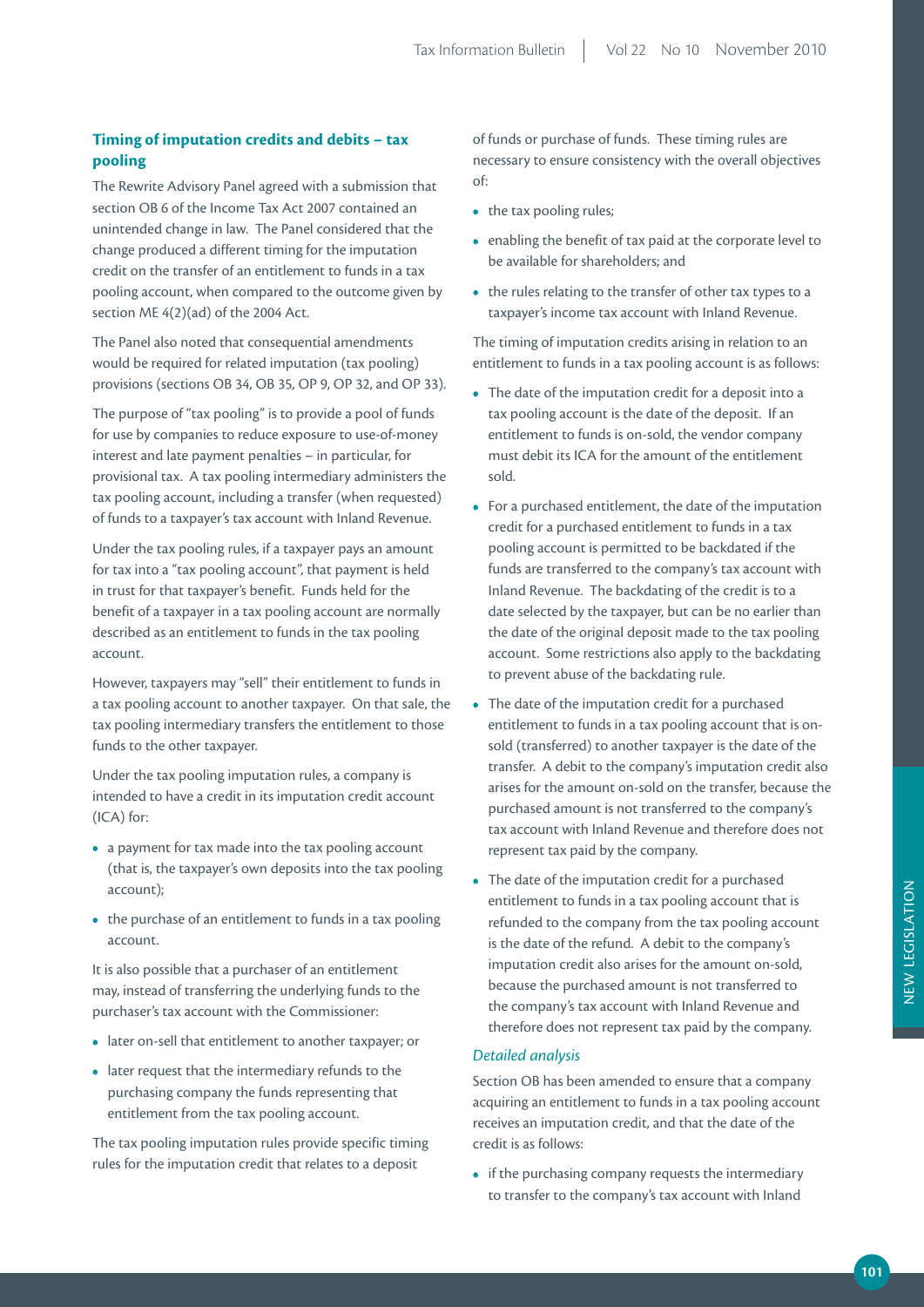Revenue, an amount representing an entitlement to the funds in the tax pooling account, the date of the credit is determined under the effective date rules in sections RP 19 and RP 20; or

- if the purchasing company on-sells to another taxpayer that entitlement to the funds in the tax pooling account, the date of the credit is at the date the entitlement is transferred to the other taxpayer; or
- if the purchasing company requests that the intermediary refunds the funds representing the purchased entitlement from the tax pooling account to the company, the date of the credit is the date of the refund.

## *Consequential amendments to other imputation (tax pooling) provisions*

In addition:

- As originally enacted in the 2007 Act, section OB 34 applied only to a company in relation to a deposit of its own funds in a tax pooling account. Section OB 34 has been amended to ensure that it applies to a company that has purchased an entitlement to funds in a tax pooling account.
- As originally enacted, section OB 35 applied only to an on-sale of an entitlement that was deposited by the selling company. Section OB 35 has been amended to ensure that it applies to an on-sale of an entitlement to funds in a tax pooling account that a company had previously purchased from another company.
- As originally enacted, section OP 9 contained the same drafting concerns set out above, and has been amended in the same way as section OB 6.
- As originally enacted, section OP 32 and OP 33 were drafted differently from the language in sections OB 34 and OB 35. Sections OP 32 and 33 have been amended to ensure they are drafted to be consistent with the amendments for sections OB 34 and OB 35.
- Section OP 33 has been amended to clarify that the tax pooling intermediary is the person that transfers entitlements to funds in a tax pooling account, as the trustee of those funds.

#### **Imputation debit breach of continuity adjustment**

Section OB 32(2)(b) of the Income Tax Act 2007 has been amended retrospectively to ensure that the debit to an imputation credit account for a breach in shareholder continuity is correctly adjusted if the company has also received a debit to its imputation credit account for income tax refunded to the company before the breach in shareholder continuity occurred.

The Rewrite Advisory Panel agreed with a submission that section OB 32(2)(b) of the 2007 Act contained an unintended change in law. Section OB 32 provided for an adjustment to the debit to a company's imputation credit account (ICA) for a refund of income tax if that refund has also been included in the calculation of the debit for a breach of continuity.

On a breach of shareholder continuity, the company's imputation credit account (ICA) is debited for the amount of imputation credits for which shareholder continuity is not satisfied. However, as income tax refunded prior to a debit for breach of shareholder continuity also gives rise to a debit to the ICA, section OB 32(2)(b) adjusts the debit for breach of shareholder continuity to take into account the earlier debit for a refund of income tax, in this way preventing two debits to the ICA for the same imputation credit.

The unintended change in law limited the adjustment to a debit for breach of continuity for income tax refunded prior to the breach, to an amount that is less than the debit for the breach in continuity. In the corresponding provision in the 2004 Act (section ME 5(1)(e)), the adjustment amount could be less than or equal to the debit for the breach in continuity.

#### **Payments by RWT proxies**

The definition "tax rate" in section RE 18(2) of the Income Tax Act 2007 has been amended to refer to clause 3 of clause 2, of schedule 1, part D. This amendment corrects the incorrect cross-reference to clause 2 of schedule 1, Part D.

#### **Definition of "revenue account property"**

The Rewrite Advisory Panel considered the drafting of the definition of "revenue account property" in the Income Tax Acts 2004 and 2007 were ambiguous as they could be read as requiring a factual test to be applied.

The consequence of that interpretation was that property that became valueless, despite initially coming within the meaning of "revenue account property", would no longer be "revenue account property". The Panel was concerned that the cost of the property might then not be deductible as a result of the property's loss in value.

The amendment clarified the definition of "revenue account property" in both the 2004 and 2007 Acts to ensure that that if "revenue account property" becomes valueless, it does not cease to be revenue account property.

This amendment ensures that the cost of revenue account property that becomes valueless may still be deductible under the general permission and allocated to the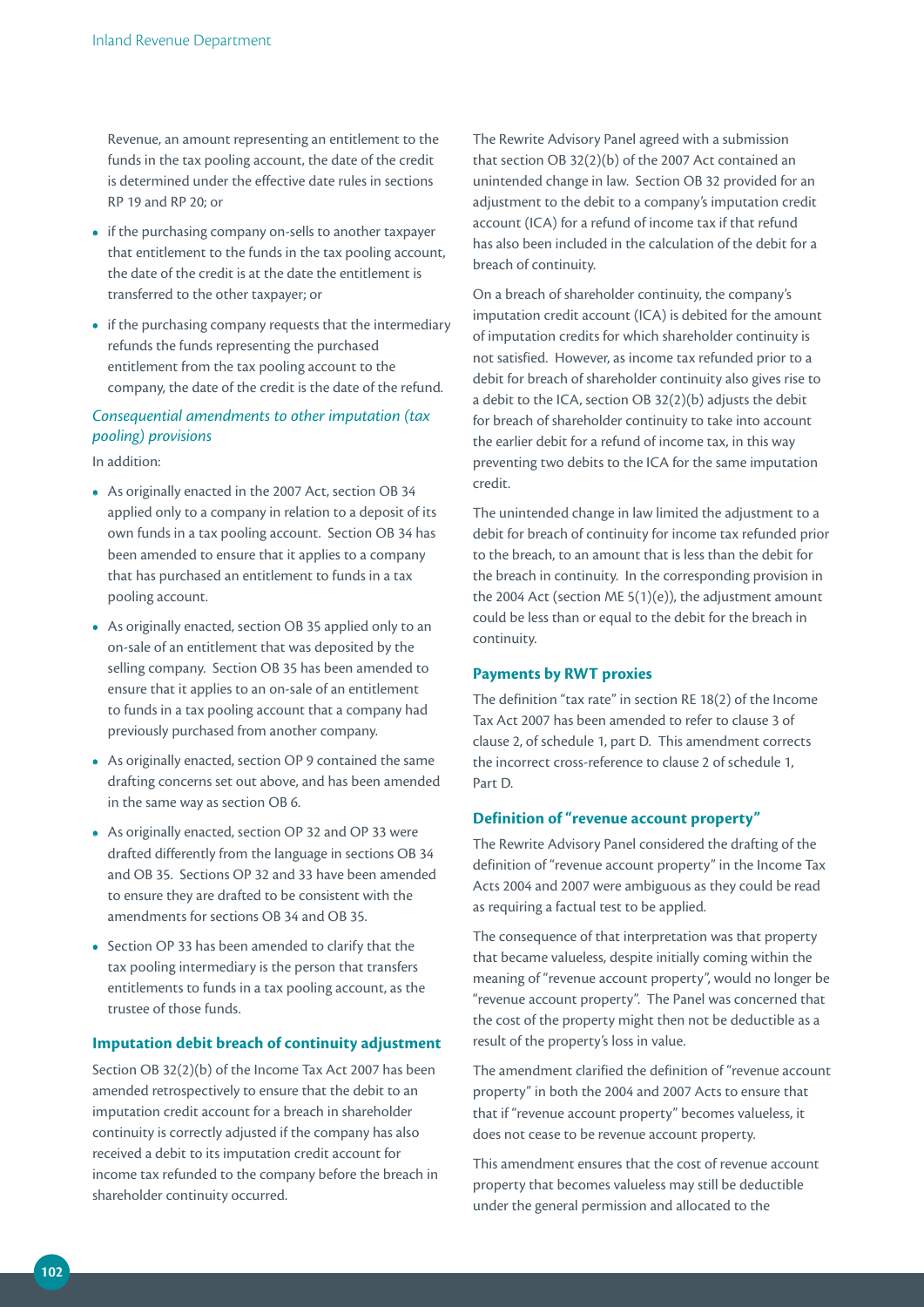appropriate income year under section EA 1 (Trading stock) or section EA 2 (Other revenue account property).

### *Application dates*

The amendment applies from the beginning of the 2005–06 income year (both the 2004 and 2007 Acts have been amended to give effect to this application).

#### **Currency conversion rules**

The amendment to section YF 1 codifies the Commissioner's practice of permitting alternative currency conversion methods and alternative rates to the actual exchange rates at the time a transaction occurs. This administrative practice permitted alternative rates or currency conversion methods to that stipulated in the Privy Council's decision in *Payne v The Deputy Federal Commissioner of Taxation* [1936] AC 497; [1936] 2 All ER 793.

This practice was adopted to reduce compliance costs for taxpayers, given the decision in *Payne*, that currency conversions should be made at the actual exchange rate at the time of the transaction, unless otherwise provided by statute.

Under the Income Tax Act 2004 and earlier legislation, some provisions of the Act had explicit currency conversion rules (in particular the controlled foreign company and foreign investment fund rules). However, apart from those specific rules, the Act was silent on methods of conversion.

When rewriting the currency conversion rules into the 2007 Act, section YF 1 incorporated the effect of the decision of the Privy Council in *Payne*.

The effect of that decision is that, in calculating taxable income, amounts derived in a foreign currency should be converted at the rate of exchange applying at the time of the transaction, unless the legislation otherwise provided.

The effect of section YF 1 of the 2007 Act, as originally enacted arguably prevented the Commissioner from continuing the extra-statutory practice of permitting alternative rates or currency conversion methods.

The amendment to section YF 1 and the insertion of section YF 2 legislate for the administrative practice of the Commissioner. Together these two provisions permit the Commissioner to approve taxpayer-specific methods or rates, as well as general methods or rates.

## **Definition of "cultivation contract work"**

In schedule 4, part C, clause 2 of the Income Tax Act 2007, the definition of "cultivation contract work" has been amended to clarify that the schedular payments rules only apply to works or services provided under a contract or

arrangement for the supply of labour, or substantially for the supply of labour in relation to land that is intended to be used for the cultivation of fruit crops, vegetables, orchards or vineyards.

The effect of the amendment ensures that tax is to be withheld at source (under the PAYE rules) from payments for cultivation contract work that are for labour-only services, or substantially labour-only services. This amendment ensures that the definition does not include payments for services that involve a high capital element such as the use of a combine harvester.

#### *Application date*

The amendment applies from 1 April 2010.

#### **Exemption certificates**

The amendment corrects section 24M(5) of the Tax Administration Act 1994, as recommended by the Rewrite Advisory Panel. The Panel's concern was that section 24M(5) could be read as being in conflict with section 24M(1), effectively negating the use of an exemption certificate issued under section 24M(1). This exemption certificate relieves the payer of schedular payments of the obligation to withhold tax from the payment.

Section 24N(5) is consequentially amended, as it contains a similar ambiguity.

The amendments to both sections 24M and 24N ensure that:

- subsection (5) in each provision does not override the effect of subsection (1), to prevent a zero rate of withholding from being applied to schedular payments; and
- a person commits a knowledge offence, under section 143A of the Tax Administration Act 1994, if the person alters an exemption certificate or special rate certificate issued by the Commissioner in relation to schedular payments; and
- a person commits a knowledge offence, under section 143A of the Tax Administration Act 1994, if the person uses or attempts to use an exemption certificate, that has expired or been cancelled by the Commissioner, to obtain a zero rate of withholding from schedular payments made to the person; and
- a person commits a knowledge offence, under section 143A of the Tax Administration Act 1994, if the person uses or attempts to use a special tax rate certificate, that has expired or been cancelled by the Commissioner, to obtain a rate of withholding for schedular payments less than the rate set out in Schedule 4, Part C, clause 1(b) of the Income Tax Act 2007.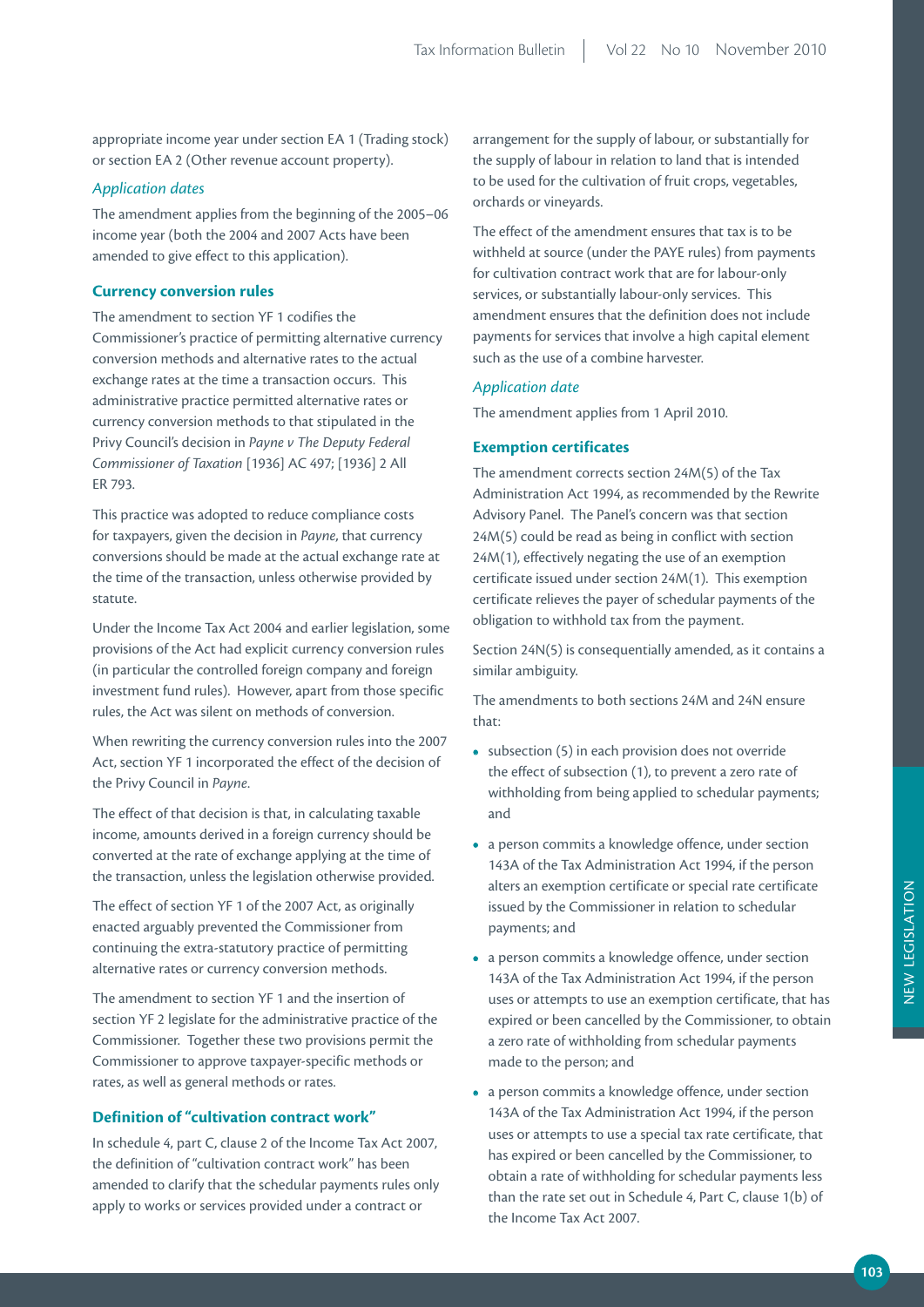## **Minor maintenance items referred to the Rewrite Advisory Panel**

The following minor maintenance items were referred to the Rewrite Advisory Panel.

The term "amount of tax" in subpart RM is ambiguous as to whether it includes income tax for the purpose of the refund rules. The amendment removed the ambiguity.

The amendment to section 52(a) of the Tax Administration Act 1994 corrects a drafting error in the consequential amendment in schedule 50 of the Income Act 2007.

For drafting consistency, section CW 31(3) has been inserted into schedule 22A to ensure that the schedule refers to section CW 31(3) and section CW 32(3), as both sections are drafted in the same manner.

These amendments have been referred to the Rewrite Advisory Panel as minor maintenance items and retrospectively correct any of the following:

- ambiguities;
- compilation errors;
- cross-references;
- drafting consistency, including readers' aids, for example the defined terms lists;
- grammar;
- punctuation;
- spelling;
- subsequential amendments arising from substantive rewrite amendments; or
- the consistent use of terminology and definitions.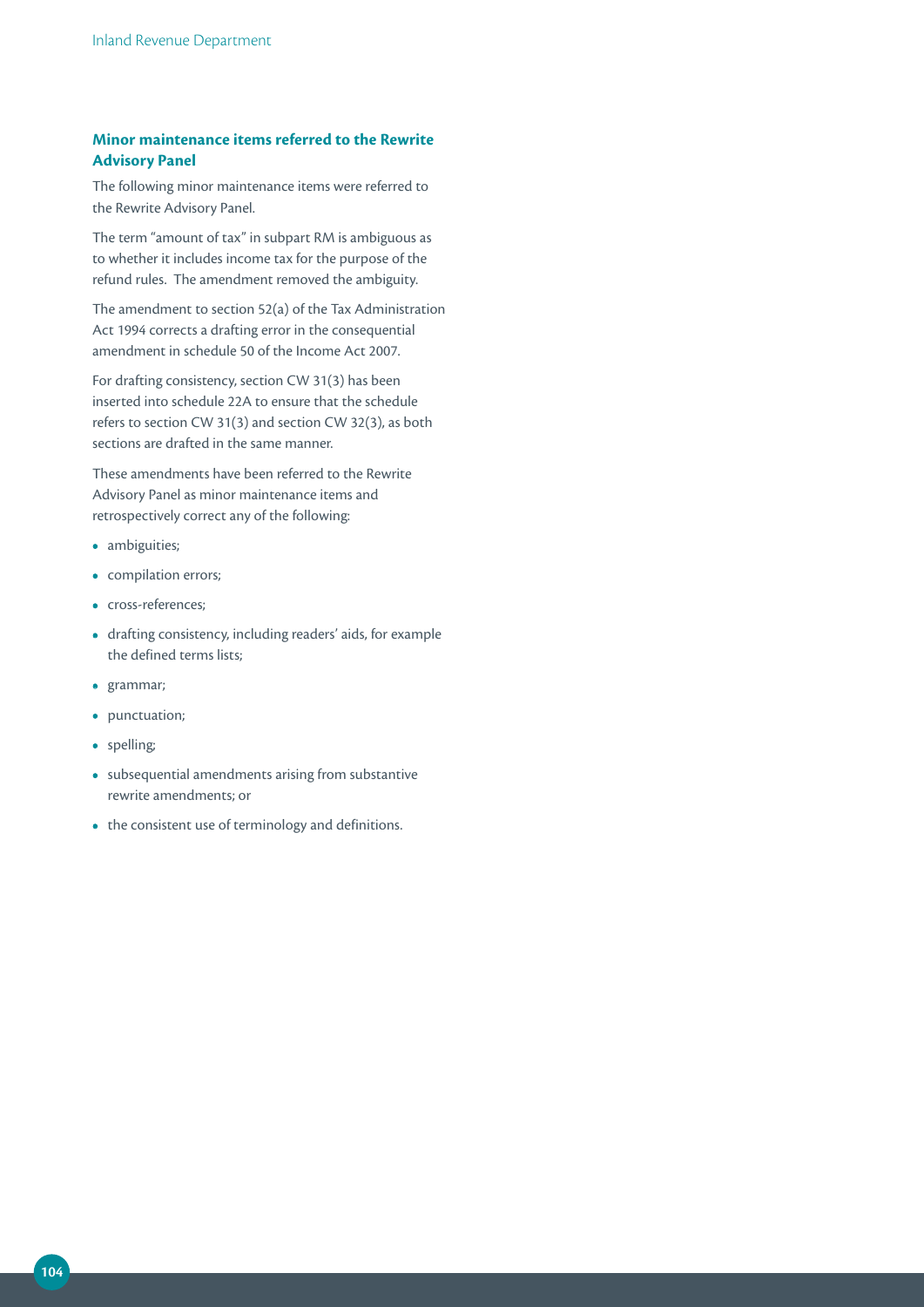# **LEGAL DECiSiONS – CASE NOTES**

This section of the *TIB* sets out brief notes of recent tax decisions made by the Taxation Review Authority, the High Court, Court of Appeal, Privy Council and the Supreme Court.

We've given full references to each case, including the citation details where it has already been reported. Details of the relevant Act and section will help you to quickly identify the legislation at issue. Short case summaries and keywords deliver the bare essentials for busy readers. The notes also outline the principal facts and grounds for the decision.

These case reviews do not set out Inland Revenue policy, nor do they represent our attitude to the decision. These are purely brief factual reviews of decisions for the general interest of our readers.

## COMMISSIONER PARTIALLY SUCCESSFUL ON APPEAL

| Case                 | Chesterfields Preschools Limited v<br>Commissioner of Inland Revenue   |
|----------------------|------------------------------------------------------------------------|
| <b>Decision date</b> | 31 August 2010                                                         |
| Act(s)               | Judicature Amendment Act 1977, Tax<br><b>Administration Act 1994</b>   |
| <b>Keywords</b>      | Remission, arrangement, care and<br>management, costs, freezing orders |

#### **Summary**

The Commissioner successfully appealed three decisions of the High Court and had a partial success of a fourth appeal. He received directions from the Court of Appeal for the steps necessary to satisfy the earlier orders of the High Court.

#### **Impact of decision**

The decision is a mixed result for the Commissioner. While he is required to redo some aspects of earlier decisions, other aspects were upheld. It is helpful to have the Court's views on what should be done to remedy the Commissioner's mistakes and the Court's view that the mistake did not originate from a deliberate attempt to not give effect to the High Court's first judicial review judgment (as found in the second judicial review judgment).

Of particular interest is the Court's express statement confining the litigation to its facts.

The Commissioner will not appeal any part of the decision where he was unsuccessful.

#### **Facts**

The taxpayers and the Commissioner have been in protracted dispute on a number of legal fronts.

Following a first judicial review (1JR: reported (2007) 23 NZTC 212,125) and after several months of consideration the Commissioner made a series of decisions to give effect to that first judicial review. Those decisions are referred to as the Budhia decision.

The taxpayers were dissatisfied with the outcome of those decisions and commenced a further judicial review (2JR: reported (2009) 24 NZTC 23,148). This second judicial review concluded that the Commissioner had failed to give effect to the 1JR and that he was required to re-do the exercise.

The Commissioner appealed the 2JR on the basis that he had given full effect to the 1JR.

In addition there were three other appeals (all brought by the Commissioner) considered by the Court. Two of these related to the taxpayers' attempt to vary orders restraining their ability to further encumber their assets to the Commissioner's disadvantage. At two separate times, the High Court authorised the further encumbering of those assets. Both times the Commissioner successfully obtained an order of the Court of Appeal freezing the execution of the High Court decision. The substantive appeal from the variation decisions was heard with the 2JR appeal.

Additionally the High Court's costs orders in the 1JR and 2JR against the Commissioner were appealed on the basis these were excessive (reported (2009) 24 NZTC 23,504).

#### **Decision**

The Court pointed out that the 1JR had not been appealed and thus binds the parties on its findings. Nonetheless, 1JR was held not to be precedential in any way.

The court concluded that the Commissioner had complied with the 1JR only in part. To a degree the Budhia decision was upheld (regarding issues of GST registration and challenges to GST returns) but the balance was struck down (the relief from interest and penalties where these were attributable to the Commissioner's inordinate delay).

The Court considered that section 6/6A was available for the Commissioner to mitigate the effects of "inordinate delay" as this case was extraordinary. The Court gave several alternatives as to what should happen next to resolve this case.

The Court rejected any suggestion that "proportionality" is a legal concept in judicial review.

The Court allowed the Commissioner's appeal against the costs decisions of the High Court and the appeals against varying the Commissioner's security.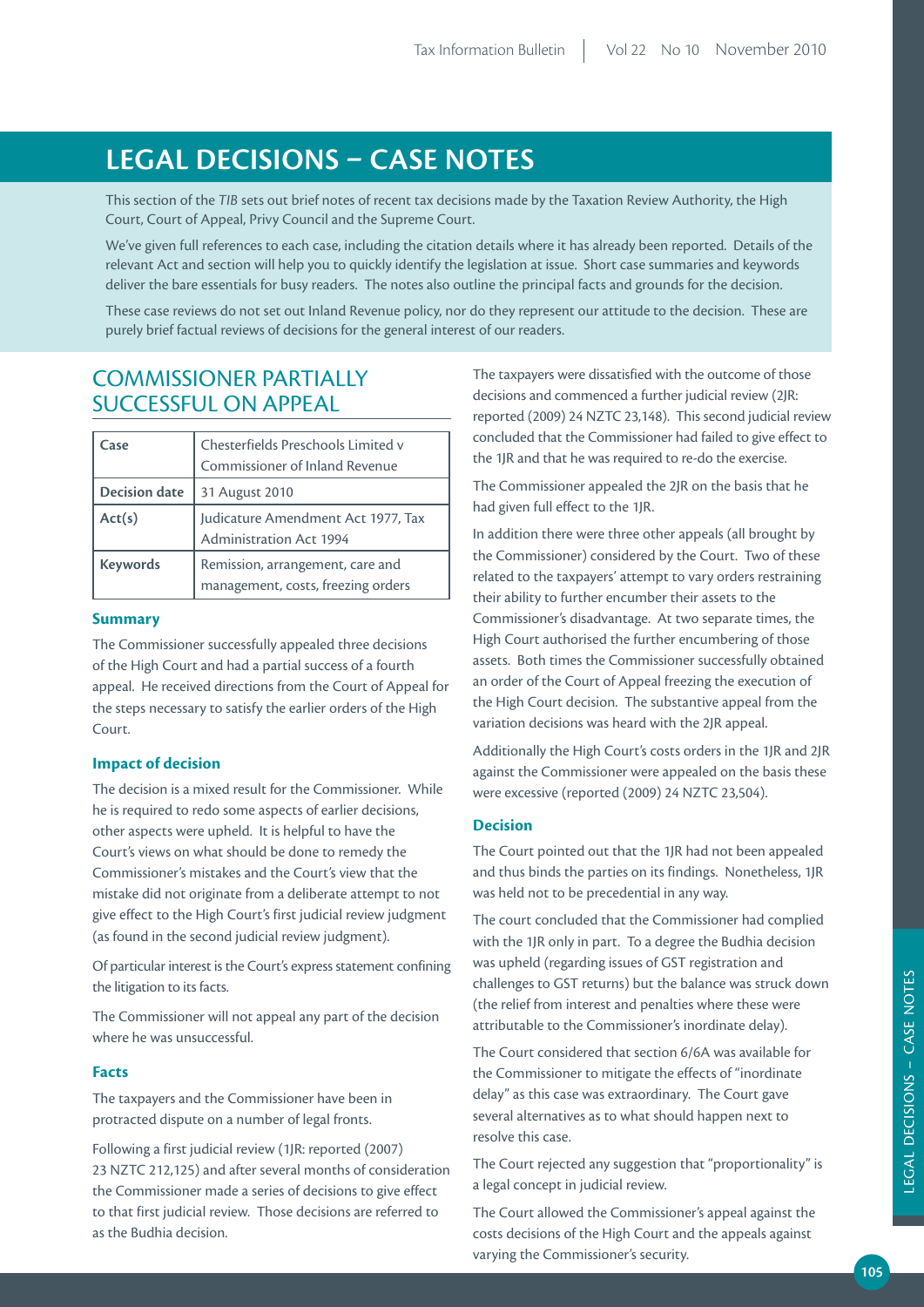## JG RUSSELL UNSUCCESSFUL IN APPEAL OF HIS PERSONAL TAX **ASSESSMENTS**

| Case                 | John George Russell v Commissioner of<br><b>Inland Revenue</b> |  |
|----------------------|----------------------------------------------------------------|--|
| <b>Decision date</b> | 03 September 2010                                              |  |
| Act(s)               | Income Tax Act 2007, Tax<br>Administration Act 1994            |  |
| <b>Keywords</b>      | Russell template, personal exertions                           |  |

#### **Summary**

An appeal by the taxpayer from a Taxation Review Authority (TRA) decision had been rejected by the High Court. Assessments based upon tax avoidance have been reconfirmed.

#### **Impact of decision**

The decision is no surprise given the clear tax avoidance purpose or effect of the arrangement.

The taxpayer has filed a further appeal in the Court of Appeal.

#### **Facts**

This was an appeal from the TRA (*Case Z19* (2009) 24 NZTC 14,217).

The taxpayer was the designer and promoter of the "Russell template" tax avoidance scheme. This case addressed his personal tax affairs from 1985 to 2000. It has little to no relationship with the template litigation.

Mr Russell had earned income through his personal exertions including, but not confined to, the sale of the Russell template. Originally a sole trader, he had entered into a partnership structure using two companies that he controlled to create the Commercial Management Partnership. The income earned by Mr Russell's activities was attributed to the partners. Throughout the life of the partnership new partners would be introduced to replace old ones.

In addition the partners individually would enter agency and management agreements with tax loss companies. The tax losses companies were controlled by Mr Russell. The partners would account to the loss companies for any income earned and that income would be sheltered by the loss in the loss company. As the tax losses of any particular company were used up, a new tax loss company would be substituted in (using agency and management agreements). The cash would, however, be "banked" with finance companies controlled by Mr Russell.

The TRA concluded that the structure was tax avoidance and that Mr Russell was a person affected by it (under section BG1 and its predecessor section 99), confirming the Commissioner's reconstructive assessments to Mr Russell personally.

The taxpayer appealed the TRA decision on all points but at the High Court abandoned most of the points taken and confined the appeal to three main points.

In summary those points were that if there was an arrangement then it was properly confined to that between the partner companies and the tax loss companies (the agency and management agreements) and not the wider arrangement the Commissioner argued for. If the taxpayer was correct then there was no rationale to reconstruct to Mr Russell personally.

#### **Decision**

Relying upon *Ben Nevis*, Justice Wylie had little difficulty finding the existence of an arrangement. He rejected the narrow arrangement contended for by the taxpayer in favour of the Commissioner's wider arrangement, primarily because of Mr Russell's complete control of the entire structure.

The Judge relied upon the recent Court of Appeal decision in *Penny & Hooper v CIR* to agree that, while the taxpayer had used legitimate corporate, partnership and trust structures, the Commissioner was entitled to challenge the way those structures were employed. The arrangement did alter the incidence of tax, it was contrived, and involved pretence.

His Honour concluded that there was a tax advantage: firstly by Mr Russell divesting himself of personal exertions income into the structure and then, secondly, by the use of the tax loss companies to shelter that income.

The Judge rejected a submission by the taxpayer that he received no tax advantage as he did not receive any money from the arrangement, observing that this was not the test. The proper test was whether there was a tax advantage and the arrangement did confer a tax advantage on Mr Russell (by divesting him of his personal exertions income and then avoiding tax on that income).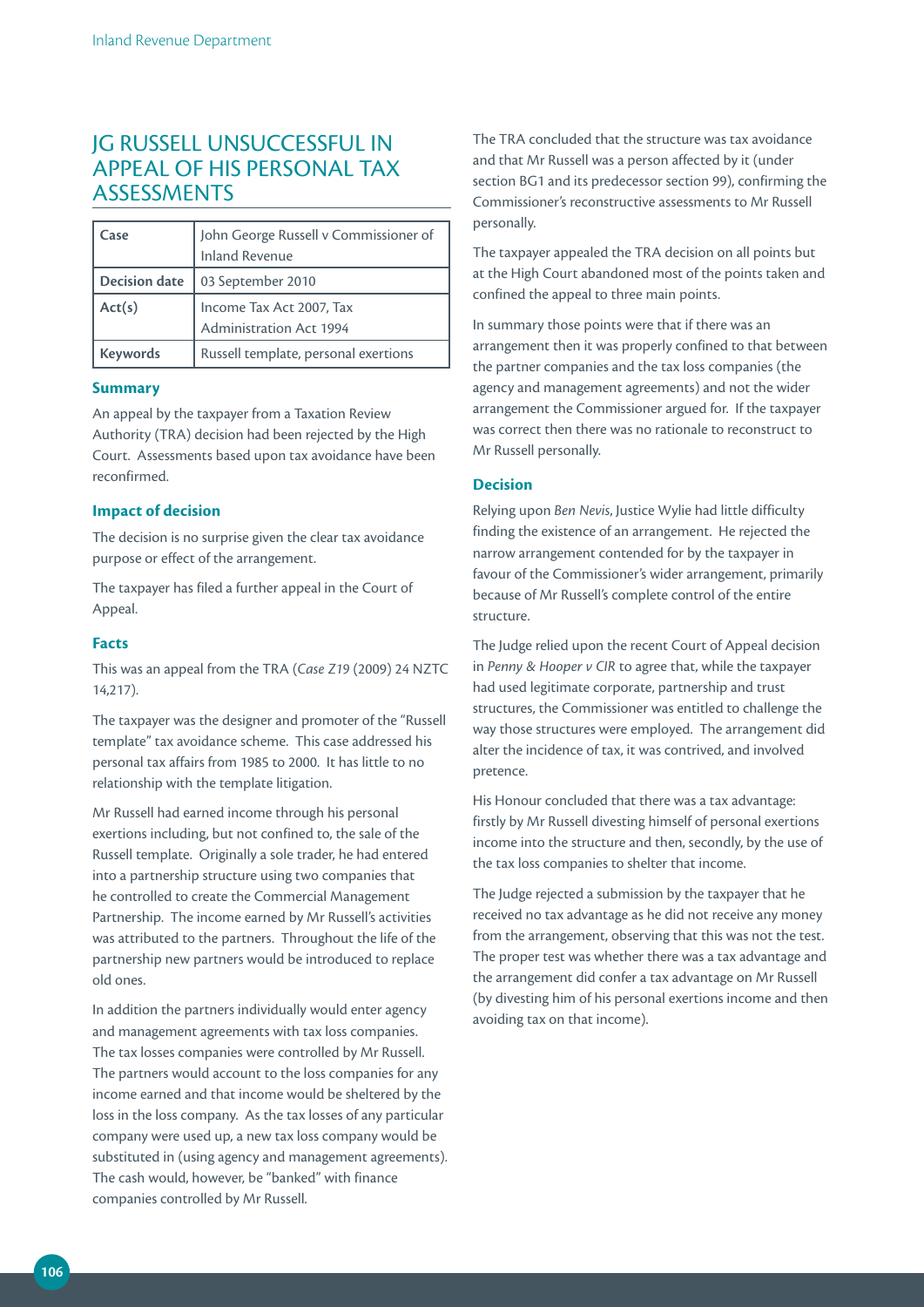# SALE OF SHARE IN A COMPANY WHICH GIVES RIGHT TO A LEASE IS NOT A GOING CONCERN

| Case                 | Tepe Holdings Ltd v Commissioner of<br><b>Inland Revenue</b> |
|----------------------|--------------------------------------------------------------|
| <b>Decision date</b> | 13 September 2010                                            |
| Act(s)               | Goods and Services Tax Act 1985                              |
| <b>Keywords</b>      | Going concern                                                |

#### **Summary**

The Court held that the true nature of the sale was a sale of shares and not of tenanted property. Therefore, the taxpayer's claim of a supply of a going concern of a tenanted property failed.

#### **Impact of decision**

There are no implications as the case turns largely on its own facts.

The taxpayer has filed an appeal in the Court of Appeal.

#### **Facts**

Tepe Holdings Ltd ("THL") acquired a right of occupation of the fourth floor ("Fourth Floor") in the building known as "Central House" at 26 Brandon Street, Wellington, which was let to two tenants on a monthly tenancy basis. THL acquired the right of occupation by purchasing shares in Central House Ltd ("CHL").

On 2 March 2007, THL entered into an agreement with Okato Management Ltd ("OML") to sell and buy the property described as: "exclusive occupation rights to the Fourth Floor of the building known as Central House, 26 Brandon Street, Wellington being Group E of the shareholding in Central House Limited being 19,750 shares".

The sale of the property was subject to the vendor (THL) giving vacant possession of the Fourth Floor.

On 14 March 2007, OML indicated in a letter to THL that it wished to retain the existing tenants on the Fourth Floor "at least for the moment".

On 15 March 2007, the parties agreed that OML would be "supplanted" by Central Beehive Ltd ("CBL") as the purchaser under the 2 March 2007 agreement.

### **Decision**

The Court held that the true nature of the transaction was the sale of shares in CHL as opposed to sale of tenanted property as claimed by THL because it was the ownership of the shares that provided the right to a lease of the Fourth Floor.

The Court therefore concluded that the provision in the sale agreement about the sale of tenanted property as a going concern was not applicable.

The Court then went on to consider if it was wrong in its view about the true nature of the sale, whether there was sale of tenanted property and the provision in the agreement relating to it applied.

At the heart of the consideration was whether the sale agreement varied to that of sale of tenanted property, as the agreement originally provided that the property be sold with vacant possession.

The Court held that there was a variation of the sale agreement as there was clear evidence that OML/CBL had accepted the existing tenants of the property as part of the sale and accordingly there was a supply of tenanted property.

However, as the Court had decided that the true nature of the transaction was that of sale of shares, THL's claim that its supply was that of a going concern and therefore be zero rated for GST, must fail.

# ARRANGEMENT SEEN AS TAX AVOIDANCE

| Case                 | Krukziener v Commissioner of Inland<br>Revenue                           |
|----------------------|--------------------------------------------------------------------------|
| <b>Decision date</b> | 17 September 2010                                                        |
| Act(s)               | Sections 108 and 141 of the Tax<br>Administration Act 1994, TRA case Z23 |
| <b>Keywords</b>      | Tax avoidance, loans, repayment                                          |

#### **Summary**

A property developer lived substantially off "loans" taken from his various companies over a 10-year period. Repayments only occurred after he was audited and only from tax-free capital receipts. In the Taxation Review Authority (TRA) and now in the High Court, the arrangement has been held to be tax avoidance, and the "loans" are in fact, assessable income.

### **Impact of decision**

The structure used in this case had a number of features which meant that, when the arrangement is looked at as a whole, the tax benefits flowing from it were the only explicable reason.

This case is not authority for invoking the anti-avoidance provision simply because a taxpayer takes a loan in lieu of a salary, though the Commissioner is aware there are a number of taxpayers (particularly property developers)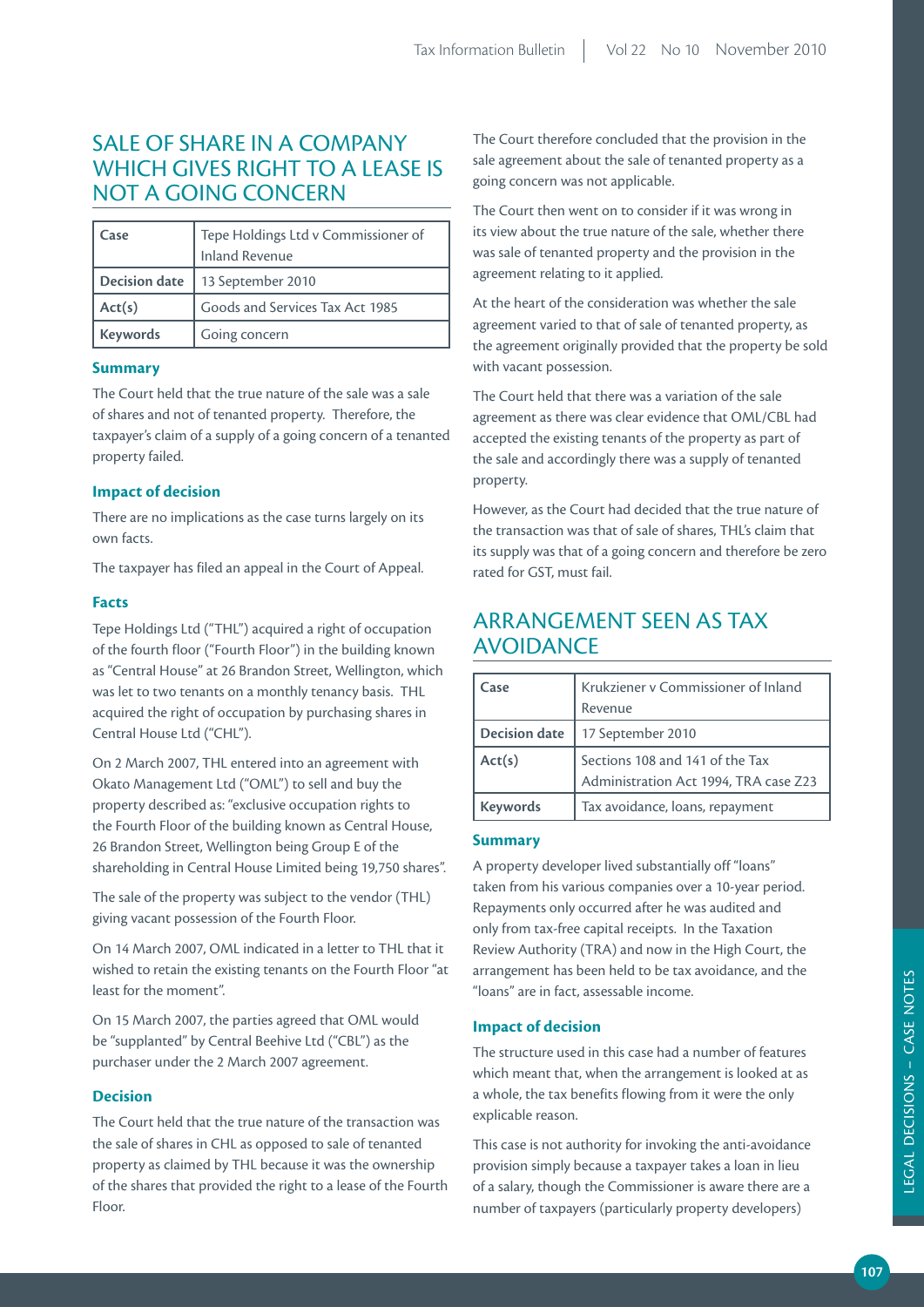using a similar structure who will be affected by this decision. In each case, as with any tax avoidance inquiry, it will be a matter of examining the arrangement to determine the tax effects which flow from it, and the commercial rationale for implementing it.

The taxpayer has filed an appeal in the Court of Appeal.

#### **Facts**

The taxpayer is a property developer who operated his businesses through a series of trusts. Each property development project was undertaken through a trading trust set up for that purpose. Most of the developments were successful, and as each development finished, the profits from it were distributed from the trust to another trust in the "group". That other trust was in a loss position at that stage, as the development for which it was set up was in its "start-up" phase. When that second trust eventually turned to profit, the profits were distributed to the next trust, and so on. The effect of this was that none of the trusts were ever required to pay tax; there was always another trust in a loss position that the profits could be distributed to.

The taxpayer operated this structure between 1991 and 2002. During this period the taxpayer returned very little income. However, he received net funds of over \$5 million from the "group" by way of loans, which were used to meet his everyday living expenses. The loans were repaid by way of a capital distribution once the Commissioner's investigation had begun.

The Commissioner took the view that the arrangement was void as tax avoidance and reconstructed the loans as income to the taxpayer. Shortfall penalties for abusive tax position were also imposed.

The taxpayer challenged the assessments in the TRA *Case Z23* and lost. He appealed to the High Court.

#### **Issues**

#### *1. Is the arrangement tax avoidance?*

#### *1.1 Was there an arrangement?*

The taxpayer argued that there could be no arrangement as some of the steps were not, and could not have been, contemplated at the time the structure was created. To hold there was an arrangement would be to tax retrospectively and would offend the rule of law.

The taxpayer further challenged the TRA's finding that there were separate arrangements in each of the tax years. Taxpayers must be able to determine, at the end of each year, their tax liability for that year.

#### *1.2 Was the purpose and effect of the arrangement tax avoidance?*

The taxpayer argued that the loans were genuine liabilities that were always intended to be, and were, repaid, and that the TRA had erred in holding that a receipt had to be either income or capital. In this case the receipts were neither; they were loans.

The taxpayer asserted that there was no requirement to take a salary from the trusts, relying on *Penny & Hooper*  $(CA)$ .

#### *1.3 Was tax avoidance merely incidental?*

The taxpayer argued there was a legitimate commercial rationale for using the structure.

### *2. Were some years time‑barred under s 108 of the Tax Administration Act 1994?*

The taxpayer argued that the assessments for the earlier tax years were time-barred under s 108 of the Tax Administration Act 1994 (TAA) as more than four years had passed since the end of the period in which the relevant return was filed.

#### *3. Were penalties correctly imposed?*

The taxpayer argued that the tax positions taken were tenable, and could meet the standard of being about as likely as not to be correct.

The taxpayer also argued that the tax position taken should be offset against deductions allowed to related entities under s 141(7) of the TAA.

#### **Decision**

The Commissioner won on all issues.

#### *Arrangement*

Her Honour held that the evidence showed there was a plan that the taxpayer would not repay advances unless there was a (tax free) capital distribution available. Her Honour also held that the TRA's conclusion that there was more than one arrangement was inevitable.

### *Purpose or effect of tax avoidance and commercial rationale*

In responding to the taxpayer's contention that there were practical commercial reasons for not paying a salary from the trusts, Her Honour analysed the Court of Appeal decision in *Penny & Hooper* and held at [42] that:

It may be that the proprietor of a property development business would, for the reasons that Mr Krukziener gave in evidence, be justified in accepting a salary below market or even no salary at all pending the completion of the project. So, in principle, Mr Lennard's submission stands, notwithstanding the Court of Appeal's decision. However,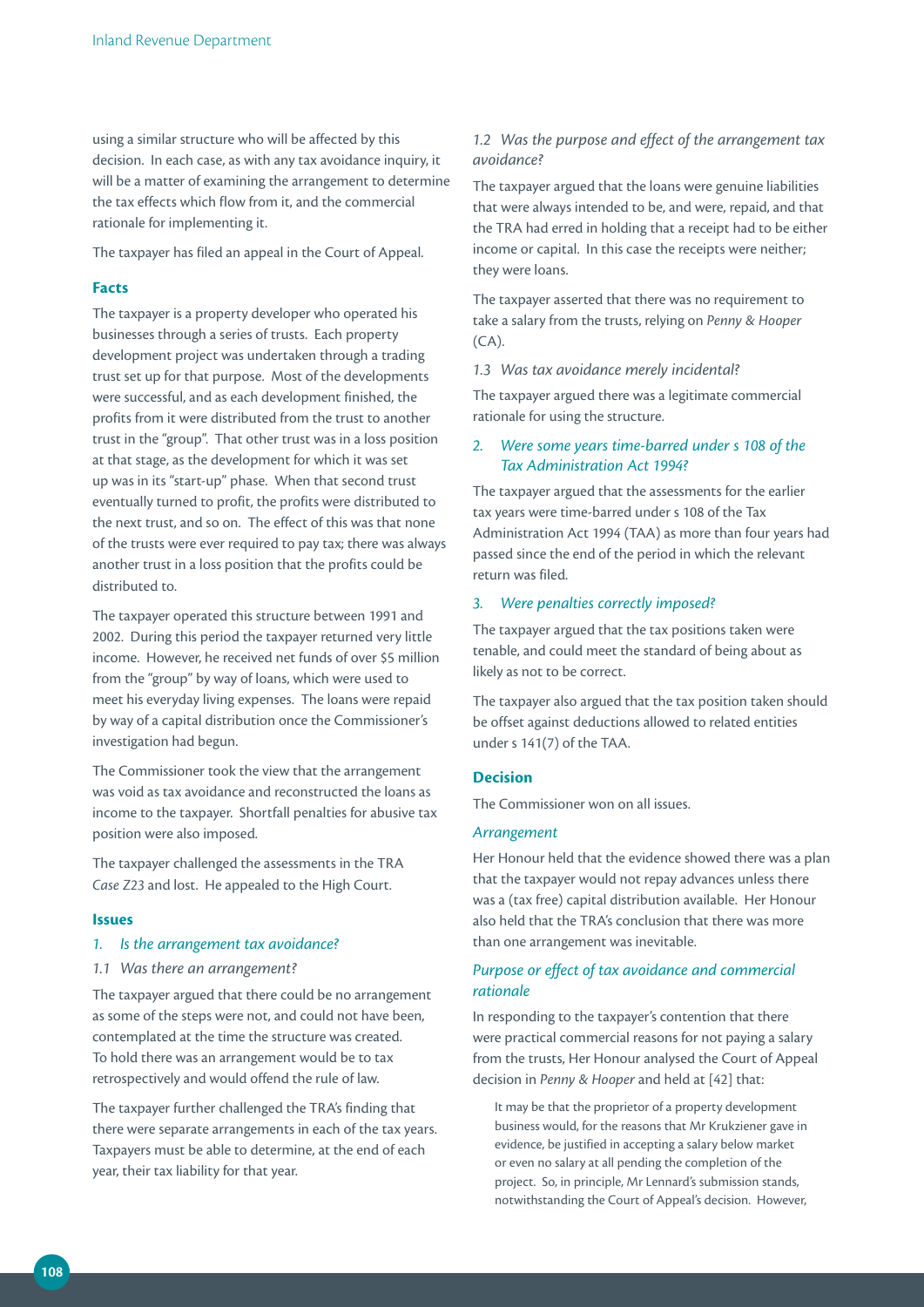there is an obvious question on the facts of this case as to why Mr Krukziener would not have received any income over such a long period.

The taxpayer's submission that he was building towards a significant project which would leave him with tax to pay was rejected on the facts, and Her Honour went on to note that even if that was the case, the deferral of tax for such a long period would have the effect of tax avoidance. Her Honour went on to note:

Where the proprietor of a business has expended time and effort on a project, and incurred debt waiting for the project to be completed, and the project is completed at a profit, there would seem to be no legitimate reason for some of that profit not to be distributed. The need of the next project for funds does not preclude such distribution since it is always open to the proprietor of the business to advance funds for the next project. In the circumstances of this case, therefore, I do not accept that the level of income provided to Mr Krukziener over such a long period can be regarded as legitimate.

Her Honour accepted that there was a commercial reason for not making distributions to the taxpayer from the profits of the trusts, being to leave the taxpayer in debt as a defensive strategy. However, Her Honour did not put much weight on this rationale.

Her Honour accepted the Commissioner's argument that, from the trusts' perspective, lending money to the taxpayer interest-free while borrowing elsewhere at commercial rates, pointed to an absence of commerciality.

#### In summary, Her Honour stated:

Against these various disadvantages, the tax benefits of the arrangement stand out clearly. Notwithstanding the asserted rationale, the effect of the arrangement was clearly tax avoidance, at least in the sense of deferring the tax obligation. Over more than a decade during which more than 80, mostly profitable, projects were completed under Mr Krukziener's stewardship, he received more than \$5 million net to cover his living expenses on which no tax was paid. He repaid most of that from capital receipts on which no tax was payable and the balance has never been repaid. Nor was interest paid until 2001, by which time Mr Krukziener was aware that his tax affairs were to be investigated. Looking at the overall benefits of the arrangements to Mr Krukziener, it is apparent that the protection offered by the debt had much less effect in commercial terms than the deferment or avoidance of income tax.

#### *Time bar*

Her Honour followed the Privy Council decision in *Miller v CIR* which held that although reconstructed income is deemed to be derived, the nature and source of the deemed income does not change. In this case, that nature and source was loans from the trusts. These were not disclosed, so the time bar did not apply.

#### *Shortfall penalties*

Her Honour held that the tax benefits from the arrangement stood out as being the dominant purpose, and therefore the standard of "about as likely as not to be correct" could not be met.

Her Honour noted that as the taxpayer had been found to have taken an abusive tax position, set-off under s 141(7) of the TAA was not available, by virtue of s 141(7B).